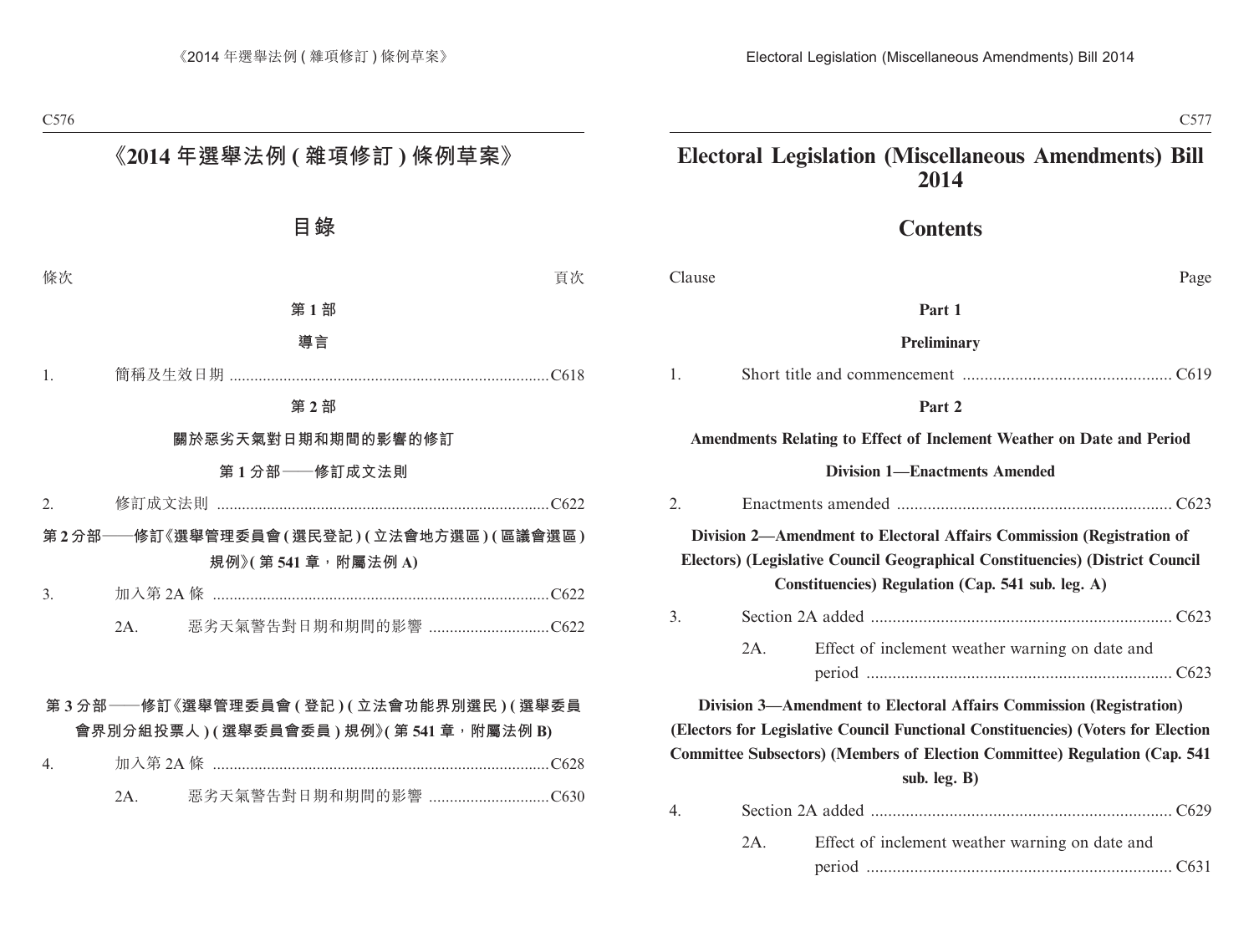|        |                                                                                                                       | C <sub>579</sub> |
|--------|-----------------------------------------------------------------------------------------------------------------------|------------------|
| Clause |                                                                                                                       | Page             |
|        | Division 4—Amendments to Electoral Affairs Commission (Electoral Procedure)                                           |                  |
|        | (Legislative Council) Regulation (Cap. 541 sub. leg. D)                                                               |                  |
| 5.     |                                                                                                                       |                  |
|        | $2A$ .<br>Effect of inclement weather warning on date and                                                             |                  |
| 6.     | Section 7 amended (Chief Electoral Officer to determine                                                               |                  |
| 7.     | Section 24 amended (Returning Officer to send to other                                                                |                  |
|        | <b>Division 5—Amendments to Electoral Affairs Commission (Electoral Procedure)</b>                                    |                  |
|        | (District Councils) Regulation (Cap. 541 sub. leg. F)                                                                 |                  |
| 8.     |                                                                                                                       |                  |
|        | $2A$ .<br>Effect of inclement weather warning on date and                                                             |                  |
| 9.     | Section 9 amended (Chief Electoral Officer to determine                                                               |                  |
| 10.    | Section 27 amended (Returning Officer to send to other<br>candidates a notice of particulars of election agent)  C647 |                  |
|        | Division 6-Amendments to Electoral Affairs Commission (Registration of                                                |                  |
|        | Electors) (Rural Representative Election) Regulation (Cap. 541 sub. leg. K)                                           |                  |
| 11.    |                                                                                                                       |                  |
|        | 1A.<br>Effect of inclement weather warning on date and                                                                |                  |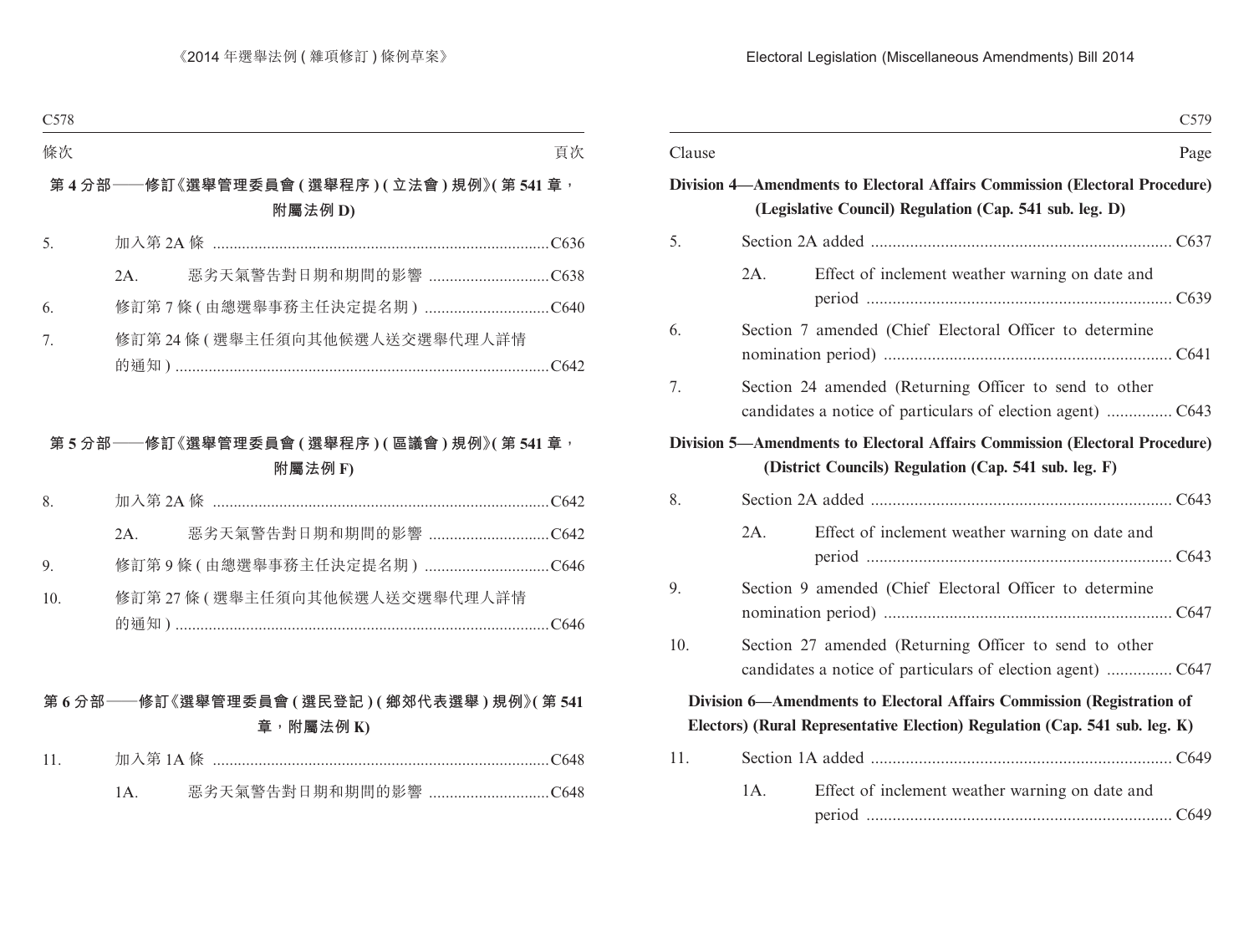|        |                                                                                                                  | C581 |
|--------|------------------------------------------------------------------------------------------------------------------|------|
| Clause |                                                                                                                  | Page |
| 12.    | Section 22 amended (ERO to publish notice that<br>provisional register is available for public inspection)  C653 |      |
|        | Division 7—Amendments to Electoral Procedure (Rural Representative Election)                                     |      |
|        | Regulation (Cap. 541 sub. leg. L)                                                                                |      |
| 13.    |                                                                                                                  |      |
|        | $2A$ .<br>Effect of inclement weather warning on date and                                                        |      |
| 14.    | Section 5 amended (Director of Home Affairs to determine                                                         |      |
|        | Division 8—Amendment to Legislative Council Ordinance (Cap. 542)                                                 |      |
| 15.    |                                                                                                                  |      |
|        | Effect of inclement weather warning on date C659<br>3A.                                                          |      |
|        | Division 9—Amendments to Registration of Electors (Appeals) Regulation (Cap.                                     |      |
|        | 542 sub. leg. B)                                                                                                 |      |
| 16.    |                                                                                                                  |      |
|        | 1A.<br>Effect of inclement weather warning on date and                                                           |      |
| 17.    | Section 2 amended (fixing of hearing and notifying the                                                           |      |
| 18.    | Section 4 amended (Electoral Registration Officer to be                                                          |      |
| 19.    | Section 6 amended (review of rulings by Revising Officer)  C673                                                  |      |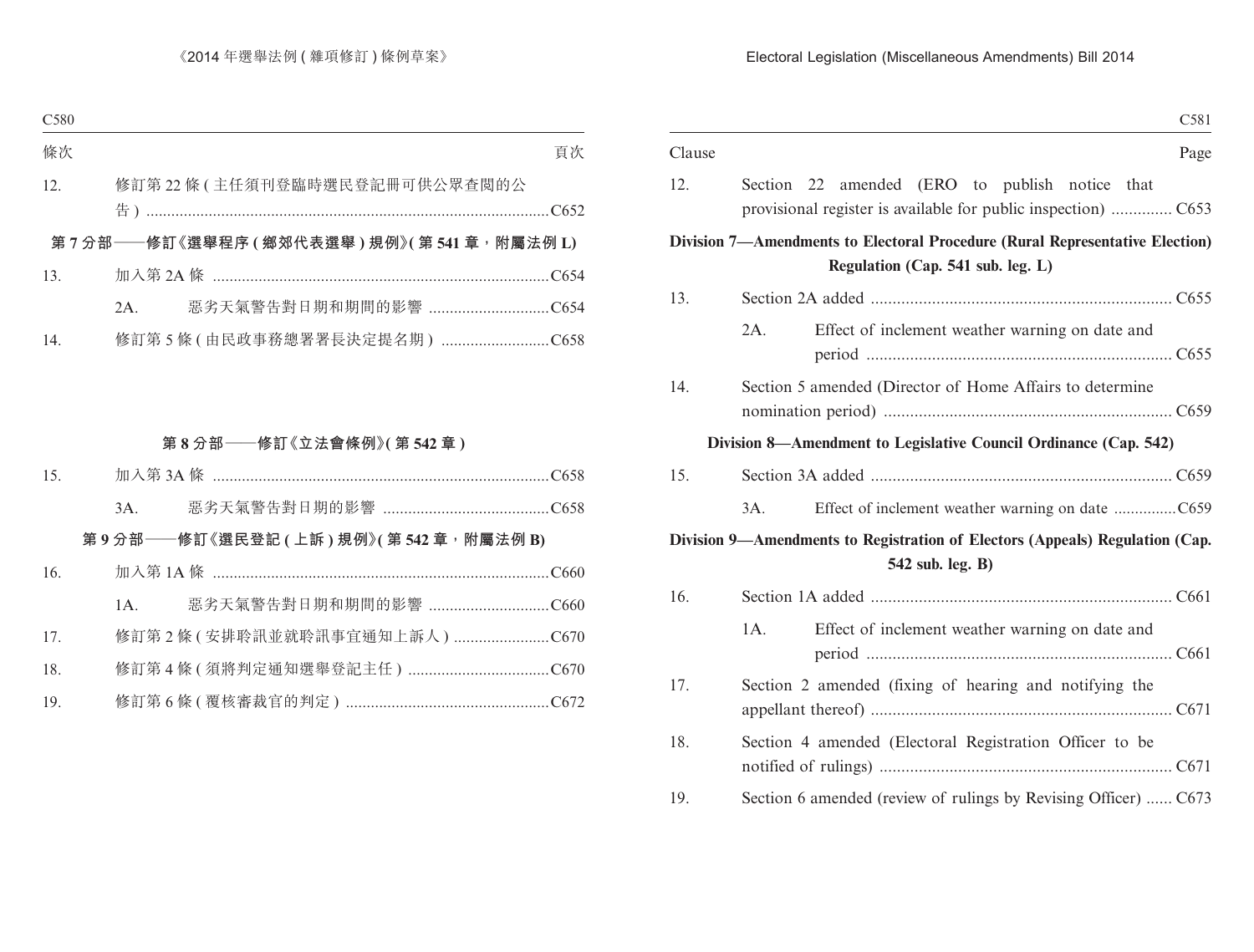|        |        |                                                                                                                                                                       | C <sub>583</sub> |
|--------|--------|-----------------------------------------------------------------------------------------------------------------------------------------------------------------------|------------------|
| Clause |        |                                                                                                                                                                       | Page             |
|        |        | Division 10—Amendment to Elections (Corrupt and Illegal Conduct) Ordinance<br>(Cap. 554)                                                                              |                  |
| 20.    |        |                                                                                                                                                                       |                  |
|        | 5A.    | Effect of inclement weather warning on date and                                                                                                                       |                  |
|        |        | Division 11—Amendment to Chief Executive Election Ordinance (Cap. 569)                                                                                                |                  |
| 21.    |        |                                                                                                                                                                       |                  |
|        | $1A$ . | Effect of inclement weather warning on date  C679                                                                                                                     |                  |
|        |        | Division 12-Amendments to Election Committee (Registration) (Voters for<br>Subsectors) (Members of Election Committee) (Appeals) Regulation (Cap. 569<br>sub. leg. B) |                  |
| 22.    |        |                                                                                                                                                                       |                  |
|        | $2A$ . | Effect of inclement weather warning on date and                                                                                                                       |                  |
| 23.    |        | Section 3 amended (fixing of hearing and notifying                                                                                                                    |                  |
| 24.    |        | Section 5 amended (Electoral Registration Officer to be                                                                                                               |                  |
| 25.    |        | Section 7 amended (review of rulings by Revising Officer)  C691                                                                                                       |                  |
|        |        | Division 13—Amendment to Rural Representative Election Ordinance (Cap.<br>576)                                                                                        |                  |
| 26.    |        |                                                                                                                                                                       |                  |
|        | 2A.    | Effect of inclement weather warning on date  C695                                                                                                                     |                  |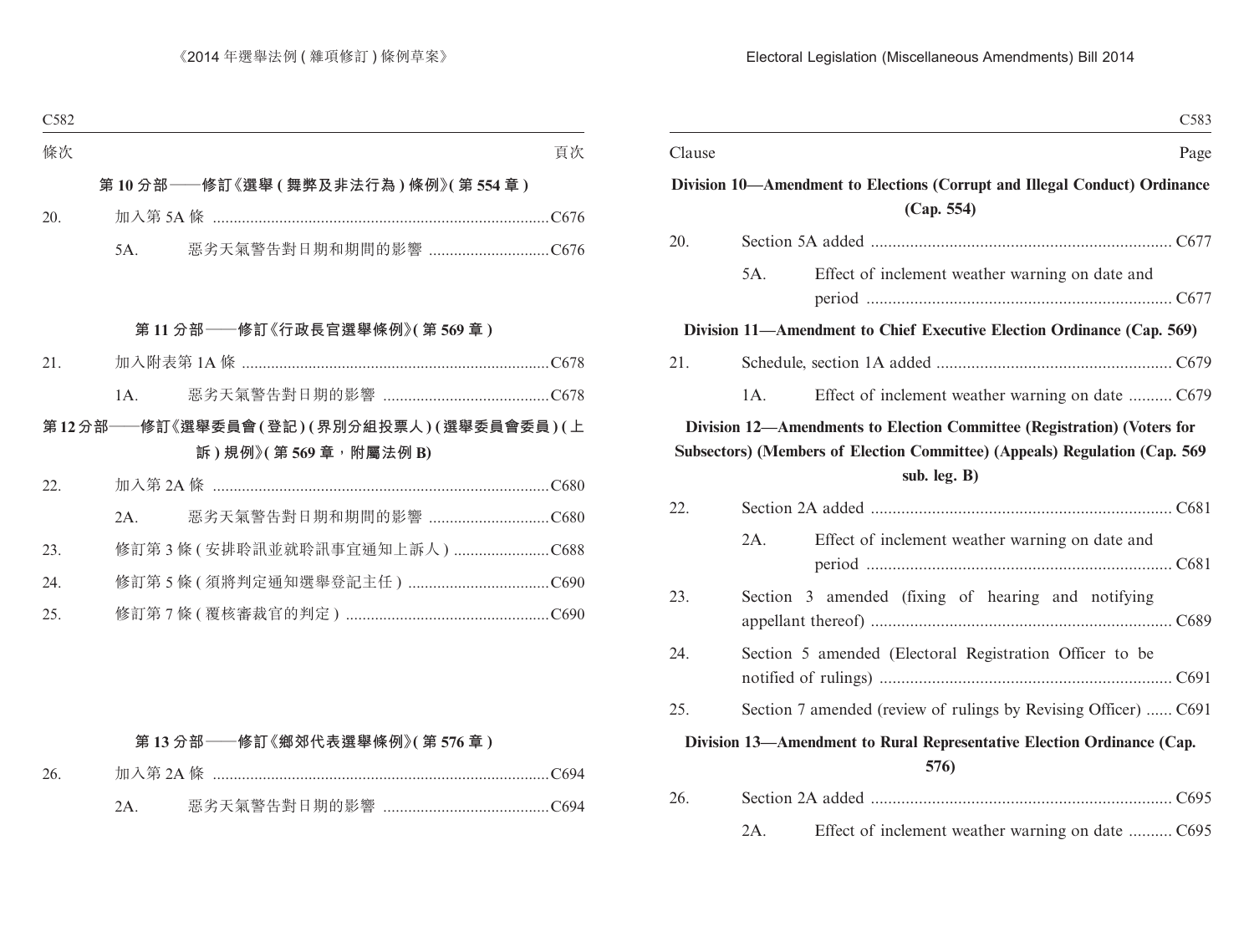|        | C <sub>585</sub>                                                                                                                                                                                             |  |
|--------|--------------------------------------------------------------------------------------------------------------------------------------------------------------------------------------------------------------|--|
| Clause | Page                                                                                                                                                                                                         |  |
|        | Division 14—Amendments to Rural Representative Election (Registration of<br>Electors) (Appeals) Regulation (Cap. 576 sub. leg. A)                                                                            |  |
| 27.    |                                                                                                                                                                                                              |  |
|        | Effect of inclement weather warning on date and<br>1A.                                                                                                                                                       |  |
| 28.    | Section 2 amended (fixing a hearing date and notifying the                                                                                                                                                   |  |
| 29.    | Section 6 amended (determination of matters and powers                                                                                                                                                       |  |
|        | Part 3                                                                                                                                                                                                       |  |
|        | Amendments Relating to Inclusion of Electors or Voters Who Requested<br>De-registration in Omissions List                                                                                                    |  |
|        | <b>Division 1-Enactments Amended</b>                                                                                                                                                                         |  |
| 30.    |                                                                                                                                                                                                              |  |
|        | Division 2-Amendments to Electoral Affairs Commission (Registration of<br>Electors) (Legislative Council Geographical Constituencies) (District Council<br>Constituencies) Regulation (Cap. 541 sub. leg. A) |  |
| 31.    | Section 9 amended (Electoral Registration Officer to                                                                                                                                                         |  |
|        | Division 3—Amendments to Electoral Affairs Commission (Registration)                                                                                                                                         |  |
|        | (Electors for Legislative Council Functional Constituencies) (Voters for Election<br>Committee Subsectors) (Members of Election Committee) Regulation (Cap. 541                                              |  |
|        | sub. leg. B)                                                                                                                                                                                                 |  |
| 32.    | Section 24 amended (Electoral Registration Officer to                                                                                                                                                        |  |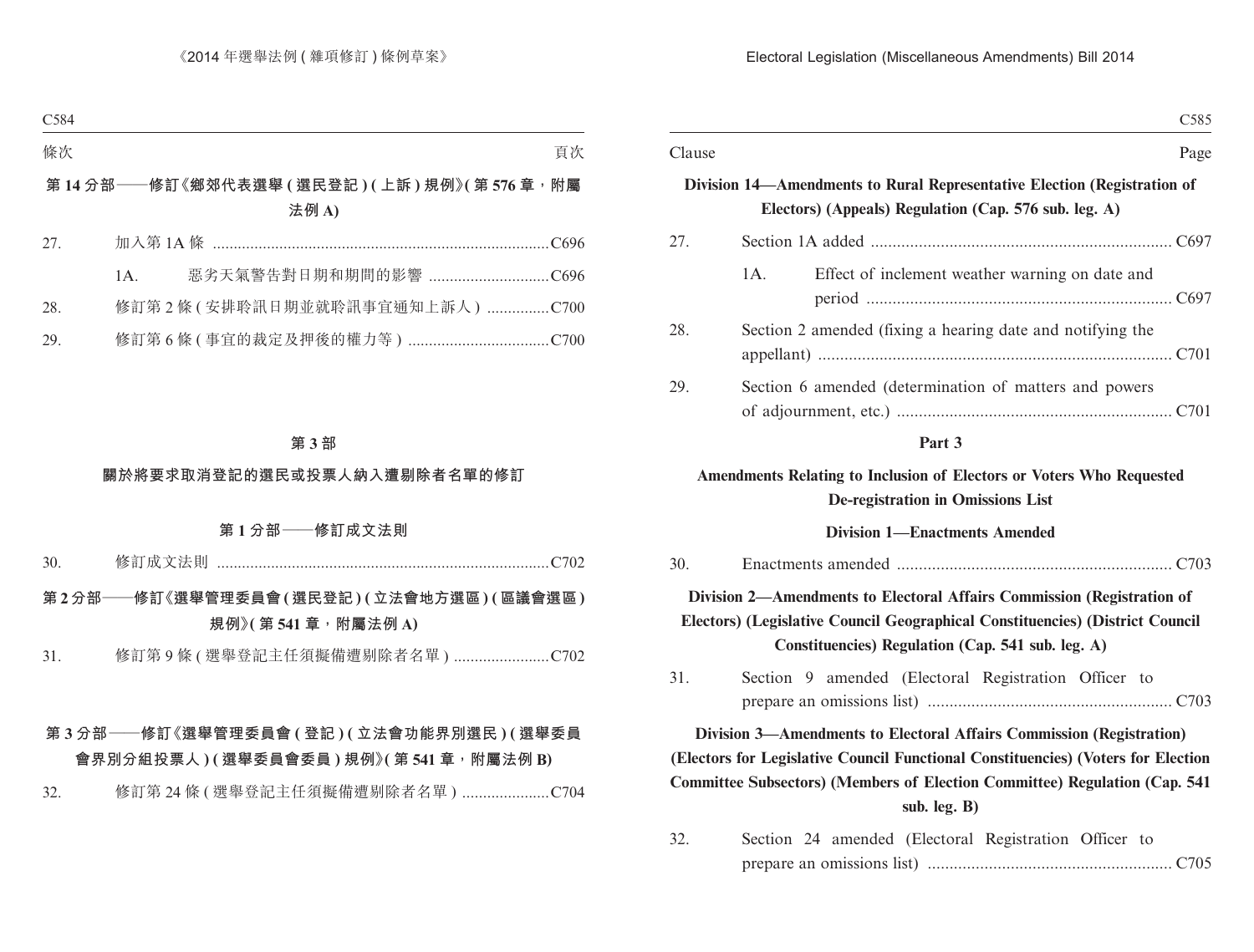|        | C <sub>587</sub>                                                                                                                                                               |
|--------|--------------------------------------------------------------------------------------------------------------------------------------------------------------------------------|
| Clause | Page                                                                                                                                                                           |
|        | Division 4-Amendments to Electoral Affairs Commission (Registration of<br>Electors) (Rural Representative Election) Regulation (Cap. 541 sub. leg. K)                          |
| 33.    |                                                                                                                                                                                |
|        | Division 5—Amendments to Legislative Council Ordinance (Cap. 542)                                                                                                              |
| 34.    | Section 32 amended (Electoral Registration Officer to                                                                                                                          |
|        | Division 6—Amendments to Rural Representative Election Ordinance (Cap. 576)                                                                                                    |
| 35.    | Section 17 amended (Electoral Registration Officer to                                                                                                                          |
|        | Part 4                                                                                                                                                                         |
|        | Amendment Relating to Application for Registration in District Council (Second)<br><b>Functional Constituency</b>                                                              |
| 36.    | Electoral Affairs Commission (Registration) (Electors for<br>Legislative Council Functional Constituencies) (Voters for<br>Election Committee Subsectors) (Members of Election |
| 37.    | Section 19 amended (how to apply for registration in<br>functional constituencies provisional register and subsector                                                           |
|        | Part 5                                                                                                                                                                         |
|        | Amendments Relating to Notice Requirement for Appointment of Polling Agents<br>and Counting Agents                                                                             |

|  | <b>Division 1—Enactments Amended</b> |  |
|--|--------------------------------------|--|
|--|--------------------------------------|--|

| 38. |  |  |  |
|-----|--|--|--|
|-----|--|--|--|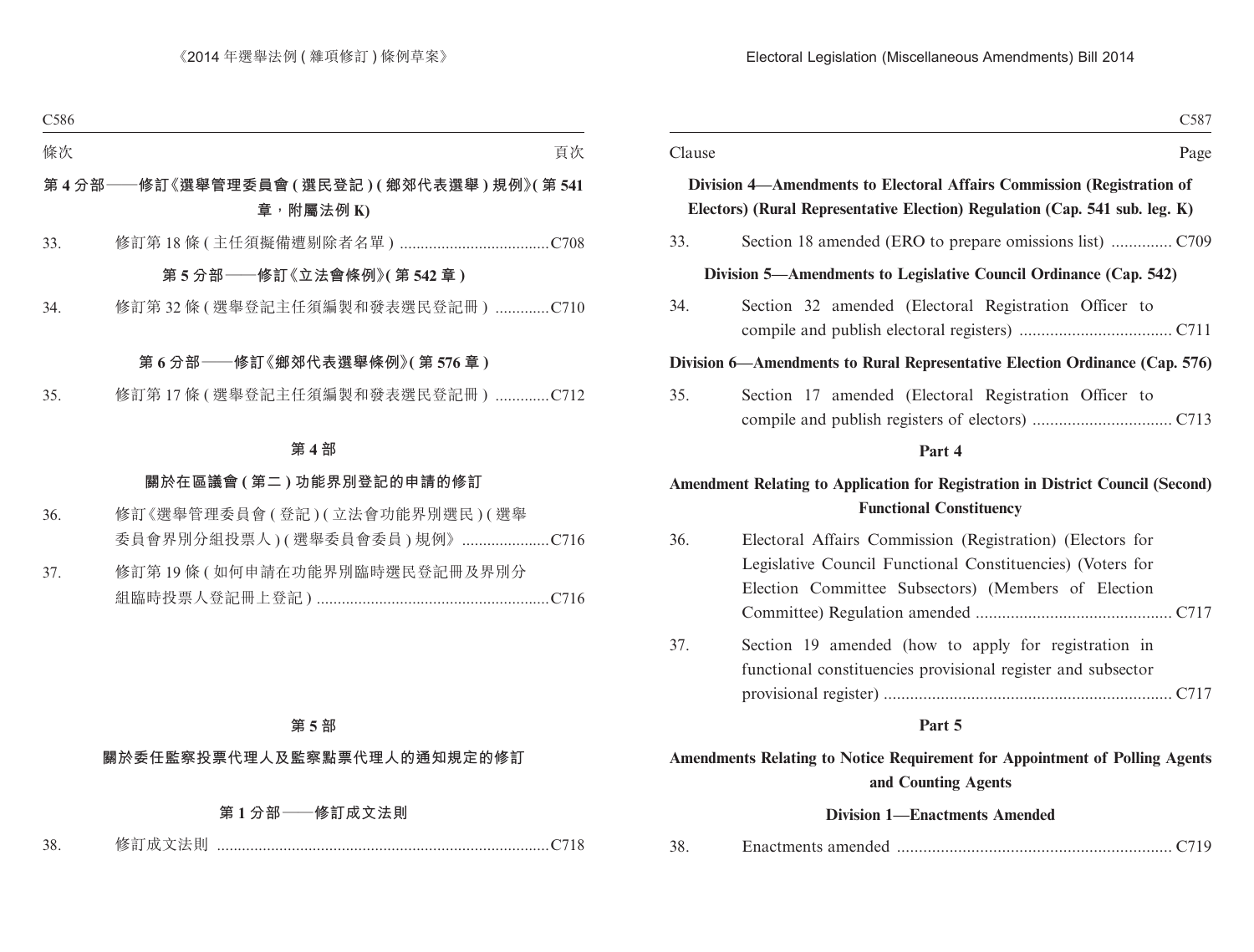|        | C589                                                                               |
|--------|------------------------------------------------------------------------------------|
| Clause | Page                                                                               |
|        | <b>Division 2—Amendments to Electoral Affairs Commission (Electoral Procedure)</b> |
|        | (Legislative Council) Regulation (Cap. 541 sub. leg. D)                            |
| 39.    | Section 42 amended (candidates may appoint polling                                 |
| 40.    | Section 66 amended (candidates may appoint counting                                |
| 41.    | Section 98 amended (publication and display of notices,                            |
|        | Division 3-Amendments to Electoral Affairs Commission (Electoral Procedure)        |
|        | (District Councils) Regulation (Cap. 541 sub. leg. F)                              |
| 42.    | Section 45 amended (candidates may appoint polling                                 |
| 43.    | Section 66 amended (candidates may appoint counting                                |
| 44.    | Section 98 amended (publication and display of notices,                            |
|        | Division 4—Amendments to Electoral Procedure (Rural Representative Election)       |
|        | Regulation (Cap. 541 sub. leg. L)                                                  |
| 45.    |                                                                                    |
| 46.    |                                                                                    |
| 47.    |                                                                                    |
| 48.    |                                                                                    |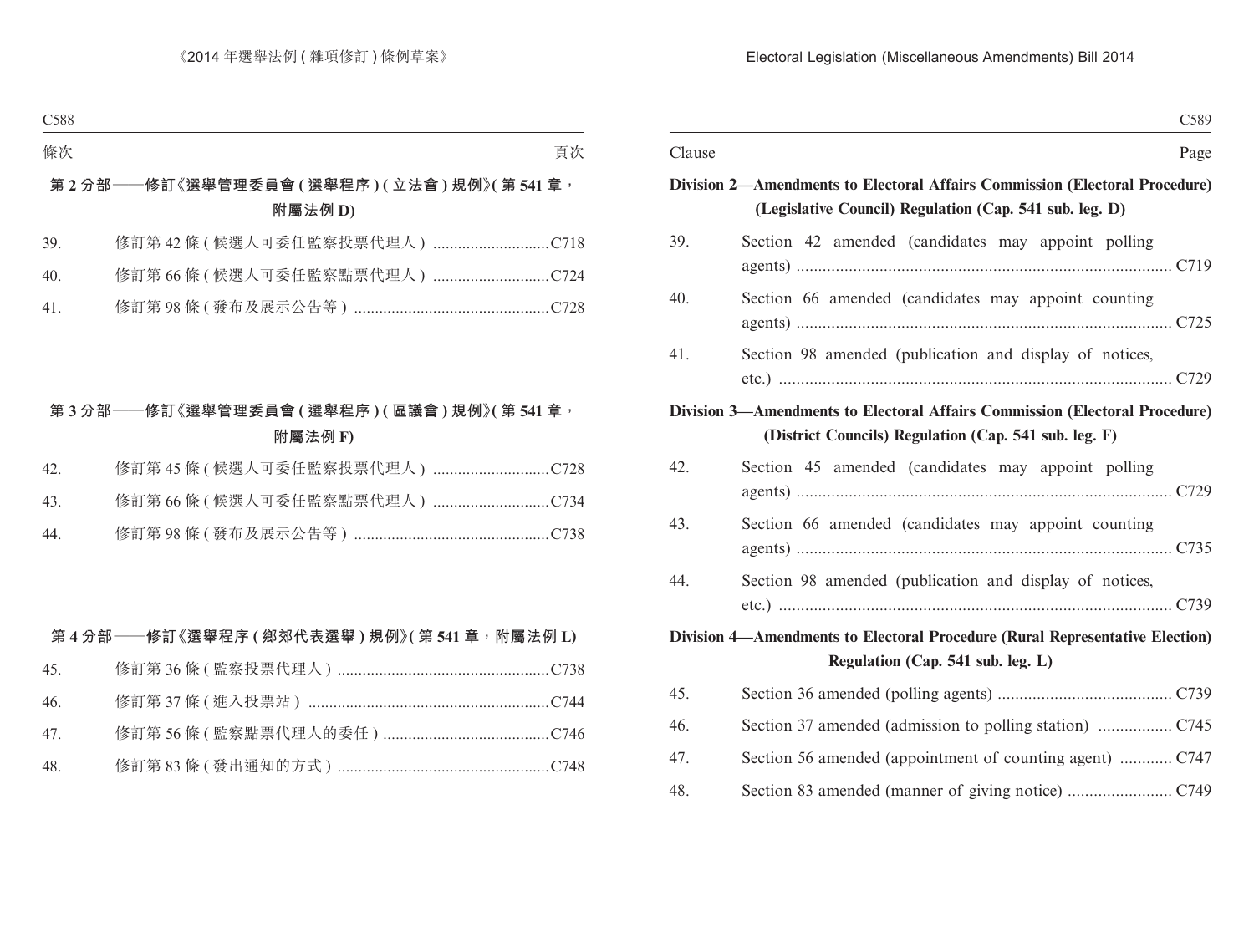|        |                                                                                                                       | C591 |
|--------|-----------------------------------------------------------------------------------------------------------------------|------|
| Clause |                                                                                                                       | Page |
|        | Division 5-Amendments to Electronic Transactions (Exclusion) Order (Cap.<br>553 sub. leg. B)                          |      |
| 49.    | Schedule 1 amended (provisions excluded from application                                                              |      |
| 50.    | Schedule 2 amended (provisions excluded from application                                                              |      |
|        | Part 6                                                                                                                |      |
|        | <b>Amendments Relating to Manner of Delivery</b>                                                                      |      |
|        | <b>Division 1—Enactments Amended</b>                                                                                  |      |
| 51.    |                                                                                                                       |      |
|        | <b>Division 2—Amendments to Electoral Affairs Commission (Electoral Procedure)</b>                                    |      |
|        | (Legislative Council) Regulation (Cap. 541 sub. leg. D)                                                               |      |
| 52.    | Section 23 amended (a candidate or a list of candidates                                                               |      |
| 53.    | Section 25 amended (authorization of election expense<br>agent to incur election expenses at or in connection with an |      |
| 54.    | Section 33 amended (Chief Electoral Officer may allocate                                                              |      |
| 55.    | Section 98 amended (publication and display of notices,                                                               |      |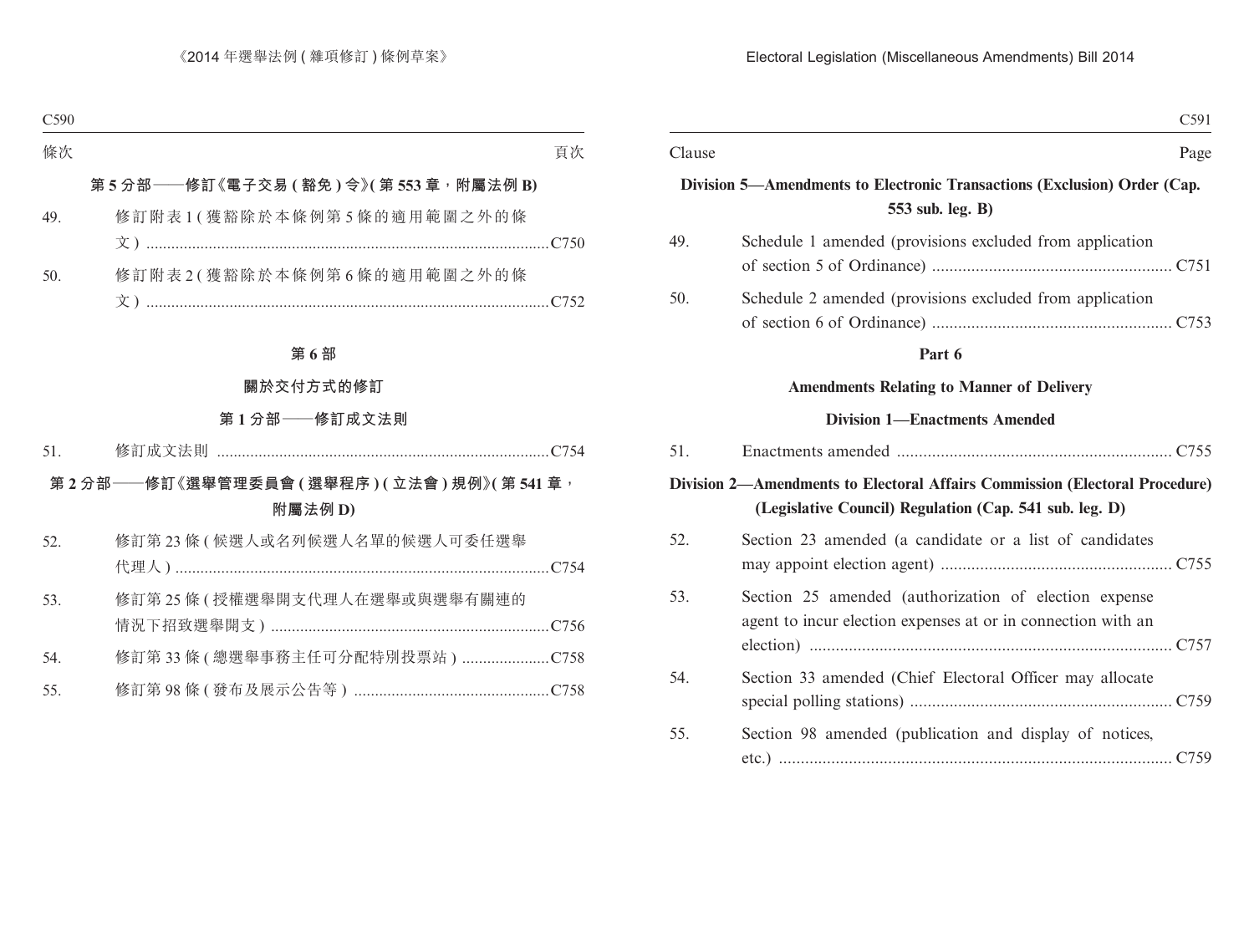|        | C593                                                                                                                                 |
|--------|--------------------------------------------------------------------------------------------------------------------------------------|
| Clause | Page                                                                                                                                 |
|        | Division 3—Amendments to Electoral Affairs Commission (Electoral Procedure)<br>(District Councils) Regulation (Cap. 541 sub. leg. F) |
| 56.    | Section 26 amended (a candidate may appoint election                                                                                 |
| 57.    | Section 28 amended (a candidate may authorize persons to                                                                             |
| 58.    | Section 98 amended (publication and display of notices,                                                                              |
|        | <b>Division 4—Amendments to Electoral Procedure (Rural Representative Election)</b>                                                  |
|        | Regulation (Cap. 541 sub. leg. L)                                                                                                    |
| 59.    |                                                                                                                                      |
| 60.    | Section 24 amended (provisions applicable to appointment                                                                             |
| 61.    |                                                                                                                                      |
|        | Part 7                                                                                                                               |
|        | Amendments Relating to Requirement for Elector Issued with 2 or More Ballot<br><b>Papers</b>                                         |
| 62.    | Affairs<br>Commission (Electoral Procedure)<br>Electoral                                                                             |
| 63.    | Section 53 amended (Presiding Officer to issue one or more<br>ballot papers depending on the entitlement to vote)  C769              |
| 64.    | Section 53A amended (elector who has not cast vote may                                                                               |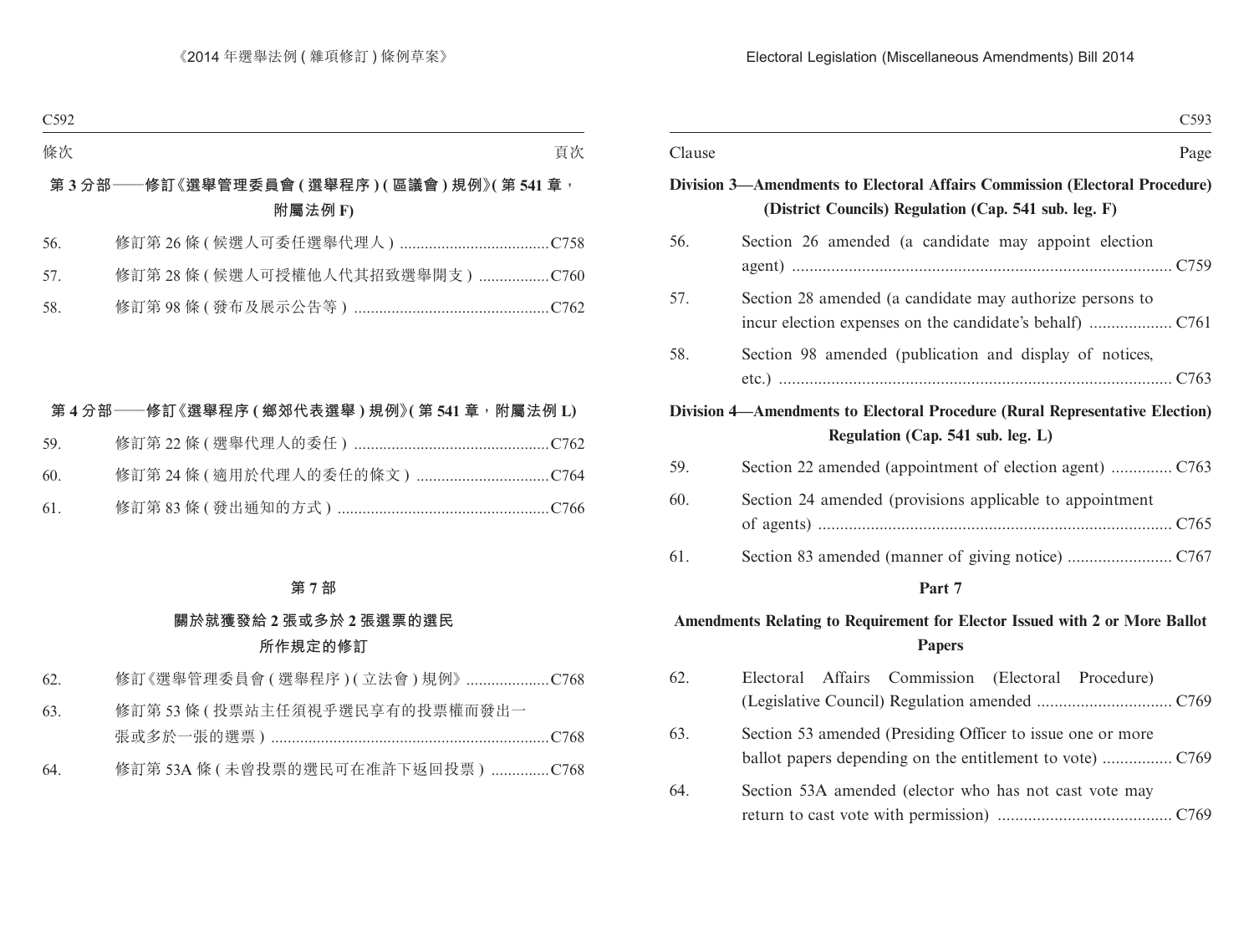|                                                                                                                   | C <sub>595</sub>                                                                                                                              |  |  |
|-------------------------------------------------------------------------------------------------------------------|-----------------------------------------------------------------------------------------------------------------------------------------------|--|--|
| Clause                                                                                                            | Page                                                                                                                                          |  |  |
|                                                                                                                   | Part 8                                                                                                                                        |  |  |
|                                                                                                                   | <b>Amendments Relating to Counting Procedures at Main Counting Stations</b>                                                                   |  |  |
|                                                                                                                   | <b>Division 1-Enactments Amended</b>                                                                                                          |  |  |
| 65.                                                                                                               |                                                                                                                                               |  |  |
|                                                                                                                   | <b>Division 2—Amendments to Electoral Affairs Commission (Electoral Procedure)</b><br>(Legislative Council) Regulation (Cap. 541 sub. leg. D) |  |  |
| 66.                                                                                                               |                                                                                                                                               |  |  |
| 67.                                                                                                               | Section 74A amended (arrangements for verification of                                                                                         |  |  |
| 68.                                                                                                               | Section 74B amended (arrangements for verification of<br>ballot paper account at counting station at a by-election)  C781                     |  |  |
| 69.                                                                                                               | Section 75 amended (counting of votes for geographical                                                                                        |  |  |
|                                                                                                                   | <b>Division 3—Amendments to Electoral Affairs Commission (Electoral Procedure)</b><br>(District Councils) Regulation (Cap. 541 sub. leg. F)   |  |  |
| 70.                                                                                                               | Section 75 amended (Presiding Officer to verify ballot                                                                                        |  |  |
| Division 4—Amendments to Electoral Procedure (Rural Representative Election)<br>Regulation (Cap. 541 sub. leg. L) |                                                                                                                                               |  |  |
| 71.                                                                                                               |                                                                                                                                               |  |  |
| 72.                                                                                                               |                                                                                                                                               |  |  |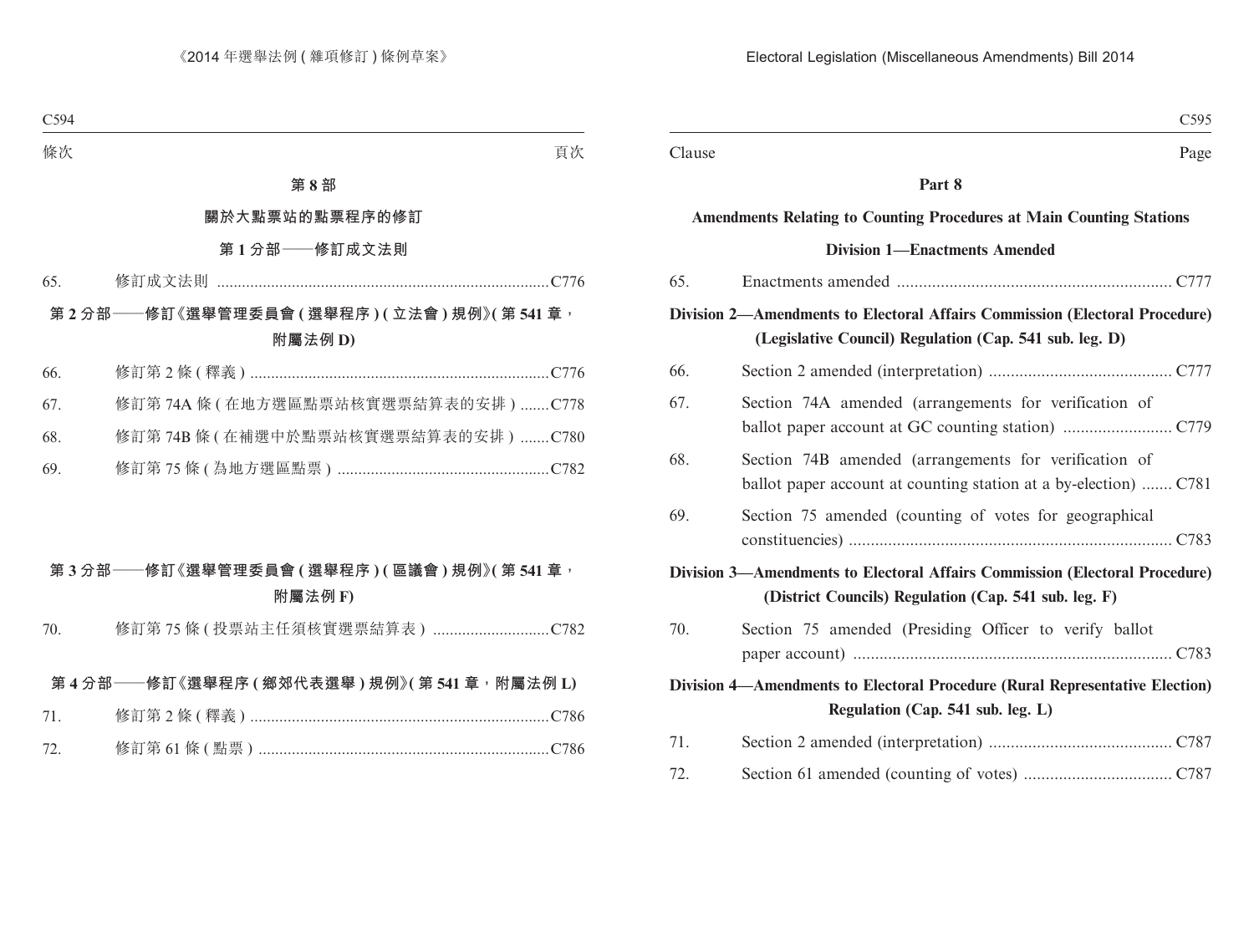|        | C597                                                                                                                                  |
|--------|---------------------------------------------------------------------------------------------------------------------------------------|
| Clause | Page                                                                                                                                  |
|        | Part 9                                                                                                                                |
|        | Amendments Relating to Election Agent's Authority to Act on Behalf of<br>Candidate                                                    |
|        | <b>Division 1-Enactments Amended</b>                                                                                                  |
| 73.    |                                                                                                                                       |
|        | Division 2-Amendment to Electoral Affairs Commission (Electoral Procedure)<br>(Legislative Council) Regulation (Cap. 541 sub. leg. D) |
| 74.    | Section 23 amended (a candidate or a list of candidates                                                                               |
|        | Division 3—Amendment to Electoral Affairs Commission (Electoral Procedure)<br>(District Councils) Regulation (Cap. 541 sub. leg. F)   |
| 75.    | Section 26 amended (a candidate may appoint election                                                                                  |
|        | Division 4—Amendment to Electoral Procedure (Rural Representative Election)<br>Regulation (Cap. 541 sub. leg. L)                      |
| 76.    |                                                                                                                                       |
|        | Part 10                                                                                                                               |
|        | Amendments Relating to Postponement or Adjournment of Election, Polling or<br><b>Counting</b>                                         |
|        | <b>Division 1—Enactments Amended</b>                                                                                                  |
| 77.    |                                                                                                                                       |
|        | Division 2-Amendments to Electoral Affairs Commission Ordinance (Cap.<br>541)                                                         |
| 78.    |                                                                                                                                       |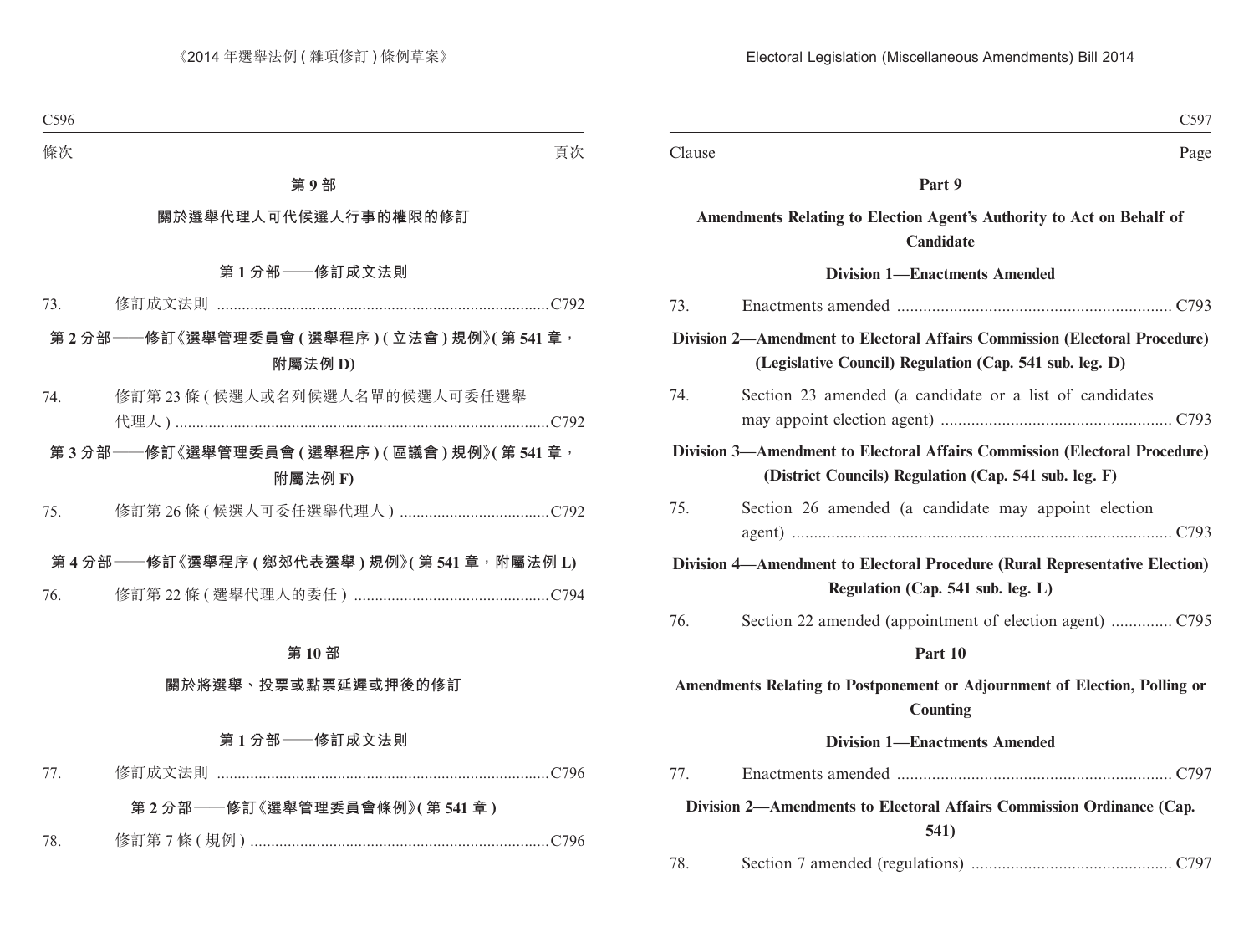|                                   |                                                                                                                                        | C599 |
|-----------------------------------|----------------------------------------------------------------------------------------------------------------------------------------|------|
| Clause                            |                                                                                                                                        | Page |
|                                   | Division 3—Amendments to Electoral Affairs Commission (Electoral Procedure)<br>(Legislative Council) Regulation (Cap. 541 sub. leg. D) |      |
| 79.                               | Schedule 2, section 2 amended (postponement of election,<br>adjournment of poll or count in respect of a single                        |      |
| 80.                               | Schedule 2, section 3 amended (adjournment of poll or                                                                                  |      |
| 81.                               | Schedule 2, section 7 amended (appointment of a date by<br>Commission for election, polling or counting after a                        |      |
|                                   | Division 4—Amendments to Electoral Affairs Commission (Electoral Procedure)<br>(District Councils) Regulation (Cap. 541 sub. leg. F)   |      |
| 82.                               | Schedule 1, section 2 amended (postponement of election,<br>adjournment of poll or count in respect of a single                        |      |
| 83.                               | Schedule 1, section 3 amended (adjournment of poll or                                                                                  |      |
| 84.                               | Schedule 1, section 7 amended (appointment of a date by<br>Commission for election, polling or counting after a                        |      |
|                                   | Division 5—Amendments to Electoral Procedure (Rural Representative Election)                                                           |      |
| Regulation (Cap. 541 sub. leg. L) |                                                                                                                                        |      |
| 85.                               | Section 72 amended (postponement or adjournment of<br>polling at all polling stations or counting of votes at all                      |      |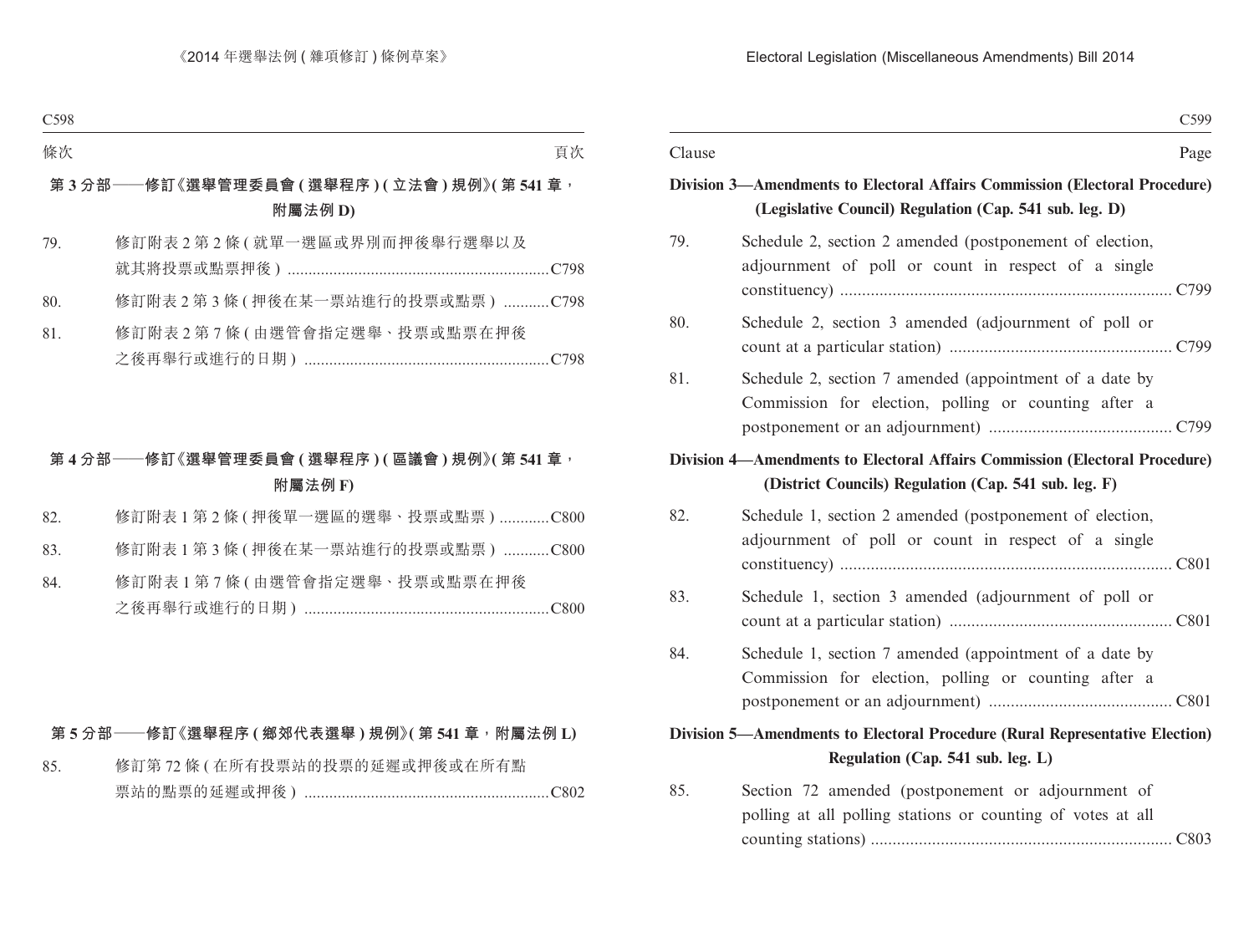|        | C601                                                                                                                                  |
|--------|---------------------------------------------------------------------------------------------------------------------------------------|
| Clause | Page                                                                                                                                  |
| 86.    | Section 73 amended (adjournment of polling at a particular<br>polling station or counting of votes at a particular counting           |
| 87.    | amended (resumption of postponed or<br>Section 77                                                                                     |
|        | Division 6—Amendments to Legislative Council Ordinance (Cap. 542)                                                                     |
| 88.    | Section 44 amended (when general election can be                                                                                      |
|        | Division 7-Amendments to District Councils Ordinance (Cap. 547)                                                                       |
| 89.    | Section 38 amended (when ordinary election can be                                                                                     |
|        | Part 11                                                                                                                               |
|        | <b>Amendments Relating to Ordinary Business Hours</b>                                                                                 |
|        | <b>Division 1-Enactments Amended</b>                                                                                                  |
| 90.    |                                                                                                                                       |
|        | Division 2—Amendment to Electoral Affairs Commission (Electoral Procedure)<br>(Legislative Council) Regulation (Cap. 541 sub. leg. D) |
| 91.    |                                                                                                                                       |
|        | Division 3-Amendment to Electoral Affairs Commission (Electoral Procedure)<br>(District Councils) Regulation (Cap. 541 sub. leg. F)   |
| 92.    |                                                                                                                                       |
|        | Division 4—Amendment to Electoral Procedure (Rural Representative Election)<br>Regulation (Cap. 541 sub. leg. L)                      |
| 93.    |                                                                                                                                       |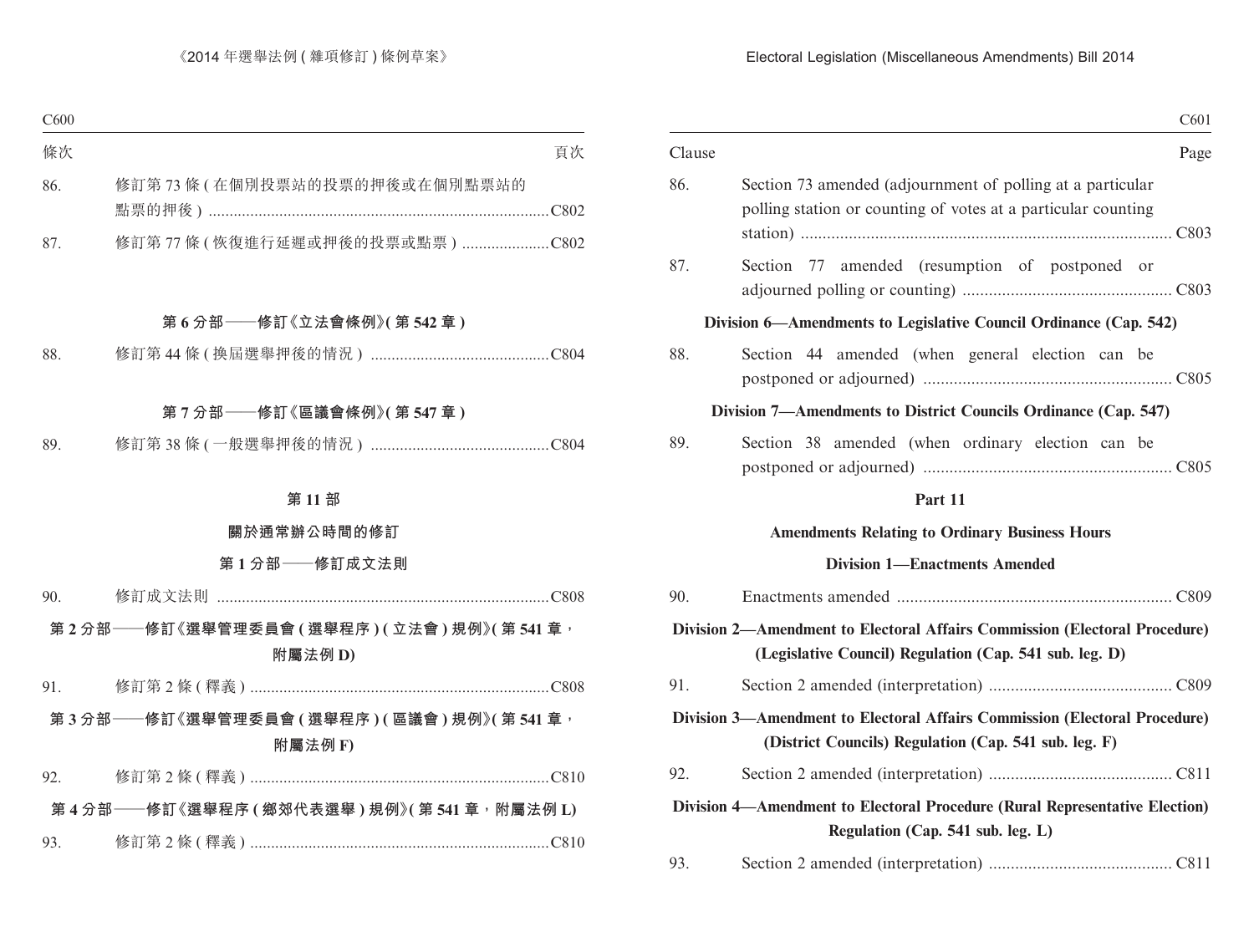|        | C <sub>6</sub> 03                                                                                                                             |
|--------|-----------------------------------------------------------------------------------------------------------------------------------------------|
| Clause | Page                                                                                                                                          |
|        | Part 12                                                                                                                                       |
|        | <b>Amendments Relating to Notices Designating Polling Stations and Counting</b><br>Stations, etc.                                             |
|        | <b>Division 1-Enactments Amended</b>                                                                                                          |
| 94.    |                                                                                                                                               |
|        | <b>Division 2—Amendments to Electoral Affairs Commission (Electoral Procedure)</b><br>(Legislative Council) Regulation (Cap. 541 sub. leg. D) |
| 95.    | Section 28 amended (designation of polling stations,                                                                                          |
| 96.    | Section 29 amended (Chief Electoral Officer to designate                                                                                      |
| 97.    | Section 65 amended (Returning Officer and Presiding<br>Officer to give notice of time and place of counting of                                |
|        | Division 3-Amendments to Electoral Affairs Commission (Electoral Procedure)                                                                   |
|        | (District Councils) Regulation (Cap. 541 sub. leg. F)                                                                                         |
| 98.    | Section 31 amended (designation of polling stations,                                                                                          |
| 99.    | Section 32 amended (Chief Electoral Officer to designate                                                                                      |
| 100.   | Section 65 amended (Returning Officer and Presiding<br>Officer to give notice of place and time of the counting of                            |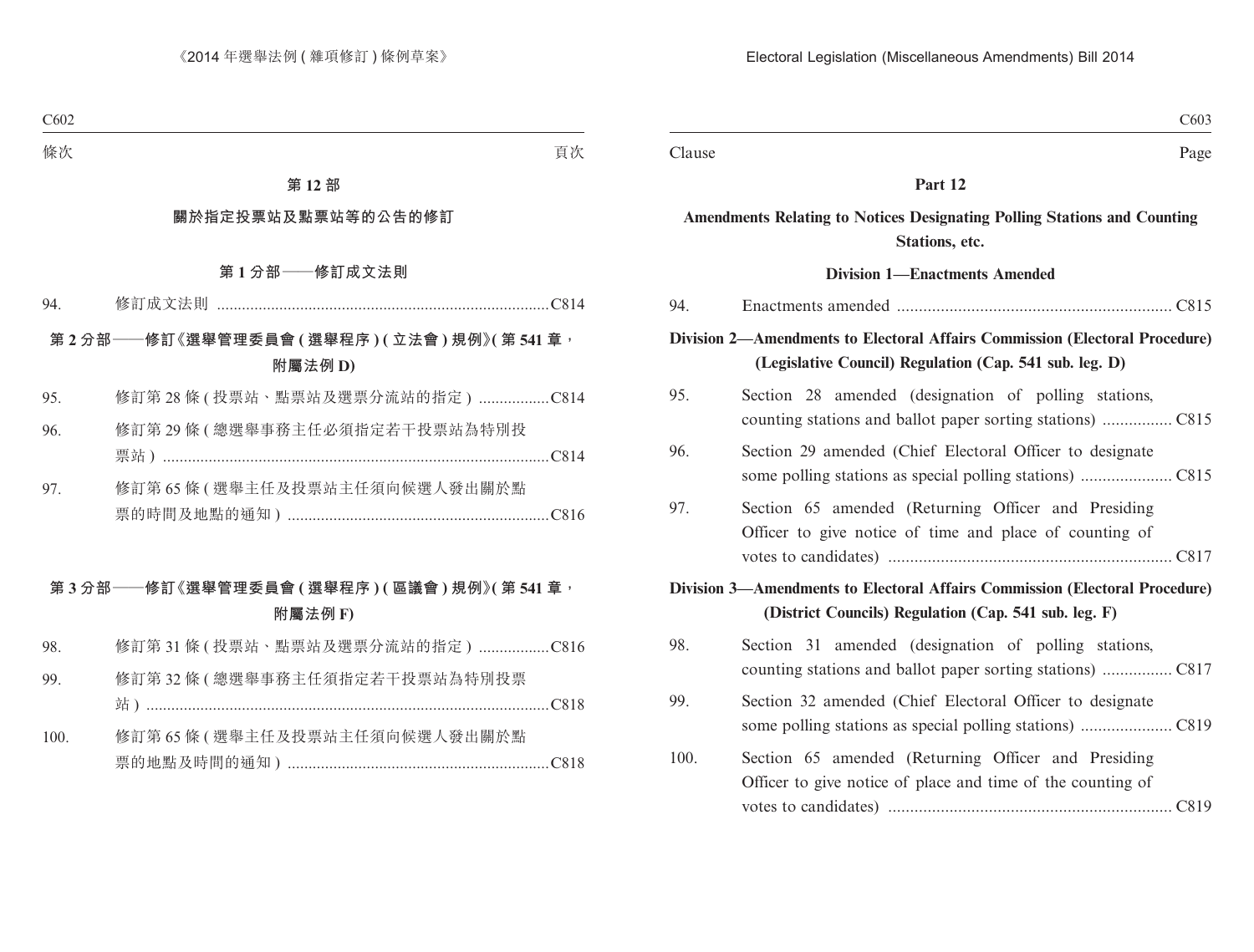|        |                                                                                                  | C605 |  |  |
|--------|--------------------------------------------------------------------------------------------------|------|--|--|
| Clause |                                                                                                  | Page |  |  |
|        | Division 4—Amendments to Electoral Procedure (Rural Representative Election)                     |      |  |  |
|        | Regulation (Cap. 541 sub. leg. L)                                                                |      |  |  |
| 101.   | Section 28 amended (designation of polling stations, ballot                                      |      |  |  |
| 102.   | Section 55 amended (determination and notice of time of                                          |      |  |  |
|        | Part 13                                                                                          |      |  |  |
|        | <b>Technical Amendments</b>                                                                      |      |  |  |
|        | <b>Division 1-Enactments Amended</b>                                                             |      |  |  |
| 103.   |                                                                                                  |      |  |  |
|        | Division 2—Amendments to Electoral Affairs Commission Ordinance (Cap.                            |      |  |  |
|        | 541)                                                                                             |      |  |  |
| 104.   |                                                                                                  |      |  |  |
| 105.   |                                                                                                  |      |  |  |
|        | Division 3-Amendment to Electoral Affairs Commission (Electoral Procedure)                       |      |  |  |
|        | (Legislative Council) Regulation (Cap. 541 sub. leg. D)                                          |      |  |  |
| 106.   | Section 100 amended (Commission to specify forms) C825                                           |      |  |  |
|        | Division 4—Amendments to Legislative Council (Election Petition) Rules (Cap.<br>542 sub. leg. F) |      |  |  |
| 107.   |                                                                                                  |      |  |  |
| 108.   |                                                                                                  |      |  |  |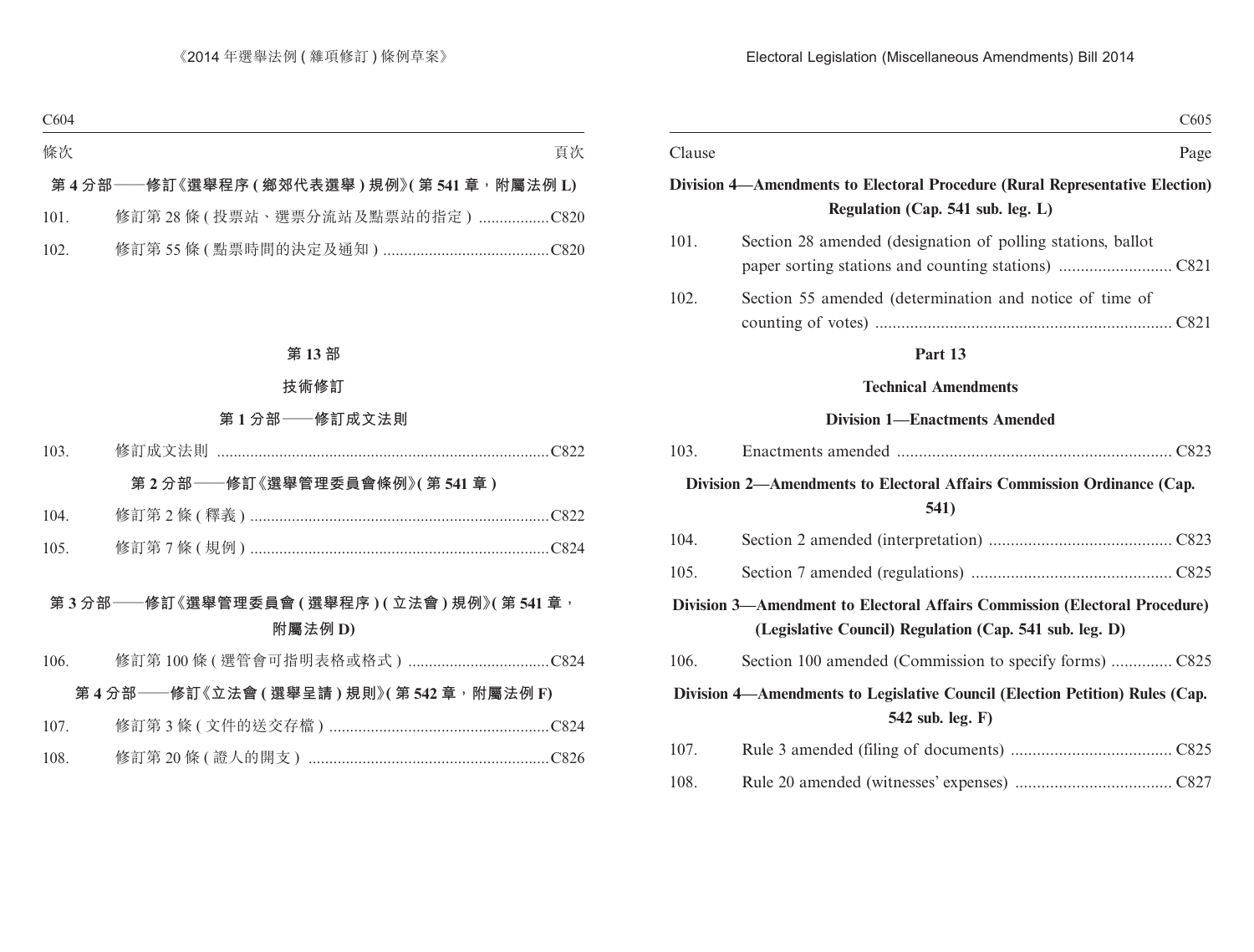|        | C607                                                                                                                                                                                                         |
|--------|--------------------------------------------------------------------------------------------------------------------------------------------------------------------------------------------------------------|
| Clause | Page                                                                                                                                                                                                         |
|        | Division 5—Amendments to Elections (Corrupt and Illegal Conduct) Ordinance<br>(Cap. 554)                                                                                                                     |
| 109.   | Section<br>34 amended (offence to publish election<br>advertisements that do not meet certain requirements)  C827                                                                                            |
| 110.   | Section 35 amended (Court may grant relief in certain<br>circumstances if election advertisements do not meet                                                                                                |
|        | Part 14                                                                                                                                                                                                      |
|        | Amendments Relating to Statutory Deadlines of Elector or Voter Registration                                                                                                                                  |
|        | <b>Division 1—Enactments Amended</b>                                                                                                                                                                         |
| 111.   |                                                                                                                                                                                                              |
|        | Division 2-Amendments to Electoral Affairs Commission (Registration of<br>Electors) (Legislative Council Geographical Constituencies) (District Council<br>Constituencies) Regulation (Cap. 541 sub. leg. A) |
| 112.   | Section 4 amended (how to apply for registration in                                                                                                                                                          |
| 113.   | Section 5 amended (Electoral Registration Officer to<br>determine whether or not applicant is eligible for                                                                                                   |
| 114.   | Section 7 amended (Electoral Registration Officer may<br>make inquiries regarding persons registered in the existing                                                                                         |
| 115.   | Section 9 amended (Electoral Registration Officer to                                                                                                                                                         |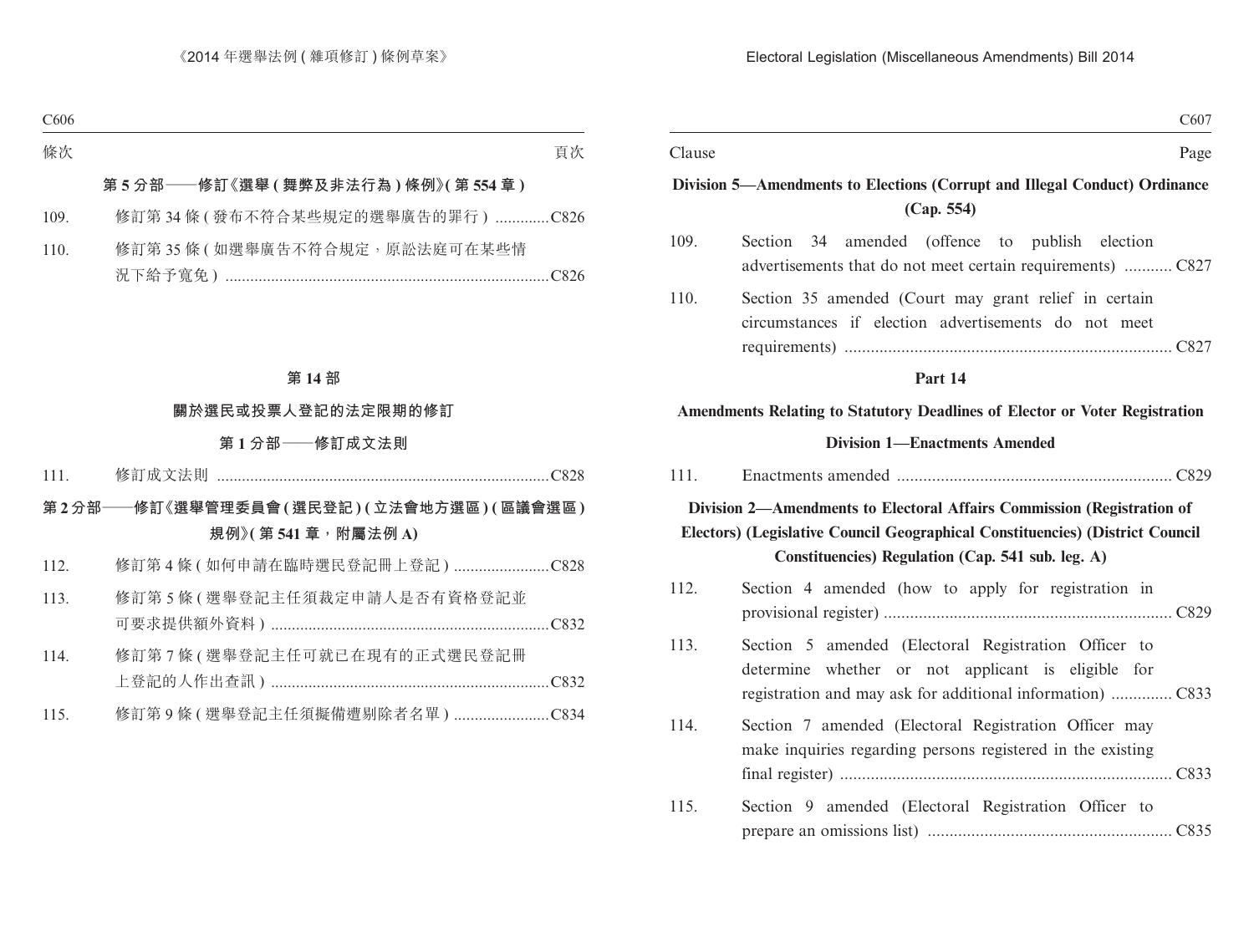|        | C <sub>609</sub>                                                                                                      |  |  |
|--------|-----------------------------------------------------------------------------------------------------------------------|--|--|
| Clause | Page                                                                                                                  |  |  |
| 116.   | Section 10 amended (Electoral Registration Officer to<br>publish a notice that omissions list is available for public |  |  |
| 117.   | Section 11 amended (Electoral Registration Officer to<br>correct entries in existing final register in compiling next |  |  |
| 118.   | Section 12 amended (what is to be contained in provisional                                                            |  |  |
| 119.   | Section 13 amended (Electoral Registration Officer to<br>publish a notice that provisional register is available for  |  |  |
| 120.   | Section 14 amended (person may object to registration of                                                              |  |  |
| 121.   | Section 15 amended (who may lodge a notice of claim)  C845                                                            |  |  |
| 122.   | Section 17 amended (Electoral Registration Officer to<br>correct entries in a provisional register in compiling final |  |  |
| 123.   | Section 19 amended (what is to be contained in final                                                                  |  |  |
|        | Division 3—Amendments to Electoral Affairs Commission (Registration)                                                  |  |  |
|        | (Electors for Legislative Council Functional Constituencies) (Voters for Election                                     |  |  |
|        | Committee Subsectors) (Members of Election Committee) Regulation (Cap. 541                                            |  |  |

**sub. leg. B)**

124. Section 11 amended (interpretation of Part IV) ...................... C849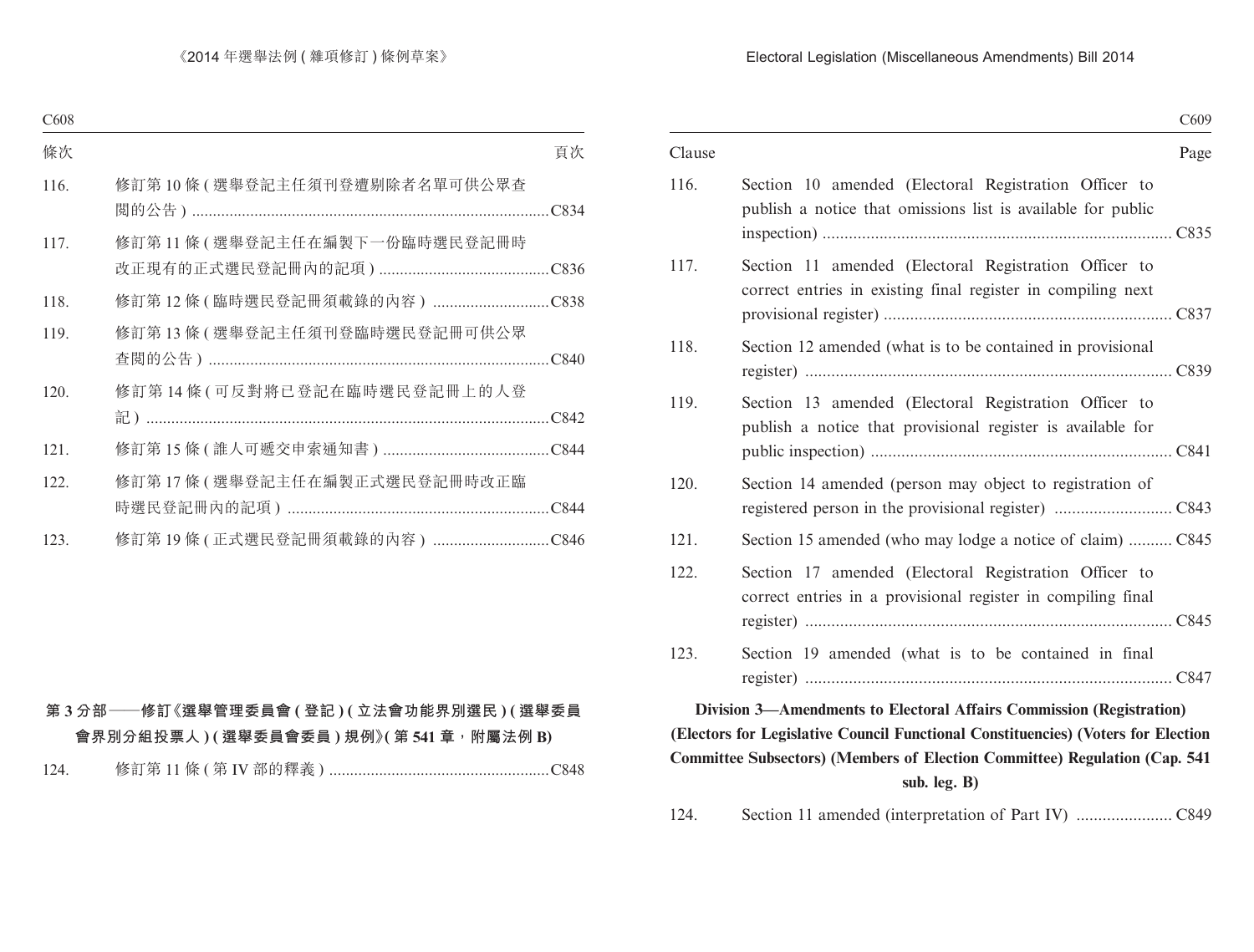|        | C611                                                                                                                  |
|--------|-----------------------------------------------------------------------------------------------------------------------|
| Clause | Page                                                                                                                  |
| 125.   | Section 12 amended (Electoral Registration Officer may                                                                |
| 126.   | Section 18 amended (when Electoral Registration Officer                                                               |
| 127.   | Section 19 amended (how to apply for registration in<br>functional constituencies provisional register and subsector  |
| 128.   | Section 20 amended (a corporate elector or corporate voter                                                            |
| 129.   | Section 21 amended (Electoral Registration Officer to<br>determine whether or not applicant is eligible for           |
| 130.   | Section 22 amended (Electoral Registration Officer may<br>make inquiries regarding persons registered in the existing |
| 131.   | Section 24 amended (Electoral Registration Officer to                                                                 |
| 132.   | Section 25 amended (Electoral Registration Officer to<br>publish a notice that omissions list is available for public |
| 133.   | Section 26 amended (Electoral Registration Officer to<br>correct entries in existing final register in compiling next |
| 134.   | Section 27 amended (what is to be contained in a                                                                      |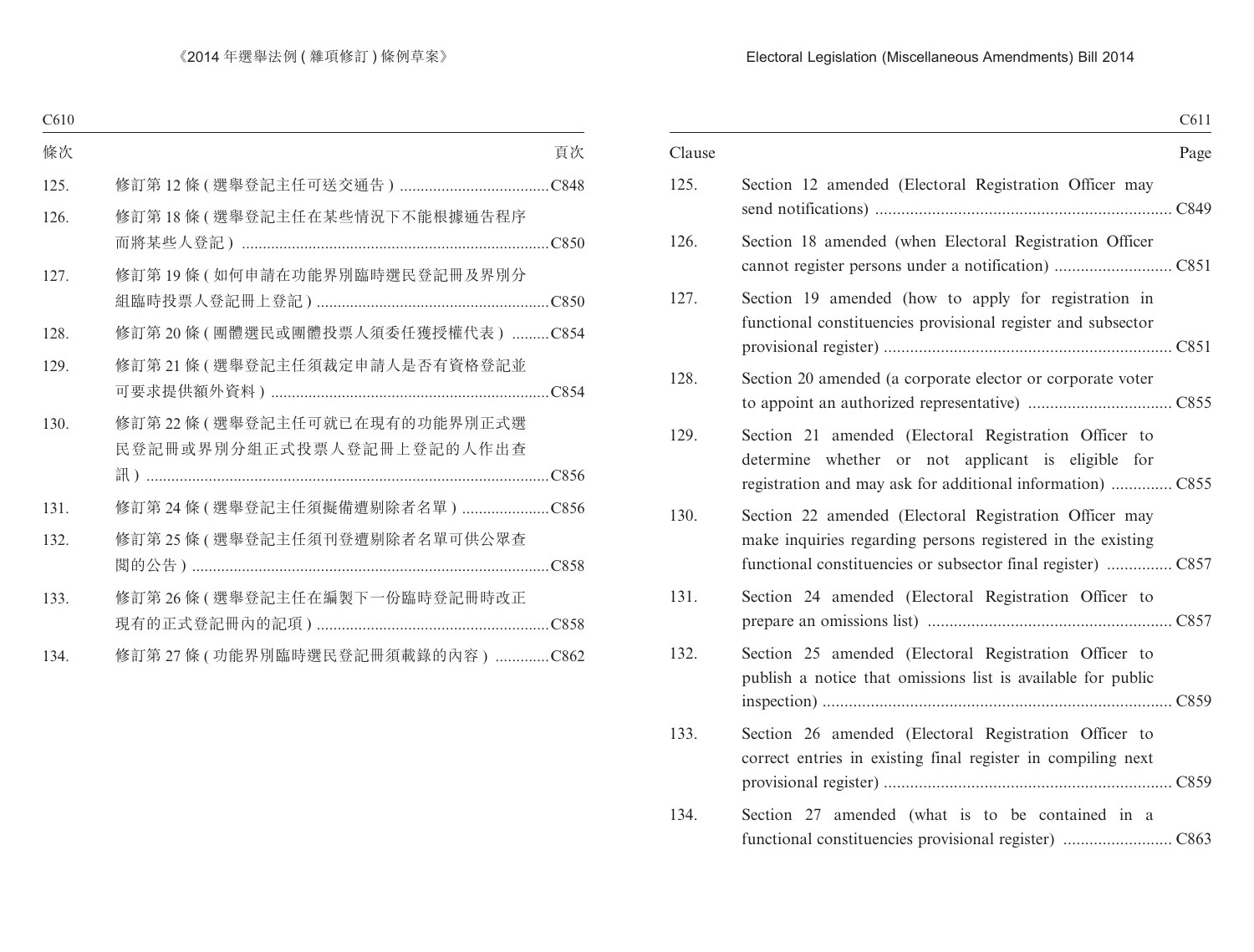|        |                                                                                                                      | C613 |
|--------|----------------------------------------------------------------------------------------------------------------------|------|
| Clause |                                                                                                                      | Page |
| 135.   | Section 28 amended (what is to be contained in a subsector                                                           |      |
| 136.   | Section 29 amended (Electoral Registration Officer to<br>publish a notice that provisional register is available for |      |
| 137.   | Section 30 amended (person may object to registration of                                                             |      |
| 138.   | Section 31 amended (who may lodge a notice of claim)  C875                                                           |      |
| 139.   | Section 33 amended (Electoral Registration Officer to<br>correct entries in provisional register in compiling final  |      |
| 140.   | Section 35 amended (what is to be contained in a                                                                     |      |
| 141.   | Section 36 amended (what is to be contained in a subsector                                                           |      |
|        | Division 4—Amendments to Legislative Council Ordinance (Cap. 542)                                                    |      |
| 142.   | Section 32 amended (Electoral Registration Officer to                                                                |      |
|        | Division 5—Amendments to Registration of Electors (Appeals) Regulation (Cap.<br>542 sub. leg. B)                     |      |
| 143.   | Section 2 amended (fixing of hearing and notifying the                                                               |      |
| 144.   | Section 4 amended (Electoral Registration Officer to be                                                              |      |
| 145.   | Section 6 amended (review of rulings by Revising Officer)  C887                                                      |      |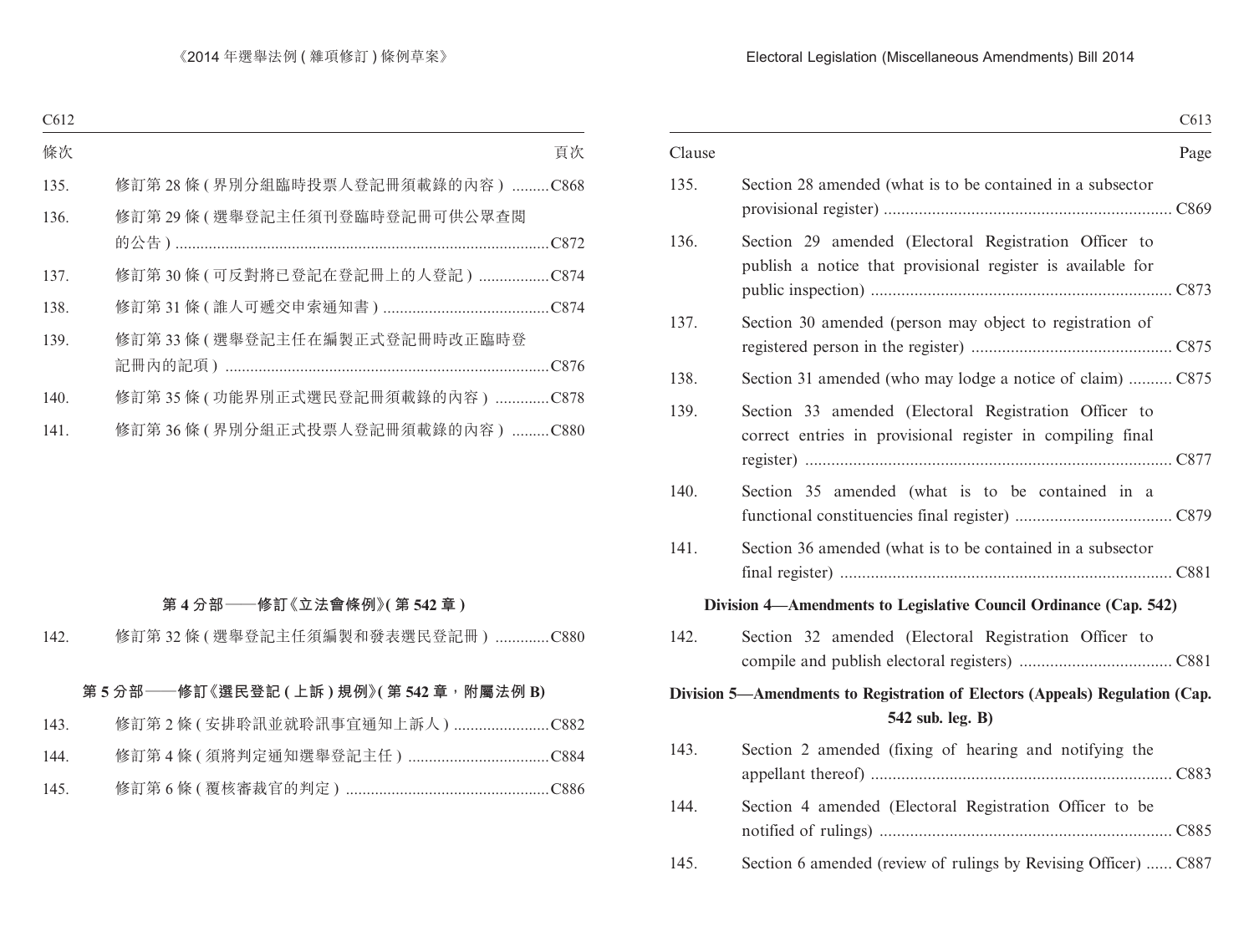|        | C615                                                                                                                                                 |  |
|--------|------------------------------------------------------------------------------------------------------------------------------------------------------|--|
| Clause | Page                                                                                                                                                 |  |
|        | Division 6—Amendments to Chief Executive Election Ordinance (Cap. 569)                                                                               |  |
| 146.   | Schedule, section 14 amended (Electoral Registration                                                                                                 |  |
|        | Division 7—Amendments to Election Committee (Registration) (Voters for<br>Subsectors) (Members of Election Committee) (Appeals) Regulation (Cap. 569 |  |
|        | sub. leg. B)                                                                                                                                         |  |
| 147.   | Section 3 amended (fixing of hearing and notifying                                                                                                   |  |
| 148.   | Section 5 amended (Electoral Registration Officer to be                                                                                              |  |
| 149.   | Section 7 amended (review of rulings by Revising Officer)  C891                                                                                      |  |
|        | Part 15                                                                                                                                              |  |
|        | <b>Amendments Relating to Prosecution of Certain Offences Concerning Elections</b>                                                                   |  |
|        | <b>Division 1—Enactments Amended</b>                                                                                                                 |  |
| 150.   |                                                                                                                                                      |  |
|        | Division 2—Amendment to Electoral Affairs Commission Ordinance (Cap. 541)                                                                            |  |
| 151.   |                                                                                                                                                      |  |
|        | Division 3-Amendments to Electoral Affairs Commission (Registration of                                                                               |  |
|        | Electors) (Legislative Council Geographical Constituencies) (District Council                                                                        |  |

**Constituencies) Regulation (Cap. 541 sub. leg. A)**

| 152. |  |  |  |  |
|------|--|--|--|--|
|------|--|--|--|--|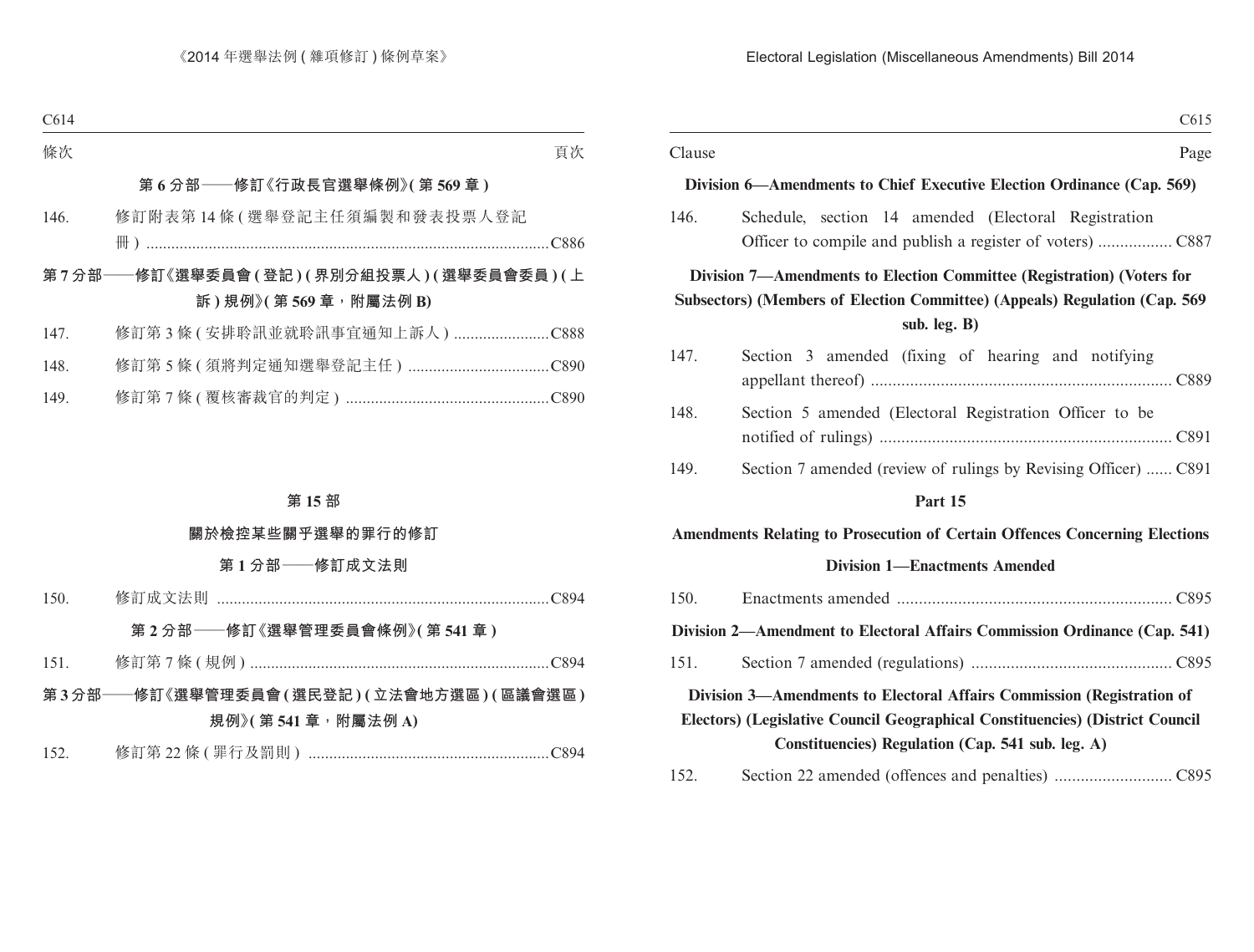| I<br>۰.<br>×<br>. .<br>.<br>$\sim$ |  |
|------------------------------------|--|
|------------------------------------|--|

Clause Page

**Division 4—Amendments to Electoral Affairs Commission (Registration) (Electors for Legislative Council Functional Constituencies) (Voters for Election Committee Subsectors) (Members of Election Committee) Regulation (Cap. 541 sub. leg. B)**

| 153. |                                                                             |
|------|-----------------------------------------------------------------------------|
|      | Division 5—Amendments to Electoral Affairs Commission (Registration of      |
|      | Electors) (Rural Representative Election) Regulation (Cap. 541 sub. leg. K) |
|      |                                                                             |

154. Section 32 amended (offences and penalties) ........................... C897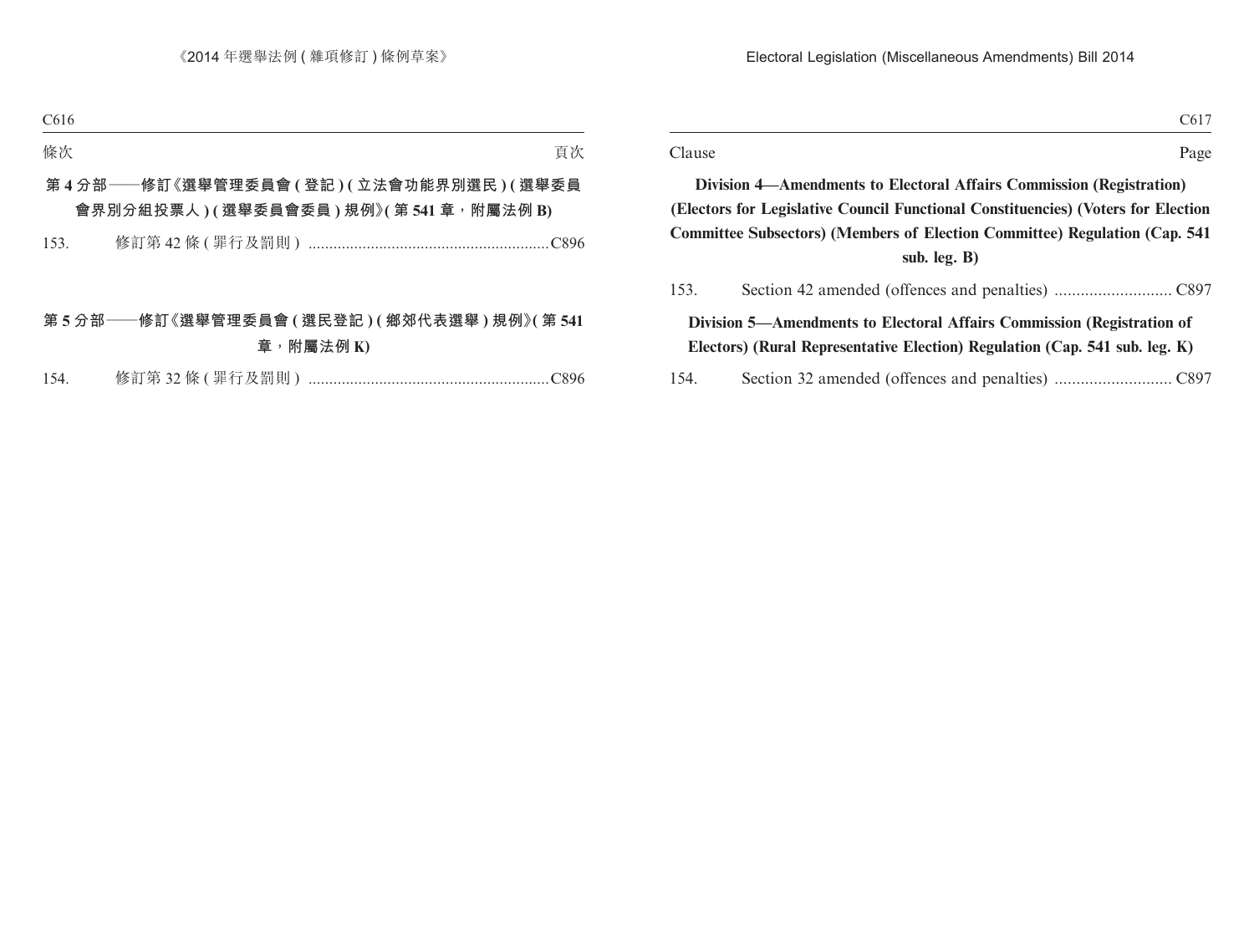# A BILL

# To

Amend various electoral legislation to make technical amendments concerning effect of inclement weather, de-registration procedure of electors or voters, registration applications for the District Council (second) functional constituency, appointment of polling agents and counting agents, sending documents by electronic means, voting procedure for voters with multiple votes, counting procedure at main counting stations, election agent's authority, postponement or adjournment of an election, poll or count, designation of polling or counting stations, dates in voter registration cycle and election-related offences and to make other minor amendments that do not affect the substance of the electoral systems.

Enacted by the Legislative Council.

# **Part 1**

# **Preliminary**

# **1. Short title and commencement**

(1) This Ordinance may be cited as the Electoral Legislation (Miscellaneous Amendments) Ordinance 2014.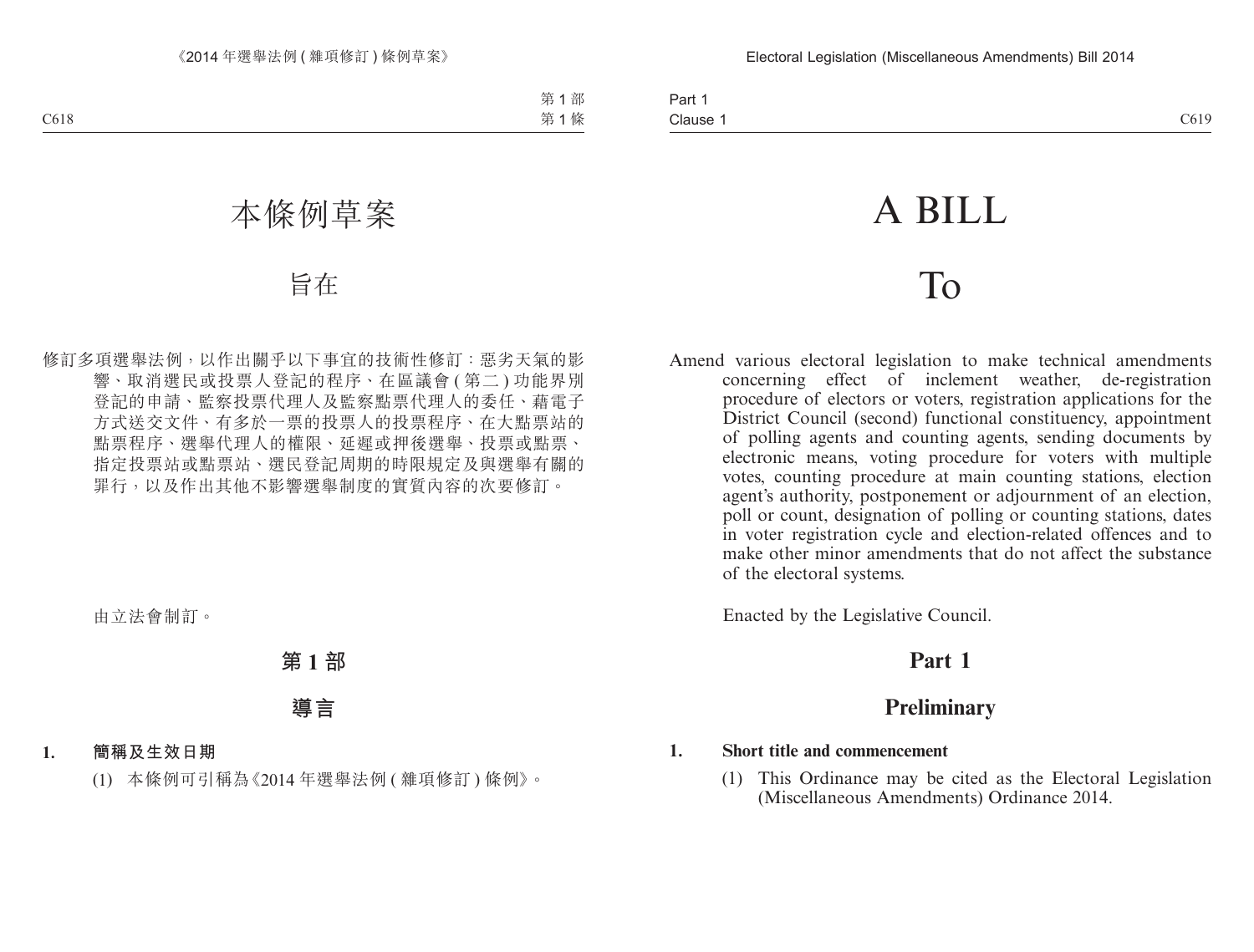| Part 1   |  |  |                  |
|----------|--|--|------------------|
| Clause 1 |  |  | C <sub>621</sub> |
|          |  |  |                  |

- (2) Subject to subsection (3), this Ordinance comes into operation on the day on which it is published in the Gazette.
- (3) Division 5 of Part 5 comes into operation on 1 January 2015.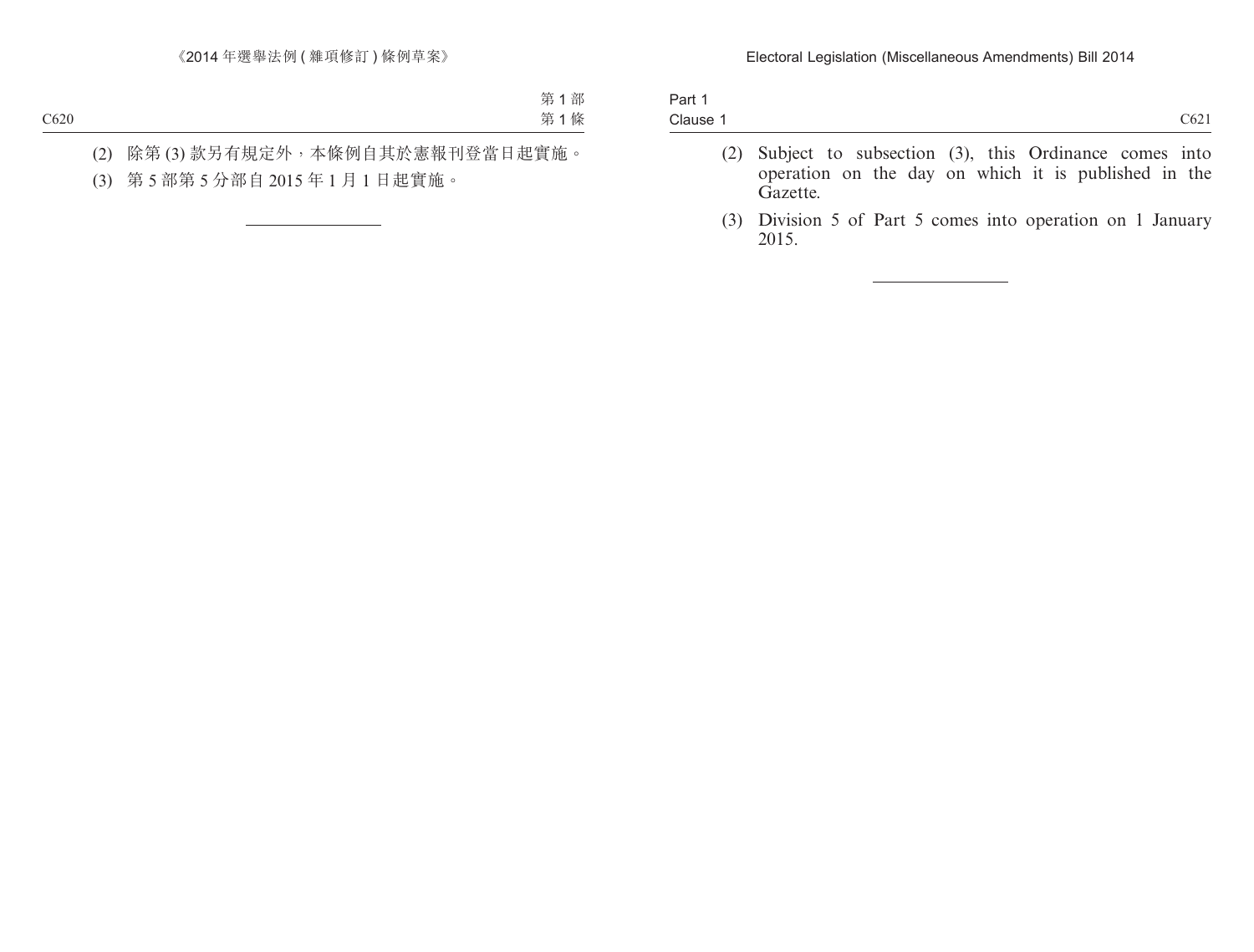Part 2—Division 1 Clause 2

# **Part 2**

# **Amendments Relating to Effect of Inclement Weather on Date and Period**

# **Division 1—Enactments Amended**

# **2. Enactments amended**

The enactments specified in Divisions 2 to 14 are amended as set out in those Divisions.

# **Division 2—Amendment to Electoral Affairs Commission (Registration of Electors) (Legislative Council Geographical Constituencies) (District Council Constituencies) Regulation (Cap. 541 sub. leg. A)**

**3. Section 2A added**

After section 2—

**Add**

# "**2A. Effect of inclement weather warning on date and period**

- (1) In this section—
- *gale warning* (烈風警告) has the same meaning as in the Judicial Proceedings (Adjournment During Gale Warnings) Ordinance (Cap. 62);
- *inclement weather warning day* (惡劣天氣警告日) means a working day on which a gale warning or a rainstorm warning is in force at any time during the ordinary business hours of the Office;

*Office* (有關辦事處) means—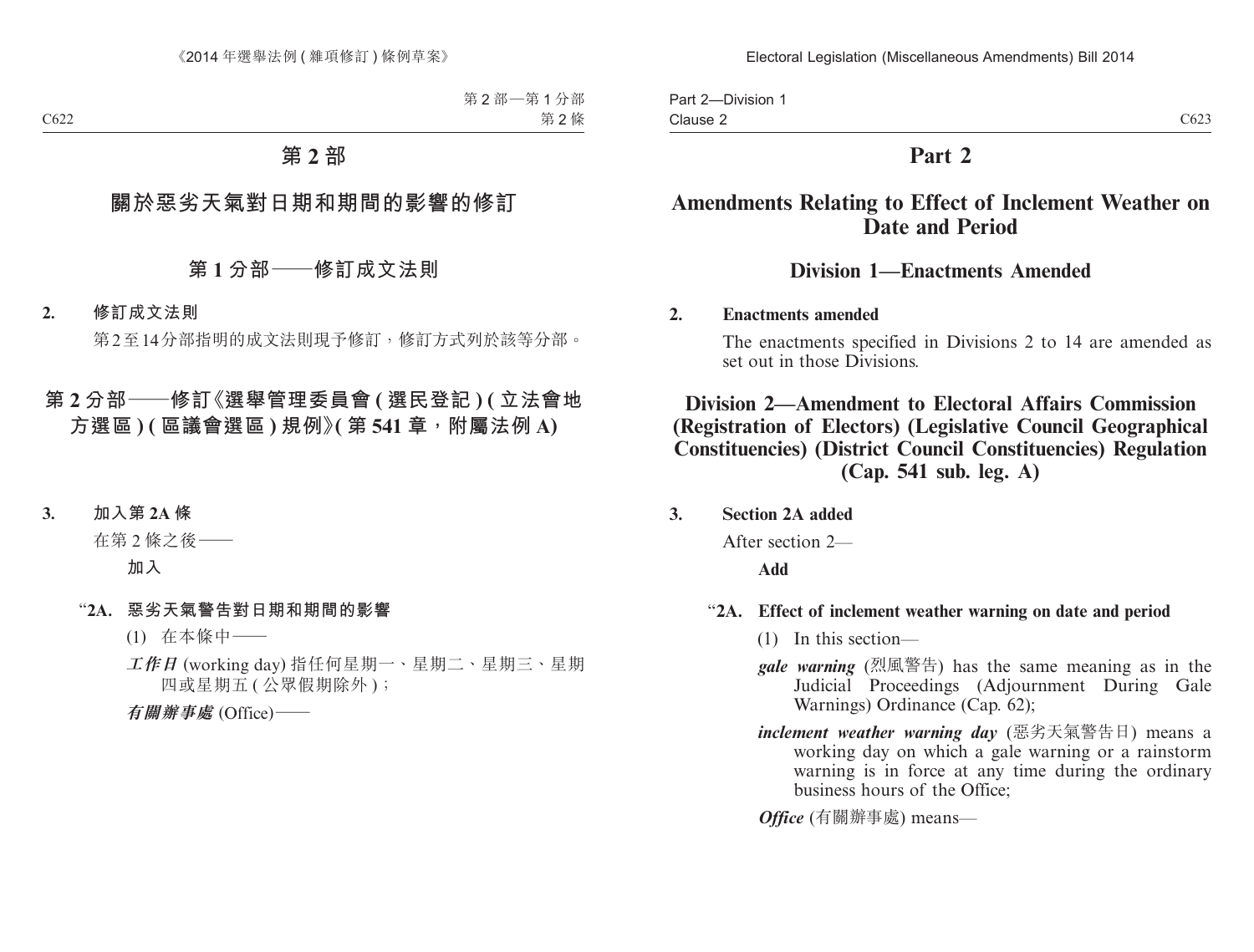| Part 2-Division 2 |                  |
|-------------------|------------------|
| Clause 3          | C <sub>625</sub> |

- (a) the office of the Electoral Registration Officer; or
- (b) for section 19(5), the office of a Revising Officer;
- *rainstorm warning* (暴雨警告) has the same meaning as in the Judicial Proceedings (Adjournment During Gale Warnings) Ordinance (Cap. 62);
- *working day* (工作日) means any Monday, Tuesday, Wednesday, Thursday or Friday other than a general holiday.
- $(2)$  If—
	- (a) a date is prescribed in this Regulation (whether by reference to a specific day of a specific month or to a day otherwise ascertainable under this Regulation) or is fixed under this Regulation;
	- (b) an act is required or permitted by a provision of this Regulation to be done not later than, or on or before, the date or on the date; and
	- (c) the date falls on an inclement weather warning day,

the next working day, which is not an inclement weather warning day, following the date is taken to be prescribed or fixed in relation to the act instead for the provision.

- $(3)$  If—
	- (a) a period is prescribed in or fixed under this Regulation;
	- (b) an act is required or permitted by a provision of this Regulation to be done in, during or within the period; and
	- (c) the last day of the period falls on an inclement weather warning day,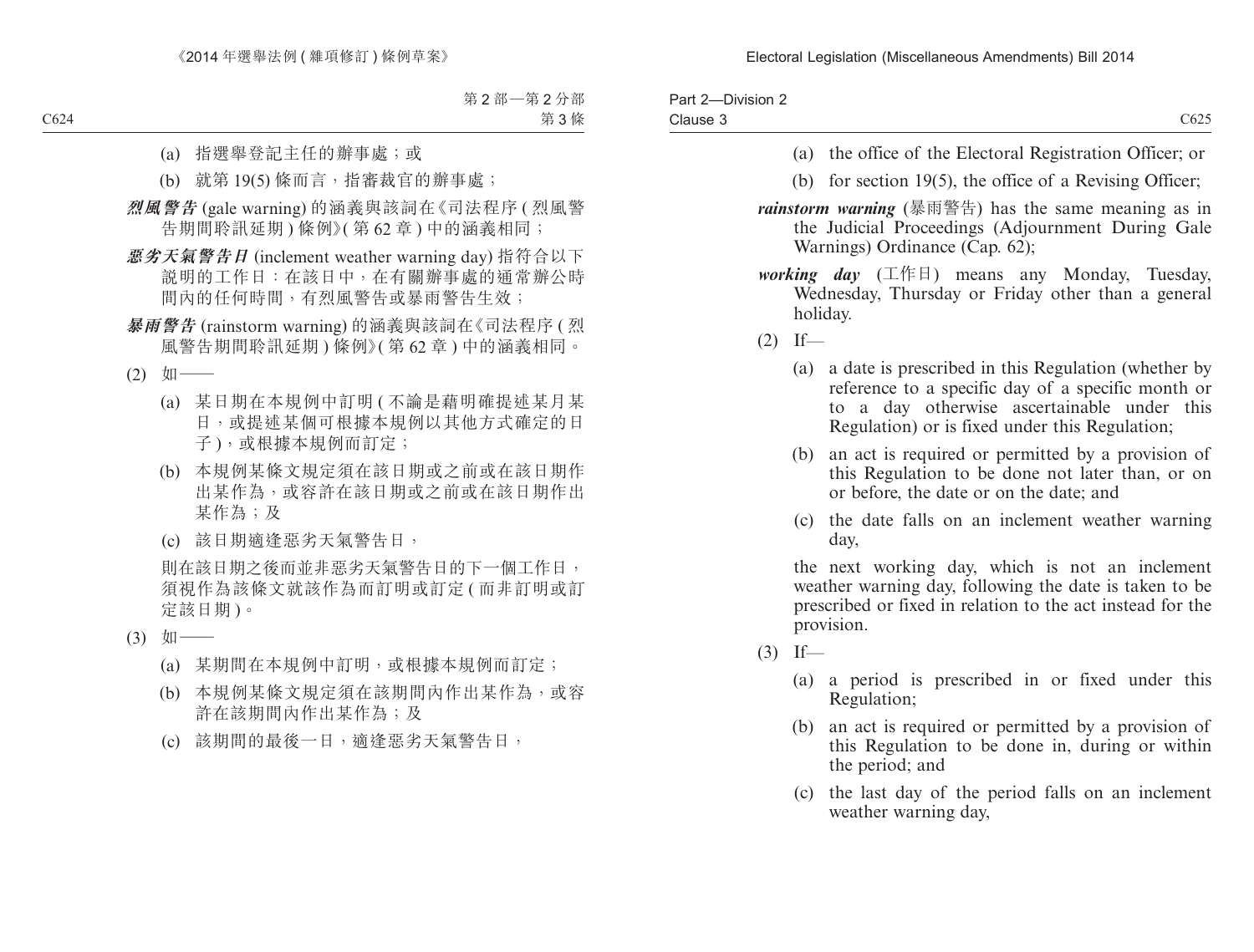| Part 2-Division 2 |                  |
|-------------------|------------------|
| Clause 3          | C <sub>627</sub> |

the period is extended, in relation to the act, to end on the next working day, which is not an inclement weather warning day, following the day mentioned in paragraph (c), and the provision has effect accordingly.  $(4)$  If— (a) a date is prescribed by reference to a specific day of a specific month in a provision (*former provision*) specified in column 1 of Table 1; (b) the same date is prescribed in the provision or provisions specified opposite to the former provision in column 2 of Table 1; and (c) the date falls on an inclement weather warning day in a year, the next working day, which is not an inclement weather warning day, following the date is taken to be prescribed in relation to that year instead for the provision or provisions and the former provision.

| × |  |
|---|--|
|   |  |

| Column 1              | Column 2                                                   |
|-----------------------|------------------------------------------------------------|
| section $4(1)(a)(i)$  | sections $4(2)(b)$ and<br>17(9)(a)(i)                      |
| section $4(1)(a)(ii)$ | sections $4(2)(c)$ and<br>17(9)(a)(ii)                     |
| section $13(1)(a)$    | section $19(5)(a)$                                         |
| section $13(1)(b)$    | section $19(5)(b)$                                         |
| section $13(3)(a)$    | sections $11(5)(b)(ii)(A)$<br>and $17(9)(b)(i)$            |
| section $13(3)(b)$    | sections $11(5)(b)(i)$ and<br>$(ii)(B)$ and $17(9)(b)(ii)$ |

(5) Subsections (6) and (7) apply if—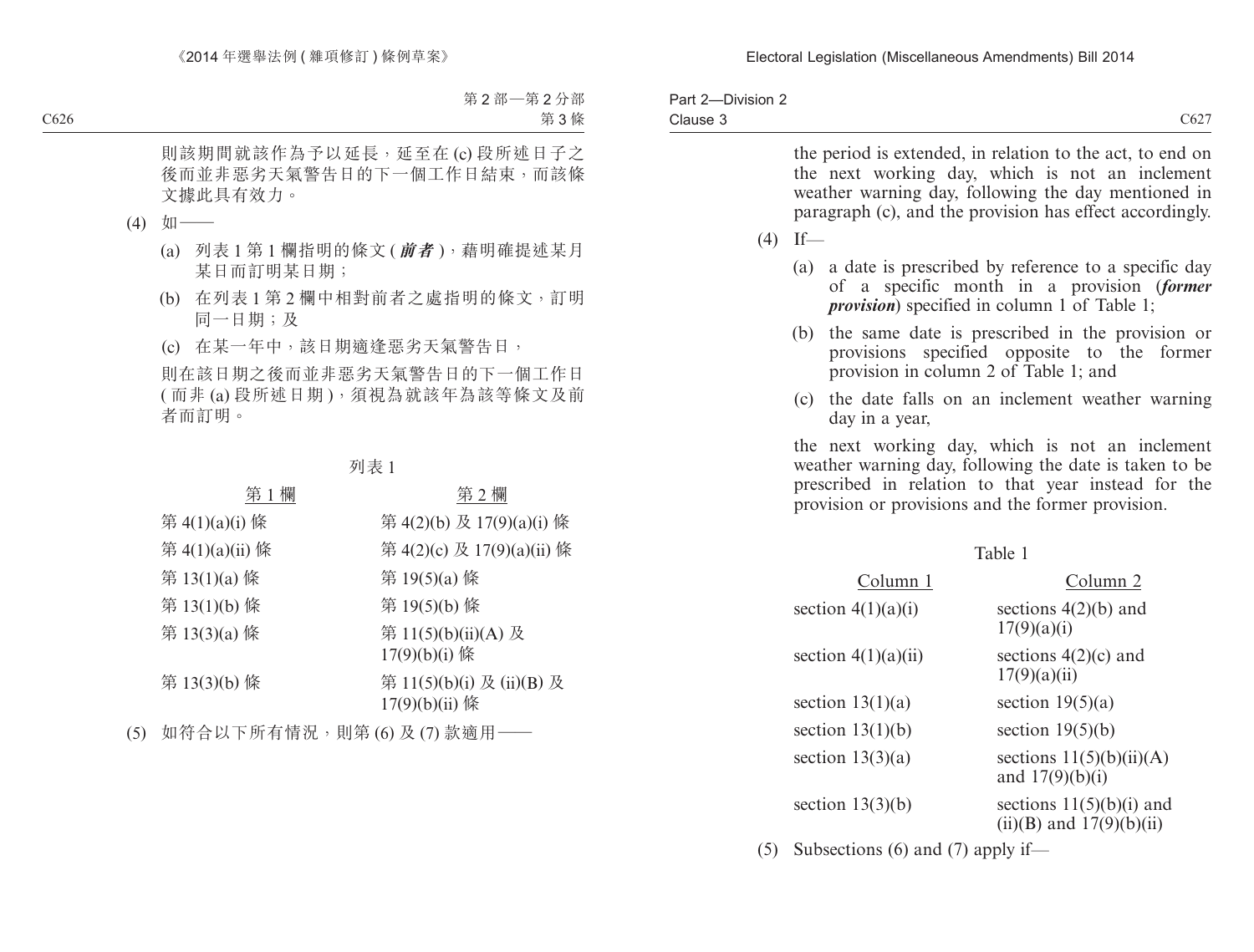| Part 2-Division 3<br>Clause 4 |     |                                               | C629                                                                                                                                                                 |
|-------------------------------|-----|-----------------------------------------------|----------------------------------------------------------------------------------------------------------------------------------------------------------------------|
|                               | (a) |                                               | a date is prescribed by reference to a specific day<br>of a specific month in a provision (former<br><i>provision</i> ) specified in column 1 of Table 2;            |
|                               | (b) | provision in column 2 of Table 2; and         | another date which is the day following the date<br>mentioned in paragraph (a) is prescribed in the<br>provision specified opposite to the former                    |
|                               |     | inclement weather warning day in a year.      | (c) the date mentioned in paragraph (a) falls on an                                                                                                                  |
|                               |     |                                               | Table 2                                                                                                                                                              |
|                               |     | Column 1                                      | Column <sub>2</sub>                                                                                                                                                  |
|                               |     | section $4(1)(a)(i)$                          | section $12(c)(ii)(B)(I)$                                                                                                                                            |
|                               |     | section $4(1)(a)(ii)$                         | section $12(c)(ii)(A)$ and<br>(B)(II)                                                                                                                                |
| (6)                           |     | to the year instead for the former provision. | The next working day, which is not an inclement<br>weather warning day, following the date mentioned in<br>subsection $(5)(a)$ is taken to be prescribed in relation |
| (7)                           |     |                                               | The day following the working day mentioned in<br>subsection (6) is taken to be prescribed in relation to                                                            |

subsection  $(5)(b)$ .". **Division 3—Amendment to Electoral Affairs Commission (Registration) (Electors for Legislative Council Functional Constituencies) (Voters for Election Committee Subsectors)** 

the year instead for the provision specified in

**(Members of Election Committee) Regulation (Cap. 541 sub. leg. B)**

**4. Section 2A added**

Part I, after section 2—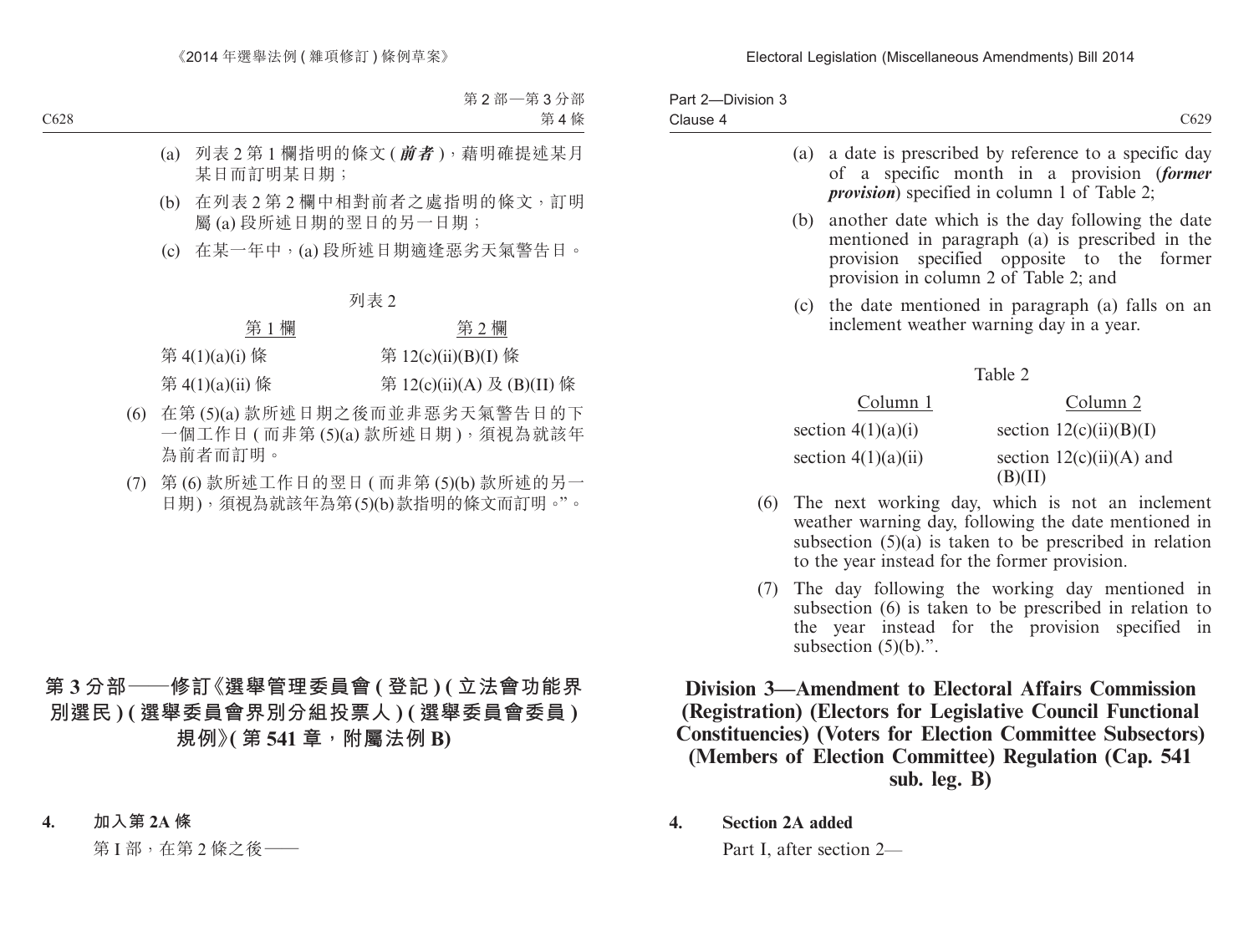| Part 2-Division 3 |      |
|-------------------|------|
| Clause 4          | C631 |

#### **Add**

#### "**2A. Effect of inclement weather warning on date and period**

- (1) In this section—
- *gale warning* (烈風警告) has the same meaning as in the Judicial Proceedings (Adjournment During Gale Warnings) Ordinance (Cap. 62);
- *inclement weather warning day* (惡劣天氣警告日) means a working day on which a gale warning or a rainstorm warning is in force at any time during the ordinary business hours of the Office;
- *Office* (有關辦事處) means—
	- (a) the office of the Electoral Registration Officer; or
	- (b) for sections  $35(5)$  and  $36(5)$ , the office of a Revising Officer;
- *rainstorm warning* (暴雨警告) has the same meaning as in the Judicial Proceedings (Adjournment During Gale Warnings) Ordinance (Cap. 62);
- *working day* (工作日) means any Monday, Tuesday, Wednesday, Thursday or Friday other than a general holiday.
- $(2)$  If—
	- (a) a date is prescribed in this Regulation (whether by reference to a specific day of a specific month or to a day otherwise ascertainable under this Regulation) or is fixed under this Regulation;
	- (b) an act is required or permitted by a provision of this Regulation to be done not later than, or on or before, the date or on the date; and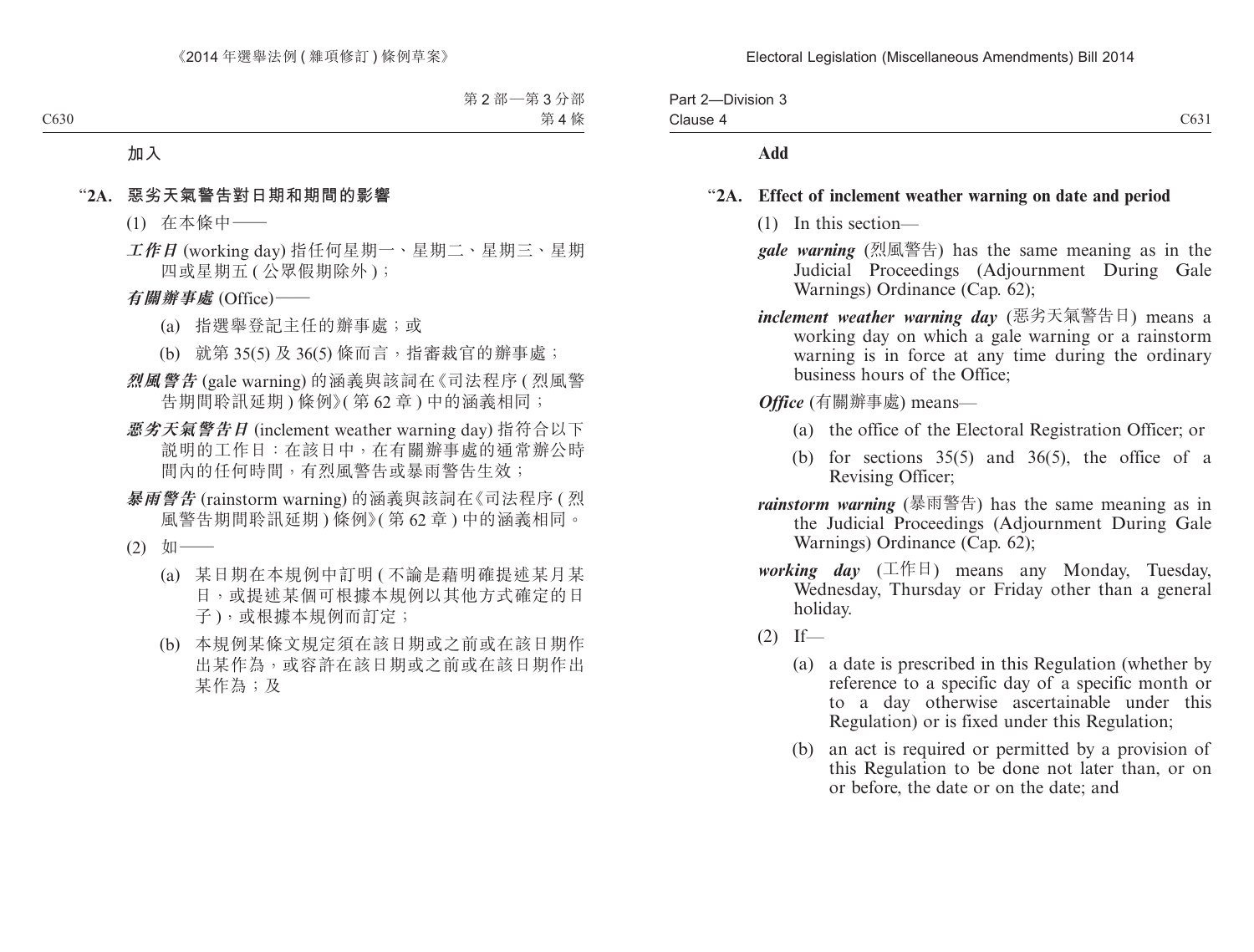| C <sub>6</sub> 33 |
|-------------------|
|                   |

(c) the date falls on an inclement weather warning day,

the next working day, which is not an inclement weather warning day, following the date is taken to be prescribed or fixed in relation to the act instead for the provision.

 $(3)$  If—

- (a) a period is prescribed in or fixed under this Regulation;
- (b) an act is required or permitted by a provision of this Regulation to be done in, during or within the period; and
- (c) the last day of the period falls on an inclement weather warning day,

the period is extended, in relation to the act, to end on the next working day, which is not an inclement weather warning day, following the day mentioned in paragraph (c), and the provision has effect accordingly.

 $(4)$  If—

- (a) a date is prescribed by reference to a specific day of a specific month in a provision (*former provision*) specified in column 1 of Table 1;
- (b) the same date is prescribed in the provision or provisions specified opposite to the former provision in column 2 of Table 1; and
- (c) the date falls on an inclement weather warning day in a year,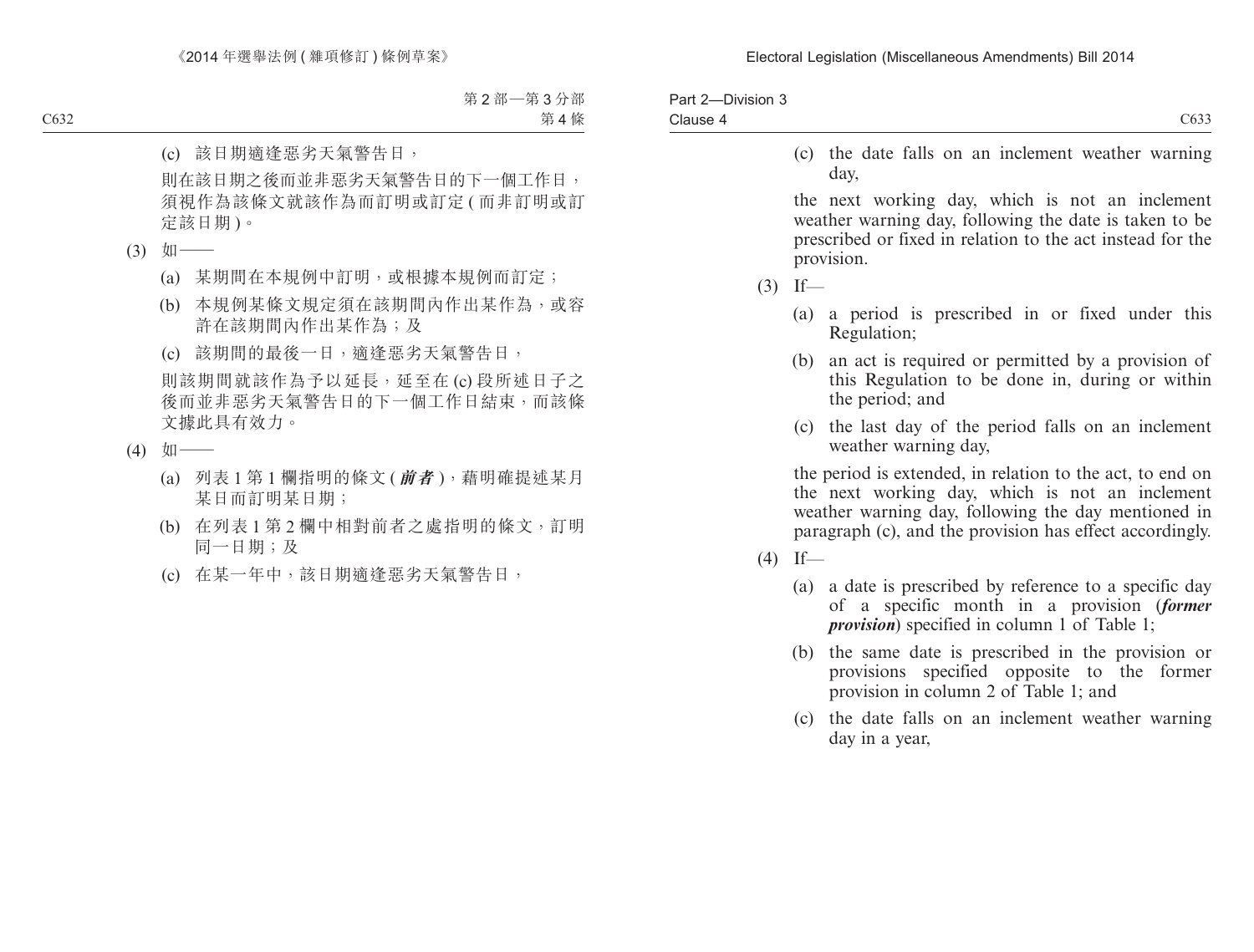|          | Part 2-Division 3 |  |
|----------|-------------------|--|
| Clause 4 |                   |  |

C635

the next working day, which is not an inclement weather warning day, following the date is taken to be prescribed in relation to that year instead for the provision or provisions and the former provision.

|--|--|--|

| Column 1               | Column <sub>2</sub>                        |
|------------------------|--------------------------------------------|
| section $19(1)(a)(i)$  | sections $19(4)(b)$ and<br>33(10)(a)(i)(A) |
| section $19(1)(a)(ii)$ | sections $19(4)(c)$ and<br>33(10)(a)(i)(B) |
| section $29(1)(a)(i)$  | sections $35(5)(a)$ and<br>36(5)(a)        |
| section $29(1)(a)(ii)$ | sections $35(5)(b)$ and<br>36(5)(b)        |
| section $29(3)(a)(i)$  | section $26(5)(b)(ii)(A)$                  |
| section $29(3)(a)(ii)$ | section $26(5)(b)(i)$ and (ii)<br>(B)      |

- (5) Subsections (6) and (7) apply if—
	- (a) a date is prescribed by reference to a specific day of a specific month in a provision (*former provision*) specified in column 1 of Table 2;
	- (b) another date which is the day following the date mentioned in paragraph (a) is prescribed in the provisions specified opposite to the former provision in column 2 of Table 2; and
	- (c) the date mentioned in paragraph (a) falls on an inclement weather warning day in a year.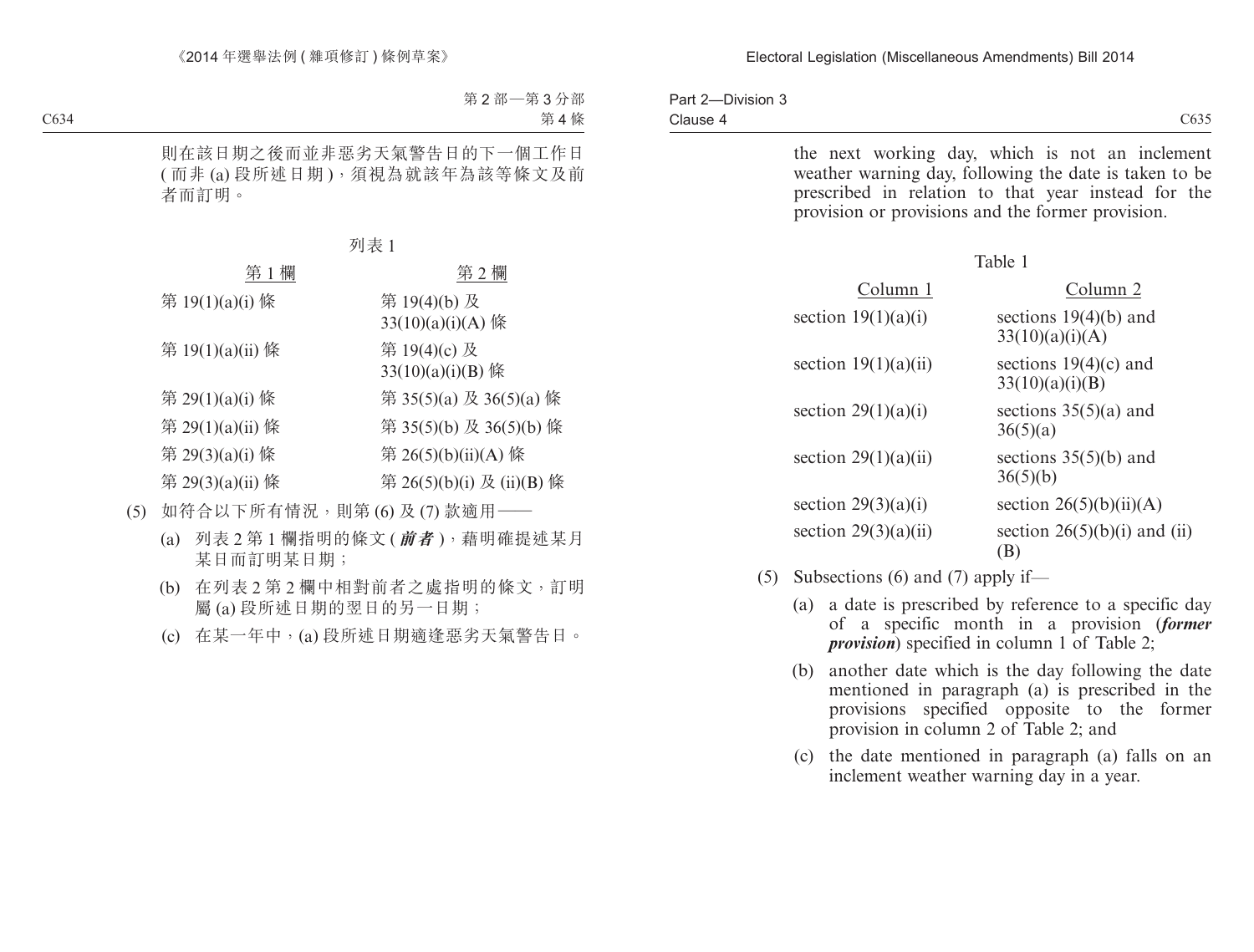| Part 2-Division 4 |                  |
|-------------------|------------------|
| Clause 5          | C63 <sup>7</sup> |

|                        | Table 2                                                                                                                                                       |
|------------------------|---------------------------------------------------------------------------------------------------------------------------------------------------------------|
| Column 1               | Column 2                                                                                                                                                      |
| section $19(1)(a)(i)$  | sections<br>$27(1)(c)(i)(B)(II)(aa)$ and<br>$(ii)(B)(II)(aa)$ and<br>$28(1)(a)(i)(B)(II)(aa)$ and<br>(ii)(B)(II)(aa)                                          |
| section $19(1)(a)(ii)$ | sections<br>$27(1)(c)(i)(B)(I)$ and (II)(bb)<br>and $(ii)(B)(I)$ and $(II)(bb)$<br>and $28(1)(a)(i)(B)(I)$ and<br>$(II)(bb)$ and $(ii)(B)(I)$ and<br>(II)(bb) |

- (6) The next working day, which is not an inclement weather warning day, following the date mentioned in subsection  $(5)(a)$  is taken to be prescribed in relation to the year instead for the former provision.
- (7) The day following the working day mentioned in subsection (6) is taken to be prescribed in relation to the year instead for the provisions specified in subsection (5)(b).
- (8) This section does not apply in relation to provisions in this Regulation to the extent that they relate to an Election Committee register or Election Committee omissions list.".

# **Division 4—Amendments to Electoral Affairs Commission (Electoral Procedure) (Legislative Council) Regulation (Cap. 541 sub. leg. D)**

**5. Section 2A added**

After section 2—

**Add**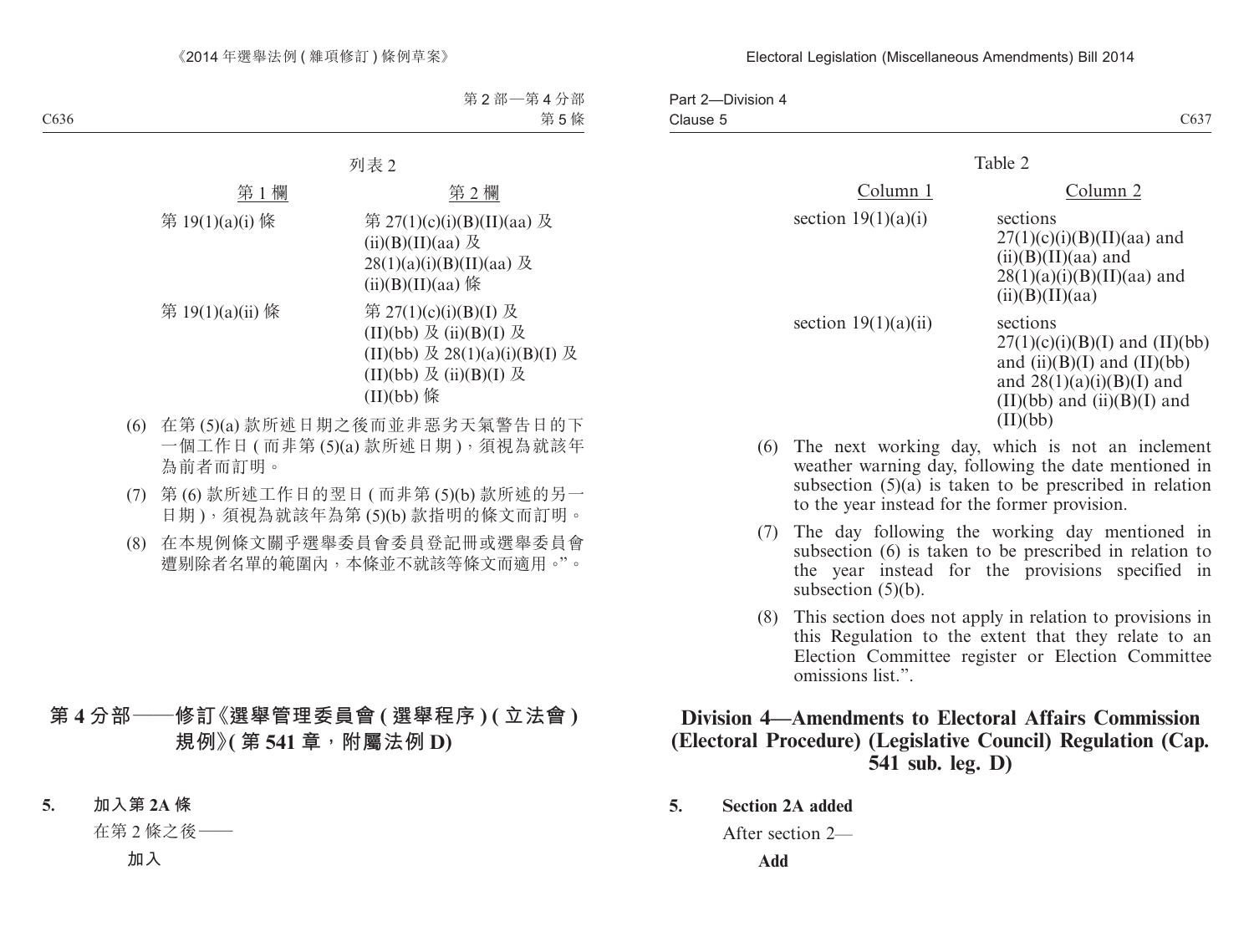| Part 2-Division 4 |      |
|-------------------|------|
| Clause 5          | C639 |

# "**2A. Effect of inclement weather warning on date and period**

- (1) In this section—
- *gale warning* (烈風警告) has the same meaning as in the Judicial Proceedings (Adjournment During Gale Warnings) Ordinance (Cap. 62);
- *inclement weather warning day* (惡劣天氣警告日) means a working day on which a gale warning or a rainstorm warning is in force at any time during ordinary business hours;
- *rainstorm warning* (暴雨警告) has the same meaning as in the Judicial Proceedings (Adjournment During Gale Warnings) Ordinance (Cap. 62);

*working day* (工作日) means—

- (a) any Monday, Tuesday, Wednesday, Thursday or Friday other than a general holiday;
- (b) a Saturday (other than a general holiday) during the period between—
	- (i) the date of publication of a notice under section 4(1), 5(1) or 8(1) in respect of an election; and
	- (ii) the date of publication of the result of the election under the Legislative Council Ordinance (Cap. 542) or the date of the declaration of the failure or termination of the election under that Ordinance, whichever is the later.
- $(2)$  If—
	- (a) a date is prescribed in this Regulation (whether by reference to a specific day of a specific month or to a day otherwise ascertainable under this Regulation) or is fixed under this Regulation;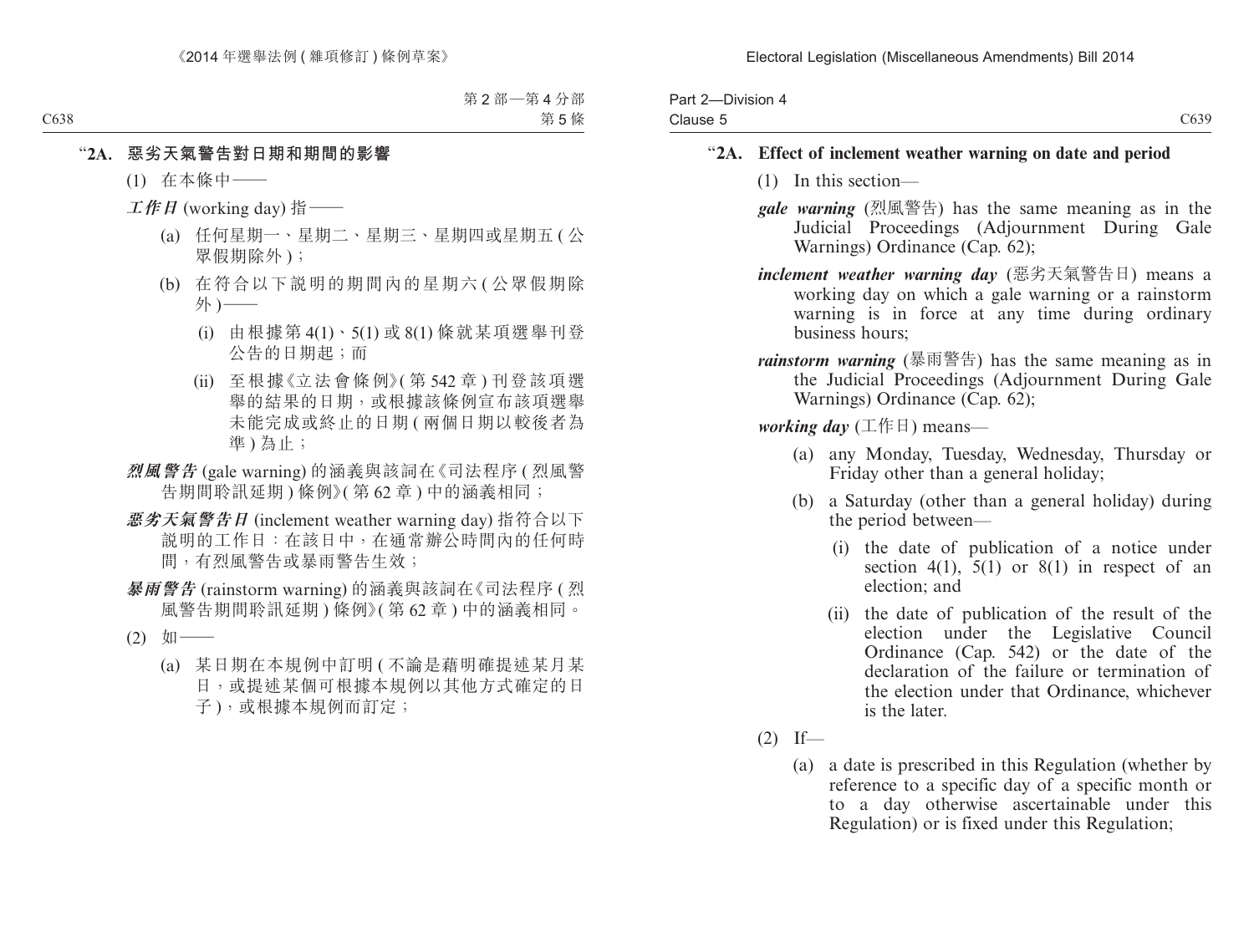| Part 2-Division 4 |                 |
|-------------------|-----------------|
| Clause 6          | C <sub>64</sub> |
|                   |                 |

- (b) an act is required or permitted by a provision of this Regulation to be done not later than, or on or before, the date or on the date; and
- (c) the date falls on an inclement weather warning day,

the next working day, which is not an inclement weather warning day, following the date is taken to be prescribed or fixed in relation to the act instead for the provision.

- $(3)$  If—
	- (a) a period is prescribed in or fixed under this Regulation;
	- (b) an act is required or permitted by a provision of this Regulation to be done in, during or within the period; and
	- (c) the last day of the period falls on an inclement weather warning day,

the period is extended, in relation to the act, to end on the next working day, which is not an inclement weather warning day, following the day mentioned in paragraph (c), and the provision has effect accordingly.

(4) Subsections (2) and (3) are subject to any specific provision relating to transaction of business during bad weather in this Regulation.".

# **6. Section 7 amended (Chief Electoral Officer to determine nomination period)**

After section 7(3)—

**Add**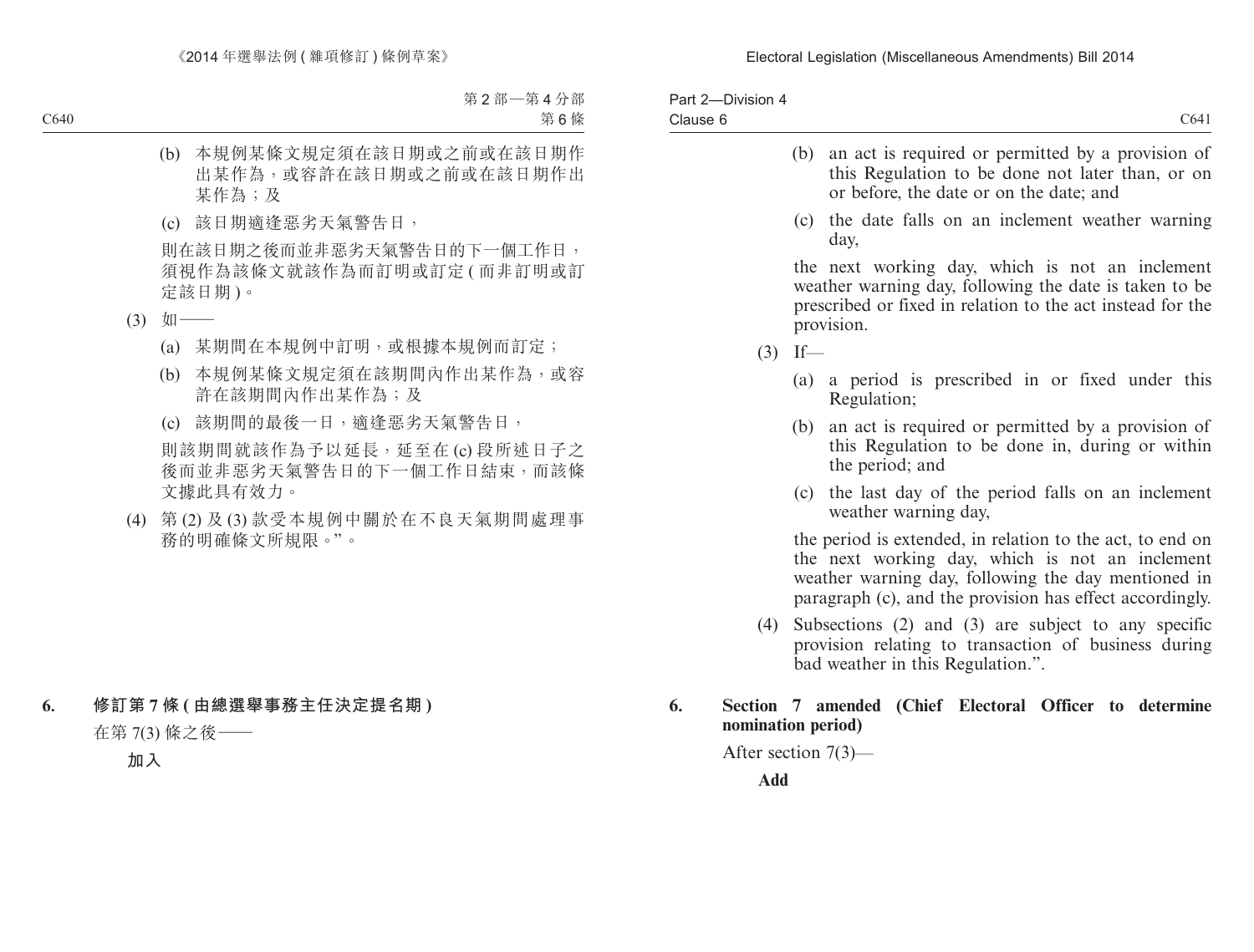| Part 2-Division 5 |                  |
|-------------------|------------------|
| Clause 8          | C <sub>643</sub> |

- "(4) Despite subsections (2) and (3), the nomination period may be longer than 21 days and may end during the period of 28 days before the date on which the relevant election is to be held if the nomination period is extended under section 2A(3).".
- **7. Section 24 amended (Returning Officer to send to other candidates a notice of particulars of election agent)**

Section 24(6)—

**Repeal**

"period of 10 days"

#### **Substitute**

"notice period".

# **Division 5—Amendments to Electoral Affairs Commission (Electoral Procedure) (District Councils) Regulation (Cap. 541 sub. leg. F)**

#### **8. Section 2A added**

After section 2—

**Add**

#### "**2A. Effect of inclement weather warning on date and period**

- (1) In this section—
- *gale warning* (烈風警告) has the same meaning as in the Judicial Proceedings (Adjournment During Gale Warnings) Ordinance (Cap. 62);
- *inclement weather warning day* (惡劣天氣警告日) means a working day on which a gale warning or a rainstorm warning is in force at any time during ordinary business hours;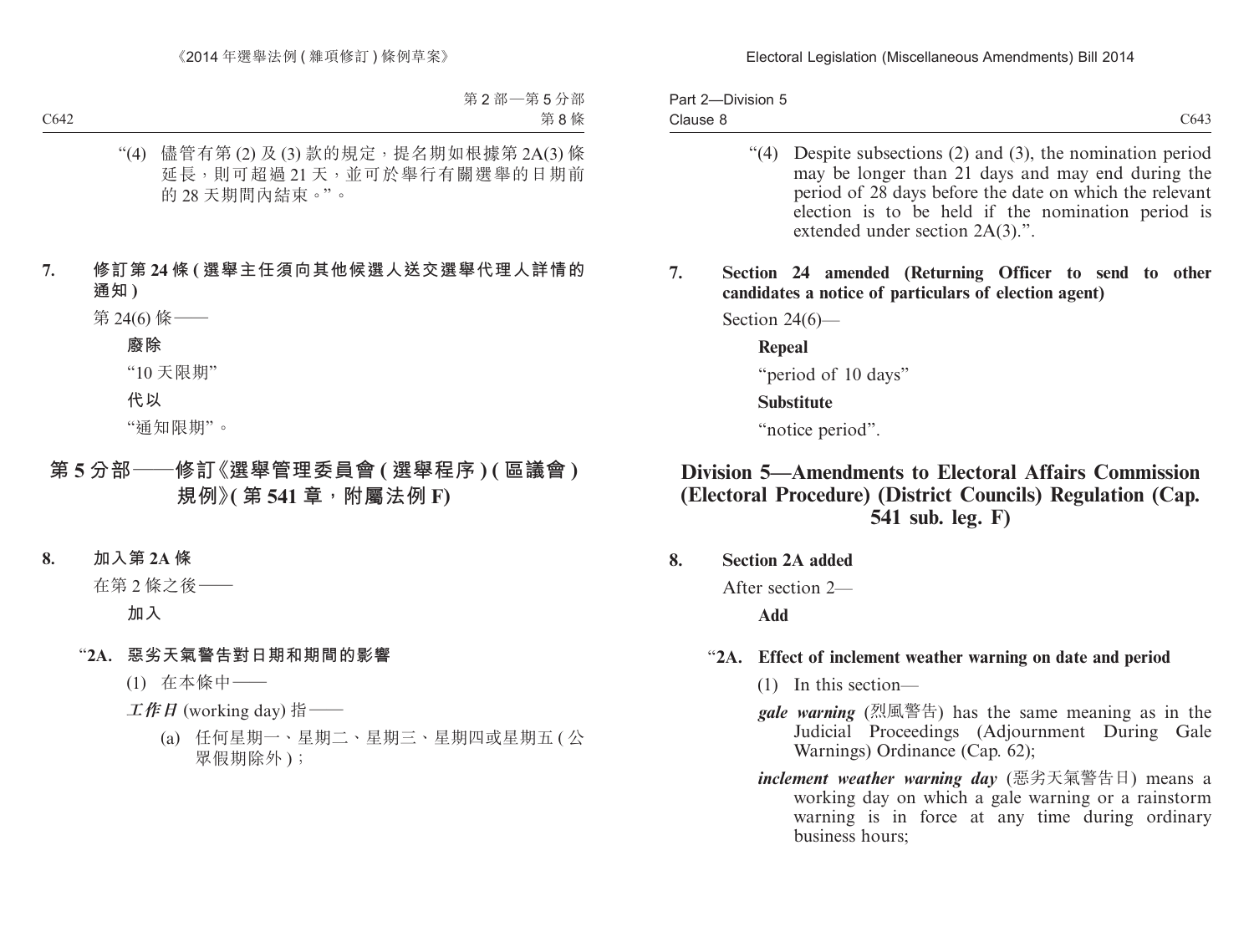| Part 2-Division 5<br>Clause 8 | C645                                                                                                                                                                                                                                    |
|-------------------------------|-----------------------------------------------------------------------------------------------------------------------------------------------------------------------------------------------------------------------------------------|
|                               | <i>rainstorm warning</i> (暴雨警告) has the same meaning as in<br>the Judicial Proceedings (Adjournment During Gale<br>Warnings) Ordinance (Cap. 62);                                                                                       |
|                               | <i>working day</i> ( $\pm$ $\circ$ $\uparrow$ $\uparrow$ ) means—                                                                                                                                                                       |
|                               | (a) any Monday, Tuesday, Wednesday, Thursday or<br>Friday other than a general holiday;                                                                                                                                                 |
| (b)                           | a Saturday (other than a general holiday) during<br>the period between—                                                                                                                                                                 |
|                               | the date of publication of a notice under<br>(1)<br>section $8(1)$ or $10(1)$ in respect of an election;<br>and                                                                                                                         |
|                               | (ii) the date of publication of the result of the<br>under the District Councils<br>election<br>Ordinance (Cap. 547) or the date of the<br>declaration of the failure or termination of<br>the election under that Ordinance, as may be |

appropriate.

- $(2)$  If—
	- (a) a date is prescribed in this Regulation (whether by reference to a specific day of a specific month or to a day otherwise ascertainable under this Regulation) or is fixed under this Regulation;
	- (b) an act is required or permitted by a provision of this Regulation to be done not later than, or on or before, the date or on the date; and
	- (c) the date falls on an inclement weather warning day,

the next working day, which is not an inclement weather warning day, following the date is taken to be prescribed or fixed in relation to the act instead for the provision.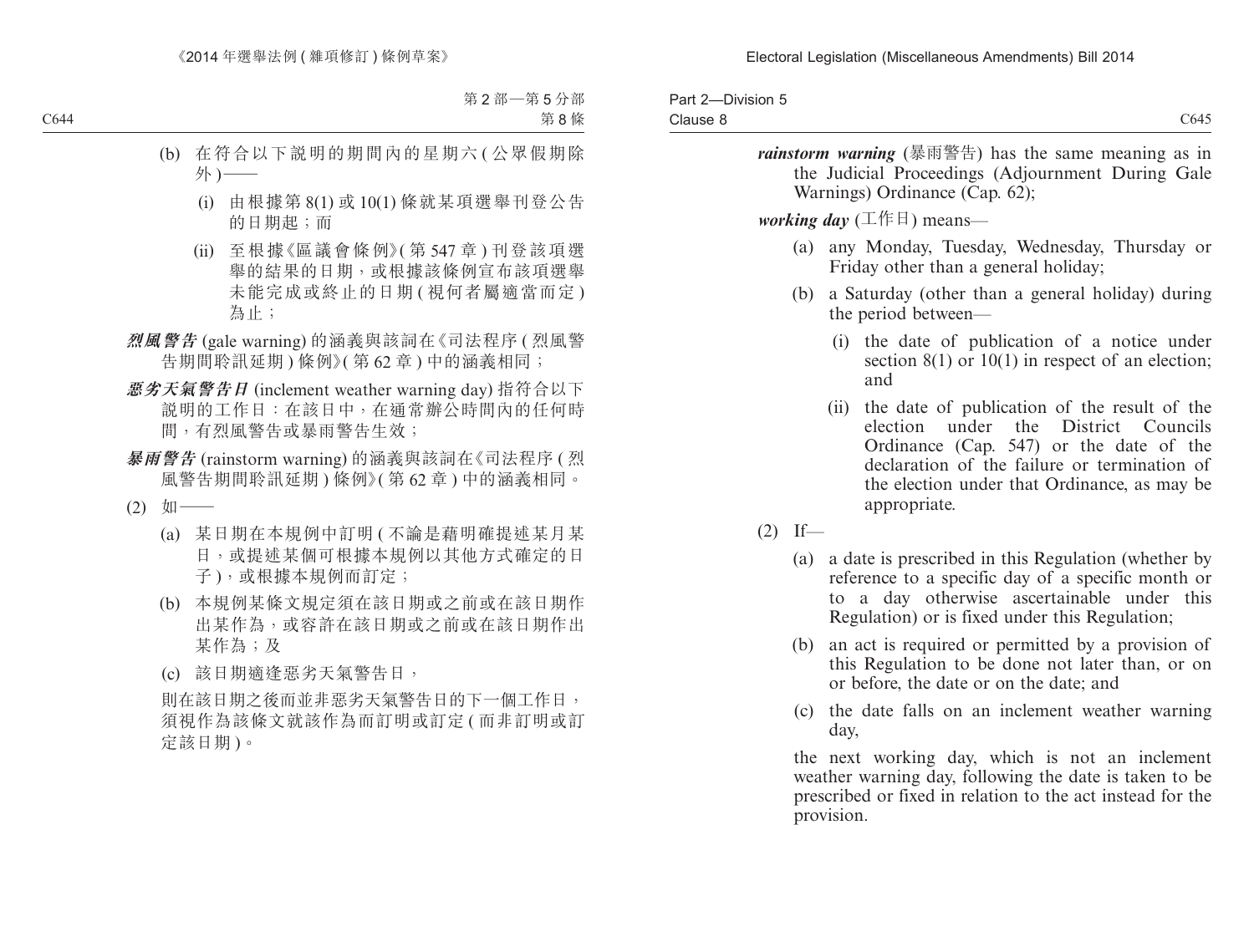| Part 2-Division 5 |                  |
|-------------------|------------------|
| Clause 9          | C <sub>647</sub> |

### $(3)$  If—

- (a) a period is prescribed in or fixed under this Regulation;
- (b) an act is required or permitted by a provision of this Regulation to be done in, during or within the period; and
- (c) the last day of the period falls on an inclement weather warning day,

the period is extended, in relation to the act, to end on the next working day, which is not an inclement weather warning day, following the day mentioned in paragraph (c), and the provision has effect accordingly.

(4) Subsections (2) and (3) are subject to any specific provision relating to transaction of business during bad weather in this Regulation.".

# **9. Section 9 amended (Chief Electoral Officer to determine nomination period)**

After section 9(3)—

# **Add**

"(4) Despite subsections (2) and (3), the nomination period may be longer than 21 days and may end during the period of 28 days before the date on which the relevant election is to be held if the nomination period is extended under section 2A(3).".

# **10. Section 27 amended (Returning Officer to send to other candidates a notice of particulars of election agent)**

Section 27(4)—

**Repeal**

"period of 10 days"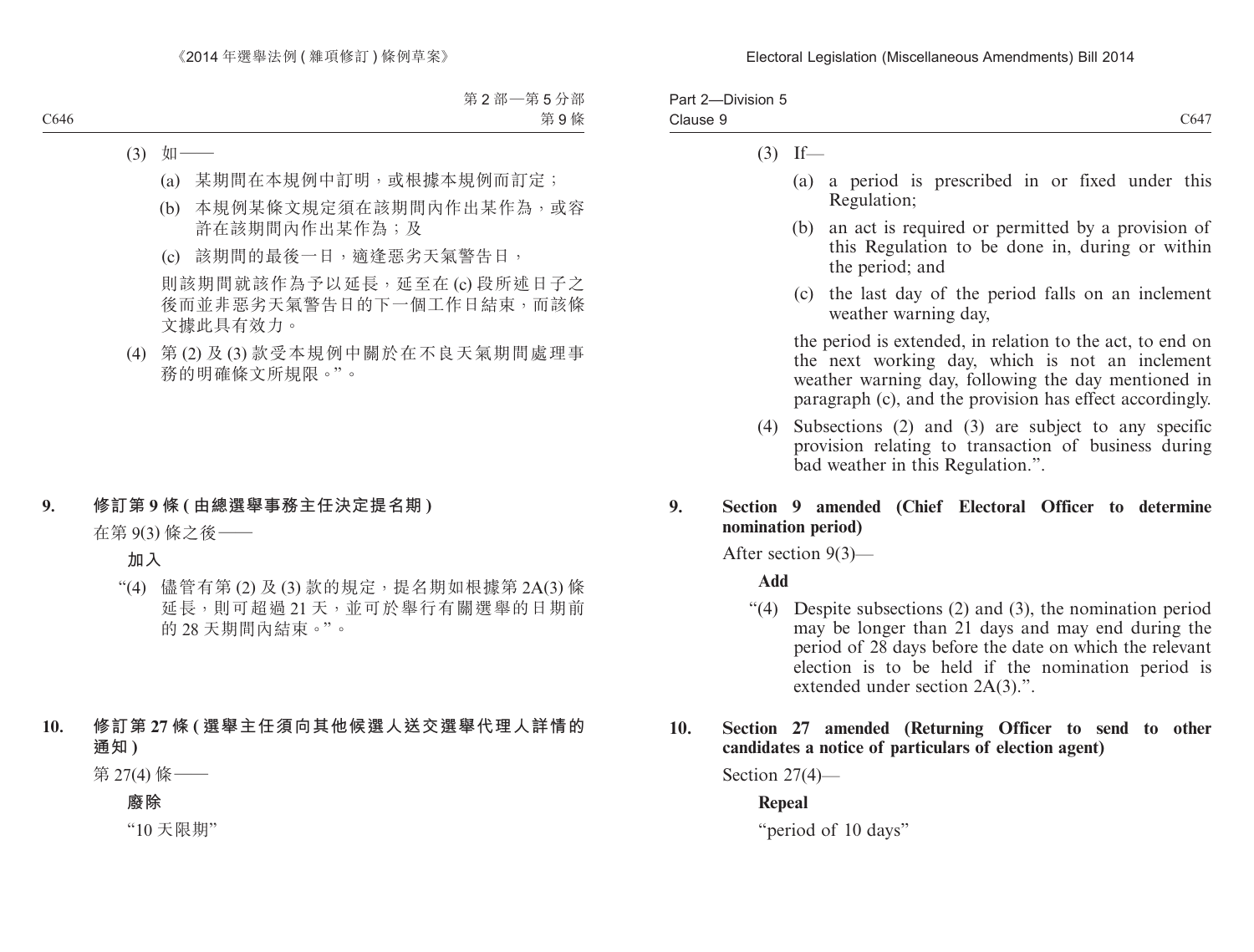#### Electoral Legislation (Miscellaneous Amendments) Bill 2014

Part 2—Division 6 Clause 11

C649

#### **Substitute**

"notice period".

# **Division 6—Amendments to Electoral Affairs Commission (Registration of Electors) (Rural Representative Election) Regulation (Cap. 541 sub. leg. K)**

**11. Section 1A added**

Part 1, after section 1—

**Add**

### "**1A. Effect of inclement weather warning on date and period**

- (1) In this section—
- *gale warning* (烈風警告) has the same meaning as in the Judicial Proceedings (Adjournment During Gale Warnings) Ordinance (Cap. 62);
- *inclement weather warning day* (惡劣天氣警告日) means a working day on which a gale warning or a rainstorm warning is in force at any time during the ordinary business hours of the Office;

*Office* (有關辦事處) means—

- (a) the office of the ERO; or
- (b) for section 29(5), the office of a Revising Officer;
- *rainstorm warning* (暴雨警告) has the same meaning as in the Judicial Proceedings (Adjournment During Gale Warnings) Ordinance (Cap. 62);
- *working day* (工作日) means any Monday, Tuesday, Wednesday, Thursday or Friday other than a general holiday.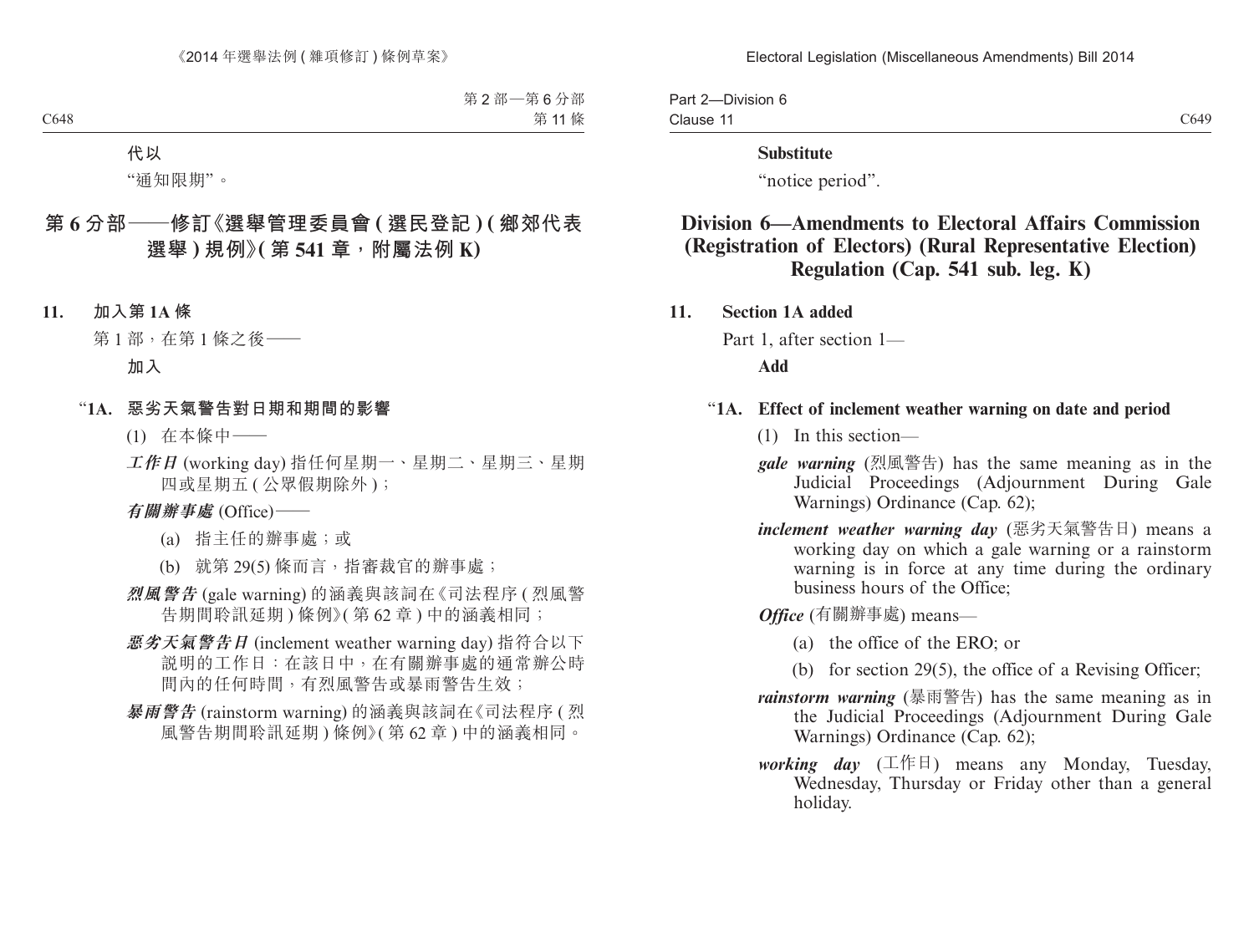| Part 2-Division 6 |                   |
|-------------------|-------------------|
| Clause 11         | C <sub>65</sub> 1 |

### $(2)$  If—

- (a) a date is prescribed in this Regulation (whether by reference to a specific day of a specific month or to a day otherwise ascertainable under this Regulation) or is fixed under this Regulation;
- (b) an act is required or permitted by a provision of this Regulation to be done not later than, or on or before, the date or on the date; and
- (c) the date falls on an inclement weather warning day,

the next working day, which is not an inclement weather warning day, following the date is taken to be prescribed or fixed in relation to the act instead for the provision.

- $(3)$  If—
	- (a) a period is prescribed in or fixed under this Regulation;
	- (b) an act is required or permitted by a provision of this Regulation to be done in, during or within the period; and
	- (c) the last day of the period falls on an inclement weather warning day,

the period is extended, in relation to the act, to end on the next working day, which is not an inclement weather warning day, following the day mentioned in paragraph (c), and the provision has effect accordingly.

- $(4)$  If—
	- (a) a date is prescribed by reference to a specific day of a specific month in a provision (*former provision*) specified in column 1 of the Table;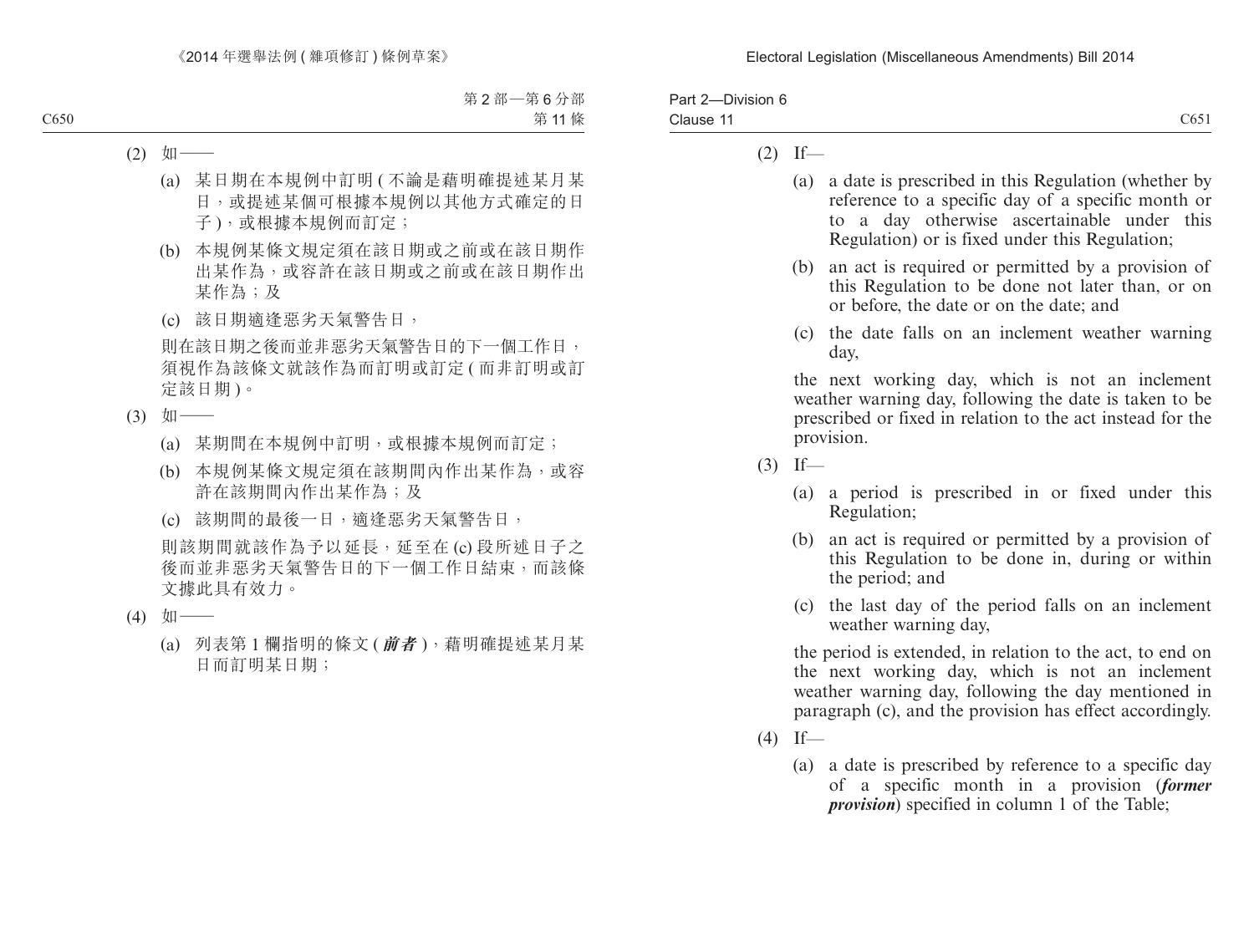| Part 2-Division 6 |      |
|-------------------|------|
| Clause 12         | C653 |
|                   |      |

- (b) the same date is prescribed in the provision specified opposite to the former provision in column 2 of the Table; and
- (c) the date falls on an inclement weather warning day in a year,

the next working day, which is not an inclement weather warning day, following the date is taken to be prescribed in relation to that year instead for the provision and the former provision.

### Table

| Column 1            | Column 2        |
|---------------------|-----------------|
| section $9(1)$      | section $9(2)$  |
| section $22(2)$     | section $29(5)$ |
| section $27(10)(b)$ | section $20(7)$ |

(5) If in any year 16 July falls on an inclement weather warning day, sections  $21(2)(c)$  and  $27(10)(a)$  have effect in relation to that year as if the references to "17 July" in those sections are substituted by references to the day immediately after the first working day, which is not an inclement weather warning day, following 16 July.".

## **12. Section 22 amended (ERO to publish notice that provisional register is available for public inspection)**

Section  $22(4)(a)$ —

## **Repeal**

everything after "for a period"

## **Substitute**

"beginning on the date on which the notice under subsection (1) is published in the Gazette and ending on 9 September in the same year;".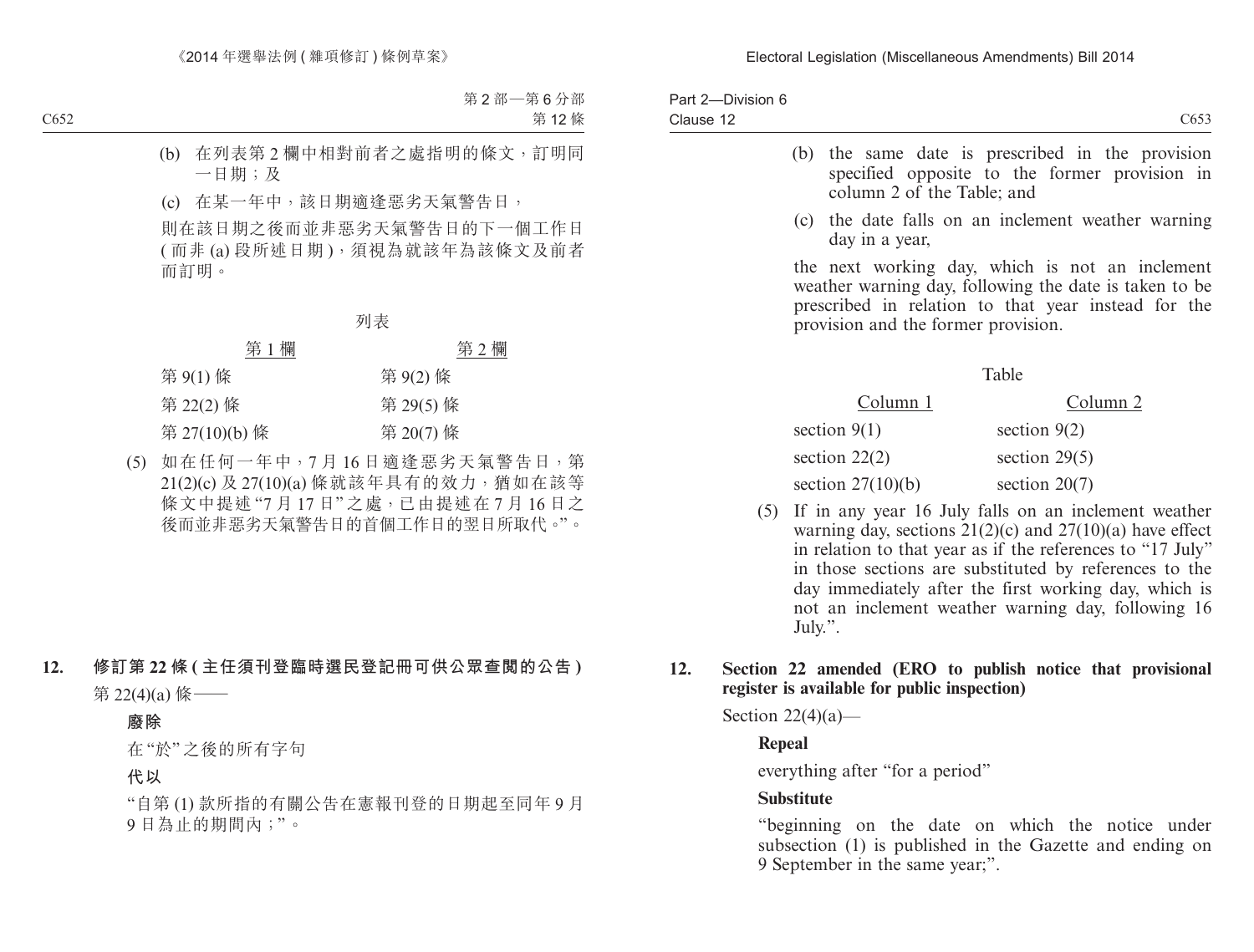|           | Part 2-Division 7 |  |
|-----------|-------------------|--|
| Clause 13 |                   |  |

# **Division 7—Amendments to Electoral Procedure (Rural Representative Election) Regulation (Cap. 541 sub. leg. L)**

**13. Section 2A added**

After section 2—

**Add**

### "**2A. Effect of inclement weather warning on date and period**

- (1) In this section—
- *gale warning* (烈風警告) has the same meaning as in the Judicial Proceedings (Adjournment During Gale Warnings) Ordinance (Cap. 62);
- *inclement weather warning day* (惡劣天氣警告日) means a working day on which a gale warning or a rainstorm warning is in force at any time during ordinary business hours;
- *rainstorm warning* (暴雨警告) has the same meaning as in the Judicial Proceedings (Adjournment During Gale Warnings) Ordinance (Cap. 62);

*working day* (工作日) means—

- (a) any Monday, Tuesday, Wednesday, Thursday or Friday other than a general holiday;
- (b) a Saturday (other than a general holiday) during the period between—
	- (i) the date of publication of a notice under section 4(1) or 6 in respect of an election; and
	- (ii) the date of publication of the result of the election under the Rural Representative Election Ordinance (Cap. 576) or the date of the declaration of the failure or termination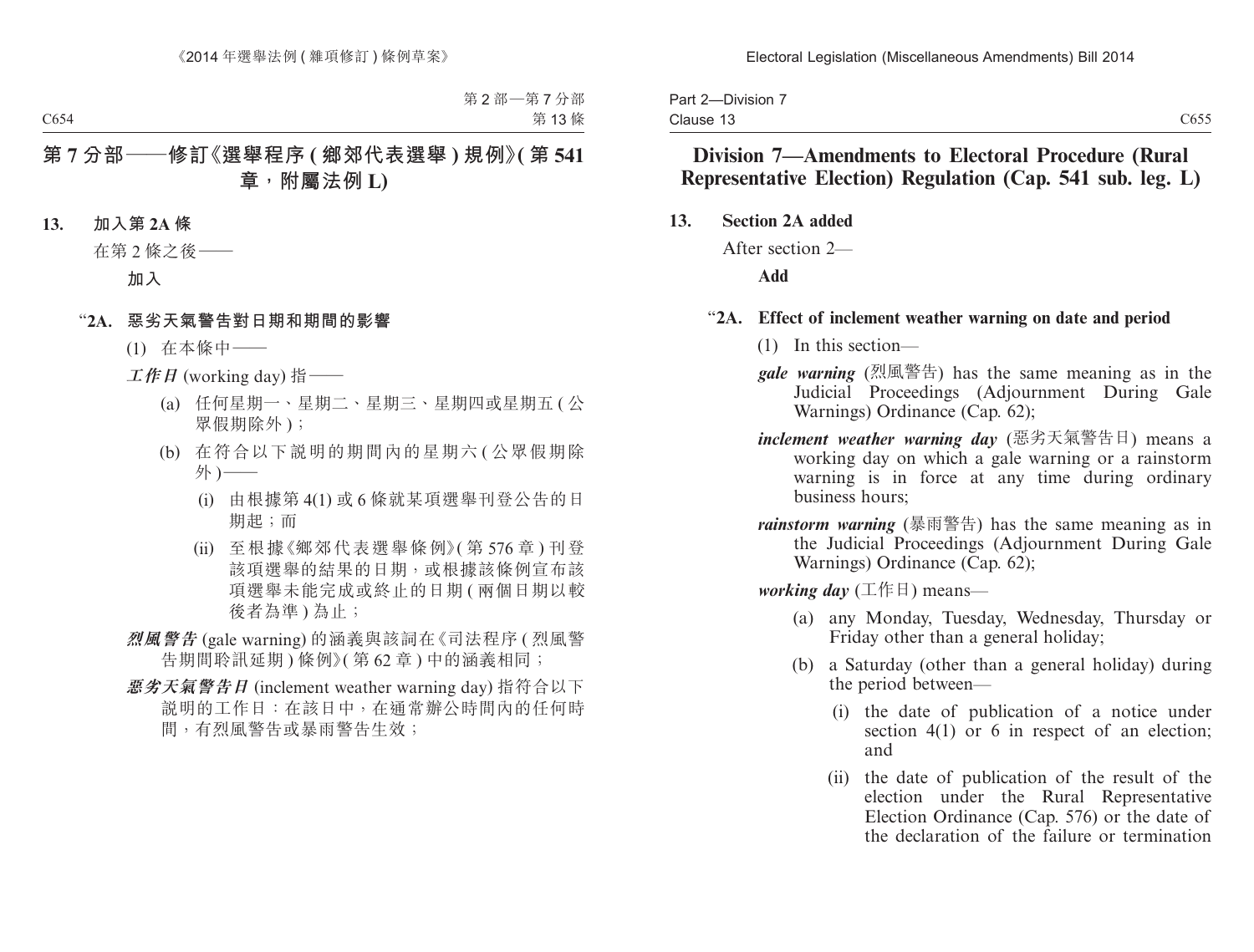### Electoral Legislation (Miscellaneous Amendments) Bill 2014

| Part 2-Division 7<br>Clause 13 | C657                                                                                                                                                                                                                            |
|--------------------------------|---------------------------------------------------------------------------------------------------------------------------------------------------------------------------------------------------------------------------------|
|                                | of the election under that Ordinance,<br>whichever is the later.                                                                                                                                                                |
| (2)                            | $If$ —                                                                                                                                                                                                                          |
|                                | a date is prescribed in this Regulation (whether by<br>(a)<br>reference to a specific day of a specific month or<br>to a day otherwise ascertainable under this<br>Regulation) or is fixed under this Regulation;               |
|                                | an act is required or permitted by a provision of<br>(b)<br>this Regulation to be done not later than, or on<br>or before, the date or on the date; and                                                                         |
|                                | the date falls on an inclement weather warning<br>(c)<br>day,                                                                                                                                                                   |
|                                | the next working day, which is not an inclement<br>weather warning day, following the date is taken to be<br>prescribed or fixed in relation to the act instead for the<br>provision.                                           |
| (3)                            | If                                                                                                                                                                                                                              |
|                                | a period is prescribed in or fixed under this<br>(a)<br>Regulation;                                                                                                                                                             |
|                                | an act is required or permitted by a provision of<br>(b)<br>this Regulation to be done in, during or within<br>the period; and                                                                                                  |
|                                | the last day of the period falls on an inclement<br>(c)<br>weather warning day,                                                                                                                                                 |
|                                | the period is extended, in relation to the act, to end on<br>the next working day, which is not an inclement<br>weather warning day, following the day mentioned in<br>paragraph (c), and the provision has effect accordingly. |
| (4)                            | Subsections $(2)$ and $(3)$ are subject to any specific<br>$\mathcal{F} = \mathcal{F} \cup \mathcal{F}$ and $\mathcal{F} = \mathcal{F} \cup \mathcal{F}$ and $\mathcal{F} = \mathcal{F} \cup \mathcal{F}$                       |

provision relating to transaction of business during bad weather in this Regulation.".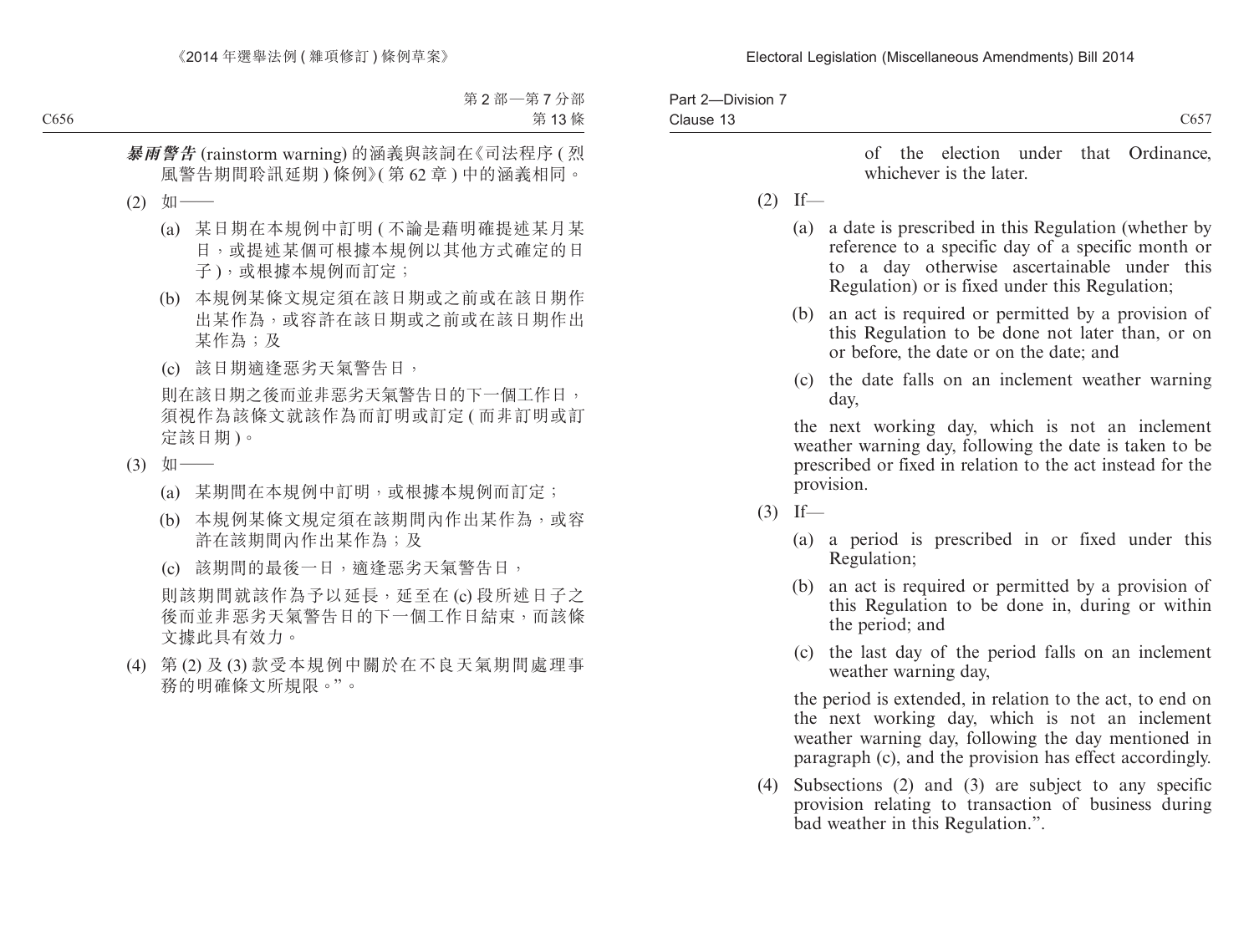|           | Part 2-Division 8 |  |
|-----------|-------------------|--|
| Clause 15 |                   |  |

### **14. Section 5 amended (Director of Home Affairs to determine nomination period)**

After section 5(3)—

**Add**

"(4) Despite subsection (3), the nomination period may end during the period of 12 days before the polling day if the nomination period is extended under section  $2A(3)$ .".

# **Division 8—Amendment to Legislative Council Ordinance (Cap. 542)**

## **15. Section 3A added**

Part 1, after section 3—

# **Add**

## "**3A. Effect of inclement weather warning on date**

- (1) In this section—
- *gale warning* (烈風警告) has the same meaning as in the Judicial Proceedings (Adjournment During Gale Warnings) Ordinance (Cap. 62);
- *inclement weather warning day* (惡劣天氣警告日) means a working day on which a gale warning or a rainstorm warning is in force at any time during the ordinary business hours of the office of the Electoral Registration Officer;
- *rainstorm warning* (暴雨警告) has the same meaning as in the Judicial Proceedings (Adjournment During Gale Warnings) Ordinance (Cap. 62);
- *working day* (工作日) means any Monday, Tuesday, Wednesday, Thursday or Friday other than a general holiday.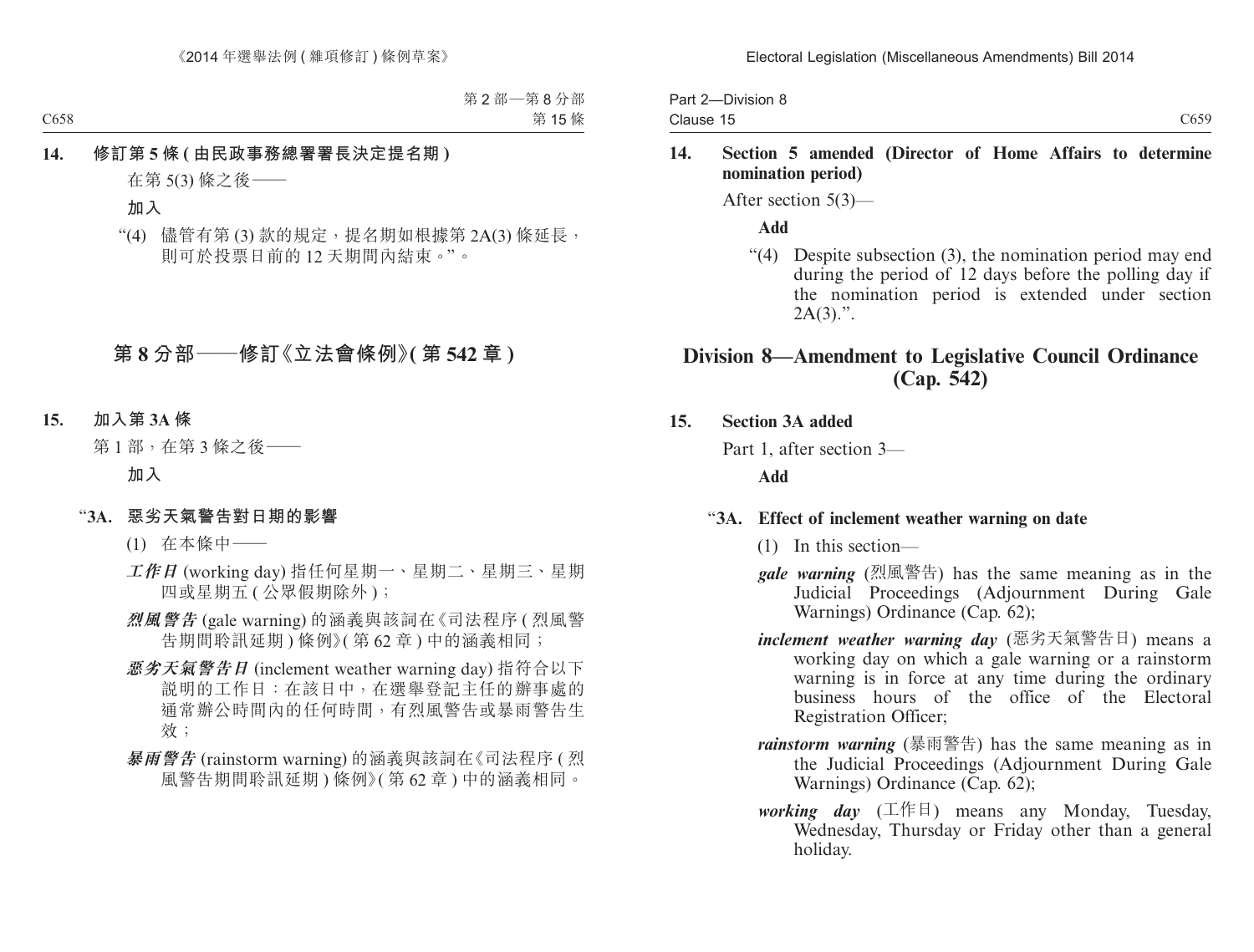| Part 2-Division 9 |                  |
|-------------------|------------------|
| Clause 16         | C <sub>661</sub> |

### $(2)$  If—

- (a) the Electoral Registration Officer is required by section 32 to do an act not later than a date; and
- (b) the date falls on an inclement weather warning day,

that section has effect in relation to the act as if it requires the Officer to do the act not later than the next working day, which is not an inclement weather warning day, following the date.".

# **Division 9—Amendments to Registration of Electors (Appeals) Regulation (Cap. 542 sub. leg. B)**

**16. Section 1A added**

After section 1—

## **Add**

## "**1A. Effect of inclement weather warning on date and period**

- (1) In this section—
- *gale warning* (烈風警告) has the same meaning as in the Judicial Proceedings (Adjournment During Gale Warnings) Ordinance (Cap. 62);
- *inclement weather warning day* (惡劣天氣警告日) means a working day on which a gale warning or a rainstorm warning is in force at any time during the ordinary business hours of the office of a Revising Officer;
- *rainstorm warning* (暴雨警告) has the same meaning as in the Judicial Proceedings (Adjournment During Gale Warnings) Ordinance (Cap. 62);
- *working day* (工作日) means any Monday, Tuesday, Wednesday, Thursday or Friday other than a general holiday.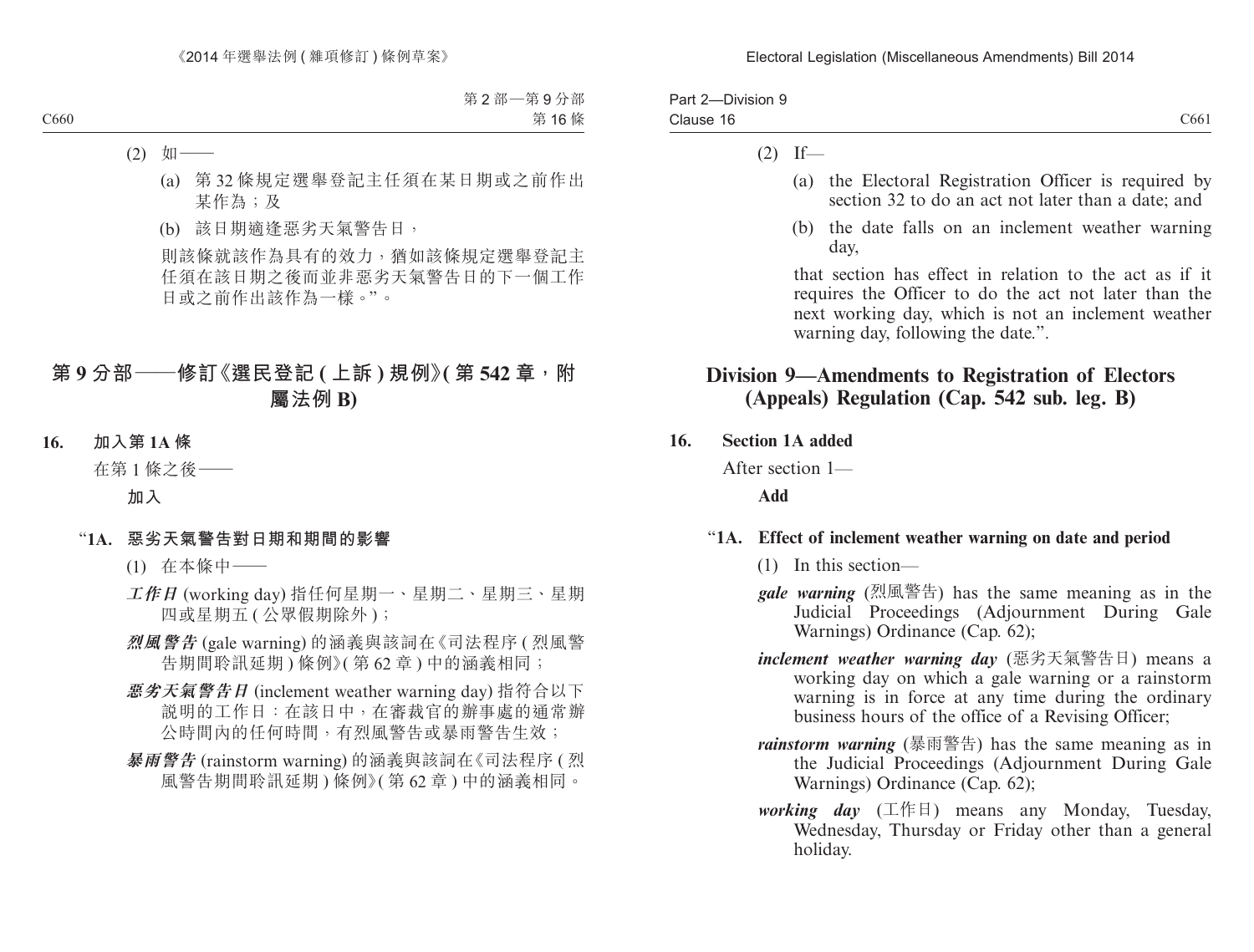| Part 2-Division 9 |                  |
|-------------------|------------------|
| Clause 16         | C <sub>663</sub> |

### $(2)$  If—

- (a) a date is prescribed in this Regulation (whether by reference to a specific day of a specific month or to a day otherwise ascertainable under this Regulation) or is fixed under this Regulation;
- (b) an act is required or permitted by a provision of this Regulation to be done not later than, or on or before, the date or on the date; and
- (c) the date falls on an inclement weather warning day,

the next working day, which is not an inclement weather warning day, following the date is taken to be prescribed or fixed in relation to the act instead for the provision.

- $(3)$  If—
	- (a) a period is prescribed in or fixed under this Regulation;
	- (b) an act is required or permitted by a provision of this Regulation to be done in, during or within the period; and
	- (c) the last day of the period falls on an inclement weather warning day,

the period is extended, in relation to the act, to end on the next working day, which is not an inclement weather warning day, following the day mentioned in paragraph (c), and the provision has effect accordingly.

- $(4)$  If—
	- (a) a date is prescribed by reference to a specific day of a specific month in the provisions (*former provisions*) specified in column 1 of Table 1;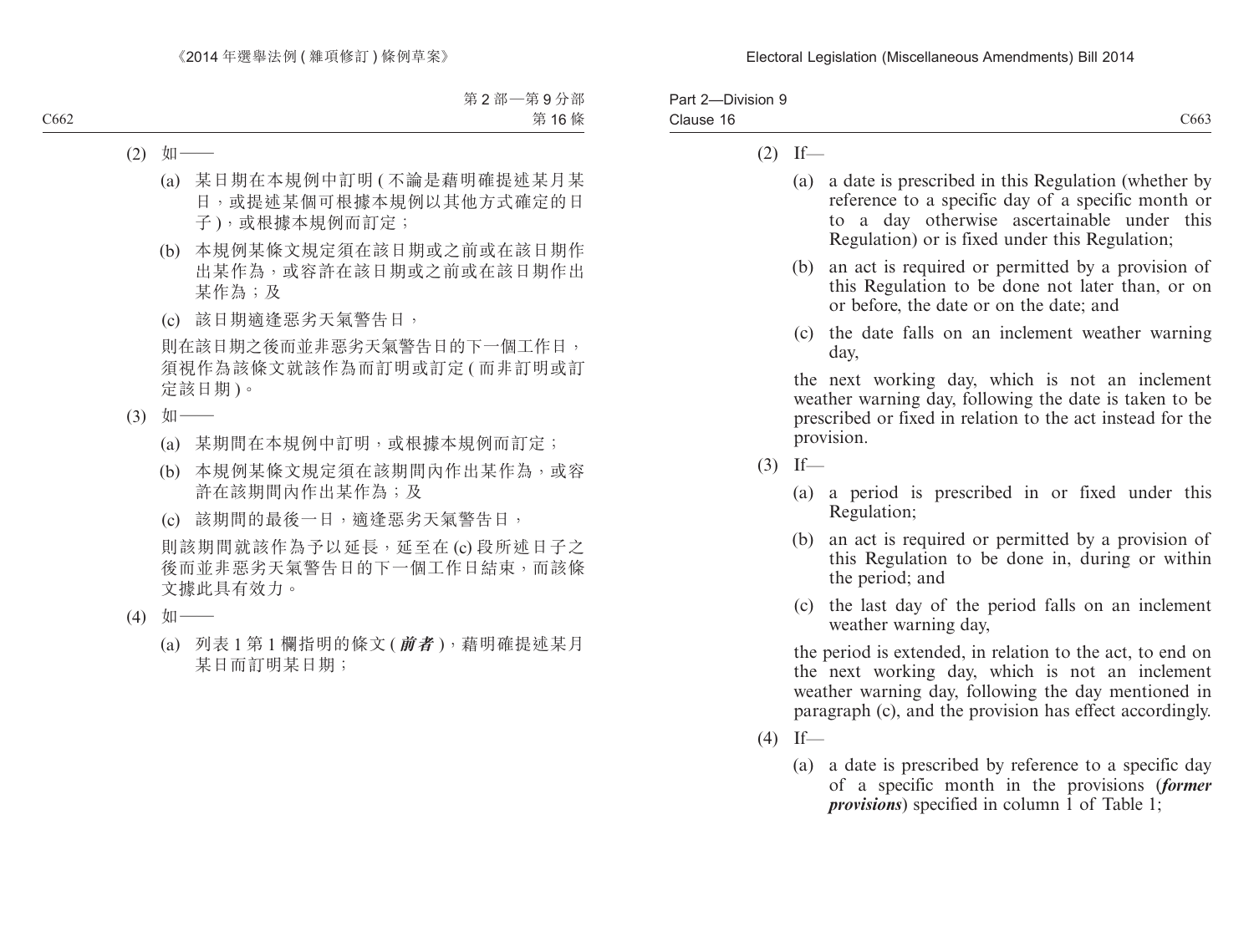| Part 2-Division 9<br>Clause 16 |                  |                                                                           | C665                                                                                                                                                                                                                   |
|--------------------------------|------------------|---------------------------------------------------------------------------|------------------------------------------------------------------------------------------------------------------------------------------------------------------------------------------------------------------------|
|                                | (b)              | provisions in column 2 of Table 1; and                                    | the same date is prescribed in the provision or<br>provisions specified opposite to the<br>former                                                                                                                      |
|                                | (c)              | day in a year,                                                            | the date falls on an inclement weather warning                                                                                                                                                                         |
|                                |                  |                                                                           | the next working day, which is not an inclement<br>weather warning day, following the date is taken to be<br>prescribed in relation to that year instead for the<br>provision or provisions and the former provisions. |
|                                |                  |                                                                           | Table 1                                                                                                                                                                                                                |
|                                |                  | Column 1                                                                  | Column 2                                                                                                                                                                                                               |
|                                | 541 <sub>B</sub> | section $13(1)(a)$ of<br>Cap. 541A and section<br>$29(1)(a)(i)$ of Cap.   | sections $2(3)(c)(i)$ , 4(a) and<br>6(2)(a)                                                                                                                                                                            |
|                                | 541B             | section $13(1)(b)$ of<br>Cap. 541A and section<br>$29(1)(a)(ii)$ of Cap.  | sections $2(3)(b)$ and $(c)(ii)$ ,<br>4(b) and $6(2)(b)$                                                                                                                                                               |
|                                | 541 <sub>B</sub> | section $16(3)(a)$ of<br>Cap. 541A and section<br>$32(2)(ab)(i)$ of Cap.  | section $2(3)(c)(i)$                                                                                                                                                                                                   |
|                                | 541B             | section $16(3)(b)$ of<br>Cap. 541A and section<br>$32(2)(ab)(ii)$ of Cap. | section $2(3)(b)$ and $(c)(ii)$                                                                                                                                                                                        |
|                                |                  | In this Table—                                                            |                                                                                                                                                                                                                        |
|                                |                  |                                                                           | Cap. 541A stands for the Electoral Affairs Commission                                                                                                                                                                  |

(Registration of Electors) (Legislative Council Geographical Constituencies) (District Council Constituencies) Regulation (Cap. 541 sub. leg. A);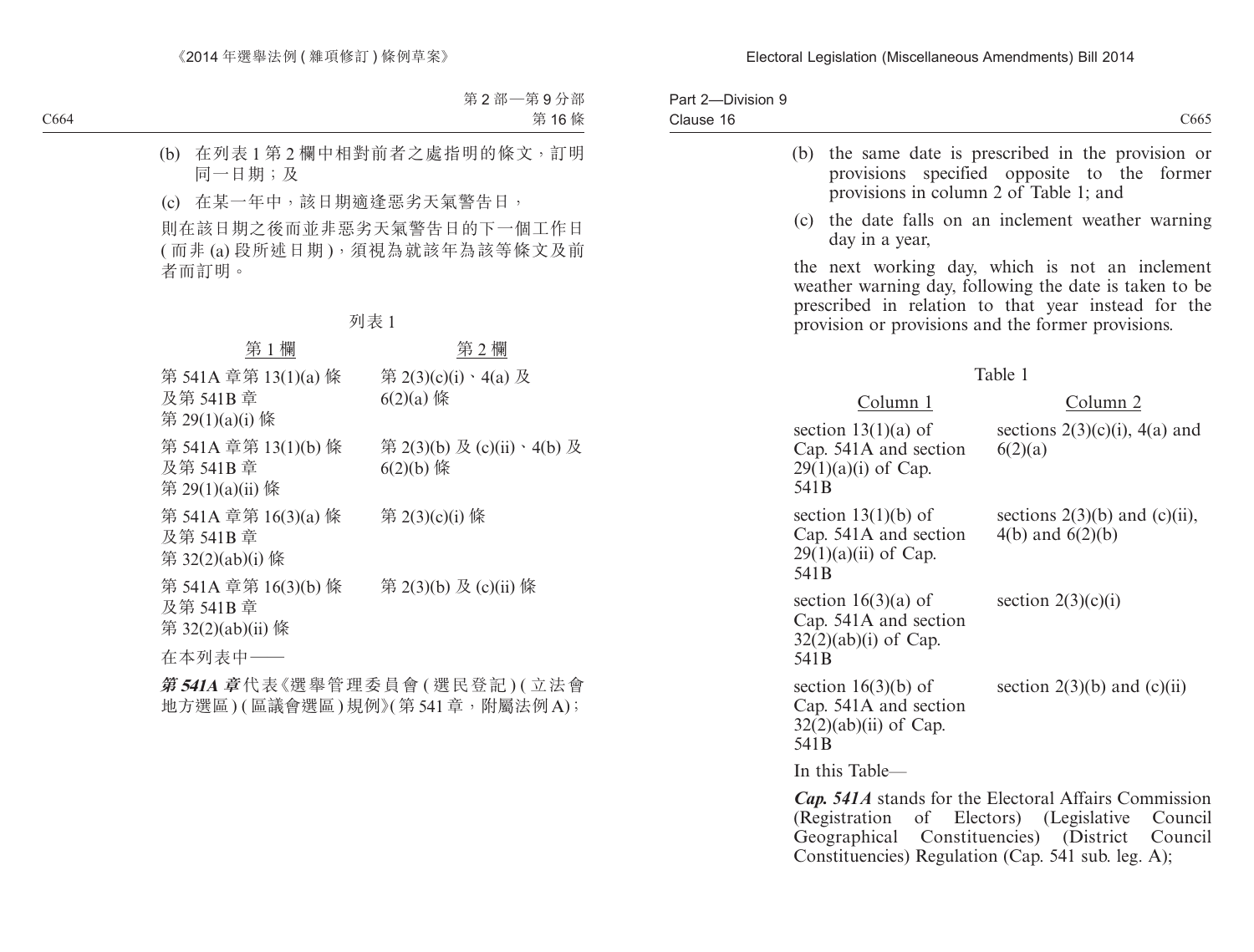|           | Part 2-Division 9 |  |
|-----------|-------------------|--|
| Clause 16 |                   |  |

| (5) | <b>Cap. 541B</b> stands for the Electoral Affairs Commission<br>(Registration)<br>(Electors for<br>Legislative Council<br>Constituencies) (Voters<br>for Election<br>Functional<br>Committee<br>Subsectors) (Members of Election<br>Committee) Regulation (Cap. 541 sub. leg. B).<br>Subsections $(6)$ and $(7)$ apply if— |
|-----|----------------------------------------------------------------------------------------------------------------------------------------------------------------------------------------------------------------------------------------------------------------------------------------------------------------------------|
|     | a date is prescribed by reference to a specific day<br>(a)<br>of a specific month in the provisions (former<br><i>provisions</i> ) specified in column 1 of Table 2;                                                                                                                                                       |
|     | another date which is the day following the date<br>(b)<br>mentioned in paragraph (a) is prescribed in the<br>specified opposite to the<br>provision<br>former<br>provisions in column 2 of Table 2; and                                                                                                                   |
|     | the date mentioned in paragraph (a) falls on an<br>(c)<br>inclement weather warning day in a year.                                                                                                                                                                                                                         |
|     | Table 2                                                                                                                                                                                                                                                                                                                    |
|     | Column 1<br>Column <sub>2</sub>                                                                                                                                                                                                                                                                                            |
|     | section $16(3)(a)$ of<br>section $2(3)(b)$<br>Cap. 541A and section<br>$32(2)(ab)(i)$ of Cap.<br>541B                                                                                                                                                                                                                      |
|     | section $16(3)(b)$ of<br>section $2(3)(c)$<br>Cap. 541A and section<br>$32(2)(ab)(ii)$ of Cap.<br>541B                                                                                                                                                                                                                     |
|     | In this Table—                                                                                                                                                                                                                                                                                                             |
|     | Cap. 541A stands for the Electoral Affairs Commission<br>Electors) (Legislative<br>(Registration<br>of<br>Council<br>Geographical Constituencies) (District<br>Council<br>Constituencies) Regulation (Cap. 541 sub. leg. A);                                                                                               |
|     |                                                                                                                                                                                                                                                                                                                            |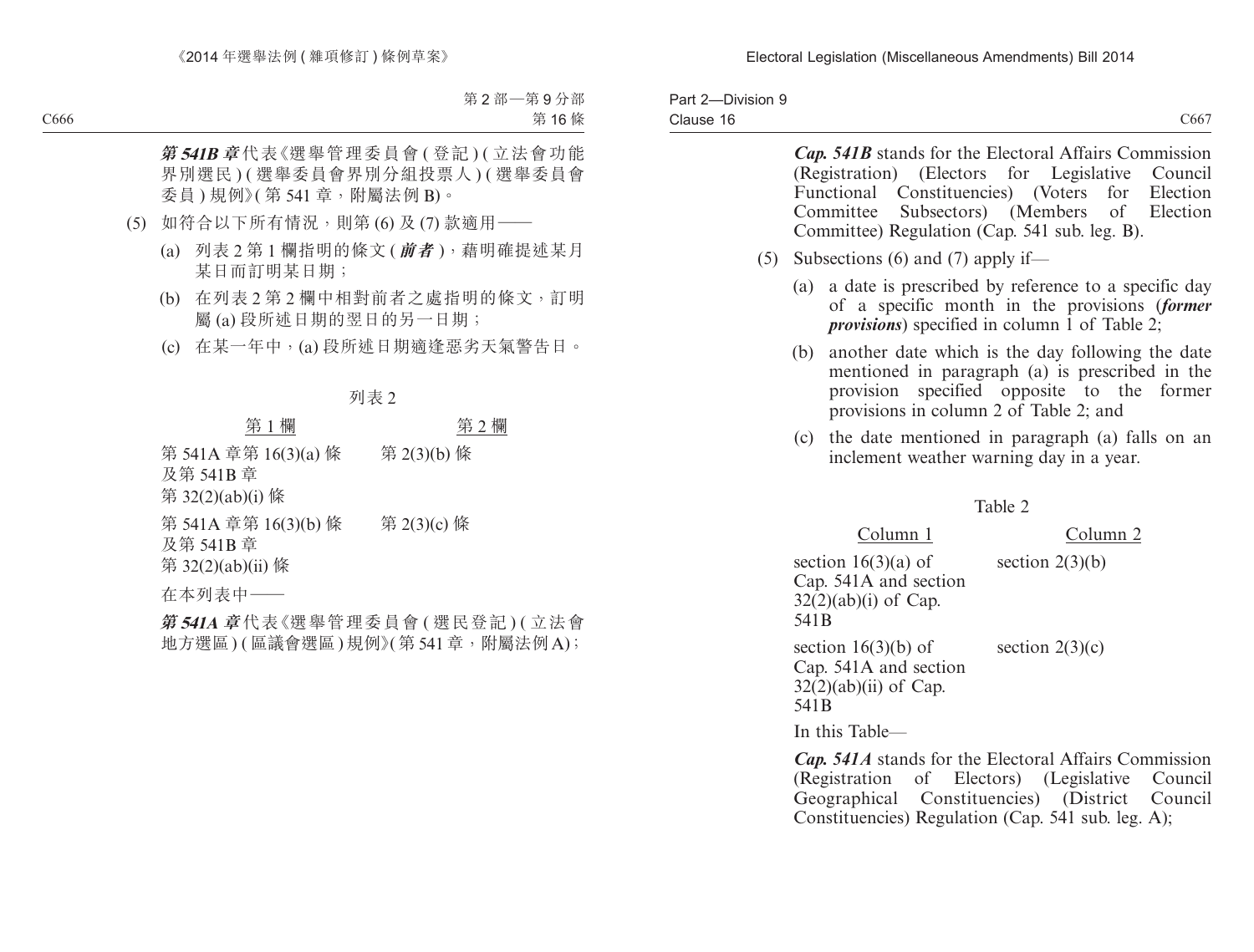|           | Part 2-Division 9 |  |
|-----------|-------------------|--|
| Clause 16 |                   |  |

C<sub>669</sub>

*Cap. 541B* stands for the Electoral Affairs Commission (Registration) (Electors for Legislative Council Functional Constituencies) (Voters for Election Committee Subsectors) (Members of Election Committee) Regulation (Cap. 541 sub. leg. B).

- (6) The next working day, which is not an inclement weather warning day, following the date mentioned in subsection  $(5)(a)$  is taken to be prescribed in relation to the year instead for the former provisions.
- (7) The day following the working day mentioned in subsection (6) is taken to be prescribed in relation to the year instead for the provision specified in subsection (5)(b).
- (8) If in any year a day specified in column 1 of Table 3 falls on an inclement weather warning day, the provision or provisions specified opposite to the day in column 2 of Table 3 have effect in relation to that year as if the reference to that day in that provision or those provisions is substituted by a reference to the next working day, which is not an inclement weather warning day, following that day.

|                                           | таше э                          |
|-------------------------------------------|---------------------------------|
| Column 1                                  | Column 2                        |
| the eighth day before<br>the polling date | section $2(4)(a)$ and (b)       |
| 8 September                               | section $2(4)(b)(i)$ and (ii)   |
| 8 July                                    | section $2(4)(b)(iii)$ and (iv) |
| 11 September                              | sections $4(a)$ and $6(2)(a)$   |
| 11 July                                   | sections $4(b)$ and $6(2)(b)$   |

 $TA<sub>2</sub>$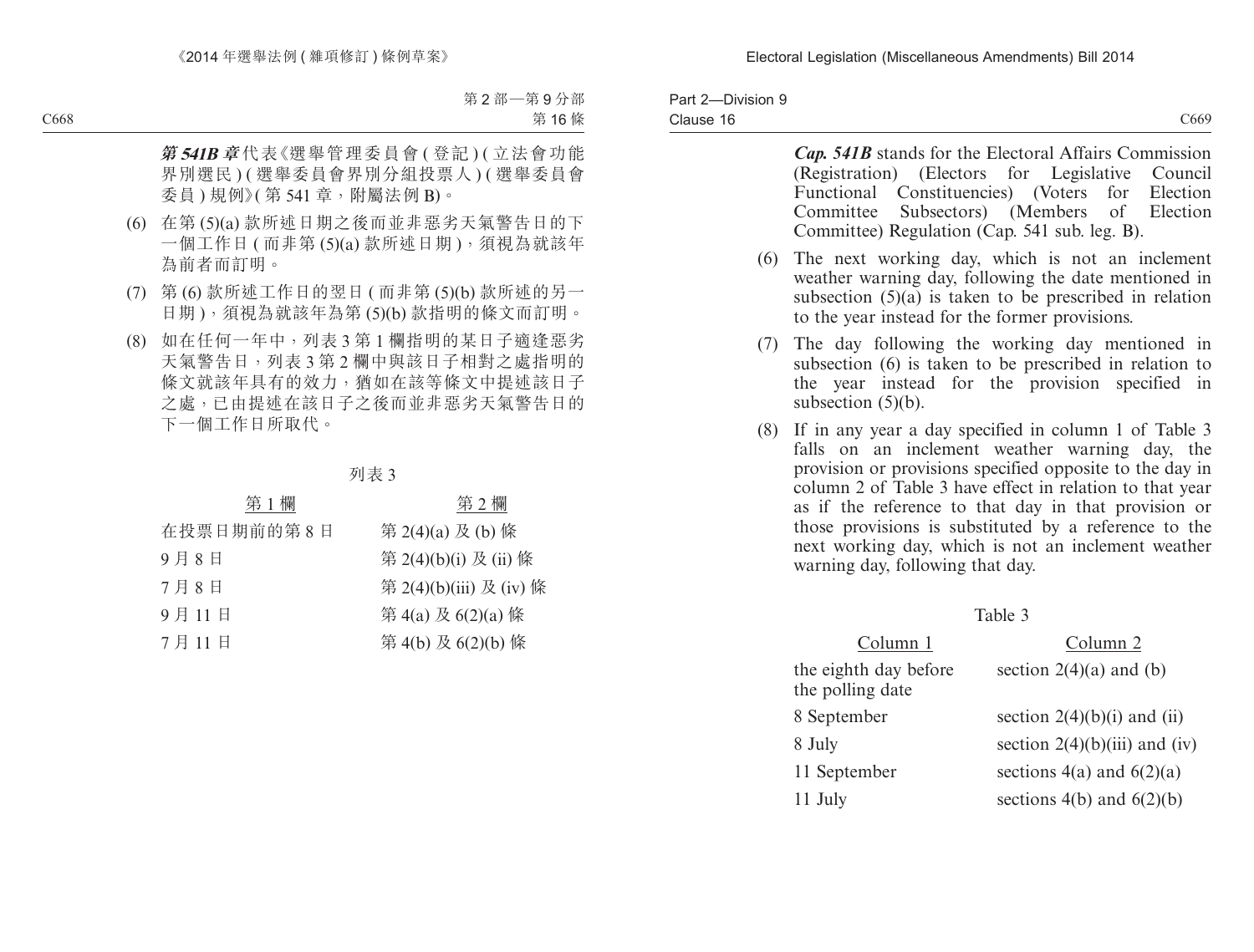| Part 2-Division 9 |                  |
|-------------------|------------------|
| Clause 17         | C <sub>671</sub> |

(9) Subsections (2) and (3) are subject to any specific provision relating to transaction of business during bad weather in this Regulation.".

### **17. Section 2 amended (fixing of hearing and notifying the appellant thereof)**

After section 2(4)—

### **Add**

- "(4A) Despite subsections (3) and (4) and section 5, if—
	- (a) the date fixed under subsection (1)(a) for a hearing—
		- (i) is the last day of the period specified in subsection (3)(a), (b) or (c)(i) or (ii) or (4)(a) or  $(b)(i)$ ,  $(ii)$ ,  $(iii)$  or  $(iv)(A)$  or  $(B)$ ; or
		- (ii) is postponed under section 1A to or beyond the last day of the period mentioned in subparagraph (i); and
	- (b) the deadline for the making of representations in writing to the Revising Officer under this section is postponed under section 1A to that hearing day,

the Revising Officer may, in his or her discretion, postpone the hearing to the next working day, which is not an inclement weather warning day, following that postponed deadline.".

### **18. Section 4 amended (Electoral Registration Officer to be notified of rulings)**

(1) Section  $4(c)$ —

**Repeal**

"of 21 days as".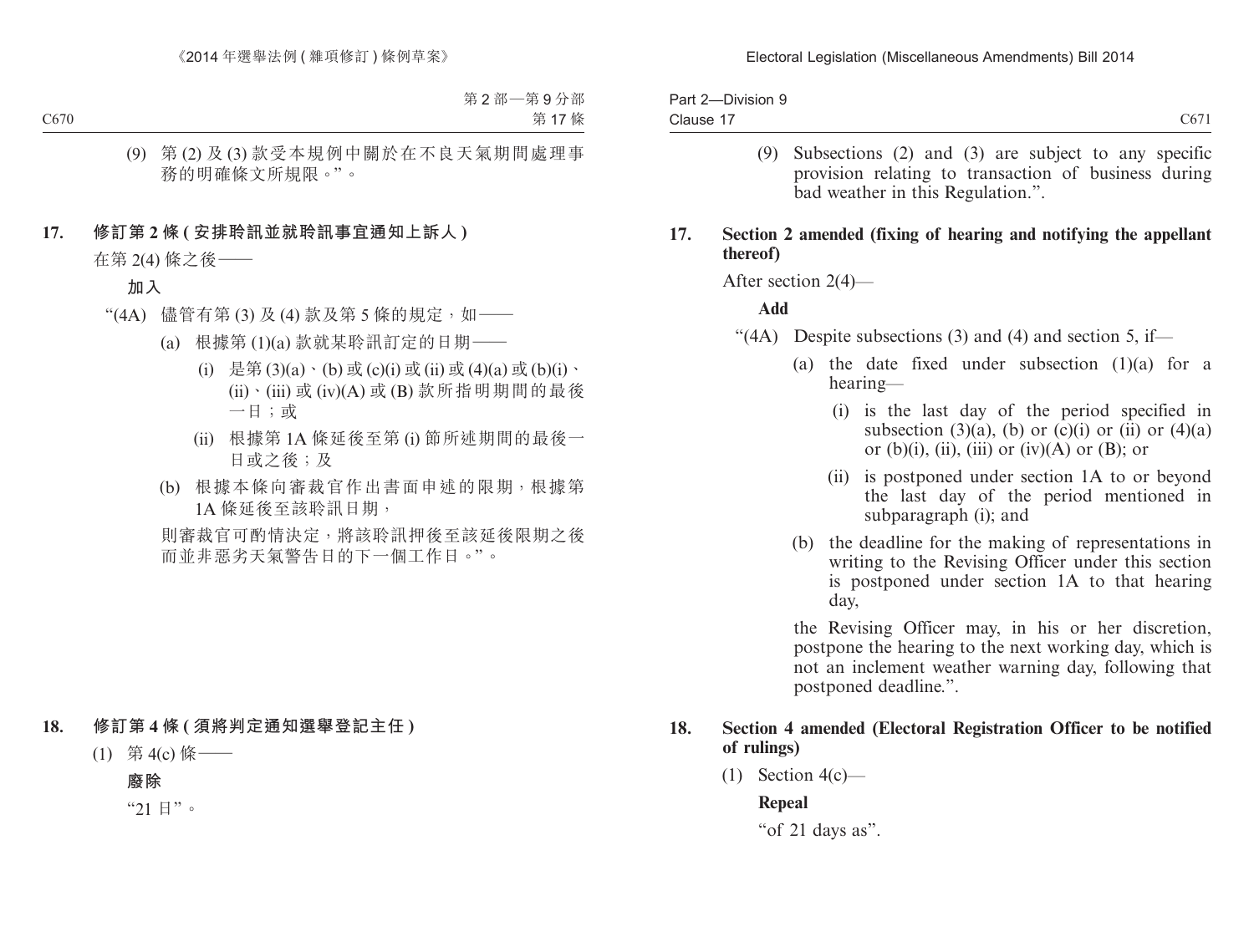| Part 2-Division 9<br>Clause 19 |                                                           | C <sub>673</sub> |
|--------------------------------|-----------------------------------------------------------|------------------|
|                                | $(2)$ Section 4(d)—                                       |                  |
|                                | <b>Repeal</b>                                             |                  |
|                                | "of 27 days as".                                          |                  |
|                                | $(3)$ Section 4(e) —                                      |                  |
|                                | Repeal                                                    |                  |
|                                | "of 28 days as".                                          |                  |
| 19.                            | Section 6 amended (review of rulings by Revising Officer) |                  |
|                                | (1) Section $6(2)(c)$ —                                   |                  |
|                                | Repeal                                                    |                  |
|                                | "of 21 days as".                                          |                  |

(2) Section  $6(2)(d)$ —

## **Repeal**

"of 27 days as".

(3) Section 6(2)(e)—

## **Repeal**

"of 28 days as".

(4) After section 6(2)—

# **Add**

"(2A) Despite subsection (2), if the conditions under section  $2(4\overline{A})(a)(i)$  or (ii) and (b) are met, the period for a review of the ruling in respect of the appeal, claim or objection in question is extended to the next working day following the postponed deadline for the making of representations in writing to the Revising Officer specified in section 2(4A) in relation to that ruling.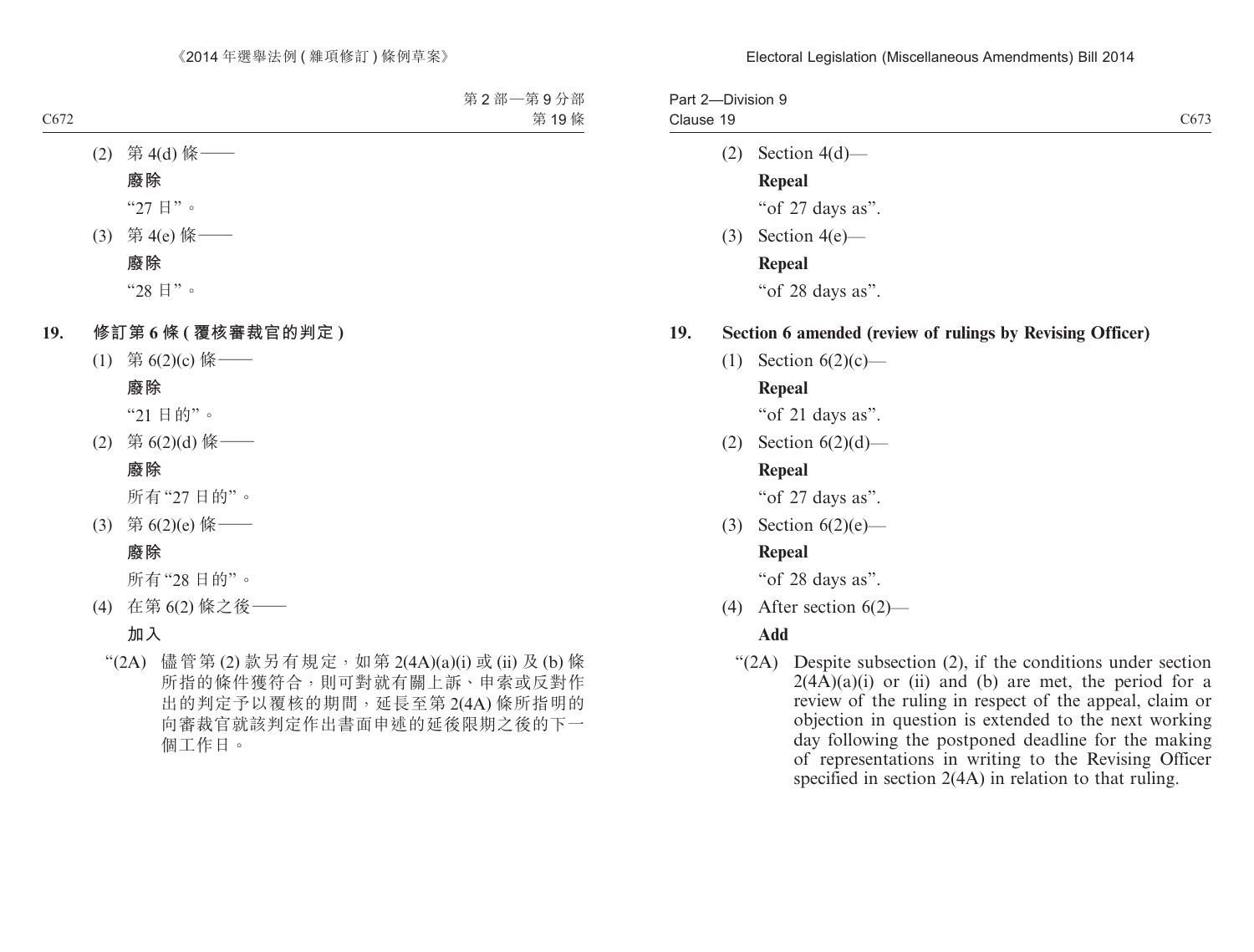| Part 2-Division 9 |      |
|-------------------|------|
| Clause 19         | C675 |

- (2B) A ruling made or reviewed after 11 September in a District Council election year because of an extension under subsection (2A) is deemed, for the following provisions, to be made on 11 September in that year—
	- (a) section  $19(5)(a)$  of the Electoral Affairs Commission (Registration of Electors) (Legislative Council Geographical Constituencies) (District Council Constituencies) Regulation (Cap. 541 sub. leg. A); and
	- (b) sections  $35(5)(a)$  and  $36(5)(a)$  of the Electoral Affairs Commission (Registration) (Electors for Legislative Council Functional Constituencies) (Voters for Election Committee Subsectors) (Members of Election Committee) Regulation (Cap. 541 sub. leg. B).
- (2C) A ruling made or reviewed after 11 July in a year which is not a District Council election year because of an extension under subsection (2A) is deemed, for the following provisions, to be made on 11 July in that year—
	- (a) section 19(5)(b) of the Electoral Affairs Commission (Registration of Electors) (Legislative Council Geographical Constituencies) (District Council Constituencies) Regulation (Cap. 541 sub. leg. A); and
	- (b) sections  $35(5)(b)$  and  $36(5)(b)$  of the Electoral Affairs Commission (Registration) (Electors for Legislative Council Functional Constituencies) (Voters for Election Committee Subsectors) (Members of Election Committee) Regulation (Cap. 541 sub. leg. B).".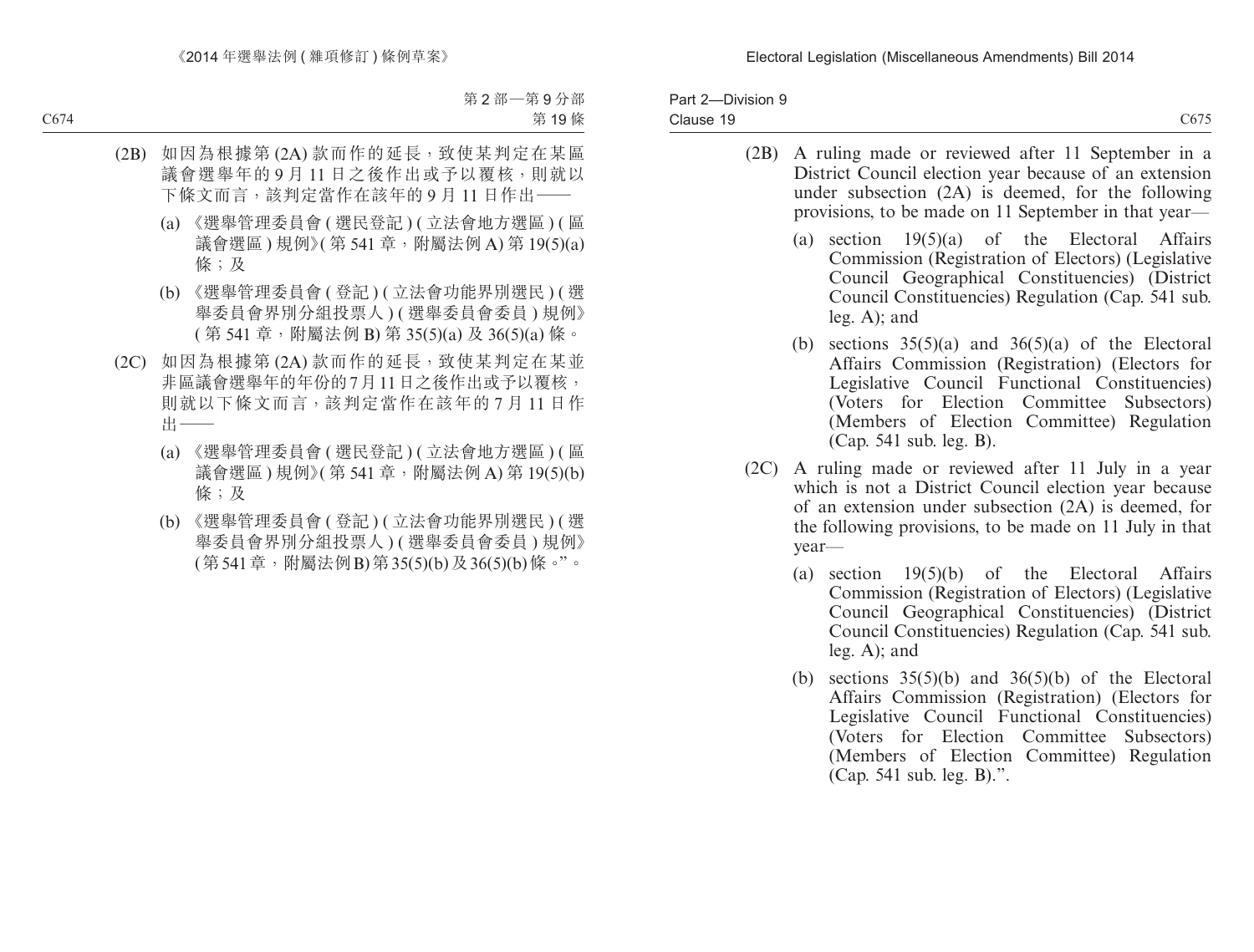|           | Part 2-Division 10 |  |
|-----------|--------------------|--|
| Clause 20 |                    |  |

# **Division 10—Amendment to Elections (Corrupt and Illegal Conduct) Ordinance (Cap. 554)**

### **20. Section 5A added**

Part 1, after section 5—

### **Add**

### "**5A. Effect of inclement weather warning on date and period**

- (1) In this section—
- *gale warning* (烈風警告) has the same meaning as in the Judicial Proceedings (Adjournment During Gale Warnings) Ordinance (Cap. 62);
- *inclement weather warning day* (惡劣天氣警告日) means a working day on which a gale warning or a rainstorm warning is in force at any time during the ordinary business hours of the office of the appropriate returning officer or the appropriate authority, as may be appropriate;
- *rainstorm warning* (暴雨警告) has the same meaning as in the Judicial Proceedings (Adjournment During Gale Warnings) Ordinance (Cap. 62);
- *working day* (工作日) means any Monday, Tuesday, Wednesday, Thursday or Friday other than a general holiday.
- $(2)$  If—
	- (a) an act is required by section 34(3) or (4),  $37(2)(a)(i)(A)$ , (B) or (C) or (ii)(A), (B) or (C) or  $37A(6)(a)$  to be done not later than or within a specified number of days after—
		- (i) an event; or
		- (ii) a date on which an event occurs; and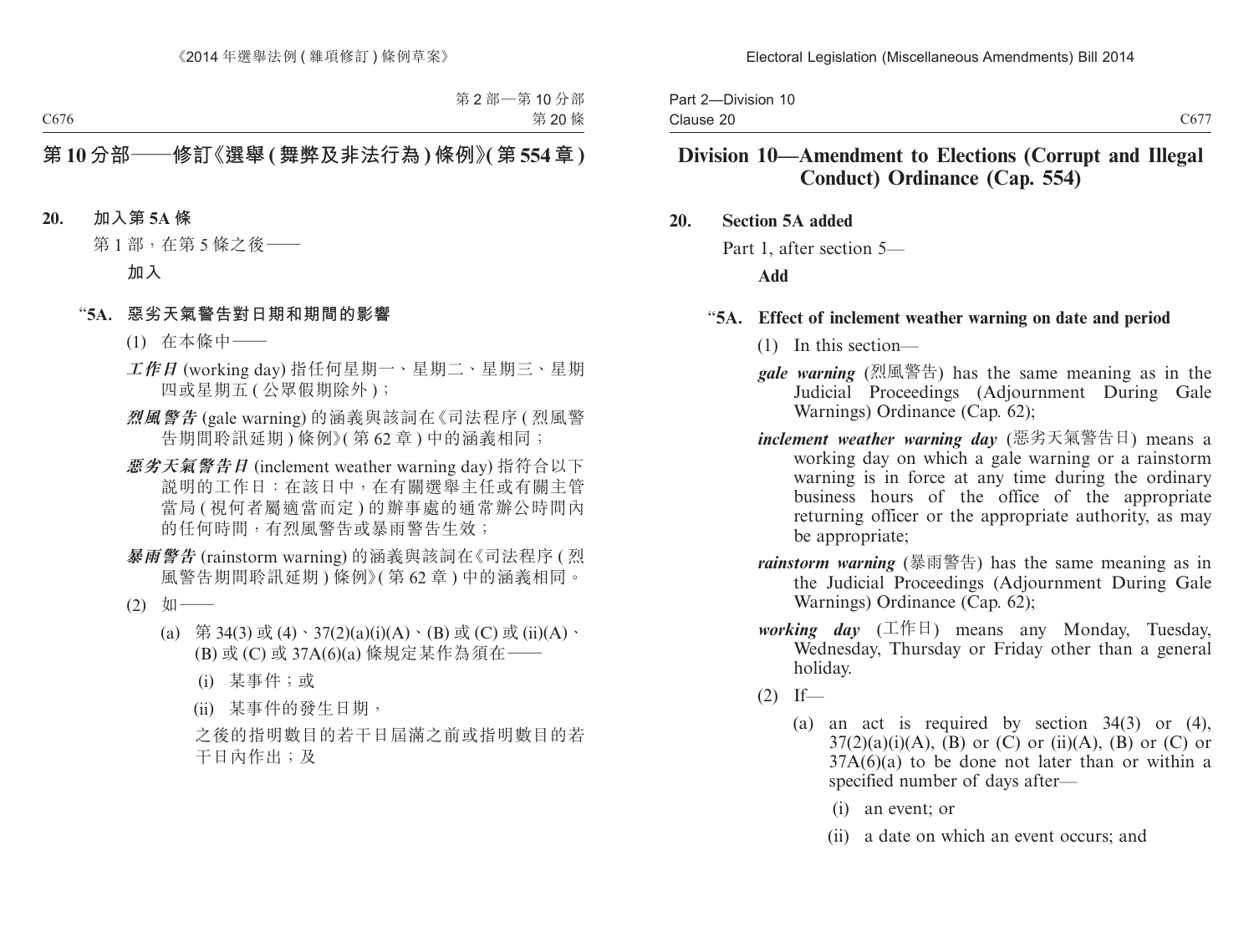| Part 2-Division 11 |                  |
|--------------------|------------------|
| Clause 21          | C <sub>679</sub> |

(b) the last day of those days falls on an inclement weather warning day,

the act may, despite that section, be done on the next working day, which is not an inclement weather warning day, following that last day.

(3) If the date on which the period under section 34(7) or 41(6) ends falls on an inclement weather warning day, the period is extended to end on the next working day, which is not an inclement weather warning day, following the date, and that section has effect accordingly.".

# **Division 11—Amendment to Chief Executive Election Ordinance (Cap. 569)**

### **21. Schedule, section 1A added**

The Schedule, Part 1, after section 1— **Add**

## "**1A. Effect of inclement weather warning on date**

- (1) In this section—
- *gale warning* (烈風警告) has the same meaning as in the Judicial Proceedings (Adjournment During Gale Warnings) Ordinance (Cap. 62);
- *inclement weather warning day* (惡劣天氣警告日) means a working day on which a gale warning or a rainstorm warning is in force at any time during the ordinary business hours of the office of the Electoral Registration Officer;
- *rainstorm warning* (暴雨警告) has the same meaning as in the Judicial Proceedings (Adjournment During Gale Warnings) Ordinance (Cap. 62);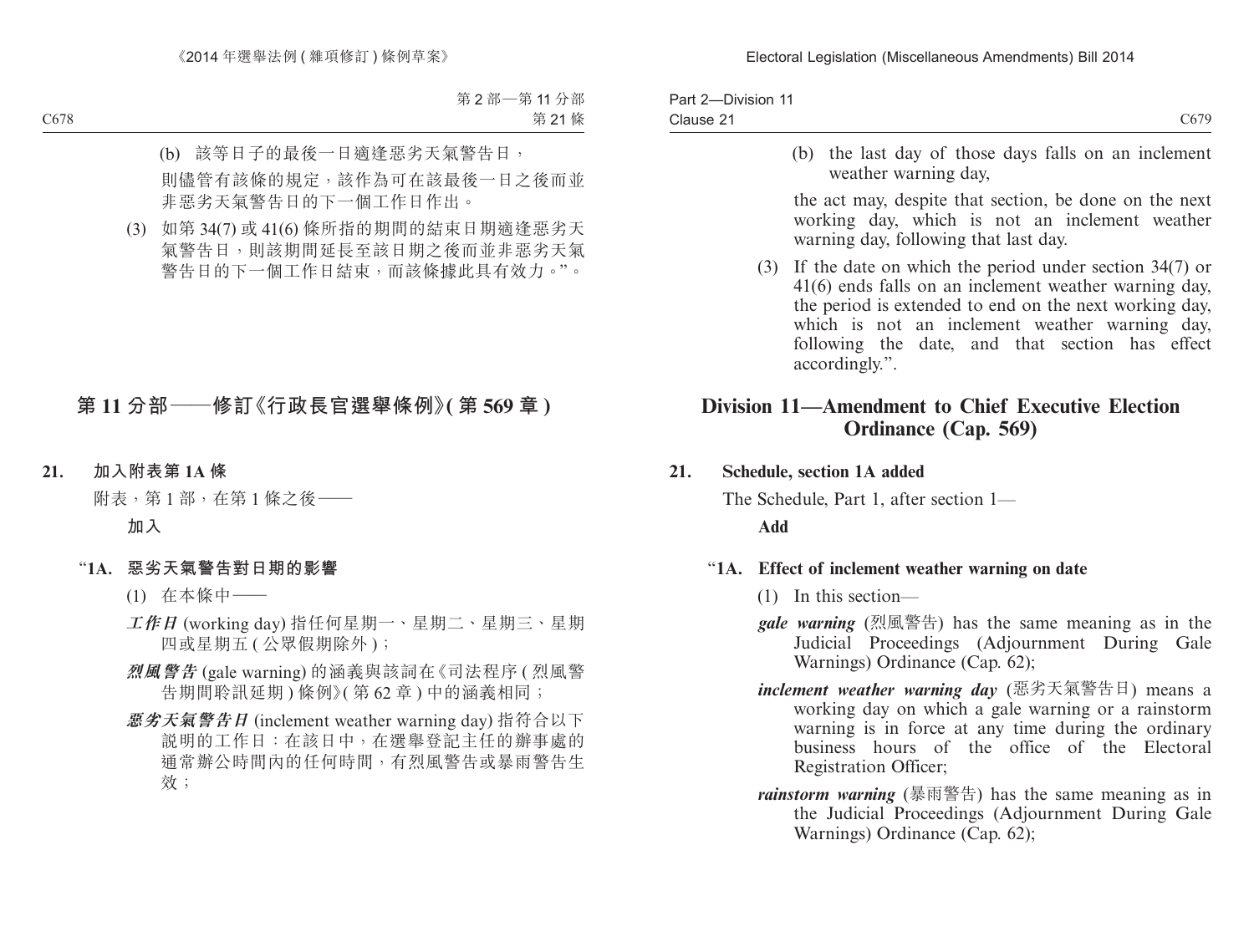| Part 2-Division 12 |      |
|--------------------|------|
| Clause 22          | C681 |

- *working day* (工作日) means any Monday, Tuesday, Wednesday, Thursday or Friday other than a general holiday.
- $(2)$  If—
	- (a) the Electoral Registration Officer is required by section 14 to do an act not later than a date: and
	- (b) the date falls on an inclement weather warning day,

that section has effect in relation to the act as if it requires the Officer to do the act not later than the next working day, which is not an inclement weather warning day, following the date.".

# **Division 12—Amendments to Election Committee (Registration) (Voters for Subsectors) (Members of Election Committee) (Appeals) Regulation (Cap. 569 sub. leg. B)**

**22. Section 2A added**

After section 2—

**Add**

### "**2A. Effect of inclement weather warning on date and period**

- (1) In this section—
- *gale warning* (烈風警告) has the same meaning as in the Judicial Proceedings (Adjournment During Gale Warnings) Ordinance (Cap. 62);
- *inclement weather warning day* (惡劣天氣警告日) means a working day on which a gale warning or a rainstorm warning is in force at any time during the ordinary business hours of the office of a Revising Officer;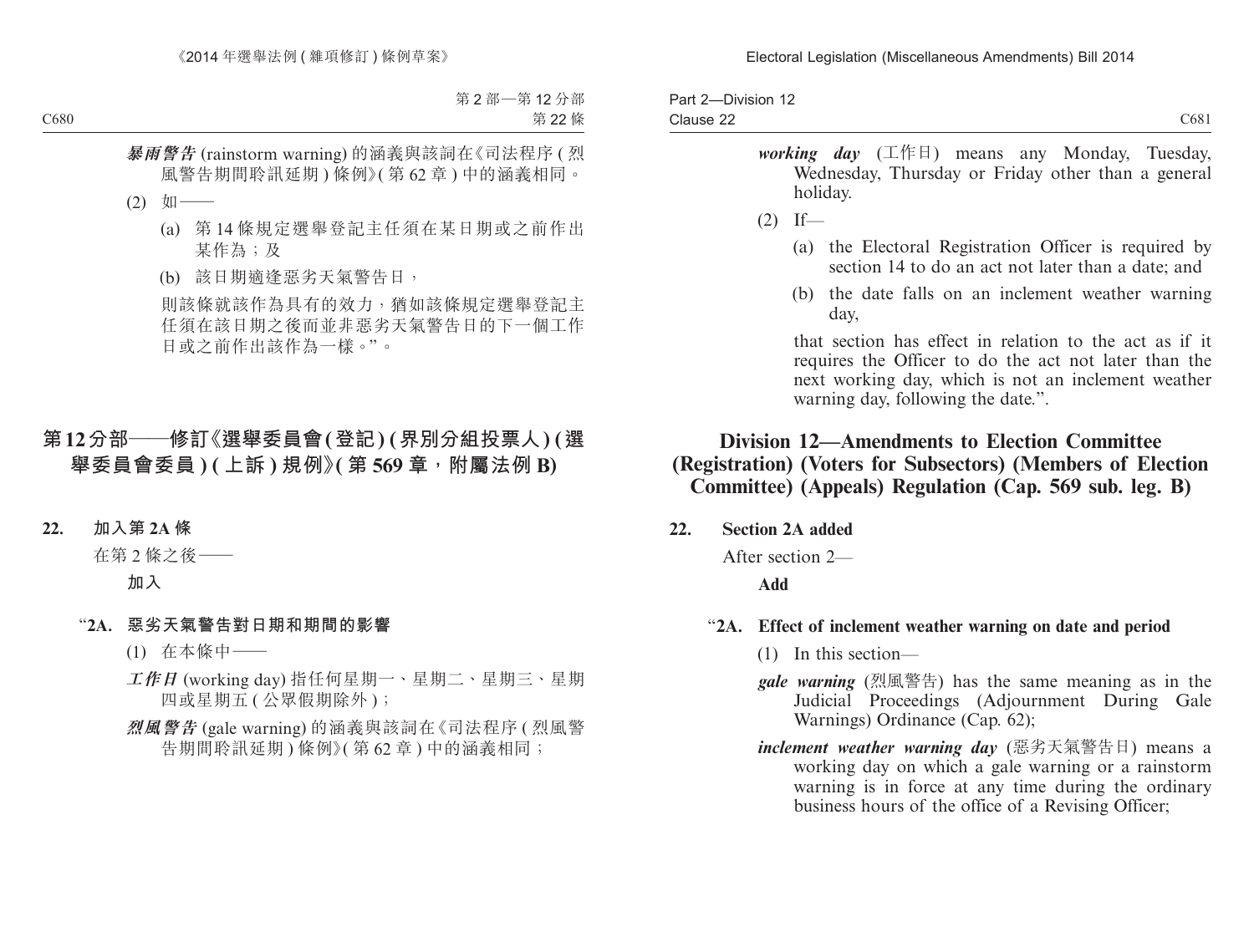| Part 2-Division 12 |                  |
|--------------------|------------------|
| Clause 22          | C <sub>683</sub> |

- *rainstorm warning* (暴雨警告) has the same meaning as in the Judicial Proceedings (Adjournment During Gale Warnings) Ordinance (Cap. 62);
- *working day* (工作日) means any Monday, Tuesday, Wednesday, Thursday or Friday other than a general holiday.
- $(2)$  If—
	- (a) a date is prescribed in this Regulation (whether by reference to a specific day of a specific month or to a day otherwise ascertainable under this Regulation) or is fixed under this Regulation;
	- (b) an act is required or permitted by a provision of this Regulation to be done not later than, or on or before, the date or on the date; and
	- (c) the date falls on an inclement weather warning day,

the next working day, which is not an inclement weather warning day, following the date is taken to be prescribed or fixed in relation to the act instead for the provision.

- $(3)$  If—
	- (a) a period is prescribed in or fixed under this Regulation;
	- (b) an act is required or permitted by a provision of this Regulation to be done in, during or within the period; and
	- (c) the last day of the period falls on an inclement weather warning day,

the period is extended, in relation to the act, to end on the next working day, which is not an inclement weather warning day, following the day mentioned in paragraph (c), and the provision has effect accordingly.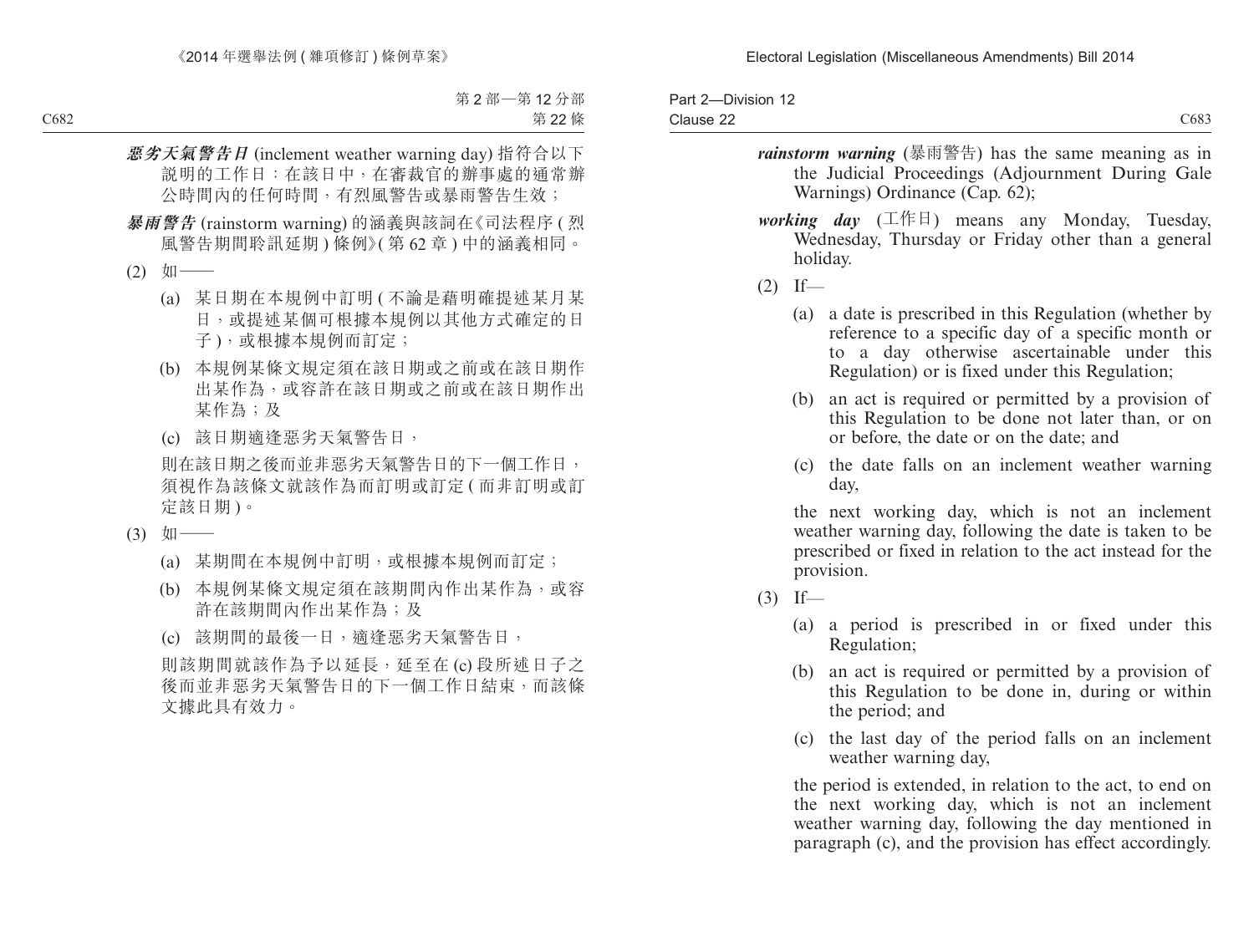| Part 2-Division 12 |                  |
|--------------------|------------------|
| Clause 22          | C <sub>685</sub> |

 $(4)$  If—

- (a) a date is prescribed by reference to a specific day of a specific month in a provision (*former provision*) specified in column 1 of Table 1;
- (b) the same date is prescribed in the provision or provisions specified opposite to the former provision in column 2 of Table 1; and
- (c) the date falls on an inclement weather warning day in a year,

the next working day, which is not an inclement weather warning day, following the date is taken to be prescribed in relation to that year instead for the provision or provisions and the former provision.

#### Table 1

| Column 1                                  | Column 2                                                  |
|-------------------------------------------|-----------------------------------------------------------|
| section $29(1)(a)(i)$ of<br>Cap. 541B     | sections $3(4)(c)(i)$ , $5(aa)$<br>and $7(2)(aa)$         |
| section $29(1)(a)(ii)$ of<br>Cap. 541B    | sections $3(4)(b)$ and<br>(c)(ii), $5(ab)$ and $7(2)(ab)$ |
| section $32(2)(ab)(i)$ of<br>Cap. 541B    | section $3(4)(c)(i)$                                      |
| section $32(2)(ab)(ii)$ of<br>Cap. $541B$ | section $3(4)(b)$ and $(c)(ii)$                           |
| In this Table—                            |                                                           |

*Cap. 541B* stands for the Electoral Affairs Commission (Registration) (Electors for Legislative Council Functional Constituencies) (Voters for Election Committee Subsectors) (Members of Election Committee) Regulation (Cap. 541 sub. leg. B).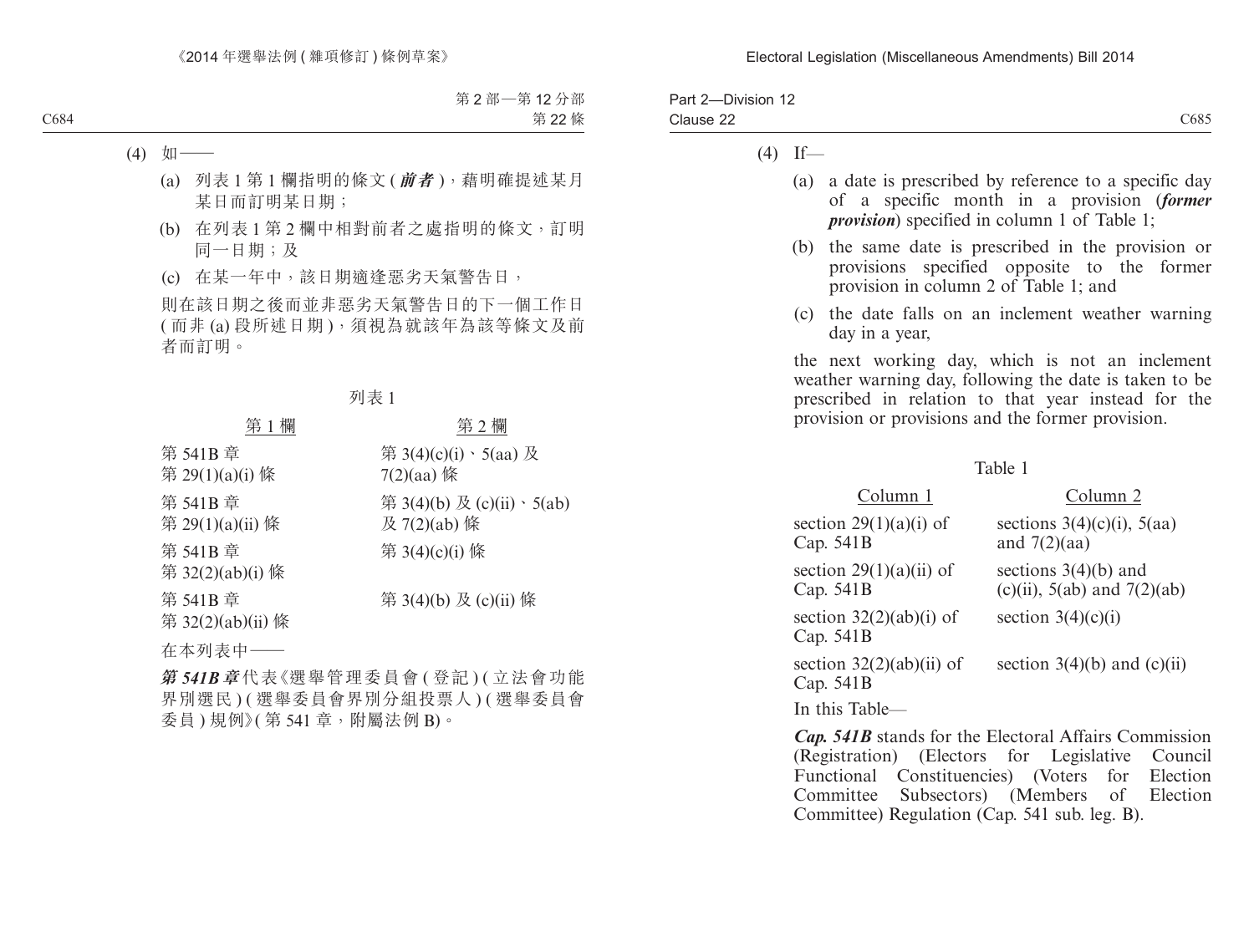| Part 2-Division 12 |      |
|--------------------|------|
| Clause 22          | C687 |

### (5) Subsections (6) and (7) apply if—

- (a) a date is prescribed by reference to a specific day of a specific month in a provision (*former provision*) specified in column 1 of Table 2;
- (b) another date which is the day following the date mentioned in paragraph (a) is prescribed in the provision specified opposite to the former provision in column 2 of Table 2; and
- (c) the date mentioned in paragraph (a) falls on an inclement weather warning day in a year.

Table 2

Column 1 Column 2 section  $32(2)(ab)(i)$  of Cap. 541B section  $3(4)(b)$ section  $32(2)(ab)(ii)$  of section  $3(4)(c)$ Cap. 541B

In this Table—

*Cap. 541B* stands for the Electoral Affairs Commission (Registration) (Electors for Legislative Council Functional Constituencies) (Voters for Election Committee Subsectors) (Members of Election Committee) Regulation (Cap. 541 sub. leg. B).

- (6) The next working day, which is not an inclement weather warning day, following the date mentioned in subsection  $(5)(a)$  is taken to be prescribed in relation to the year instead for the former provision.
- (7) The day following the working day mentioned in subsection (6) is taken to be prescribed in relation to the year instead for the provision specified in subsection  $(5)(b)$ .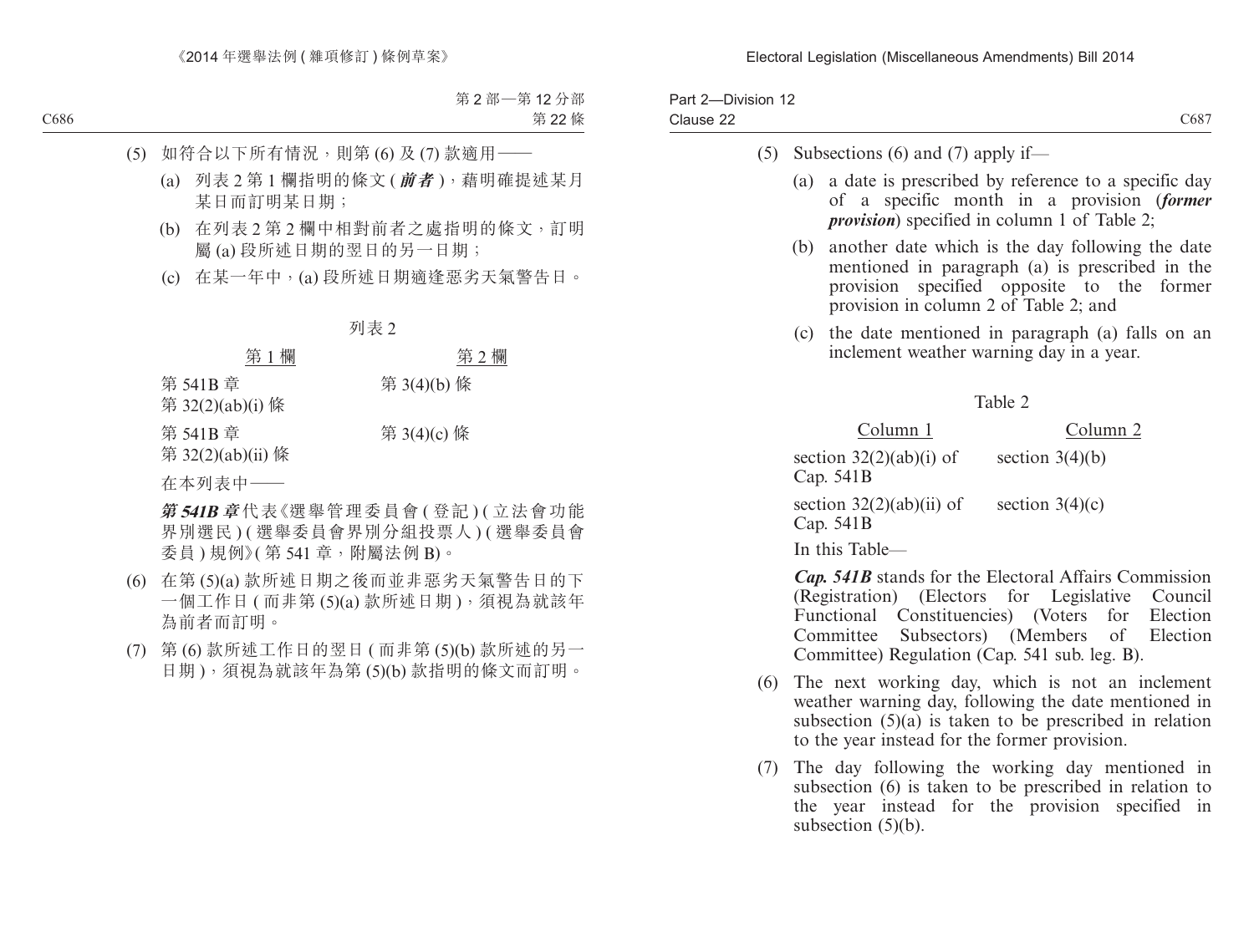| Part 2-Division 12 |                  |
|--------------------|------------------|
| Clause 23          | C <sub>689</sub> |

(8) If in any year a day specified in column 1 of Table 3 falls on an inclement weather warning day, the provision or provisions specified opposite to the day in column 2 of Table 3 have effect in relation to that year as if the reference to that day in that provision or those provisions is substituted by a reference to the next working day, which is not an inclement weather warning day, following that day.

#### Table 3

| Column 1                                  | Column 2                        |
|-------------------------------------------|---------------------------------|
| the eighth day before<br>the polling date | section $3(3)(a)$ and (b)       |
| 8 September                               | section $3(3)(b)(i)$ and (ii)   |
| 8 July                                    | section $3(3)(b)(iii)$ and (iv) |
| 11 September                              | sections $5(aa)$ and $7(2)(aa)$ |
| 11 July                                   | sections $5(ab)$ and $7(2)(ab)$ |

- (9) Subsections (2) and (3) are subject to any specific provision relating to transaction of business during bad weather in this Regulation.
- (10) This section does not apply in relation to provisions in this Regulation to the extent that they relate to an Election Committee register.".

## **23. Section 3 amended (fixing of hearing and notifying appellant thereof)**

After section 3(5)—

## **Add**

- " $(5A)$  Despite subsections (3) and (4) and section 6, if—
	- (a) the date fixed under subsection (1)(a) for a hearing—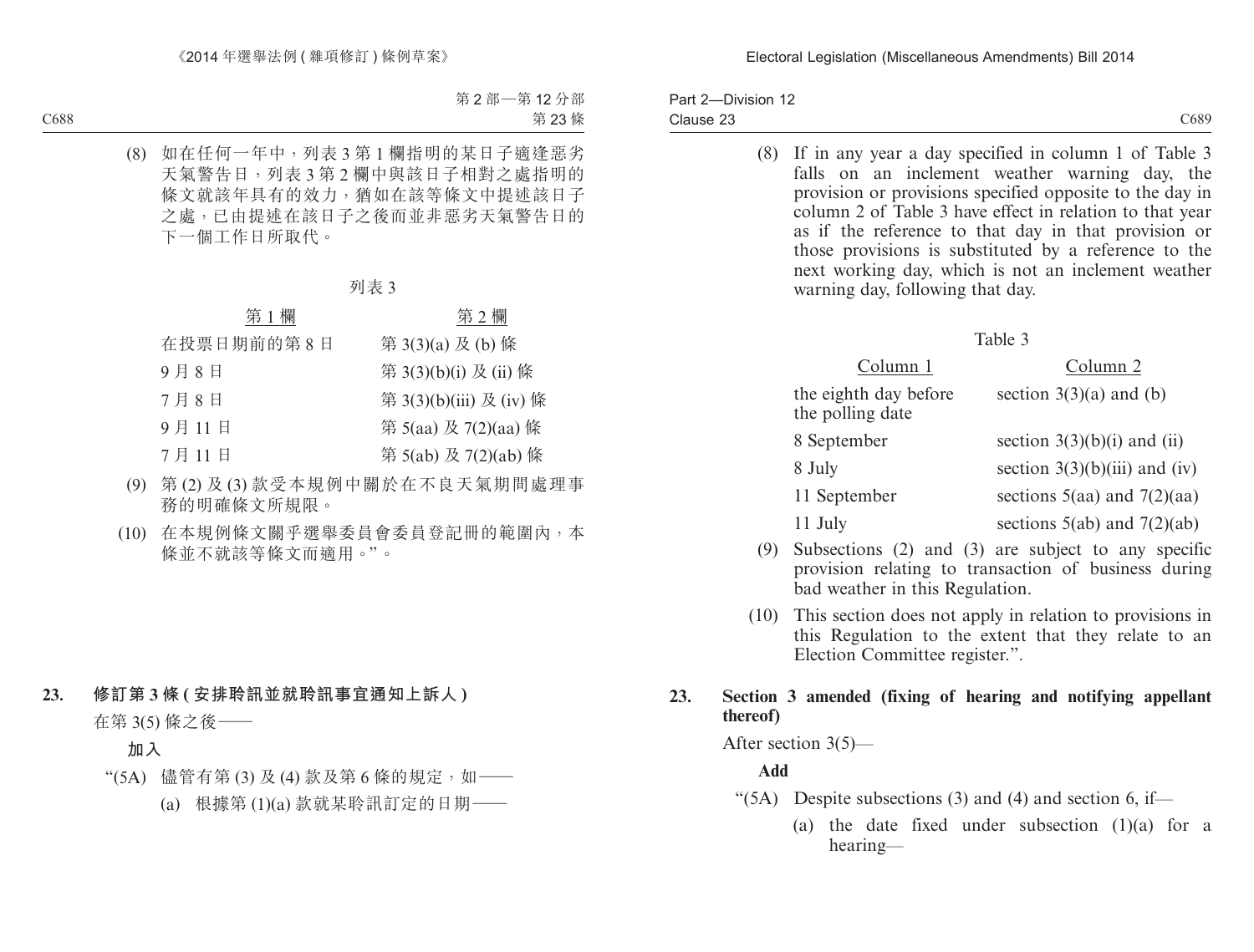|           | Part 2-Division 12 |  |
|-----------|--------------------|--|
| Clause 24 |                    |  |

- (i) is the last day of the period specified in subsection  $(3)(a)$  or  $(b)(i)$ ,  $(ii)$ ,  $(iii)$  or  $(iv)(A)$ or  $(B)$  or  $(4)(ab)$ ,  $(b)$  or  $(c)(i)$  or  $(ii)$ ; or
- (ii) is postponed under section 2A to or beyond the last day of the period mentioned in subparagraph (i); and
- (b) the deadline for the making of representations in writing to the Revising Officer under this section is postponed under section 2A to that hearing day,

the Revising Officer may, in his or her discretion, postpone the hearing to the next working day, which is not an inclement weather warning day, following that postponed deadline.".

### **24. Section 5 amended (Electoral Registration Officer to be notified of rulings)**

 $(1)$  Section 5(a)—

## **Repeal**

"of 21 days as".

 $(2)$  Section 5(b)—

## **Repeal**

"of 27 days as".

 $(3)$  Section 5(c) —

# **Repeal**

"of 28 days as".

# **25. Section 7 amended (review of rulings by Revising Officer)**

(1) Section  $7(2)(a)$ — **Repeal**

"of 21 days as".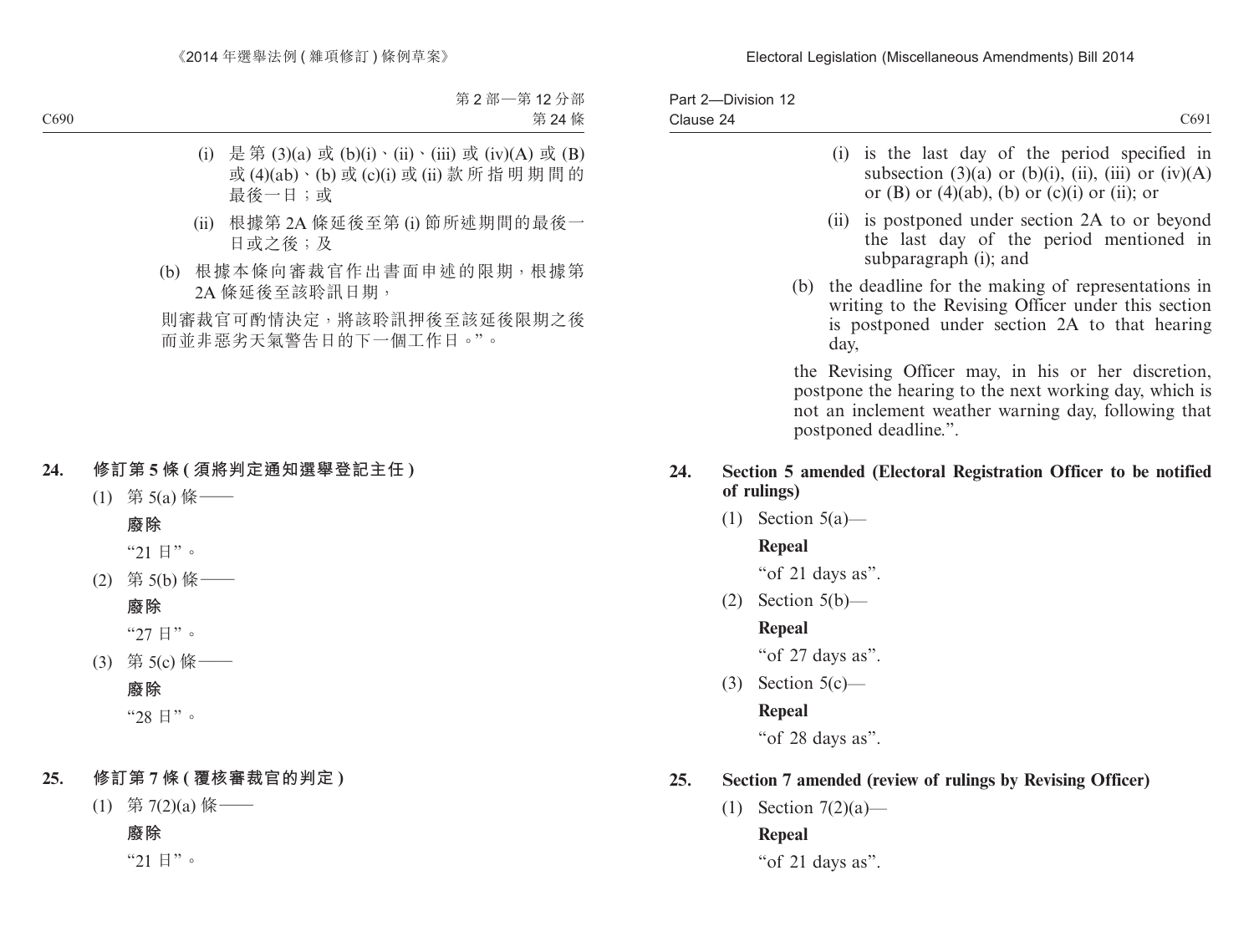Part 2—Division 12 Clause 25

(2) Section 7(2)(b)—

## **Repeal**

"of 27 days as".

(3) Section 7(2)(c)—

### **Repeal**

"of 28 days as".

(4) After section 7(2)—

### **Add**

- "(2A) Despite subsection (2), if the conditions under section  $3(5\overline{A})(a)(i)$  or (ii) and (b) are met, the period for a review of the ruling in respect of the appeal, claim or objection in question is extended to the next working day following the postponed deadline for the making of representations in writing to the Revising Officer specified in section 3(5A) in relation to that ruling.
	- (2B) A ruling made or reviewed after 11 September in a District Council election year because of an extension under subsection  $(2A)$  is deemed, for sections  $35(5)(a)$ and 36(5)(a) of the Electoral Affairs Commission (Registration) (Electors for Legislative Council Functional Constituencies) (Voters for Election Committee Subsectors) (Members of Election Committee) Regulation (Cap. 541 sub. leg. B), to be made on 11 September in that year.
	- (2C) A ruling made or reviewed after 11 July in a year which is not a District Council election year because of an extension under subsection (2A) is deemed, for sections 35(5)(b) and 36(5)(b) of the Electoral Affairs Commission (Registration) (Electors for Legislative Council Functional Constituencies) (Voters for Election Committee Subsectors) (Members of Election Committee) Regulation (Cap. 541 sub. leg. B), to be made on 11 July in that year.".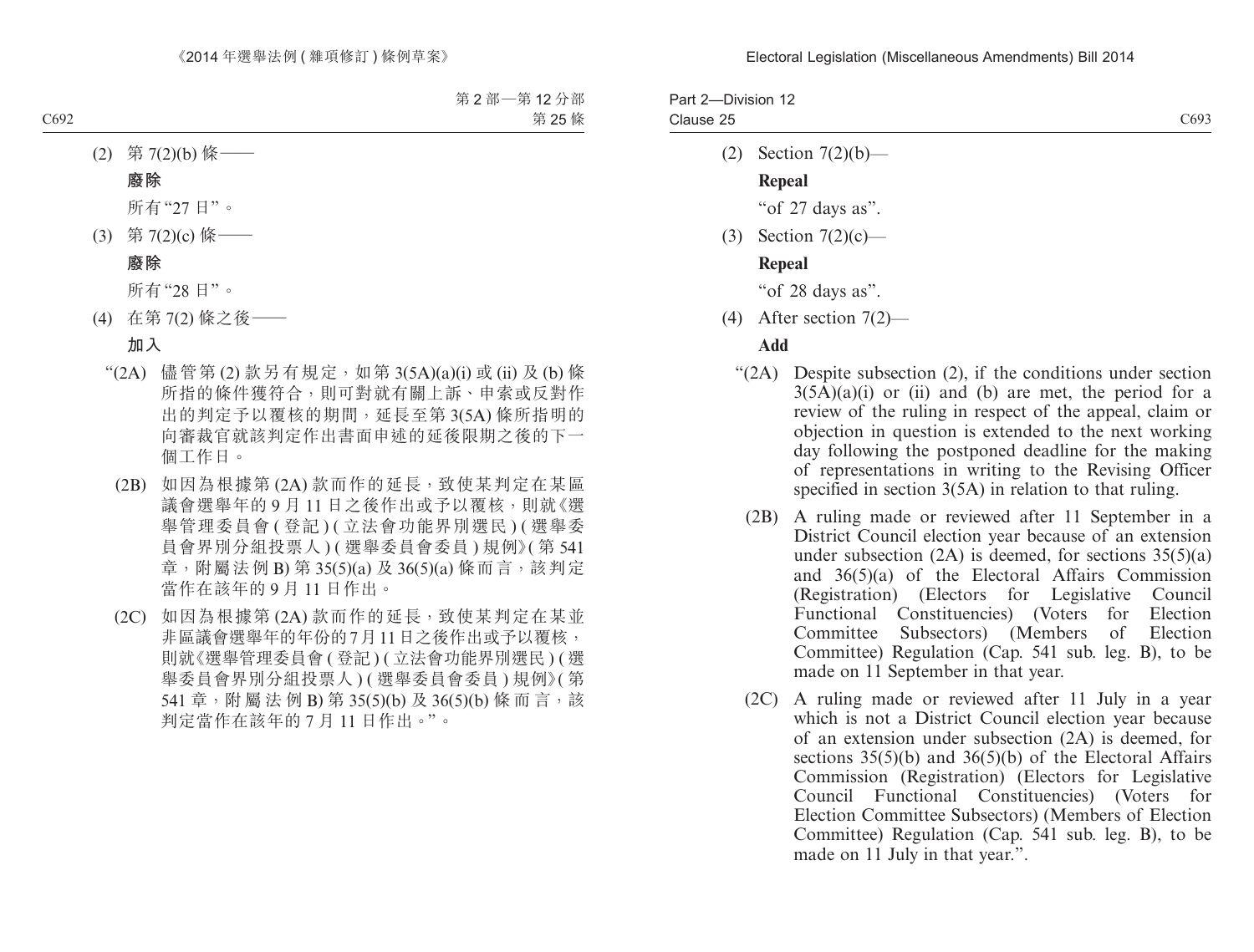Part 2—Division 13 Clause 26

# **Division 13—Amendment to Rural Representative Election Ordinance (Cap. 576)**

- **26. Section 2A added**
	- After section 2—

**Add**

### "**2A. Effect of inclement weather warning on date**

- (1) In this section—
- *gale warning* (烈風警告) has the same meaning as in the Judicial Proceedings (Adjournment During Gale Warnings) Ordinance (Cap. 62);
- *inclement weather warning day* (惡劣天氣警告日) means a working day on which a gale warning or a rainstorm warning is in force at any time during the ordinary business hours of the office of the Electoral Registration Officer;
- *rainstorm warning* (暴雨警告) has the same meaning as in the Judicial Proceedings (Adjournment During Gale Warnings) Ordinance (Cap. 62);
- *working day* (工作日) means any Monday, Tuesday, Wednesday, Thursday or Friday other than a general holiday.

 $(2)$  If—

- (a) the Electoral Registration Officer is required by section  $17(1)(a)$  or (b) to do an act not later than a date; and
- (b) the date falls on an inclement weather warning day,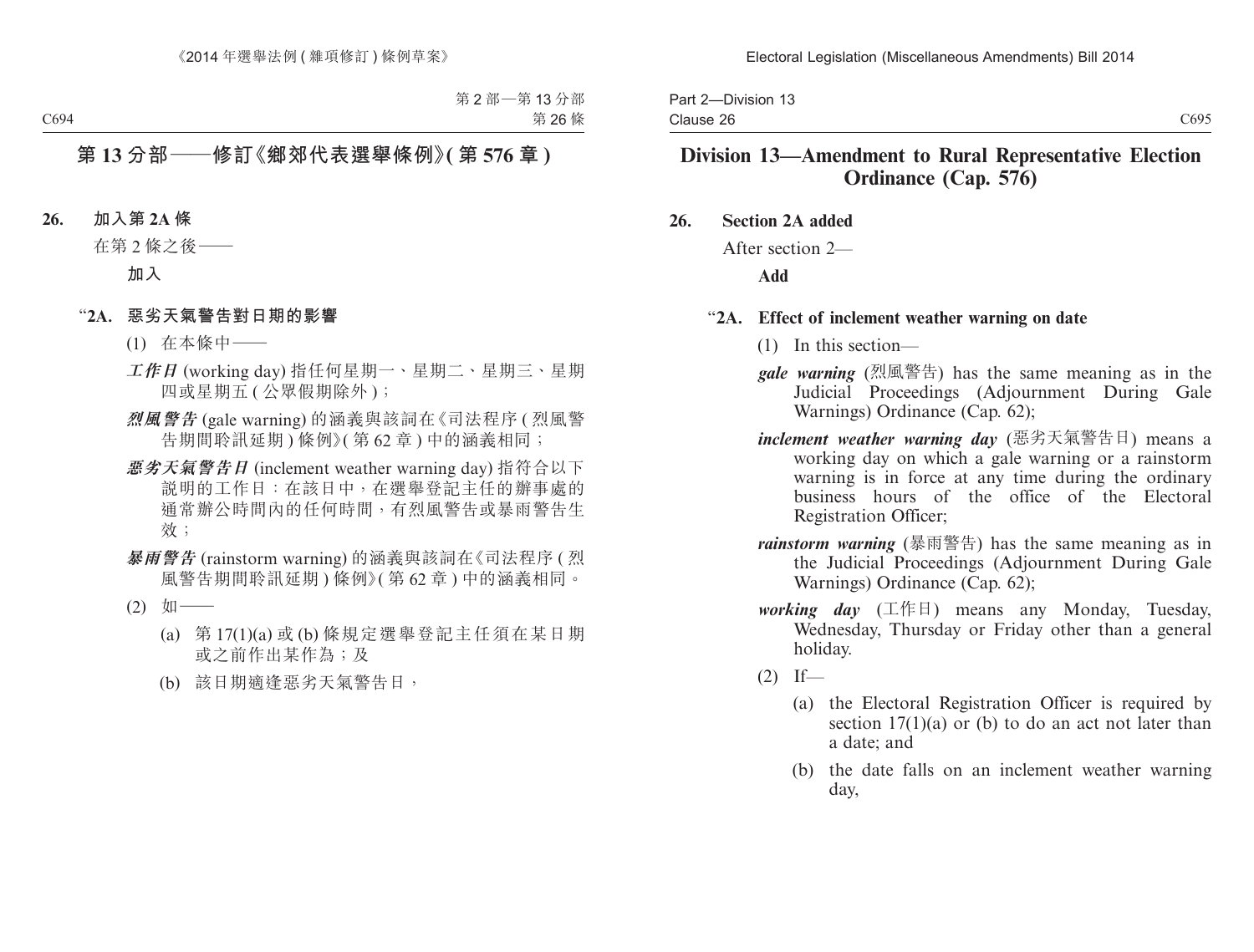| Part 2-Division 14 |  |
|--------------------|--|
| Clause 27          |  |

that section has effect in relation to the act as if it requires the Officer to do the act not later than the next working day, which is not an inclement weather warning day, following the date.".

# **Division 14—Amendments to Rural Representative Election (Registration of Electors) (Appeals) Regulation (Cap. 576 sub. leg. A)**

**27. Section 1A added**

After section 1—

### **Add**

### "**1A. Effect of inclement weather warning on date and period**

- (1) In this section—
- *gale warning* (烈風警告) has the same meaning as in the Judicial Proceedings (Adjournment During Gale Warnings) Ordinance (Cap. 62);
- *inclement weather warning day* (惡劣天氣警告日) means a working day on which a gale warning or a rainstorm warning is in force at any time during the ordinary business hours of the office of a Revising Officer;
- *rainstorm warning* (暴雨警告) has the same meaning as in the Judicial Proceedings (Adjournment During Gale Warnings) Ordinance (Cap. 62);
- *working day* (工作日) means any Monday, Tuesday, Wednesday, Thursday or Friday other than a general holiday.
- $(2)$  If—
	- (a) a date is prescribed in this Regulation (whether by reference to a specific day of a specific month or to a day otherwise ascertainable under this Regulation) or is fixed under this Regulation;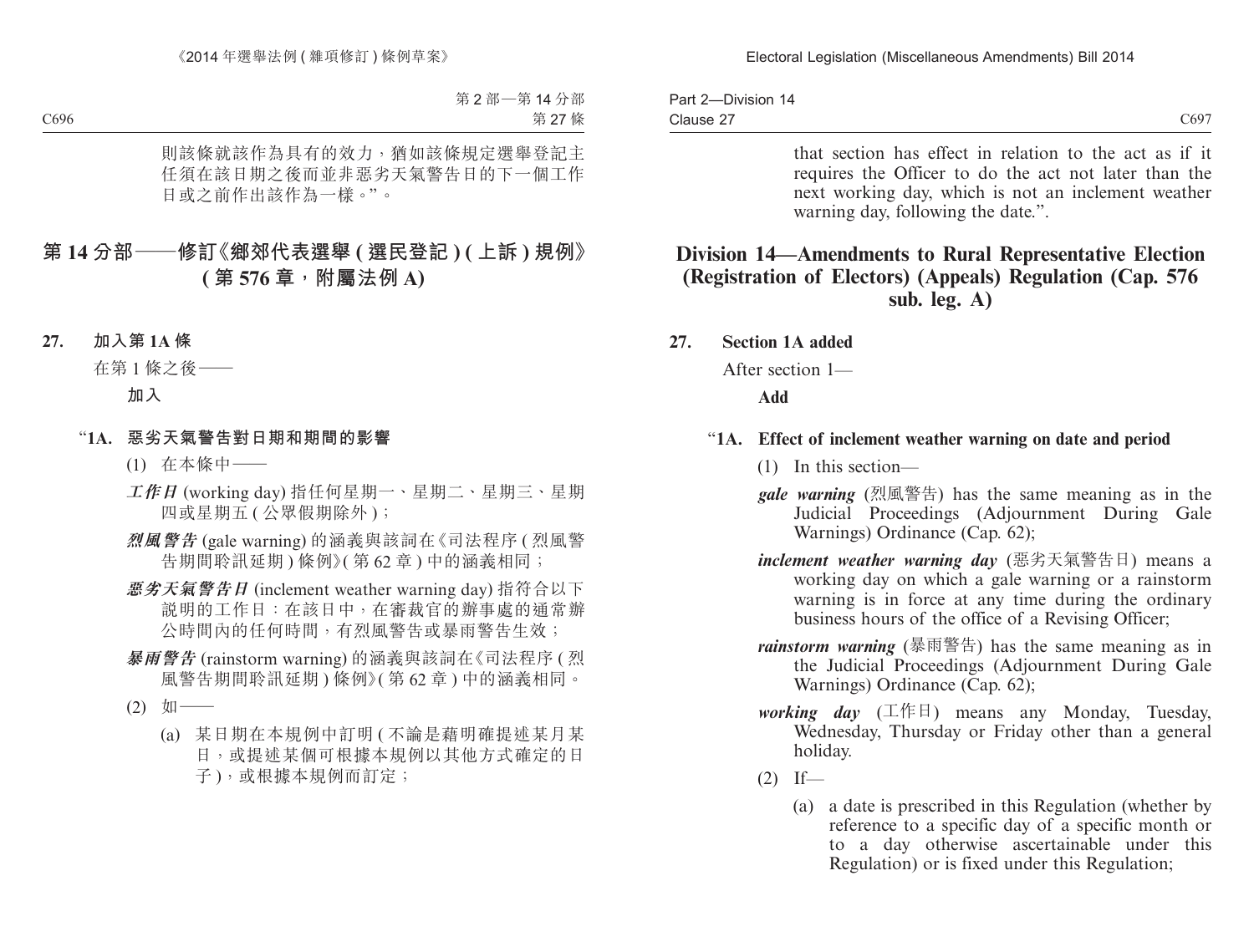| Part 2-Division 14 |      |
|--------------------|------|
| Clause 27          | C699 |

- (b) an act is required or permitted by a provision of this Regulation to be done not later than, or on or before, the date or on the date; and
- (c) the date falls on an inclement weather warning day,

the next working day, which is not an inclement weather warning day, following the date is taken to be prescribed or fixed in relation to the act instead for the provision.

- $(3)$  If—
	- (a) a period is prescribed in or fixed under this Regulation;
	- (b) an act is required or permitted by a provision of this Regulation to be done in, during or within the period; and
	- (c) the last day of the period falls on an inclement weather warning day,

the period is extended, in relation to the act, to end on the next working day, which is not an inclement weather warning day, following the day mentioned in paragraph (c), and the provision has effect accordingly.

- (4) If in any year 9 September falls on an inclement weather warning day, section 2(5) has effect in relation to that year as if the reference to "9 September" in that section is substituted by a reference to the next working day, which is not an inclement weather warning day, following 9 September.
- (5) Subsections (2) and (3) are subject to any specific provision relating to transaction of business during bad weather in this Regulation.".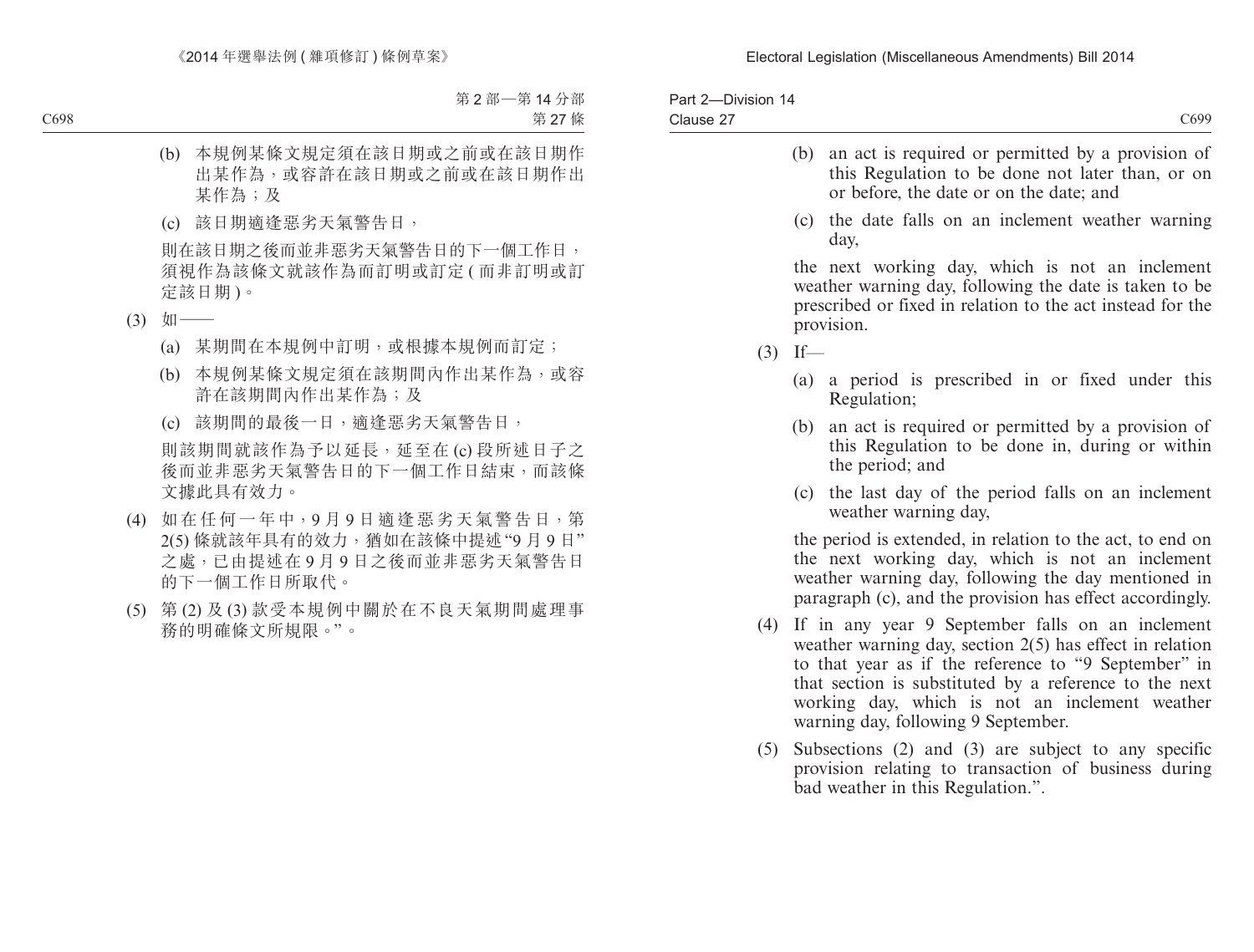Part 2—Division 14 Clause 28

## **28. Section 2 amended (fixing a hearing date and notifying the appellant)**

After section 2(2)—

### **Add**

- " $(2A)$  Despite subsection (5) and section 6, if—
	- (a) the date fixed under subsection  $(1)(a)$  for a hearing—
		- (i) is the last day of the period specified in subsection  $(5)(a)$ ; or
		- (ii) is postponed under section 1A to or beyond the last day of the period specified in subsection  $(5)(a)$ ; and
	- (b) the deadline for the making of representations in writing to the Revising Officer under section  $3(1)(b)(iii)$  is postponed under section 1A to that hearing day,

the Revising Officer may, in his or her discretion, postpone the hearing to the next working day, which is not an inclement weather warning day, following that postponed deadline.".

### **29. Section 6 amended (determination of matters and powers of adjournment, etc.)**

Section 6(3)—

### **Repeal**

"last day of the relevant period"

### **Substitute**

"date".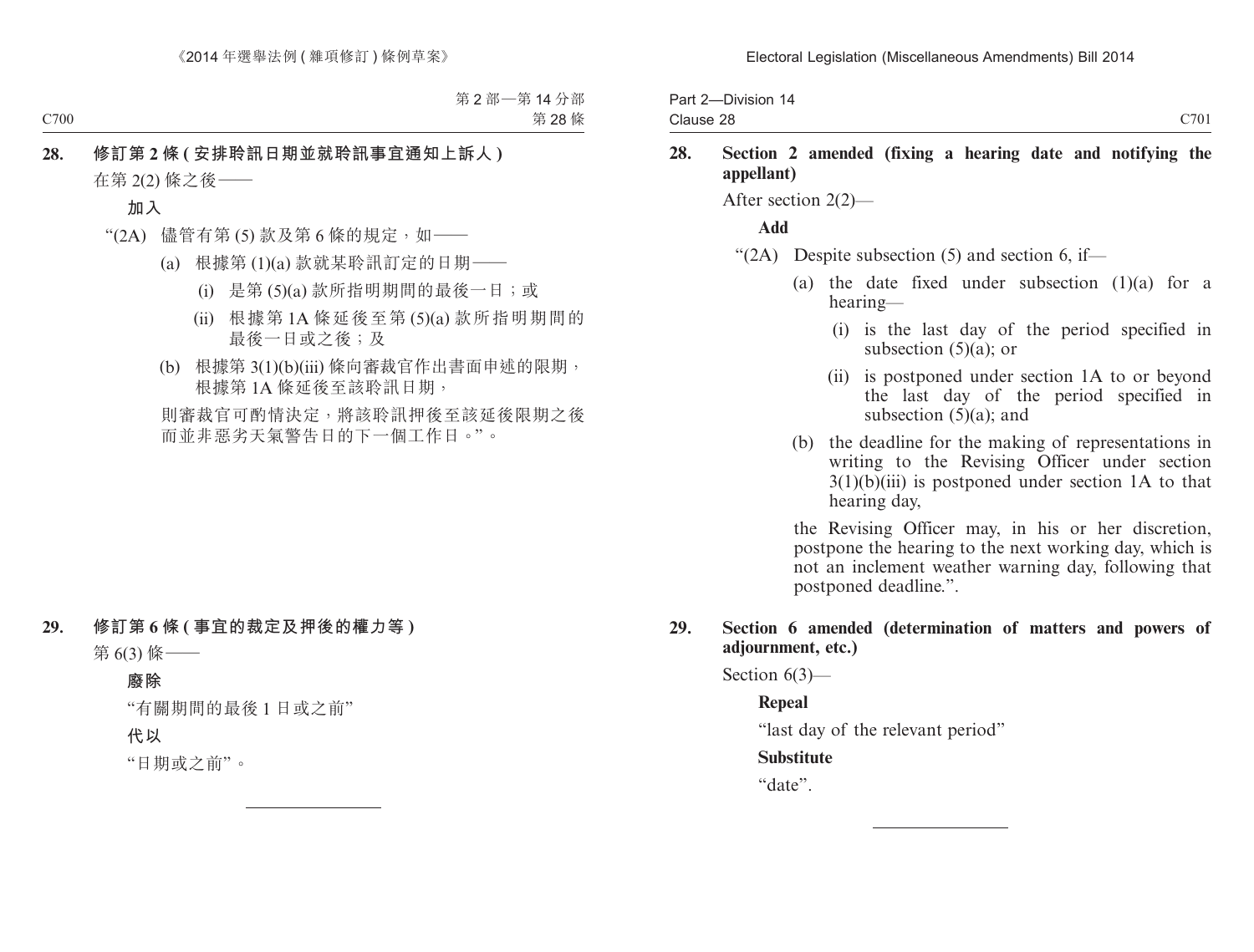Part 3—Division 1 Clause 30

# **Part 3**

# **Amendments Relating to Inclusion of Electors or Voters Who Requested De-registration in Omissions List**

# **Division 1—Enactments Amended**

### **30. Enactments amended**

The enactments specified in Divisions 2 to 6 are amended as set out in those Divisions.

# **Division 2—Amendments to Electoral Affairs Commission (Registration of Electors) (Legislative Council Geographical Constituencies) (District Council Constituencies) Regulation (Cap. 541 sub. leg. A)**

- **31. Section 9 amended (Electoral Registration Officer to prepare an omissions list)**
	- (1) Section  $9(1)(a)$ —

## **Repeal subparagraph (ii).**

(2) After section  $9(1)(a)$ —

**Add**

"(ab) any person—

- (i) whose name is recorded in the existing final register; and
- (ii) who has, by a signed written notice, informed the Electoral Registration Officer on or before the relevant date specified in subsection (5) that he or she does not wish to be registered in the register;".
- (3) Section  $9(4)(a)$ —

### **Repeal**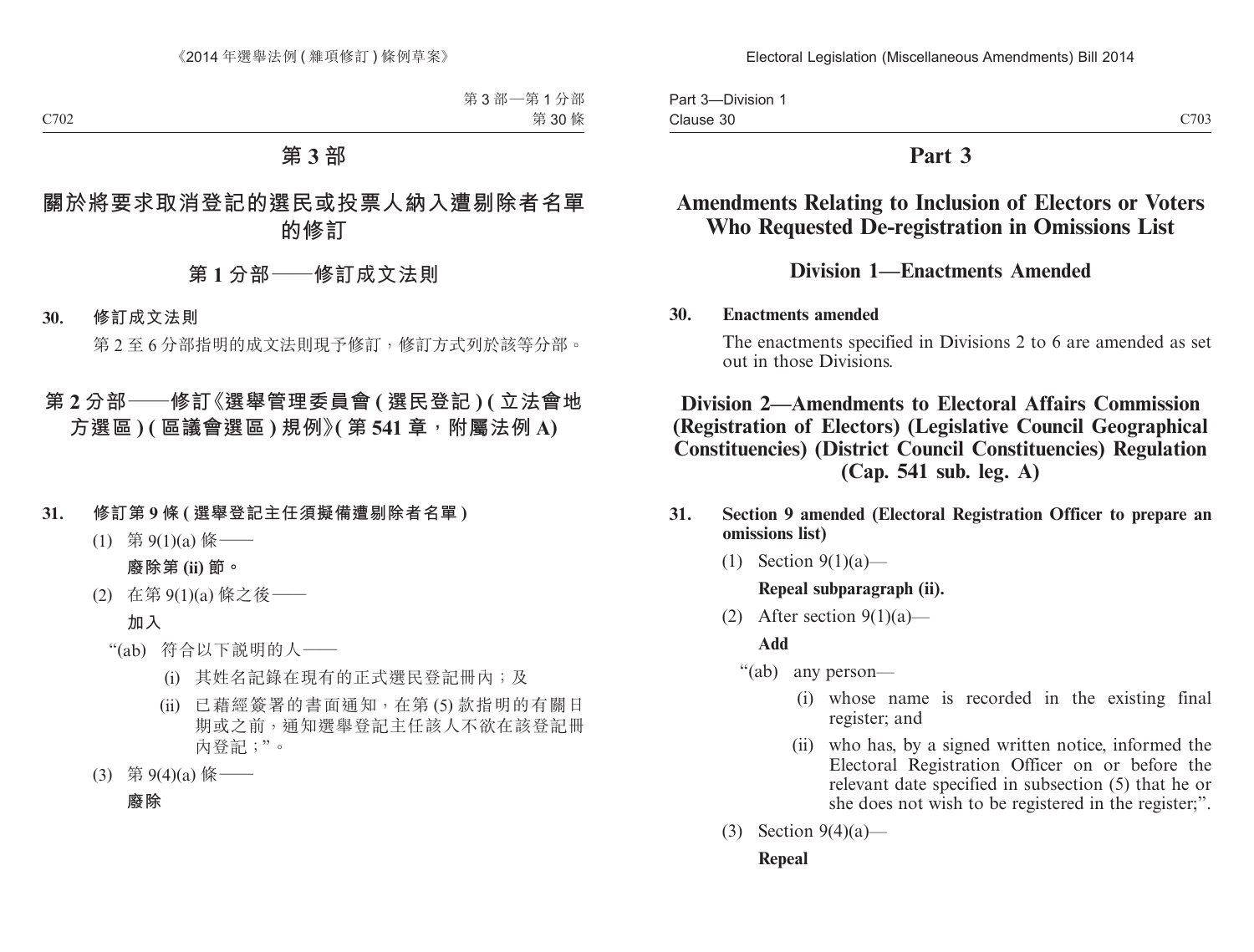#### Electoral Legislation (Miscellaneous Amendments) Bill 2014

Part 3—Division 3 Clause 32 C<sub>705</sub>

 $\cdots$  or"

### **Substitute a full stop.**

(4) Section 9(4)—

### **Repeal paragraph (b).**

(5) After section 9(4)—

**Add**

- "(4A) The Electoral Registration Officer must acknowledge, by registered post, the receipt of a notice referred to in subsection  $(1)(ab)(ii)$ .".
- (6) Section 9(5), after "subsections  $(1)(a)(i)$ "—

**Add**

",  $(ab)(ii)$ ".

**Division 3—Amendments to Electoral Affairs Commission (Registration) (Electors for Legislative Council Functional Constituencies) (Voters for Election Committee Subsectors) (Members of Election Committee) Regulation (Cap. 541 sub. leg. B)**

- **32. Section 24 amended (Electoral Registration Officer to prepare an omissions list)**
	- (1) Section 24(1)(i)—

#### **Repeal subparagraph (B).**

(2) After section  $24(1)(i)$ —

### **Add**

- "(ia) any natural person—
	- (A) whose name is recorded in the existing functional constituencies final register or the existing subsector final register; and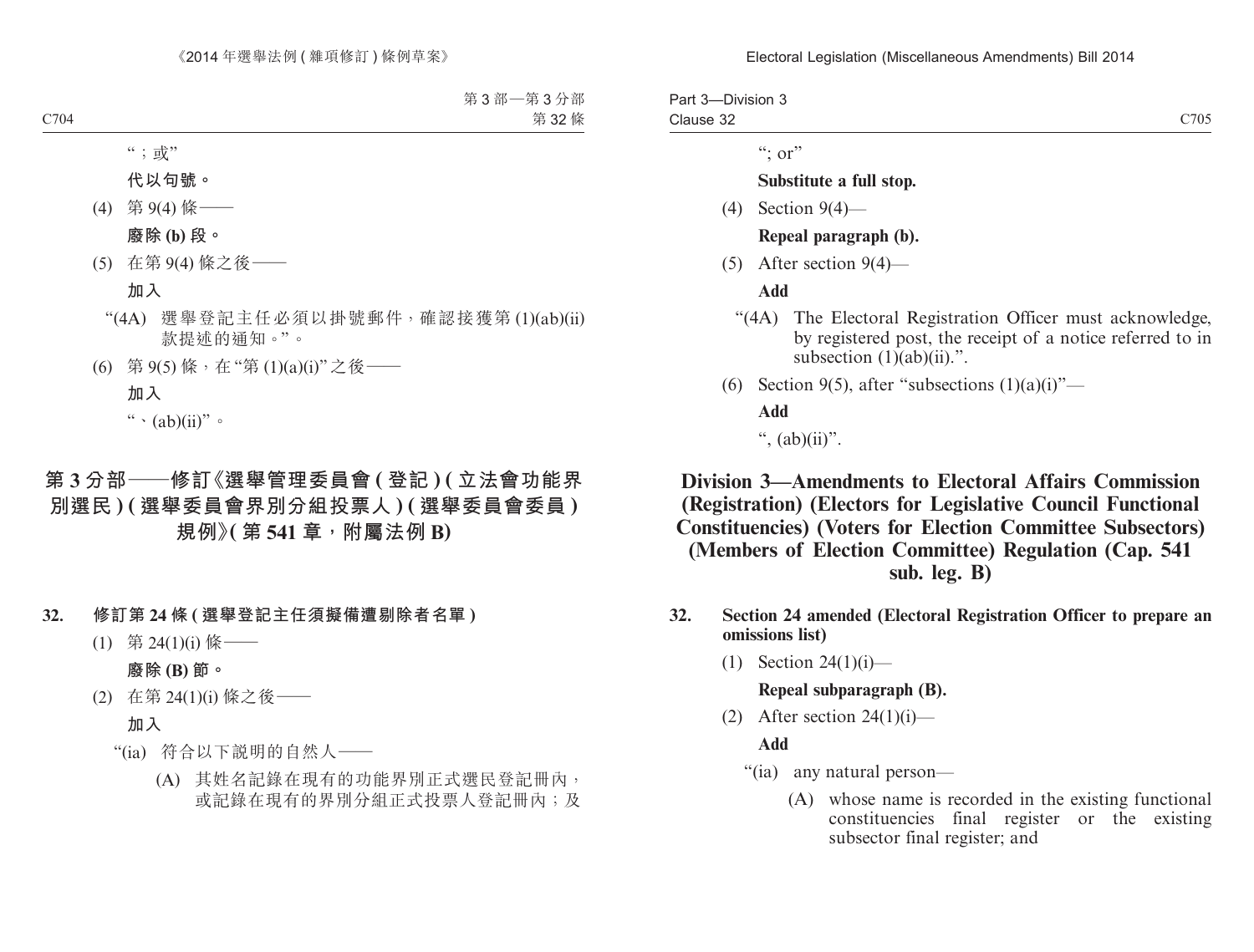| Part 3-Division 3 |      |
|-------------------|------|
| Clause 32         | C707 |

- (B) who has, by a signed written notice, informed the Electoral Registration Officer on or before the relevant date specified in subsection (7) that he or she does not wish to be registered in the register;".
- (3) After section 24(3)—

## **Add**

- "(3AA) The Electoral Registration Officer must also enter on a functional constituencies omissions list or a subsector omissions list the relevant particulars of any body—
	- (a) the name of which is recorded in the existing functional constituencies final register or the existing subsector final register; and
	- (b) which has, by a written notice signed by the responsible person of the body, informed the Electoral Registration Officer on or before the relevant date specified in subsection (7) that it does not wish to be registered in the register.".
- (4) Section 24(5)(a)—

# **Repeal**

"subsection (7); and"

# **Substitute**

"subsection (7).".

(5) Section 24(5)—

# **Repeal paragraph (b).**

(6) Section 24(7)—

# **Repeal**

"and (ii),  $(3)(i)$ "

# **Substitute**

", (ia)(B) and (ii), (3)(i),  $(3AA)(b)$ ".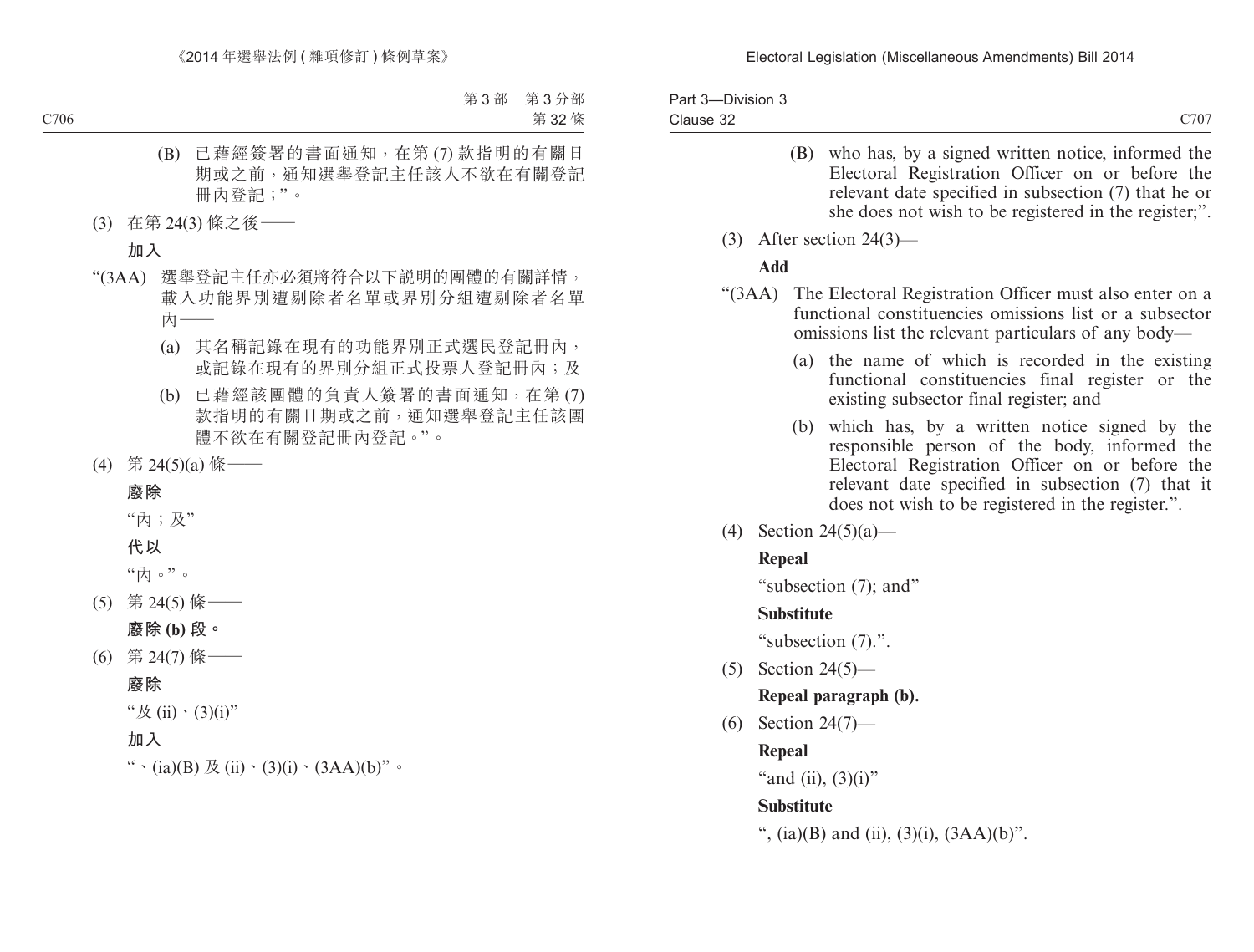#### Electoral Legislation (Miscellaneous Amendments) Bill 2014

| Part 3-Division 4 |      |
|-------------------|------|
| Clause 33         | C709 |

(7) After section 24(7)—

### **Add**

"(7A) The Electoral Registration Officer must acknowledge, by registered post, the receipt of a notice referred to in subsection  $(1)(ia)(B)$  or  $(3AA)(b)$ .".

# **Division 4—Amendments to Electoral Affairs Commission (Registration of Electors) (Rural Representative Election) Regulation (Cap. 541 sub. leg. K)**

## **33. Section 18 amended (ERO to prepare omissions list)**

(1) Section 18(2)—

## **Repeal paragraph (b).**

(2) After section 18(2)—

### **Add**

- "(2A) The ERO must enter on the omissions list the name and other relevant particulars of any person—
	- (a) whose name is recorded in the existing final register; and
	- (b) who has, by a signed written notice, informed the ERO on or before 16 July of the current year that he or she does not wish to be registered in the register.".
- (3) Section 18—

### **Repeal subsection (7).**

(4) Before section 18(8)—

### **Add**

"(7A) The ERO must acknowledge, by registered post, the receipt of a notice referred to in subsection (2A)(b).".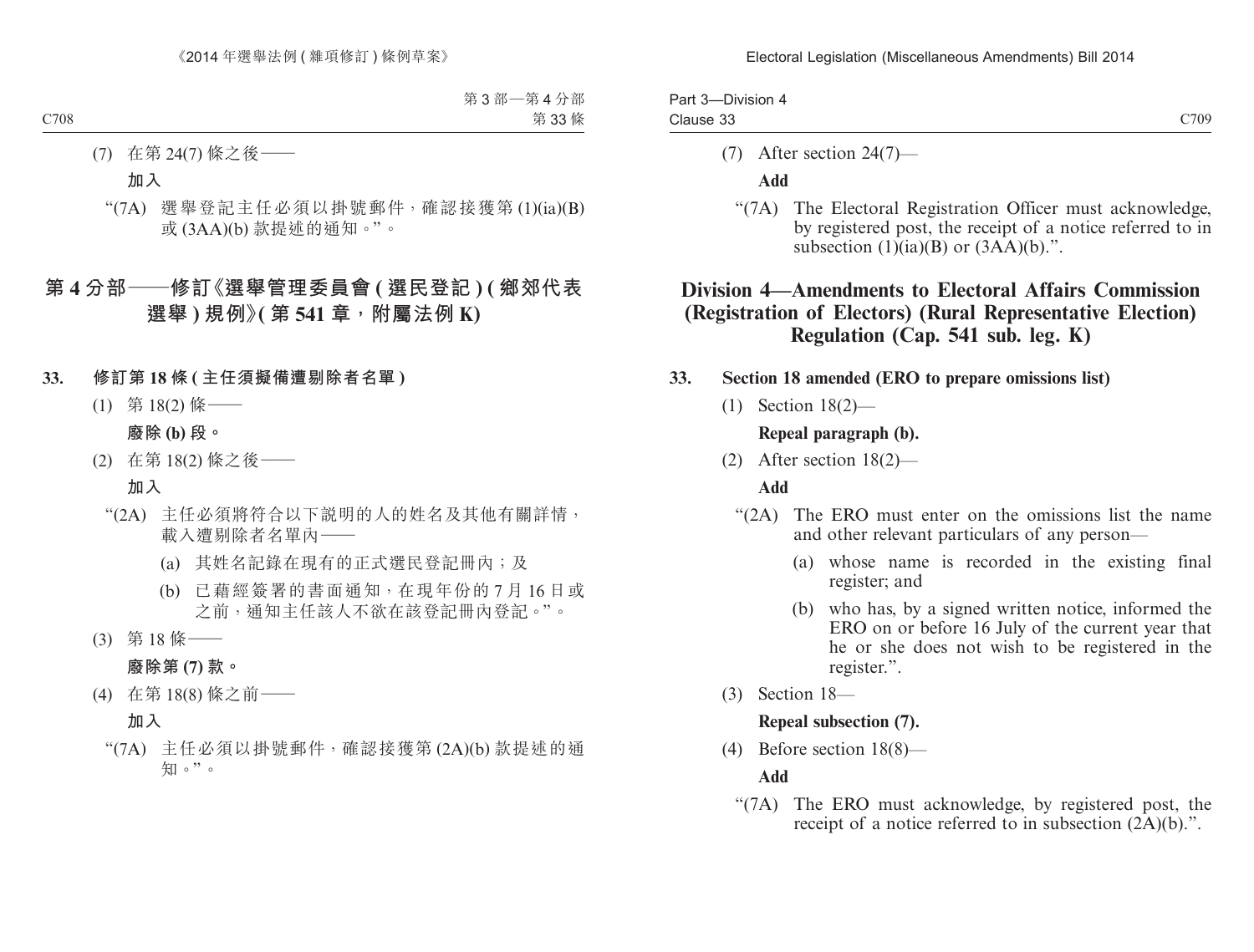|           | Part 3-Division 5 |  |
|-----------|-------------------|--|
| Clause 34 |                   |  |

#### C711

# **Division 5—Amendments to Legislative Council Ordinance (Cap. 542)**

### **34. Section 32 amended (Electoral Registration Officer to compile and publish electoral registers)**

(1) Section 32(4)—

### **Repeal paragraph (a)**

### **Substitute**

- "(a) strike out the names and other relevant particulars of all those persons—
	- (i) whom the Electoral Registration Officer is satisfied on reasonable grounds as being no longer eligible to have their names included in the register; or
	- (ii) who have, by signed written notices, informed the Electoral Registration Officer that they do not wish to be registered in the register;".
- (2) Section 32(5)—

## **Repeal**

everything after "Officer must"

## **Substitute**

"publish a notice to the effect that the names and other relevant particulars of the following persons have been entered on an omissions list—

- (a) persons who are no longer eligible to have their names included in the register; and
- (b) persons who have, by signed written notices, informed the Electoral Registration Officer that they do not wish to be registered in the register.".
- (3) After section  $32(5)$ —

# **Add**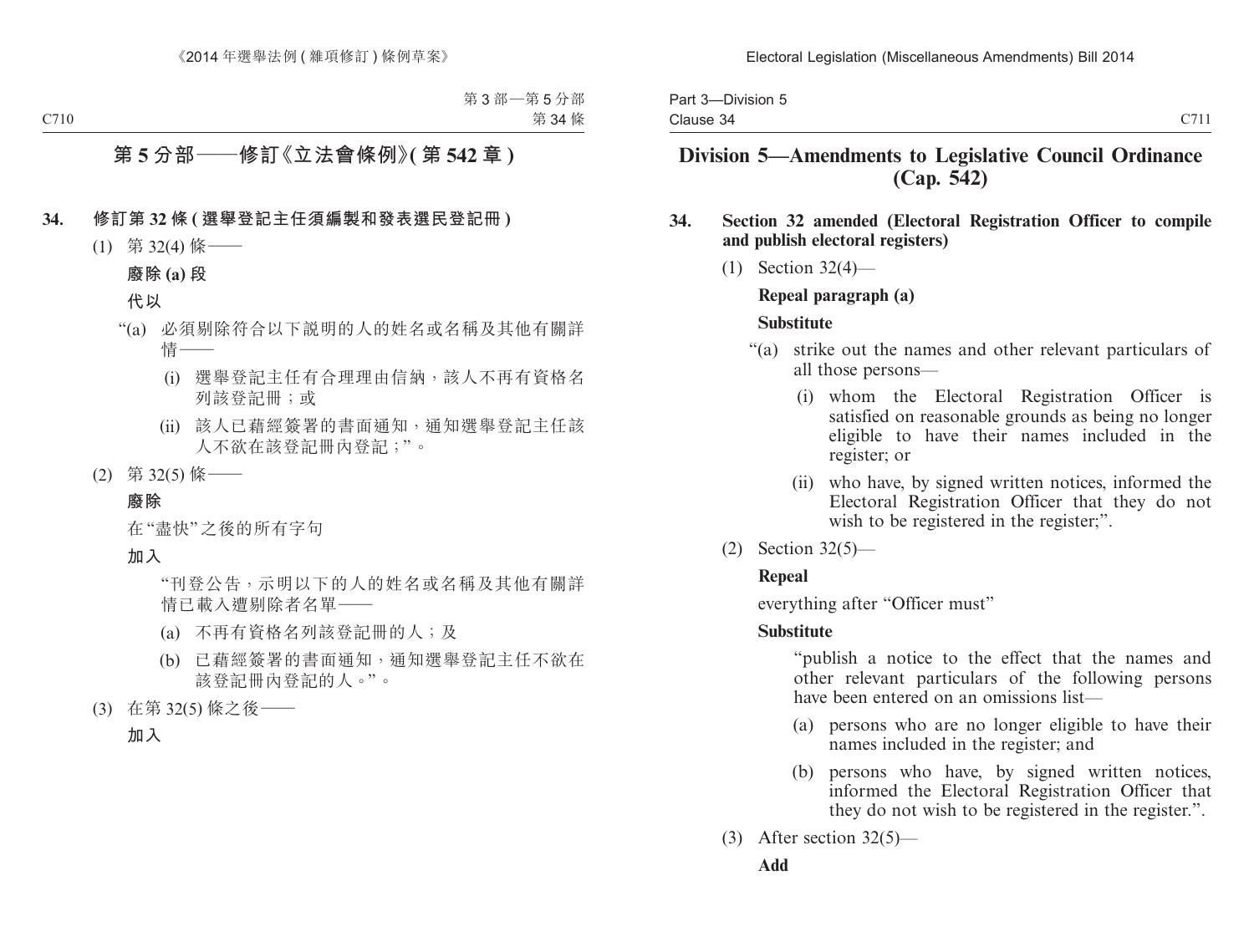| Part 3-Division 6 |      |
|-------------------|------|
| Clause 35         | C713 |

"(5A) The notice—

- (a) must specify the time and the place at which the omissions list may be inspected; and
- (b) must be published—
	- (i) in the Gazette; and
	- (ii) in other publications (if any) as are prescribed by regulations in force under the Electoral Affairs Commission Ordinance (Cap. 541).".

# **Division 6—Amendments to Rural Representative Election Ordinance (Cap. 576)**

- **35. Section 17 amended (Electoral Registration Officer to compile and publish registers of electors)**
	- (1) Section  $17(4)(a)$ —

# **Repeal**

everything after "particulars of"

# **Substitute**

"the persons—

- (i) whom the Electoral Registration Officer is satisfied on reasonable grounds as being no longer eligible to have their names included in the final register for the Rural Area; or
- (ii) who have, by signed written notices, informed the Electoral Registration Officer that they do not wish to be registered in the register;".
- (2) Section 17(5)—

# **Repeal**

everything after "Registration Officer"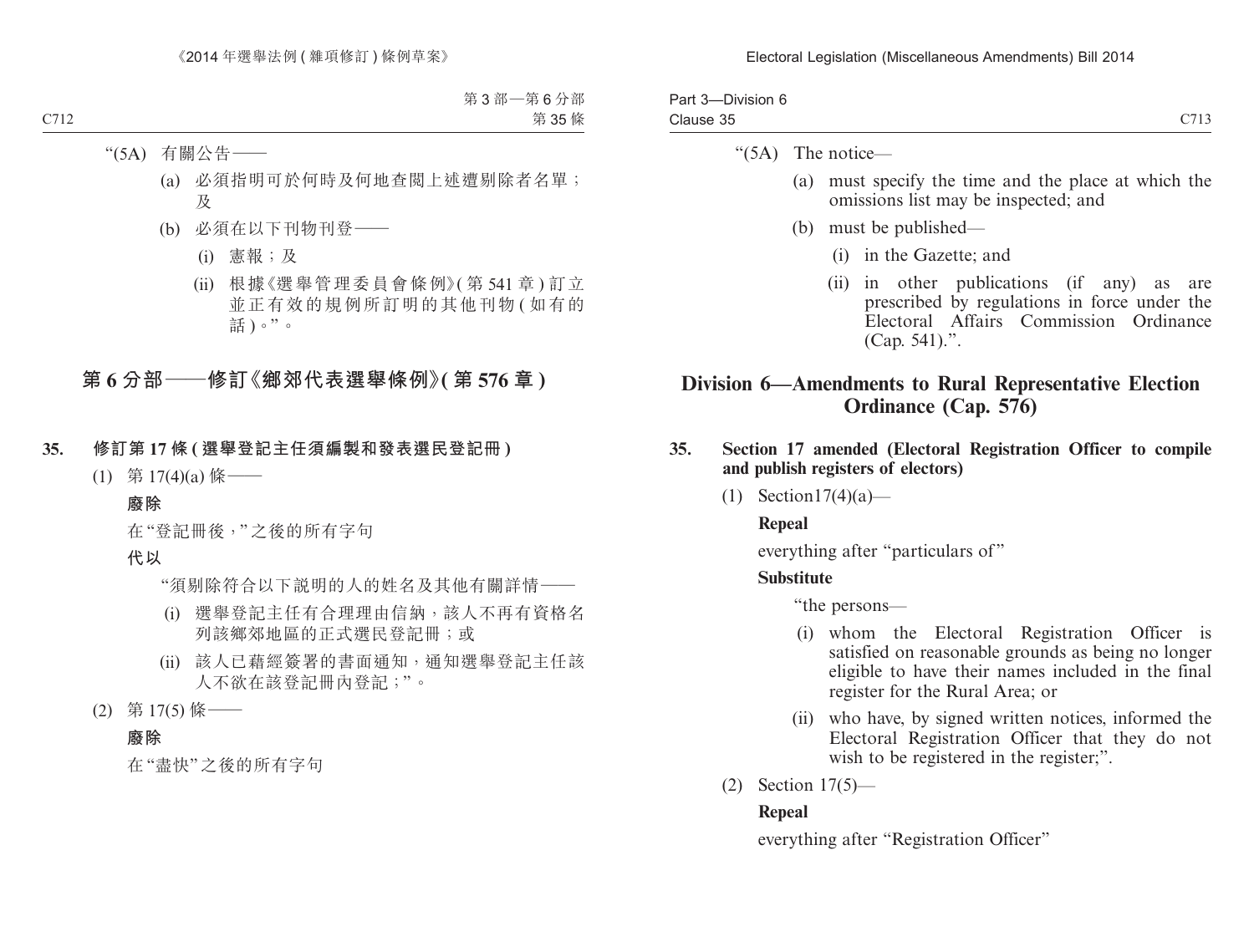| Part 3-Division 6 |      |
|-------------------|------|
| Clause 35         | C715 |

### **Substitute**

 "must publish a notice to the effect that the names and other relevant particulars of the following persons have been entered on an omissions list—

- (a) persons who are no longer eligible to have their names included in the final register for the Rural Area; and
- (b) persons who have, by signed written notices, informed the Electoral Registration Officer that they do not wish to be registered in the register.".
- (3) After section  $17(5)$ —

### **Add**

"(5A) The notice—

- (a) must specify the time and the place at which the omissions list may be inspected; and
- (b) must be published in the Gazette and other publications (if any) as are prescribed by the EAC Regulations.".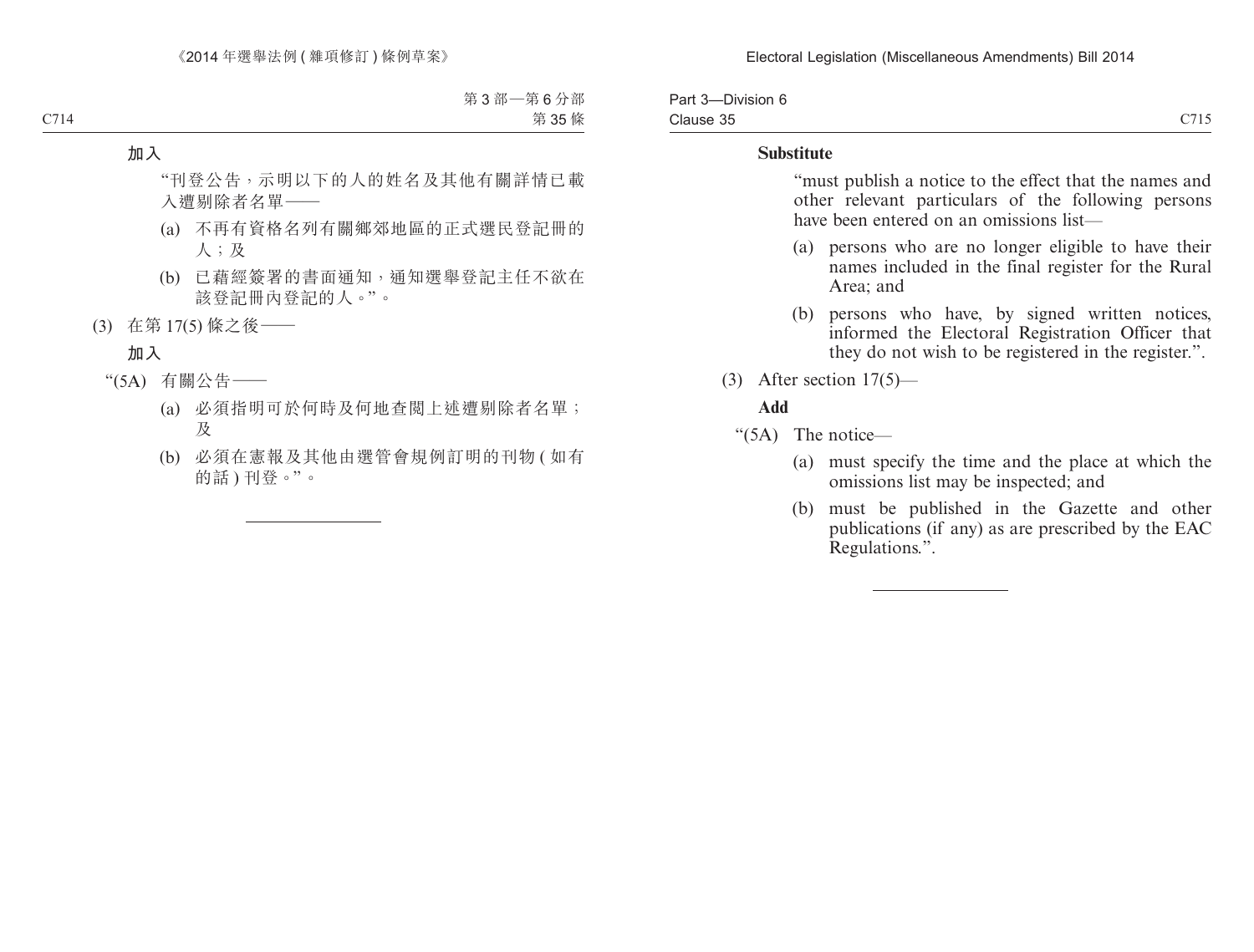Part 4 Clause 36

# **Part 4**

# **Amendment Relating to Application for Registration in District Council (Second) Functional Constituency**

**36. Electoral Affairs Commission (Registration) (Electors for Legislative Council Functional Constituencies) (Voters for Election Committee Subsectors) (Members of Election Committee) Regulation amended**

The Electoral Affairs Commission (Registration) (Electors for Legislative Council Functional Constituencies) (Voters for Election Committee Subsectors) (Members of Election Committee) Regulation (Cap. 541 sub. leg. B) is amended as set out in section 37.

**37. Section 19 amended (how to apply for registration in functional constituencies provisional register and subsector provisional register)**

Section 19(1)—

## **Repeal**

"(other than a provisional register for the District Council (second) functional constituency)".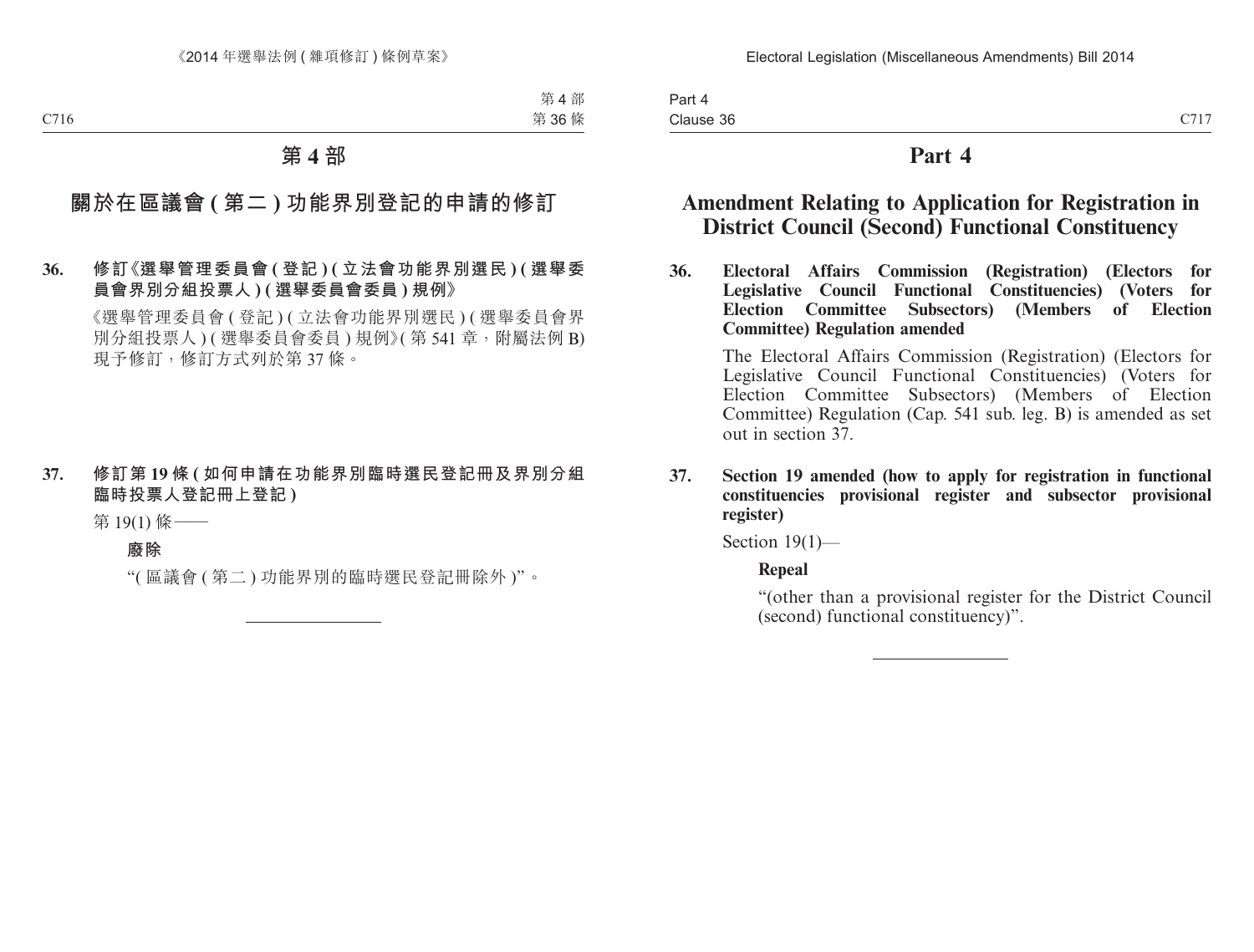Part 5—Division 1 Clause 38

# **Part 5**

# **Amendments Relating to Notice Requirement for Appointment of Polling Agents and Counting Agents**

# **Division 1—Enactments Amended**

### **38. Enactments amended**

The enactments specified in Divisions 2 to 5 are amended as set out in those Divisions.

# **Division 2—Amendments to Electoral Affairs Commission (Electoral Procedure) (Legislative Council) Regulation (Cap. 541 sub. leg. D)**

## **39. Section 42 amended (candidates may appoint polling agents)**

(1) Section 42—

## **Repeal subsection (8)**

### **Substitute**

- "(8) The appointment of a polling agent for a polling station (other than a dedicated polling station situated in a prison) is effective only if a notice of the appointment is delivered on polling day by the agent in person to the Presiding Officer before the close of the poll for the station.".
- (2) After section 42(8)—

## **Add**

- "(8AA) The appointment of a polling agent for a dedicated polling station situated in a prison is effective only—
	- $(a)$  if—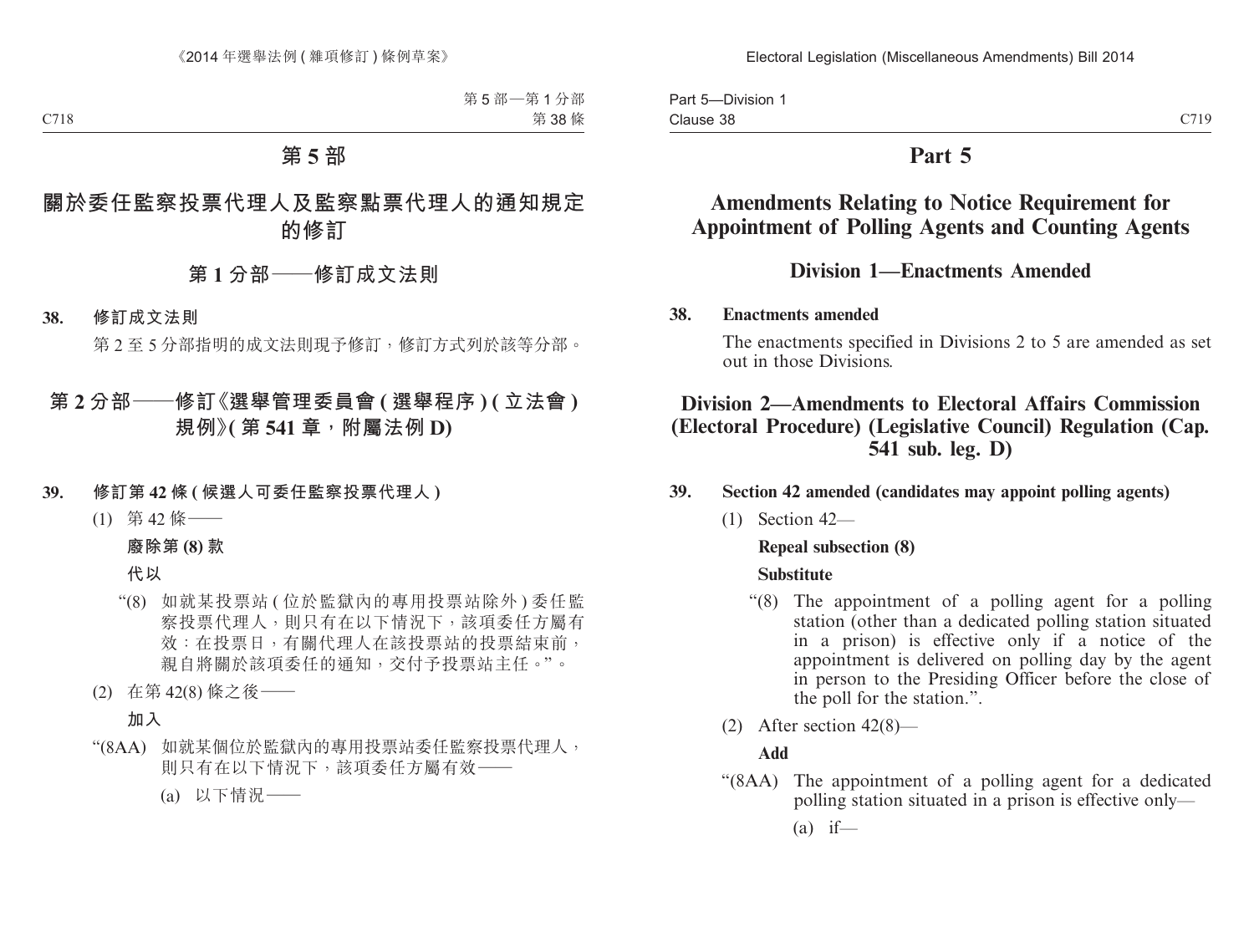| Part 5-Division 2<br>Clause 39 |                       | C721                                                                                                                                                                                                                                                                          |
|--------------------------------|-----------------------|-------------------------------------------------------------------------------------------------------------------------------------------------------------------------------------------------------------------------------------------------------------------------------|
|                                | (i)                   | a notice of the appointment is delivered to<br>the Chief Electoral Officer at least one week<br>before polling day; and                                                                                                                                                       |
|                                | (ii)                  | the Commissioner of Correctional Services<br>( <i>Commissioner</i> ) consents to the appointment;<br>or                                                                                                                                                                       |
|                                | $(b)$ if —            |                                                                                                                                                                                                                                                                               |
|                                |                       | (i) the Commissioner is satisfied that an elector<br>in custody or authorized representative in<br>custody who is entitled to vote for the<br>relevant constituency at the polling station is<br>admitted or transferred to the prison during<br>the week before polling day; |
|                                | (ii)                  | a notice of the appointment is delivered to<br>Chief Electoral<br>Officer<br>after<br>the<br>the.<br>admission or transfer during the week; and                                                                                                                               |
|                                | (iii)                 | the Commissioner is satisfied that the notice<br>is delivered without undue delay and consents<br>to the appointment.".                                                                                                                                                       |
| (3)                            | Section $42(8A)$ —    |                                                                                                                                                                                                                                                                               |
|                                | <b>Repeal</b>         |                                                                                                                                                                                                                                                                               |
|                                | ", $(5)$ and $(8)$ "  |                                                                                                                                                                                                                                                                               |
|                                | <b>Substitute</b>     |                                                                                                                                                                                                                                                                               |
|                                | "and $(5)$ ".         |                                                                                                                                                                                                                                                                               |
| (4)                            | Section $42(8A)(b)$ — |                                                                                                                                                                                                                                                                               |
|                                | <b>Repeal</b>         |                                                                                                                                                                                                                                                                               |
|                                |                       | "of Correctional Services".                                                                                                                                                                                                                                                   |
| (5)                            |                       | Section $42(8A)(b)$ , after "station;"—                                                                                                                                                                                                                                       |
|                                | Add                   |                                                                                                                                                                                                                                                                               |
|                                | "and".                |                                                                                                                                                                                                                                                                               |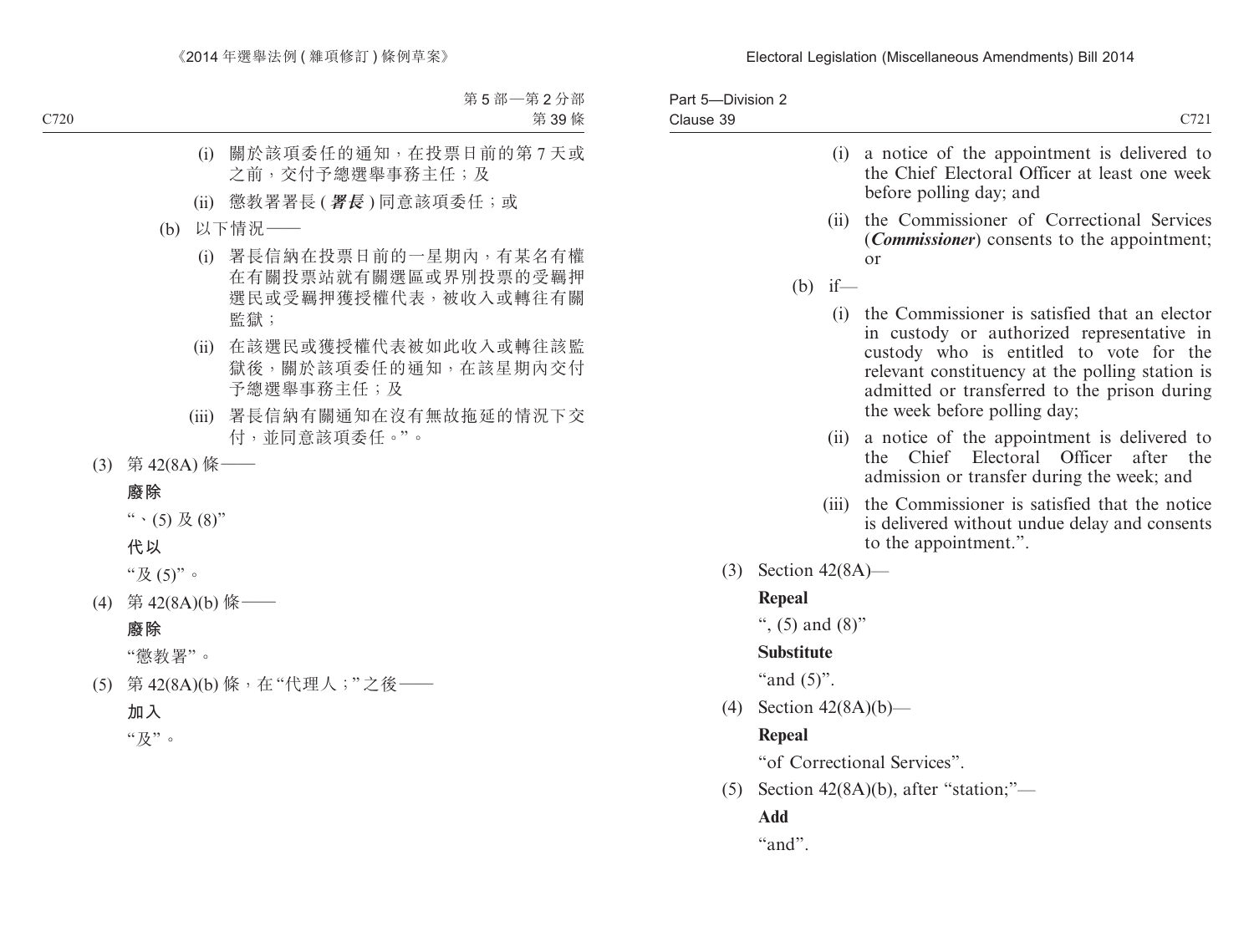| Part 5-Division 2 |                           |      |
|-------------------|---------------------------|------|
| Clause 39         |                           | C723 |
|                   | (6) Section $42(8A)(c)$ — |      |

**Repeal**

": and"

**Substitute a full stop.**

(7) Section 42(8A)—

**Repeal paragraph (d).**

(8) Section 42—

**Repeal subsection (8B).**

(9) Section 42(8C)—

#### **Repeal**

"of Correctional Services refuses to give consent under subsection  $(8A)(d)$ "

#### **Substitute**

"refuses to give consent under subsection (8AA)".

(10) Section 42—

#### **Repeal subsections (9) and (10).**

(11) Section 42(11)—

#### **Repeal**

"for the purposes of this section"

#### **Substitute**

"of appointment".

(12) After section  $42(11)$ —

### **Add**

"(11A) Subject to subsection (11B), a notice of appointment must be delivered by hand.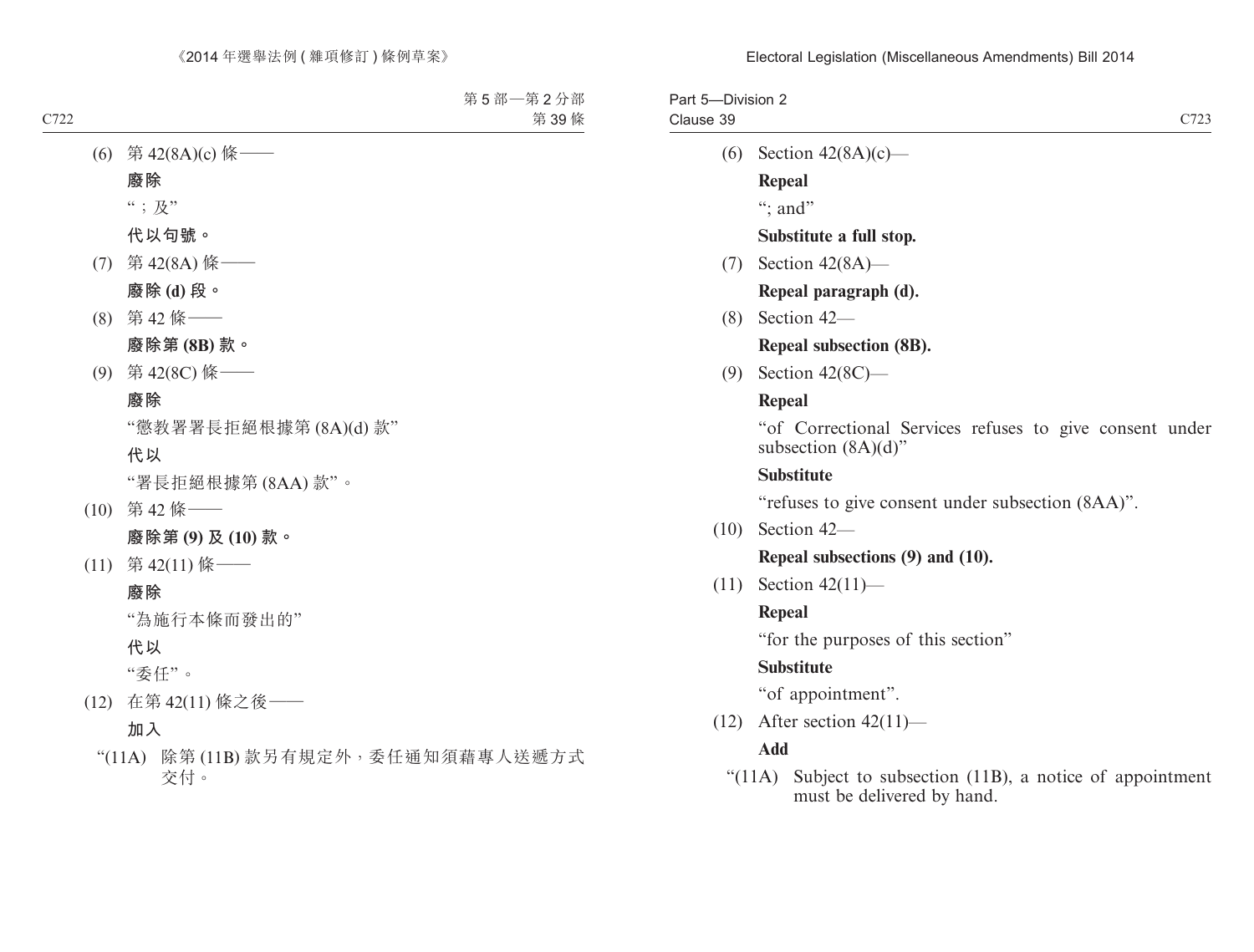| Part 5-Division 2 |  |
|-------------------|--|
| Clause 40         |  |

C725

- (11B) A notice of appointment of a polling agent for a dedicated polling station situated in a prison may also be delivered by post, by electronic mail or by facsimile transmission<sup>"</sup>.
- (13) Section 42—

#### **Repeal subsection (12)**

### **Substitute**

- "(12) The appointment of a polling agent for a polling station is revoked if a notice of the revocation is delivered to the Chief Electoral Officer in accordance with this section before the close of the poll for the station.".
- (14) Section 42—

# **Repeal subsections (14), (14A) and (15).**

(15) At the end of section 42—

# **Add**

- "(16) Subject to subsection (17), a notice of revocation must be delivered by hand, by electronic mail or by facsimile transmission.
	- (17) A notice of revocation which is delivered by post is also effective if it is received by the Chief Electoral Officer before polling day.".

# **40. Section 66 amended (candidates may appoint counting agents)**

(1) Section 66—

# **Repeal subsection (5)**

# **Substitute**

"(5) The appointment of a counting agent is effective only if a notice of the appointment is delivered by the agent in person to—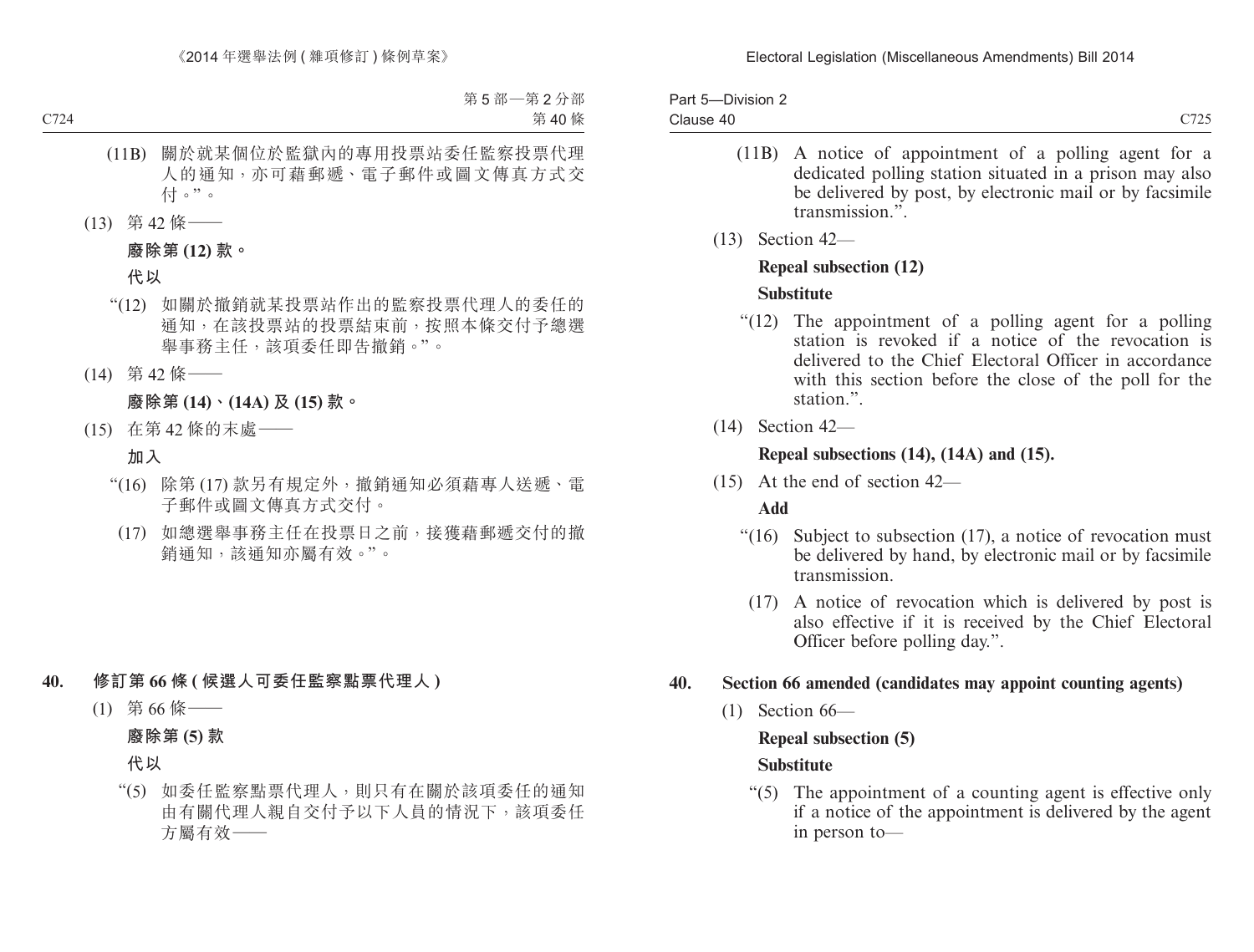| Part 5-Division 2 |  |
|-------------------|--|
| Clause 40         |  |

- (a) if the counting takes place at the central counting station—the relevant Returning Officer; or
- (b) if the counting takes place at any other counting station—the Presiding Officer of the station.".
- (2) Section 66—

#### **Repeal subsection (6)**

#### **Substitute**

- "(6) A notice of appointment must be delivered after the close of poll and before—
	- (a) for a counting station that is a ballot paper sorting station—the completion of the sorting of ballot papers; or
	- (b) for any other counting station—the declaration of the election result.".
- (3) Section 66(7)—

# **Repeal**

"for the purposes of this section"

### **Substitute**

"of appointment".

(4) Section 66—

# **Repeal subsection (8).**

(5) Section 66—

# **Repeal subsection (9)**

# **Substitute**

"(9) The appointment of a counting agent for a counting station is revoked if a notice of the revocation is delivered to the Chief Electoral Officer in accordance with this section before the counting of the votes and re-counts, if any, are completed in the station.".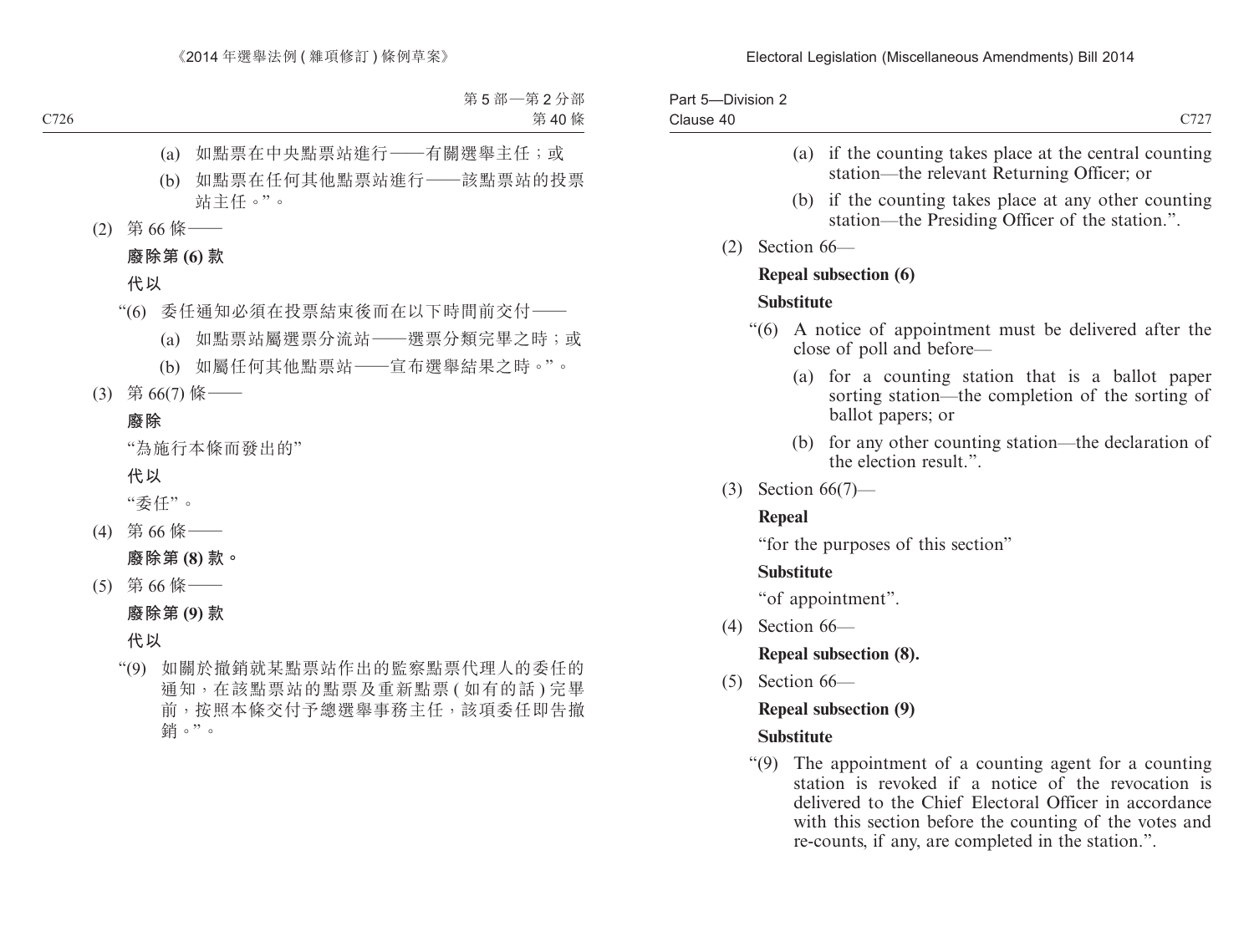| Part 5-Division 3 |      |
|-------------------|------|
| Clause 42         | C720 |

(6) Section 66—

#### **Repeal subsections (11) and (12).**

(7) At the end of section 66—

**Add**

"(13) A notice of revocation must be delivered by hand, by electronic mail or by facsimile transmission.".

#### **41. Section 98 amended (publication and display of notices, etc.)**

(1) Section 98(2)(e), after "paper;"—

**Add**

"and".

(2) Section 98(2)—

**Repeal paragraphs (f) and (g).**

# **Division 3—Amendments to Electoral Affairs Commission (Electoral Procedure) (District Councils) Regulation (Cap. 541 sub. leg. F)**

- **42. Section 45 amended (candidates may appoint polling agents)**
	- (1) Section 45—

**Repeal subsection (5)**

#### **Substitute**

"(5) The appointment of a polling agent for a polling station (other than a dedicated polling station situated in a prison) is effective only if a notice of the appointment is delivered on polling day by the agent in person to the Presiding Officer before the close of the poll for the station.".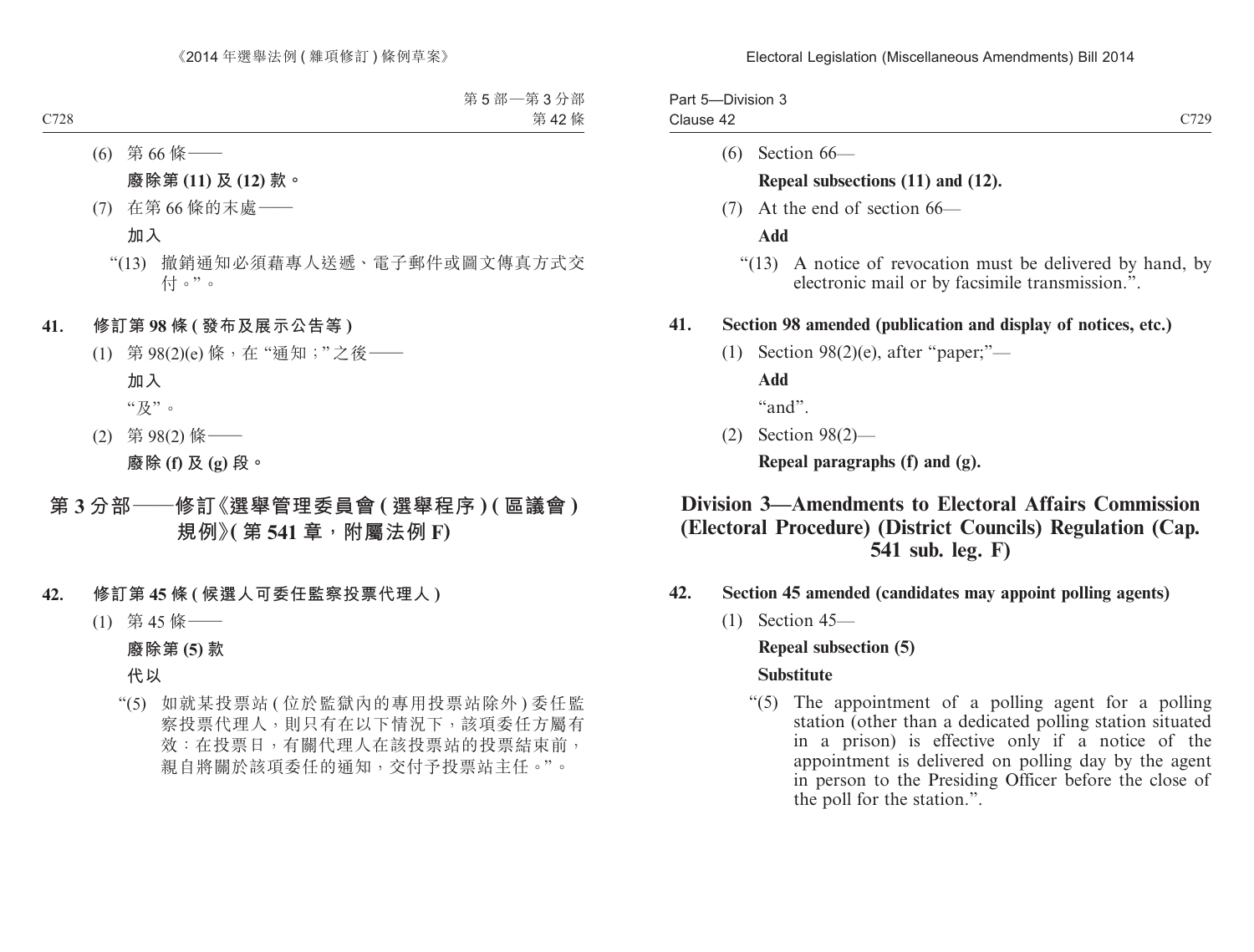| Part 5-Division 3 |      |
|-------------------|------|
| Clause 42         | C731 |

(2) After section 45(5)—

#### **Add**

- "(5AA) The appointment of a polling agent for a dedicated polling station situated in a prison is effective only—
	- $(a)$  if—
		- (i) a notice of the appointment is delivered to the Chief Electoral Officer at least one week before polling day; and
		- (ii) the Commissioner of Correctional Services (*Commissioner*) consents to the appointment; or
	- $(b)$  if—
		- (i) the Commissioner is satisfied that an elector in custody who is entitled to vote for the relevant constituency at the polling station is admitted or transferred to the prison during the week before polling day;
		- (ii) a notice of the appointment is delivered to the Chief Electoral Officer after the admission or transfer during the week; and
		- (iii) the Commissioner is satisfied that the notice is delivered without undue delay and consents to the appointment.".
- (3) Section 45(5A)—

### **Repeal**

```
", (3) and (5)"
```
#### **Substitute**

"and  $(3)$ ".

(4) Section 45(5A)(b)— **Repeal**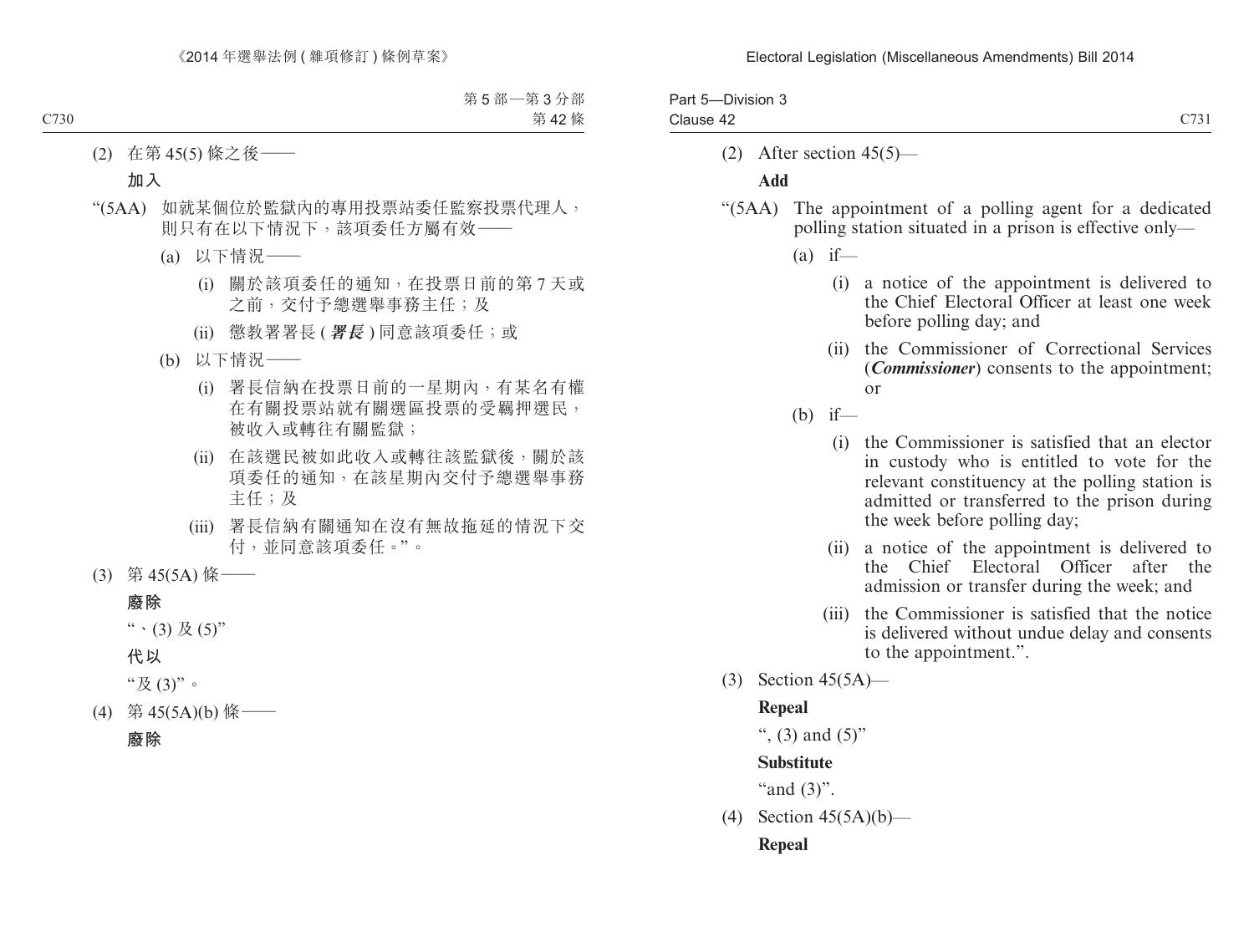| Part 5-Division 3<br>Clause 42 | C733                                                                              |
|--------------------------------|-----------------------------------------------------------------------------------|
|                                | "of Correctional Services".                                                       |
| (5)                            | Section $45(5A)(b)$ , after "station;"—                                           |
|                                | <b>Add</b>                                                                        |
|                                | "and".                                                                            |
| (6)                            | Section $45(5A)(c)$ —                                                             |
|                                | <b>Repeal</b>                                                                     |
|                                | "; and"                                                                           |
|                                | Substitute a full stop.                                                           |
| (7)                            | Section $45(5A)$ —                                                                |
|                                | Repeal paragraph (d).                                                             |
|                                | $(8)$ Section 45-                                                                 |
|                                | Repeal subsection (5B).                                                           |
| (9)                            | Section $45(5C)$ —                                                                |
|                                | Repeal                                                                            |
|                                | "of Correctional Services refuses to give consent under<br>subsection $(5A)(d)$ " |
|                                | <b>Substitute</b>                                                                 |
|                                | "refuses to give consent under subsection (5AA)".                                 |
| (10)                           | Section 45-                                                                       |
|                                | Repeal subsections (6) and (7).                                                   |
| (11)                           | Section $45(8)$ —                                                                 |
|                                | <b>Repeal</b>                                                                     |
|                                | "for the purposes of this section"                                                |
|                                | <b>Substitute</b>                                                                 |
|                                | "of appointment".                                                                 |
| (12)                           | After section $45(8)$ —                                                           |
|                                | Add                                                                               |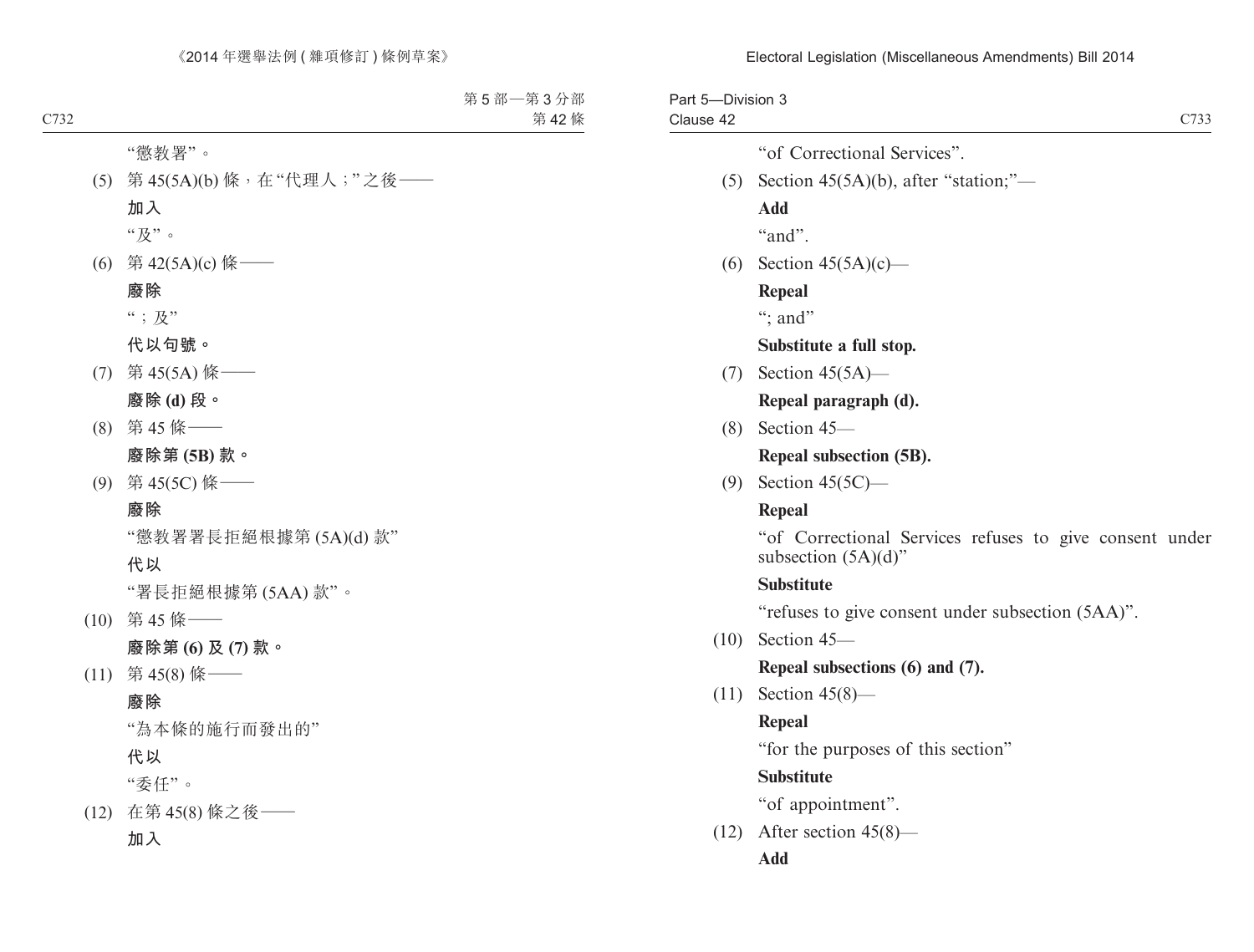| Part 5-Division 3 |                  |
|-------------------|------------------|
| Clause 43         | C <sub>735</sub> |

- "(8A) Subject to subsection (8B), a notice of appointment must be delivered by hand.
	- (8B) A notice of appointment of a polling agent for a dedicated polling station situated in a prison may also be delivered by post, by electronic mail or by facsimile transmission.".
- (13) Section 45—

#### **Repeal subsection (9)**

#### **Substitute**

- "(9) The appointment of a polling agent for a polling station is revoked if a notice of the revocation is delivered to the Chief Electoral Officer in accordance with this section before the close of the poll for the station.".
- (14) Section 45—

### **Repeal subsections (11), (11A) and (12).**

(15) At the end of section 45—

### **Add**

- "(13) Subject to subsection (14), a notice of revocation must be delivered by hand, by electronic mail or by facsimile transmission.
	- (14) A notice of revocation which is delivered by post is also effective if it is received by the Chief Electoral Officer before polling day.".

#### **43. Section 66 amended (candidates may appoint counting agents)**

 $(1)$  Section 66—

**Repeal subsection (4) Substitute**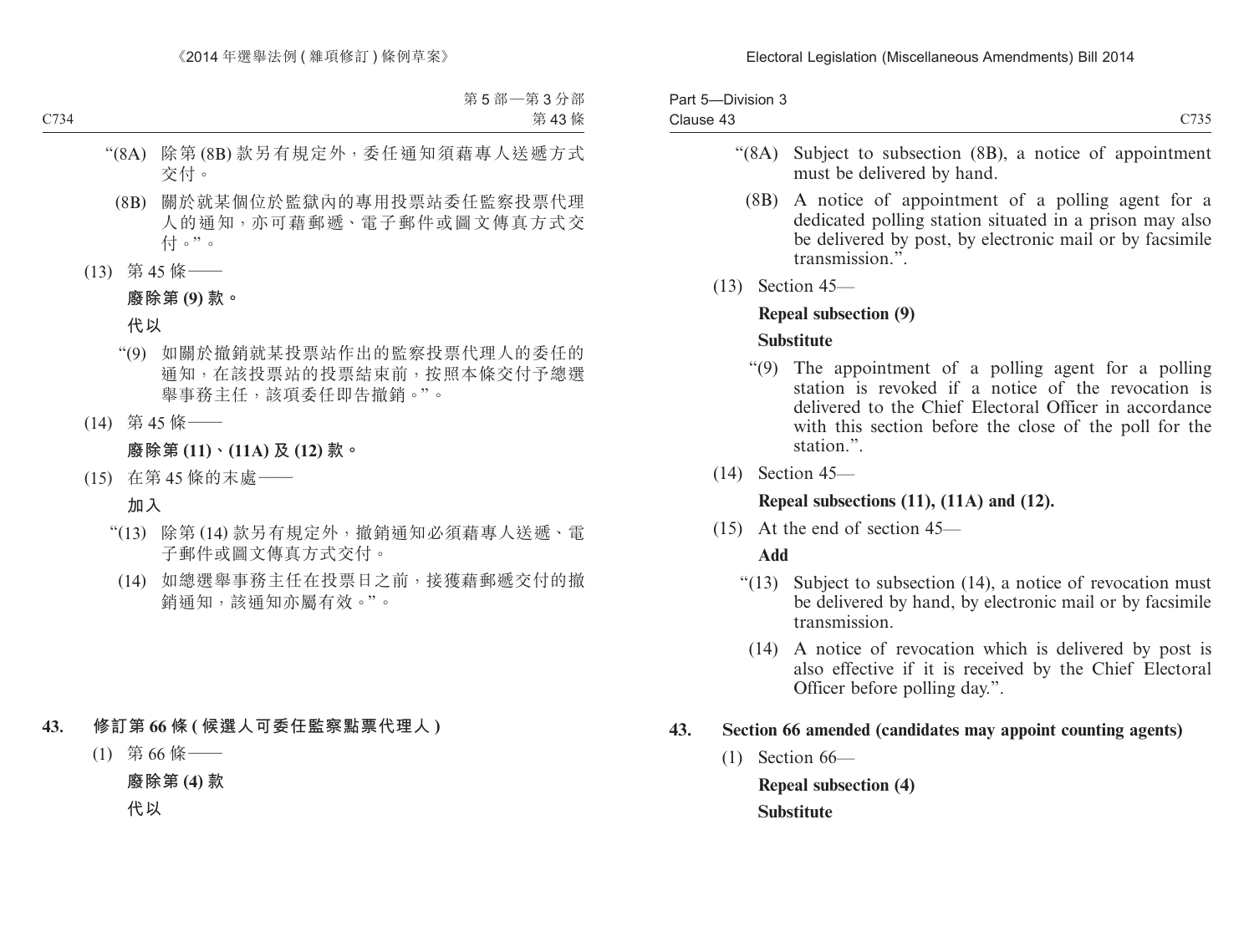| Part 5-Division 3 |      |
|-------------------|------|
| Clause 43         | C737 |

- "(4) The appointment of a counting agent for a counting station is effective only if a notice of the appointment is delivered by the agent in person to the Presiding Officer of the station."
- (2) Section 66—

# **Repeal subsection (5)**

# **Substitute**

- "(5) A notice of appointment must be delivered after the close of poll and before—
	- (a) for a counting station that is a ballot paper sorting station—the completion of the sorting of ballot papers; or
	- (b) for any other counting station—the declaration of the election result."
- (3) Section 66(6)—

# **Repeal**

"for the purposes of this section"

# **Substitute**

"of appointment".

(4) Section 66—

**Repeal subsection (7).**

 $(5)$  Section  $66-$ 

# **Repeal subsection (8)**

# **Substitute**

"(8) The appointment of a counting agent for a counting station is revoked if a notice of the revocation is delivered to the Chief Electoral Officer in accordance with this section before the counting of the votes and re-counts, if any, are completed in the station.".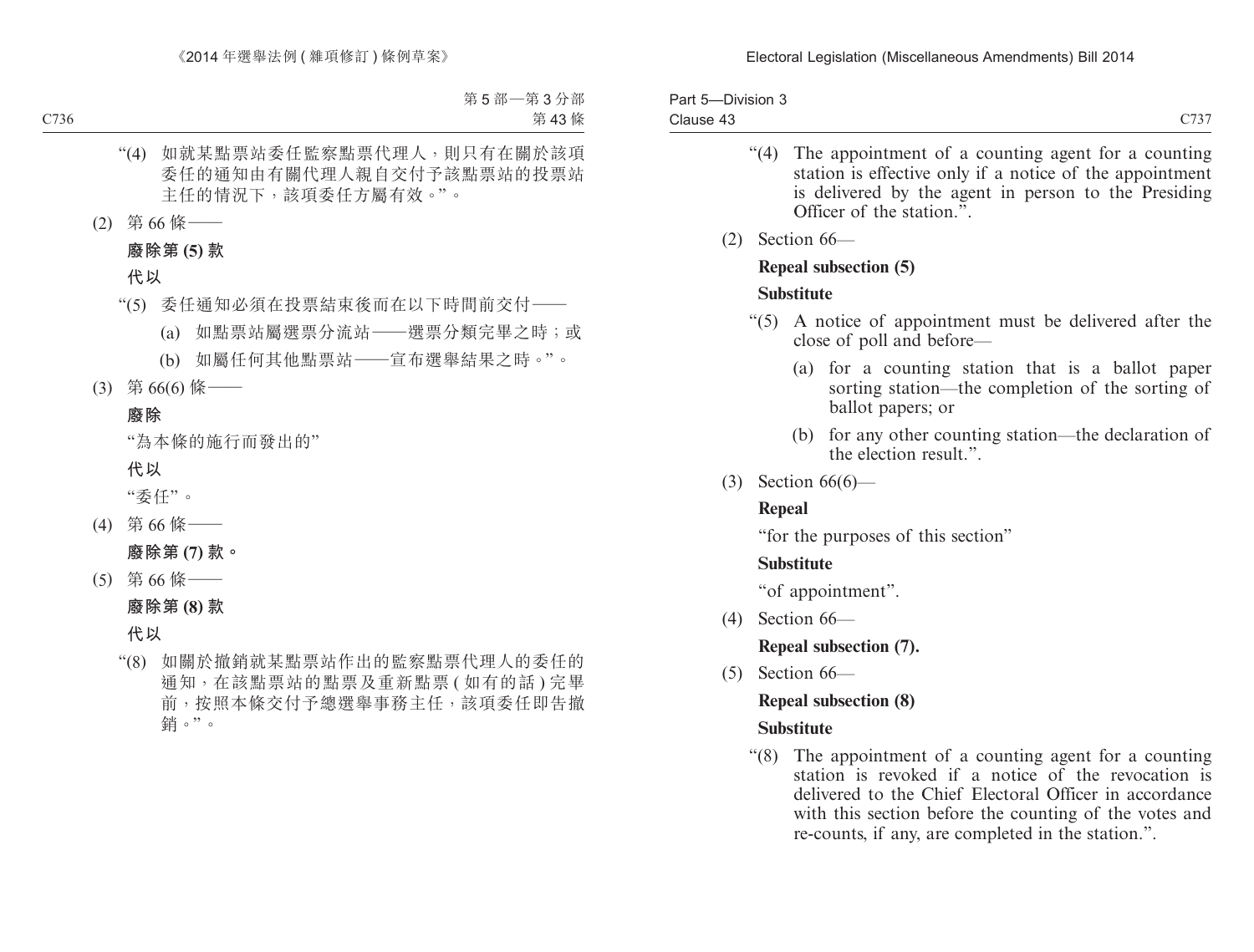| Part 5-Division 4 |      |
|-------------------|------|
| Clause 45         | C730 |

(6) Section 66—

#### **Repeal subsections (10) and (11).**

(7) At the end of section 66—

**Add**

"(12) A notice of revocation must be delivered by hand, by electronic mail or by facsimile transmission.".

#### **44. Section 98 amended (publication and display of notices, etc.)**

(1) Section  $98(2)(g)$ , after "paper;"—

**Add**

"and".

(2) Section 98(2)—

**Repeal paragraphs (h) and (i).**

# **Division 4—Amendments to Electoral Procedure (Rural Representative Election) Regulation (Cap. 541 sub. leg. L)**

- **45. Section 36 amended (polling agents)**
	- (1) Section 36—

**Repeal subsection (1)**

#### **Substitute**

- "(1) A candidate may appoint a maximum of 2 polling agents for one polling station.".
- (2) Section 36—

# **Repeal subsection (4)**

#### **Substitute**

"(4) The appointment of a polling agent for a polling station (other than a dedicated polling station situated in a prison) is effective only if a notice of the appointment is delivered on polling day by the agent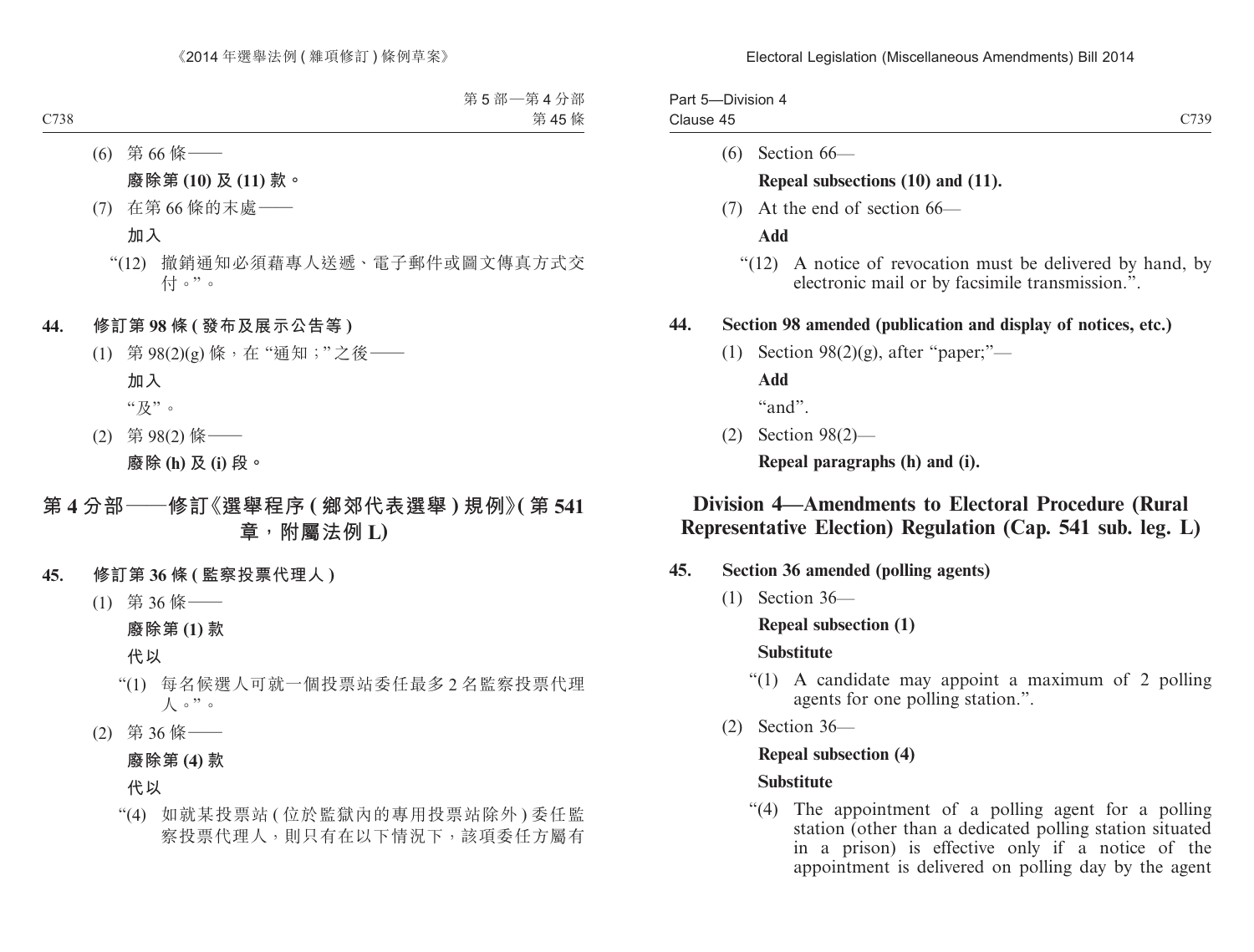| Part 5-Division 4 |      |
|-------------------|------|
| Clause 45         | C741 |

in person to the Presiding Officer before the close of the poll for the station.".

(3) After section 36(4)—

#### **Add**

- "(4A) The appointment of a polling agent for a dedicated polling station situated in a prison is effective only—
	- $(a)$  if—
		- (i) a notice of the appointment is delivered to the Returning Officer at least one week before polling day; and
		- (ii) the Commissioner of Correctional Services (*Commissioner*) consents to the appointment; or
	- (b) if—
		- (i) the Commissioner is satisfied that an elector in custody who is entitled to vote for the relevant Rural Area at the polling station is admitted or transferred to the prison during the week before polling day;
		- (ii) a notice of the appointment is delivered to the Returning Officer after the admission or transfer during the week; and
		- (iii) the Commissioner is satisfied that the notice is delivered without undue delay and consents to the appointment.
	- (4B) Despite subsection (1)—
		- (a) subject to paragraphs (b) and (c), only one polling agent may be appointed by a candidate for a dedicated polling station situated in a prison;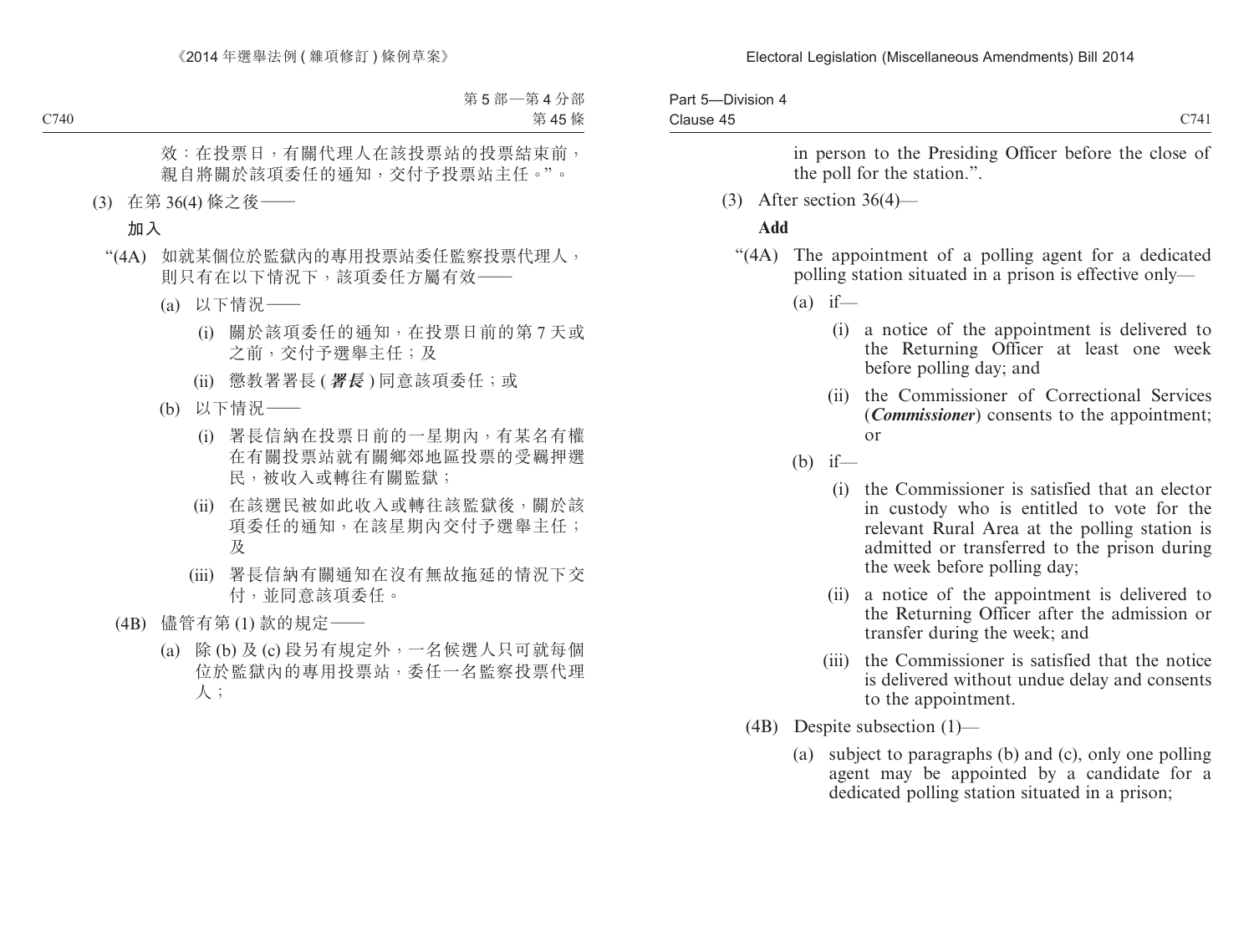| Part 5-Division 4 |      |
|-------------------|------|
| Clause 45         | C743 |

(b) no polling agent may be appointed by a candidate for a dedicated polling station situated in a prison if the Commissioner has consented under section  $22(3)$ (h) to the presence of the election agent of that candidate in that polling station; and (c) no polling agent may be appointed for a dedicated polling station situated in a maximum security prison. (4C) If the Commissioner refuses to give consent under subsection (4A), the Commissioner must notify the candidate or the election agent of the candidate as soon as practicable.". (4) Section 36(5), English text— **Repeal**

"shall"

#### **Substitute**

"must".

(5) Section 36(5)—

#### **Repeal paragraph (b).**

(6) After section  $36(5)$ —

**Add**

- "(5A) Subject to subsection (5B), a notice of appointment must be delivered by hand.
	- (5B) A notice of appointment of a polling agent for a dedicated polling station situated in a prison may also be delivered by post, by electronic mail or by facsimile transmission.".
- (7) Section 36—

**Repeal subsection (6) Substitute**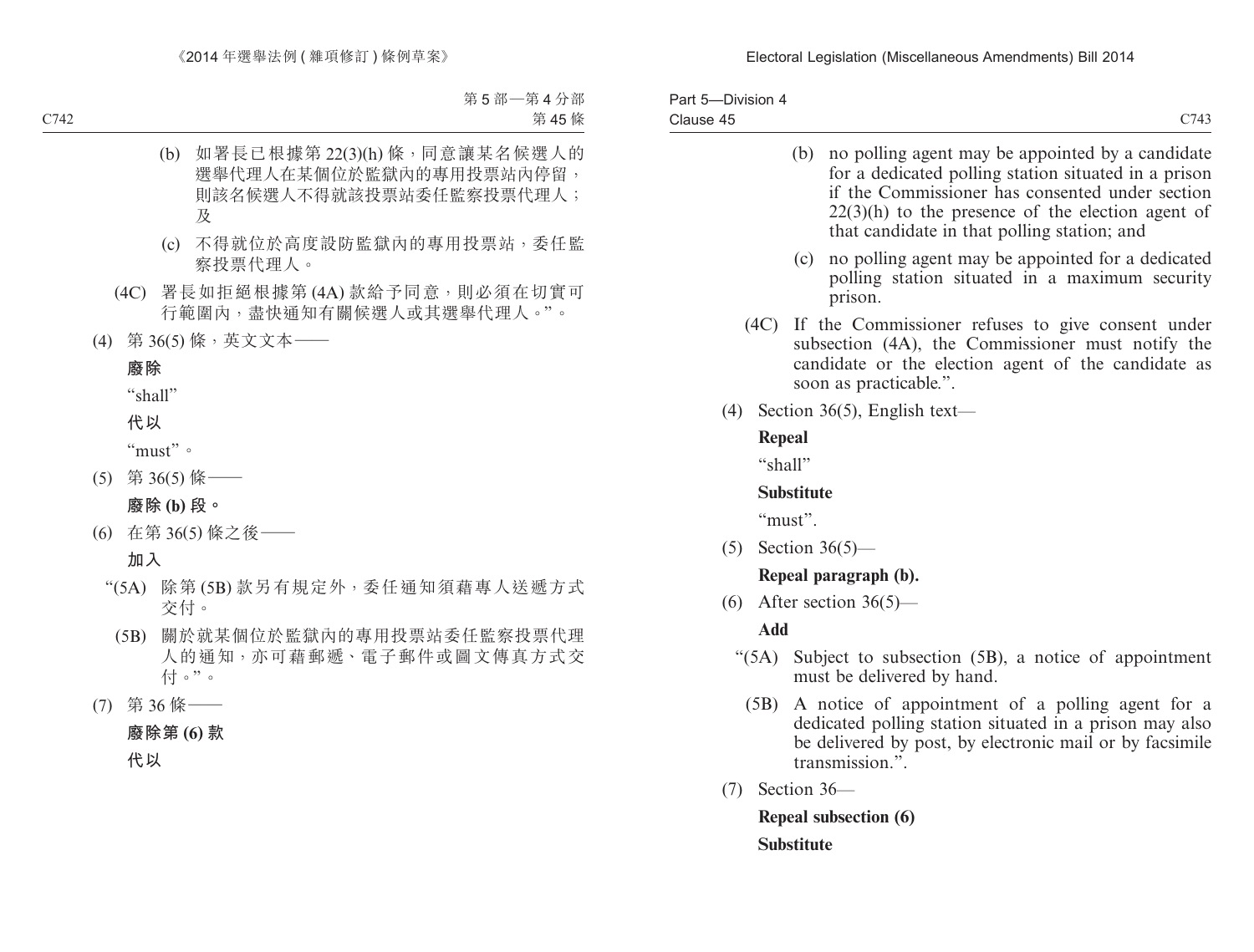| Part 5-Division 4 |      |
|-------------------|------|
| Clause 46         | C745 |

- "(6) The appointment of a polling agent for a polling station is revoked if a notice of the revocation is delivered to the Returning Officer in accordance with this section before the close of the poll for the station<sup>"</sup>.
- (8) Section 36(7), English text—

**Repeal**

 $``$ shall"

#### **Substitute**

"must".

(9) Section 36(7)—

### **Repeal paragraph (b)**

#### **Substitute**

- "(b) delivered by hand, by electronic mail or by facsimile transmission (or by post if it is received by the Returning Officer before polling day); and".
- (10) Section 36—

**Repeal subsections (9) and (10).**

# **46. Section 37 amended (admission to polling station)**

(1) Section 37(1)(k)—

# **Repeal**

"(1A), (3), (4), (6), (6B) and (8)"

# **Substitute**

"(3), (4), (6), (6B) and (8) and section  $36$ ".

(2) Section 37—

**Repeal subsections (1A), (1B), (1C) and (1D).**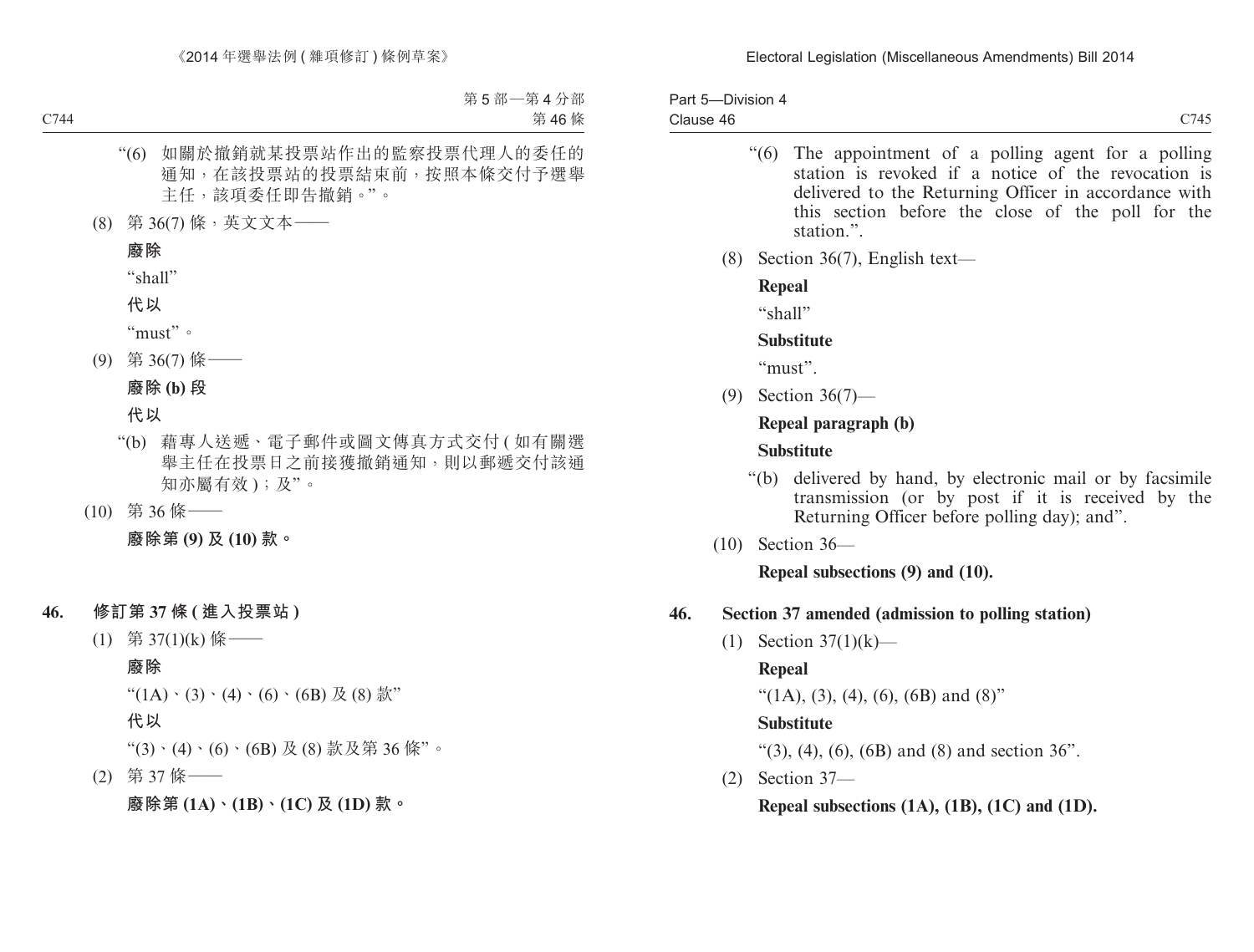| Part 5-Division 4 |      |
|-------------------|------|
| Clause 47         | C747 |

- **47. Section 56 amended (appointment of counting agent)**
	- (1) Section 56—

### **Repeal subsection (4)**

#### **Substitute**

- "(4) The appointment of a counting agent for a counting station is effective only if a notice of the appointment is delivered by the agent in person to—
	- (a) for a counting station that is a ballot paper sorting station—the Assistant Returning Officer; or
	- (b) for any other counting station—the Returning Officer of the station."
- (2) After section 56(4)—

#### **Add**

- "(4A) A notice of appointment must be delivered after the close of poll and before—
	- (a) for a counting station that is a ballot paper sorting station—the completion of the sorting of ballot papers; or
	- (b) for any other counting station—the declaration of the election result.".
- (3) Section 56(5)—

#### **Repeal paragraph (b).**

(4) Section 56—

# **Repeal subsection (6)**

#### **Substitute**

"(6) The appointment of a counting agent for a counting station is revoked if a notice of the revocation is delivered to—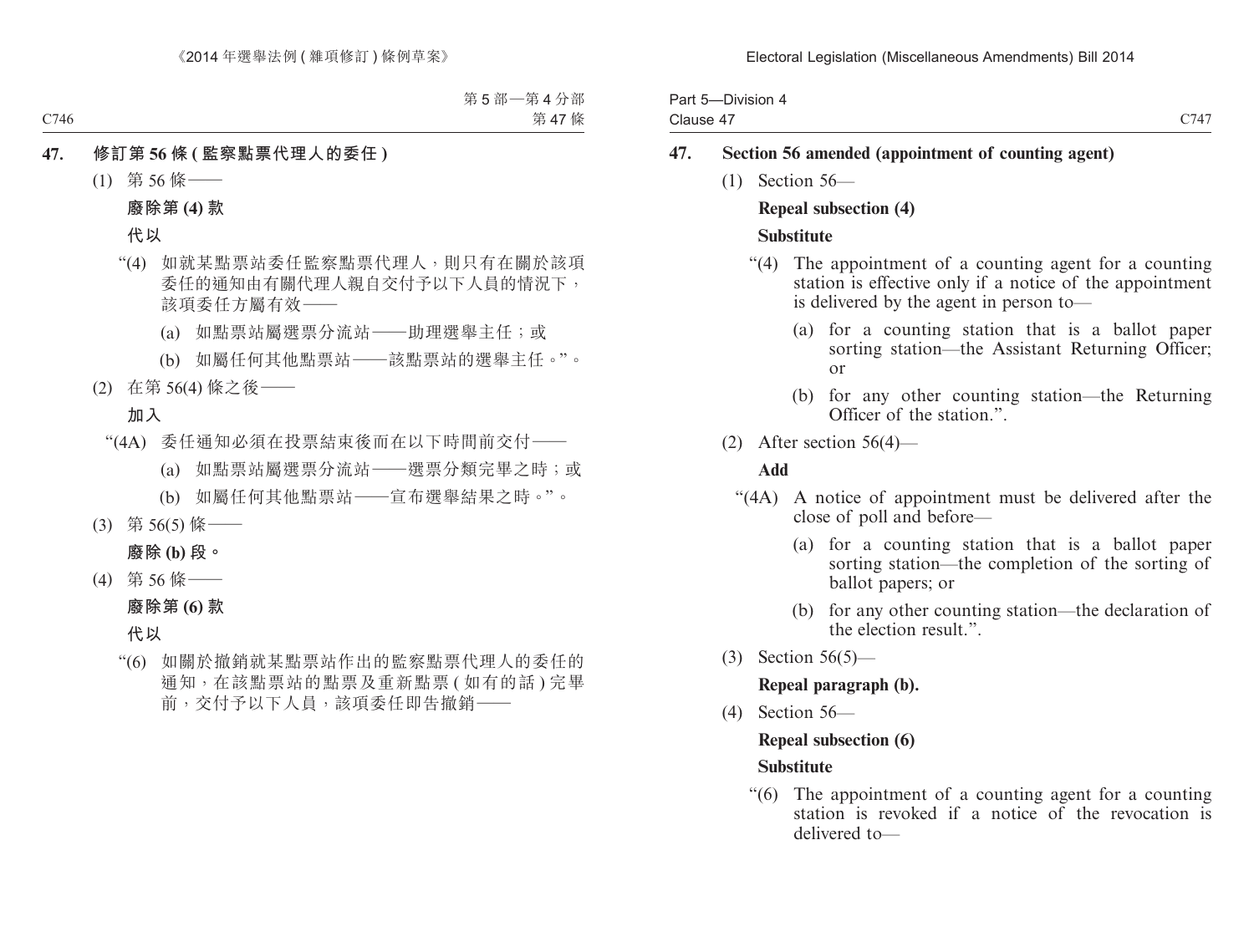| Part 5-Division 4 |  |  |   |      |
|-------------------|--|--|---|------|
| Clause 48         |  |  |   | C749 |
|                   |  |  | . |      |

- (a) for a counting station that is a ballot paper sorting station—the Assistant Returning Officer; or
- (b) for any other counting station—the Returning Officer of the station,

before the counting of the votes and re-counts, if any, are completed in the station.".

(5) Section 56(7)—

#### **Repeal paragraph (b)**

#### **Substitute**

- "(b) delivered by hand, by electronic mail or by facsimile transmission; and".
- (6) Section 56—

**Repeal subsections (9) and (10).**

#### **48. Section 83 amended (manner of giving notice)**

(1) Section 83(1)—

#### **Repeal paragraphs (h) and (i).**

(2) Section  $83(1)(i)$ , after "lots);"—

**Add**

 $``or"$ .

(3) Section 83(1)(k)—

**Repeal the semicolon**

**Substitute a full stop.**

(4) Section 83(1)—

**Repeal paragraphs (l) and (m).**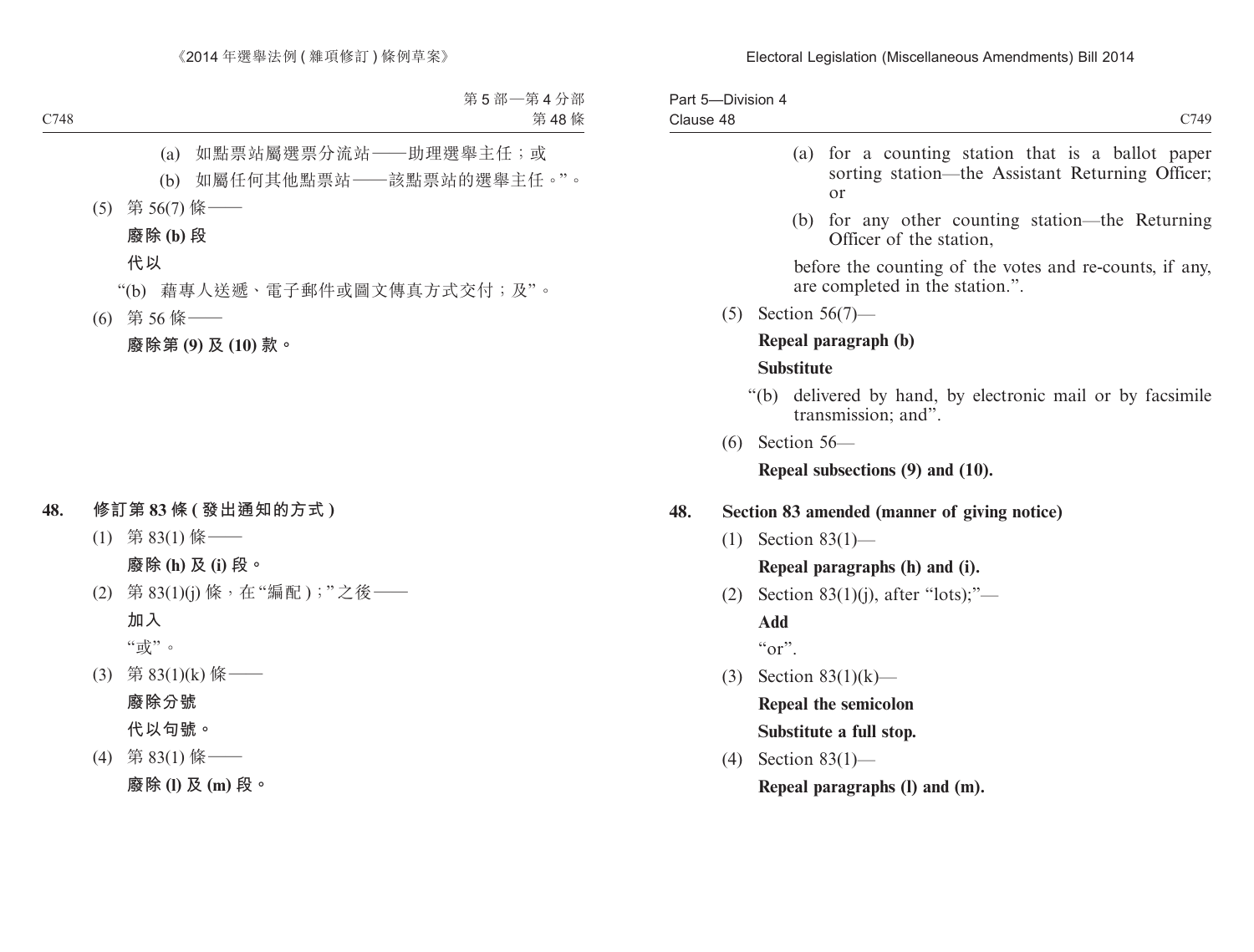| Part 5-Division 5 |  |
|-------------------|--|
| Clause 49         |  |

# **Division 5—Amendments to Electronic Transactions (Exclusion) Order (Cap. 553 sub. leg. B)**

#### **49. Schedule 1 amended (provisions excluded from application of section 5 of Ordinance)**

(1) Schedule 1—

#### **Repeal items 54 and 55.**

(2) Schedule 1, item 57, column 3—

#### **Repeal**

everything after "Sections"

#### **Substitute**

"42(11) (to the extent to which it relates to a notice of appointment of a polling agent for a polling station other than a dedicated polling station situated in a prison) and  $66(7)$ ".

(3) Schedule 1, item 59, column 3—

#### **Repeal**

everything after "Sections"

### **Substitute**

"45(8) (to the extent to which it relates to a notice of appointment of a polling agent for a polling station other than a dedicated polling station situated in a prison), 66(6) and 102(4)".

(4) Schedule 1, item 60, column 3—

### **Repeal**

 $"26(6)."$ 

(5) Schedule 1, item 65, column 3—

# **Repeal**

```
\degree, 13(6)".
```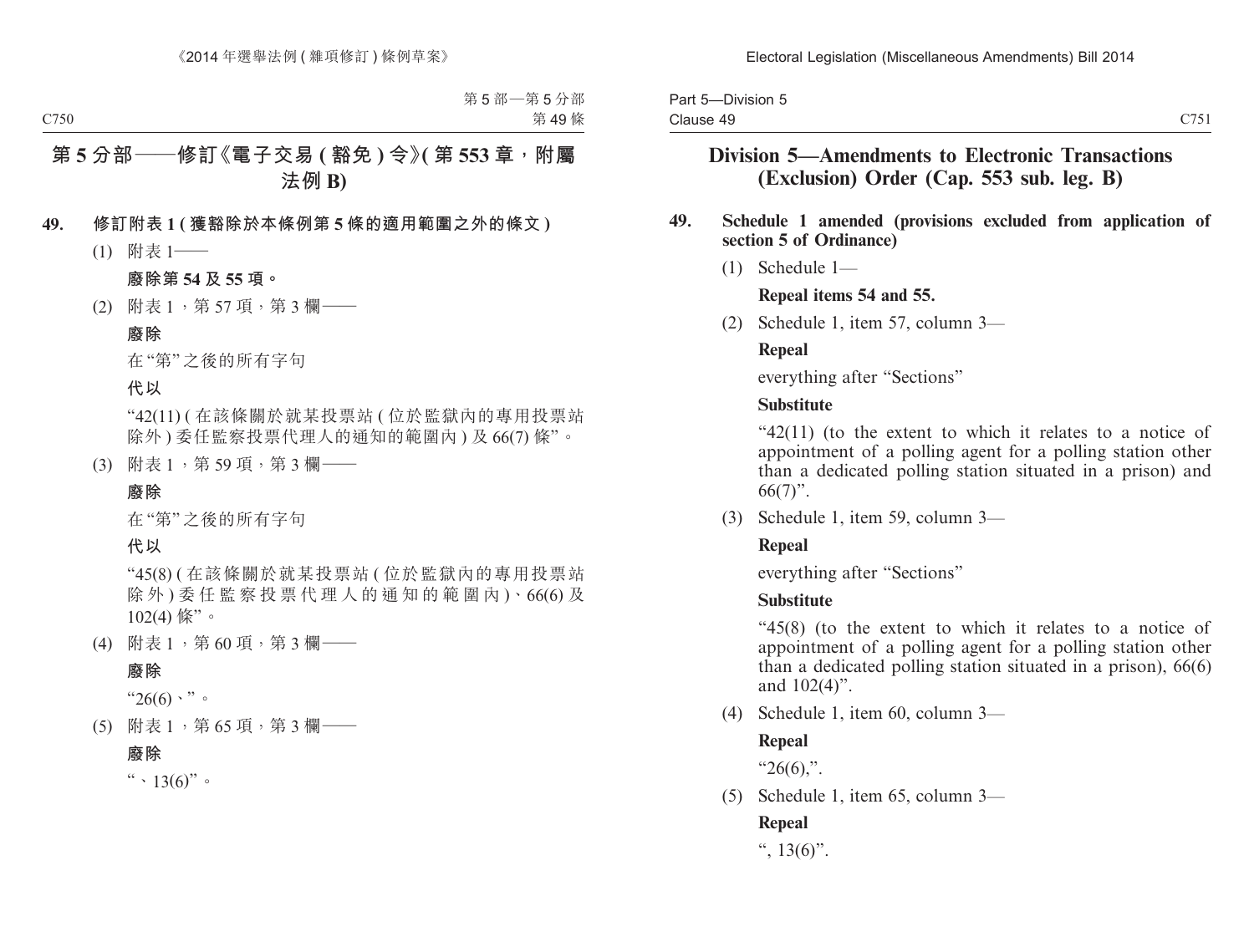| Part 5-Division 5 |  |
|-------------------|--|
| Clause 50         |  |

(1) Schedule 2, item 14, column 3—

#### **Repeal**

everything after "Sections"

### **Substitute**

"30(2), 31(7) and 31A(2)".

(2) Schedule 2, item 16, column 3—

# **Repeal**

everything after "20(2),"

### **Substitute**

"42(11) (to the extent to which it relates to a notice of appointment of a polling agent for a polling station other than a dedicated polling station situated in a prison) and  $66(7)$ ".

(3) Schedule 2, item 18, column 3—

# **Repeal**

everything after "20(2),"

# **Substitute**

"45(8) (to the extent to which it relates to a notice of appointment of a polling agent for a polling station other than a dedicated polling station situated in a prison), 66(6) and 102(4)".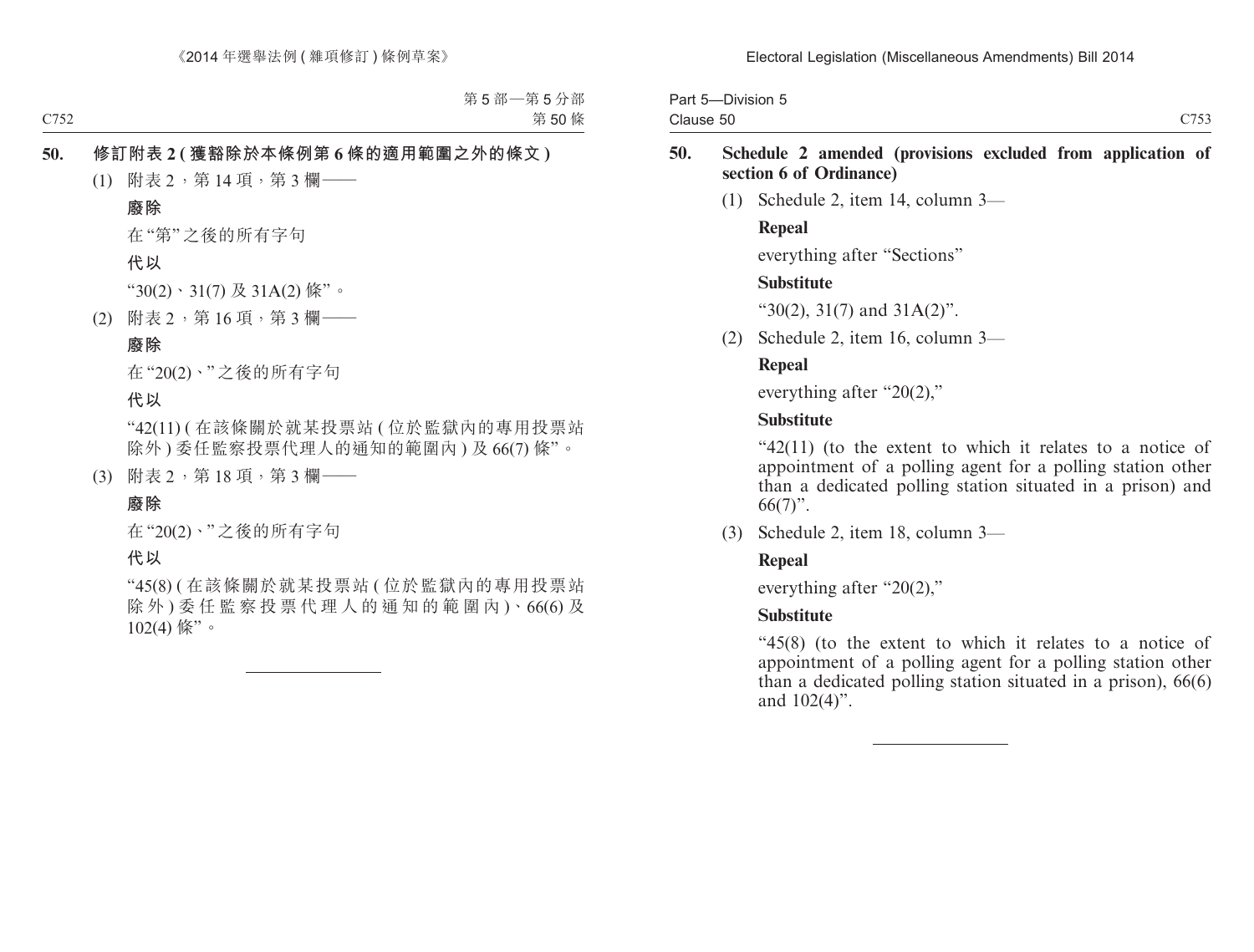Part 6—Division 1 Clause 51

# **Part 6**

# **Amendments Relating to Manner of Delivery**

# **Division 1—Enactments Amended**

#### **51. Enactments amended**

The enactments specified in Divisions 2, 3 and 4 are amended as set out in those Divisions.

# **Division 2—Amendments to Electoral Affairs Commission (Electoral Procedure) (Legislative Council) Regulation (Cap. 541 sub. leg. D)**

- **52. Section 23 amended (a candidate or a list of candidates may appoint election agent)**
	- (1) Section 23(8)—

### **Repeal**

"for the purposes of this section"

### **Substitute**

"of appointment".

(2) Section 23(16)—

# **Repeal**

everything after "must"

### **Substitute**

"be—

(a) in the specified form; and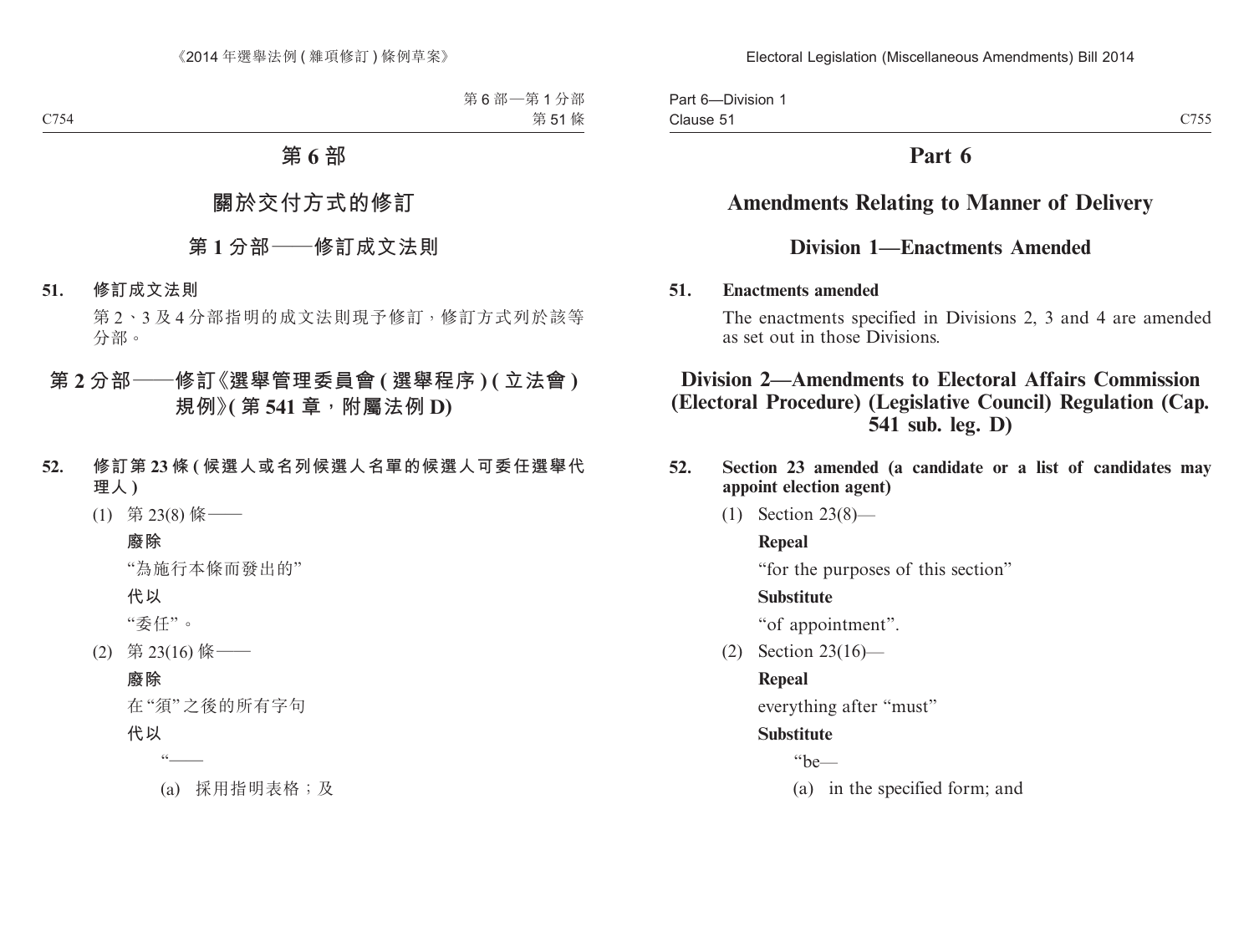Part 6—Division 2 Clause 53

- (b) delivered to the Returning Officer by hand, by electronic mail, by facsimile transmission or (except a notice of an appointment or a revocation of appointment made on polling day) by post.".
- (3) Section 23(18)(d)—

#### **Repeal**

"lodged with"

#### **Substitute**

"delivered by hand, by post, by electronic mail or by facsimile transmission to".

(4) Section 23(20)—

### **Repeal**

"lodged" (wherever appearing)

### **Substitute**

"made".

#### **53. Section 25 amended (authorization of election expense agent to incur election expenses at or in connection with an election)**

(1) Section 25—

### **Repeal subsection (10)**

### **Substitute**

- "(10) A copy of the authorization may be served by hand, by post, by electronic mail or by facsimile transmission.".
- (2) Section 25—

### **Repeal subsection (15A)**

### **Substitute**

"(15A) The notice of revocation may be served by hand, by post, by electronic mail or by facsimile transmission.".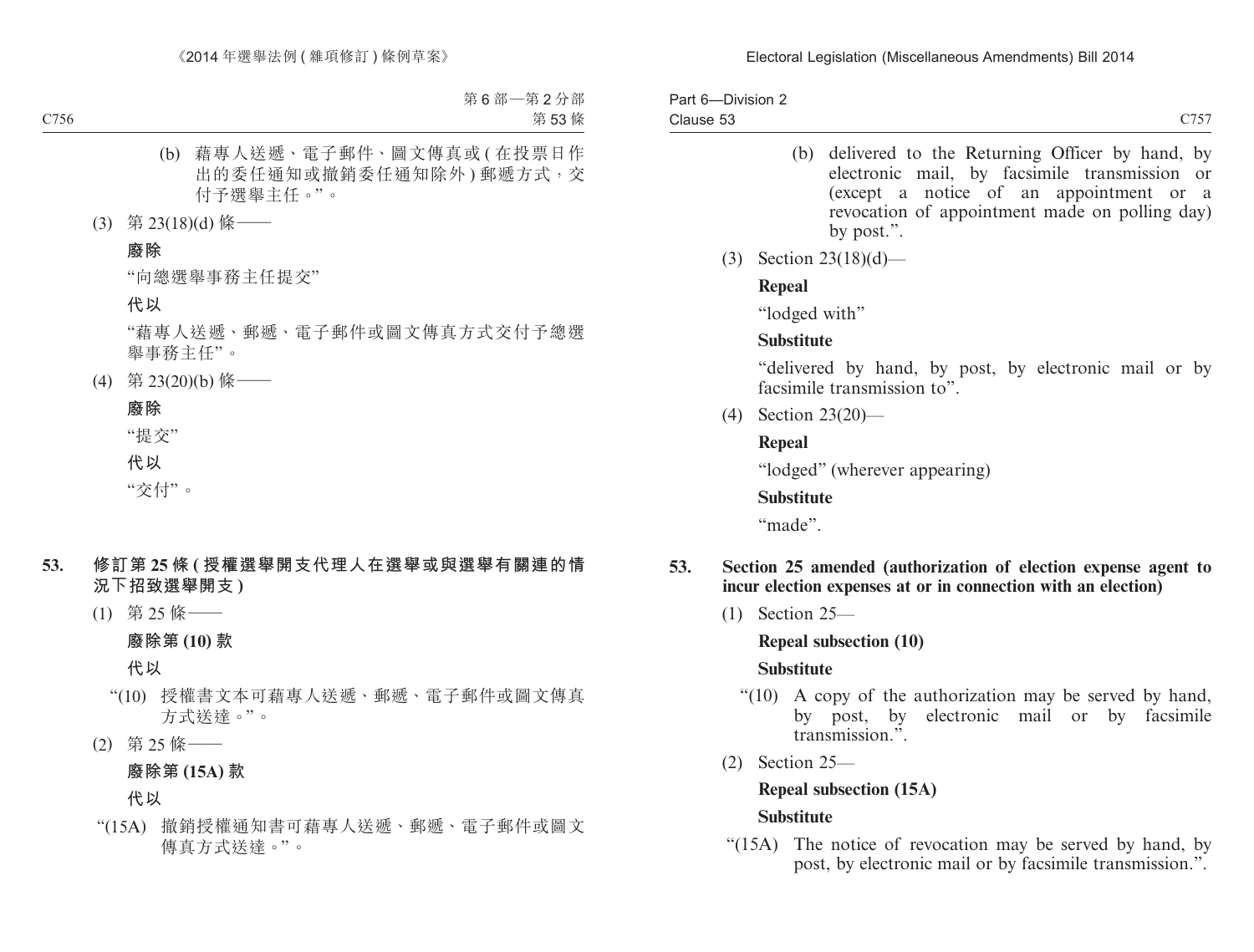| Part 6-Division 3 |      |
|-------------------|------|
| Clause 56         | C759 |

**54. Section 33 amended (Chief Electoral Officer may allocate special polling stations)**

Section  $33(2)(a)(ii)$ , after "by post"—

**Add**

", by electronic mail".

#### **55. Section 98 amended (publication and display of notices, etc.)**

(1) Section 98(2)—

**Repeal**

", sent by post"

#### **Substitute**

"or sent by post, by electronic mail".

(2) Section 98(2)—

# **Repeal paragraph (a).**

(3) Section 98(3), after "by post"—

### **Add**

", by electronic mail".

# **Division 3—Amendments to Electoral Affairs Commission (Electoral Procedure) (District Councils) Regulation (Cap. 541 sub. leg. F)**

- **56. Section 26 amended (a candidate may appoint election agent)**
	- $(1)$  Section 26(5)—

### **Repeal**

"for the purposes of this section"

# **Substitute**

"of appointment".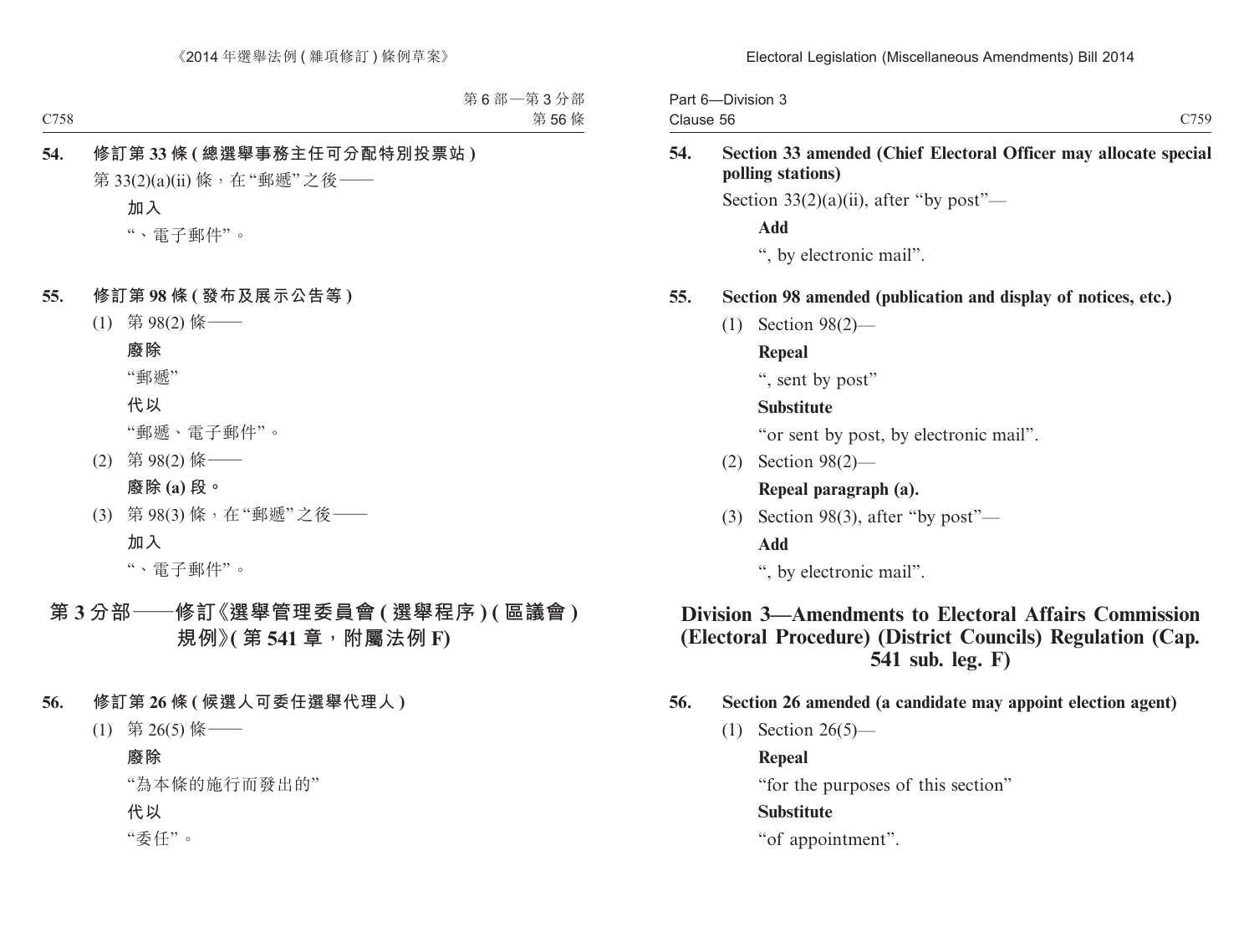| Part 6-Division 3 |      |
|-------------------|------|
| Clause 57         | C761 |

(2) Section 26(13)—

#### **Repeal**

everything after "must"

#### **Substitute**

"be—

- (a) in the specified form; and
- (b) delivered to the Returning Officer by hand, by electronic mail, by facsimile transmission or (except a notice of an appointment or a revocation of appointment made on polling day) by post.".
- (3) Section 26(15)(d)—

#### **Repeal**

"lodged with"

### **Substitute**

"delivered by hand, by post, by electronic mail or by facsimile transmission to".

(4) Section 26(17)—

#### **Repeal**

"lodged" (wherever appearing)

### **Substitute**

"made".

#### **57. Section 28 amended (a candidate may authorize persons to incur election expenses on the candidate's behalf)**

(1) Section 28—

**Repeal subsection (7) Substitute**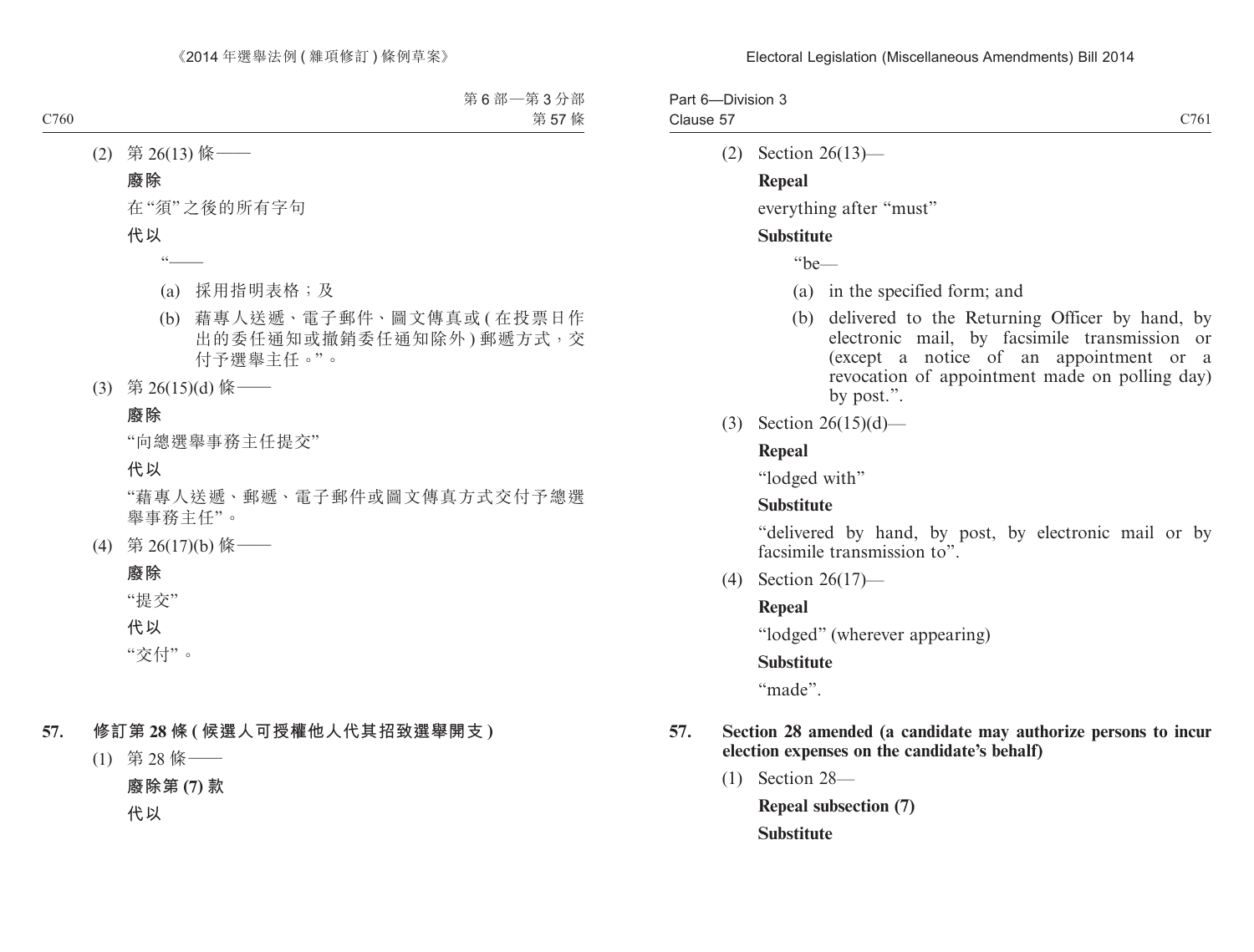#### Electoral Legislation (Miscellaneous Amendments) Bill 2014

| Part 6-Division 4 |                  |
|-------------------|------------------|
| Clause 59         | C <sub>763</sub> |

- "(7) A copy of the authorization may be served by hand, by post, by electronic mail or by facsimile transmission.".
- (2) Section 28—

#### **Repeal subsection (12A)**

#### **Substitute**

"(12A) The notice of revocation may be served by hand, by post, by electronic mail or by facsimile transmission.".

#### **58. Section 98 amended (publication and display of notices, etc.)**

(1) Section 98(2)—

#### **Repeal**

", sent by post"

#### **Substitute**

"or sent by post, by electronic mail".

(2) Section 98(2)—

# **Repeal paragraph (c).**

(3) Section 98(3), after "by post"—

### **Add**

", by electronic mail".

# **Division 4—Amendments to Electoral Procedure (Rural Representative Election) Regulation (Cap. 541 sub. leg. L)**

- **59. Section 22 amended (appointment of election agent)**
	- (1) Section 22(3)(h)—

**Repeal**

"lodged with the Director of Home Affairs"

### **Substitute**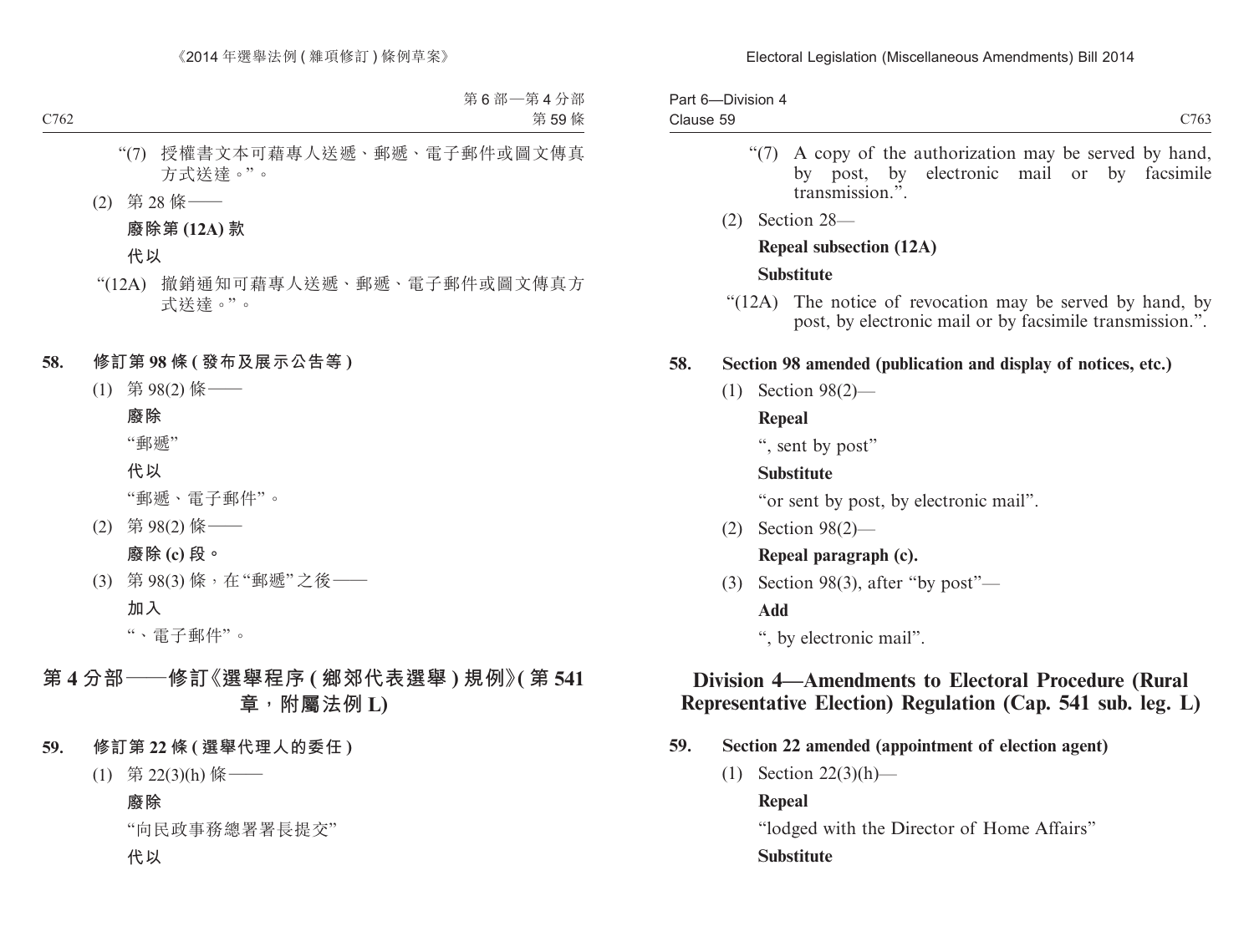Part 6—Division 4 Clause 60

C<sub>765</sub>

"delivered by hand, by post, by electronic mail or by facsimile transmission to the Returning Officer".

(2) Section 22(3A)—

#### **Repeal**

" $37(1A)$ "

#### **Substitute**

"36(4A)".

(3) Section 22(3B)—

#### **Repeal**

"lodged" (wherever appearing)

#### **Substitute**

"made".

#### **60. Section 24 amended (provisions applicable to appointment of agents)**

(1) Section 24(3), English text—

#### **Repeal**

"shall"

#### **Substitute**

"must".

(2) After section  $24(3)(a)$ —

### **Add**

- "(ab) be delivered to the Returning Officer by hand, by electronic mail, by facsimile transmission or (except a notice of an appointment made on polling day) by post;".
- (3) Section 24(3)—

### **Repeal paragraph (b).**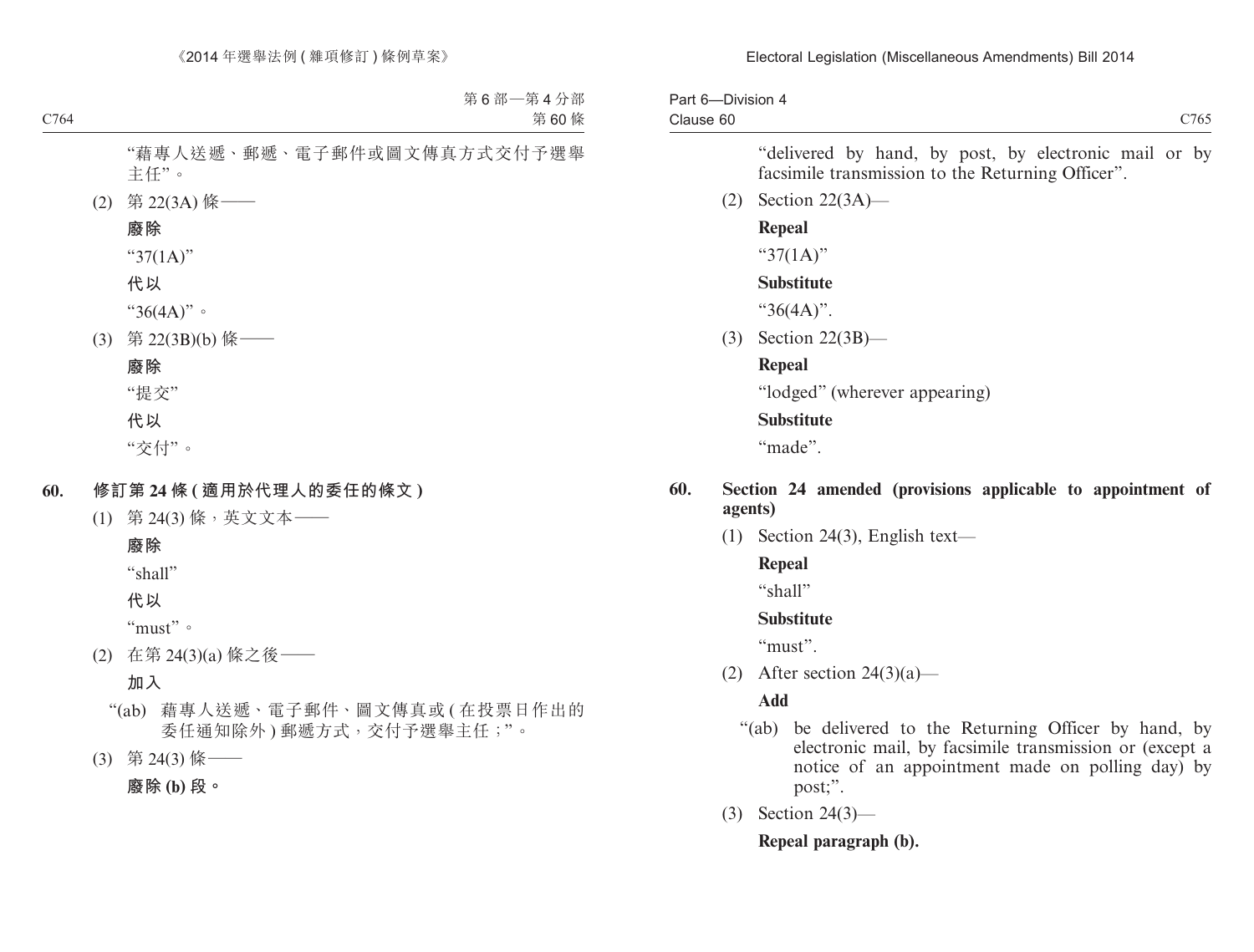Part 6—Division 4 Clause 61

(4) Section 24(5), English text—

#### **Repeal**

 $``$ shall"

#### **Substitute**

"must".

(5) After section  $24(5)(a)$ —

#### **Add**

- "(ab) delivered to the Returning Officer by hand, by electronic mail, by facsimile transmission or (except a notice of revocation of appointment made on polling day) by post; and".
- (6) Section 24(5)—

#### **Repeal paragraph (b).**

#### **61. Section 83 amended (manner of giving notice)**

(1) Section 83(1), after "by post"—

#### **Add**

", by electronic mail".

(2) Section 83(1)—

**Repeal paragraphs (b) and (c).**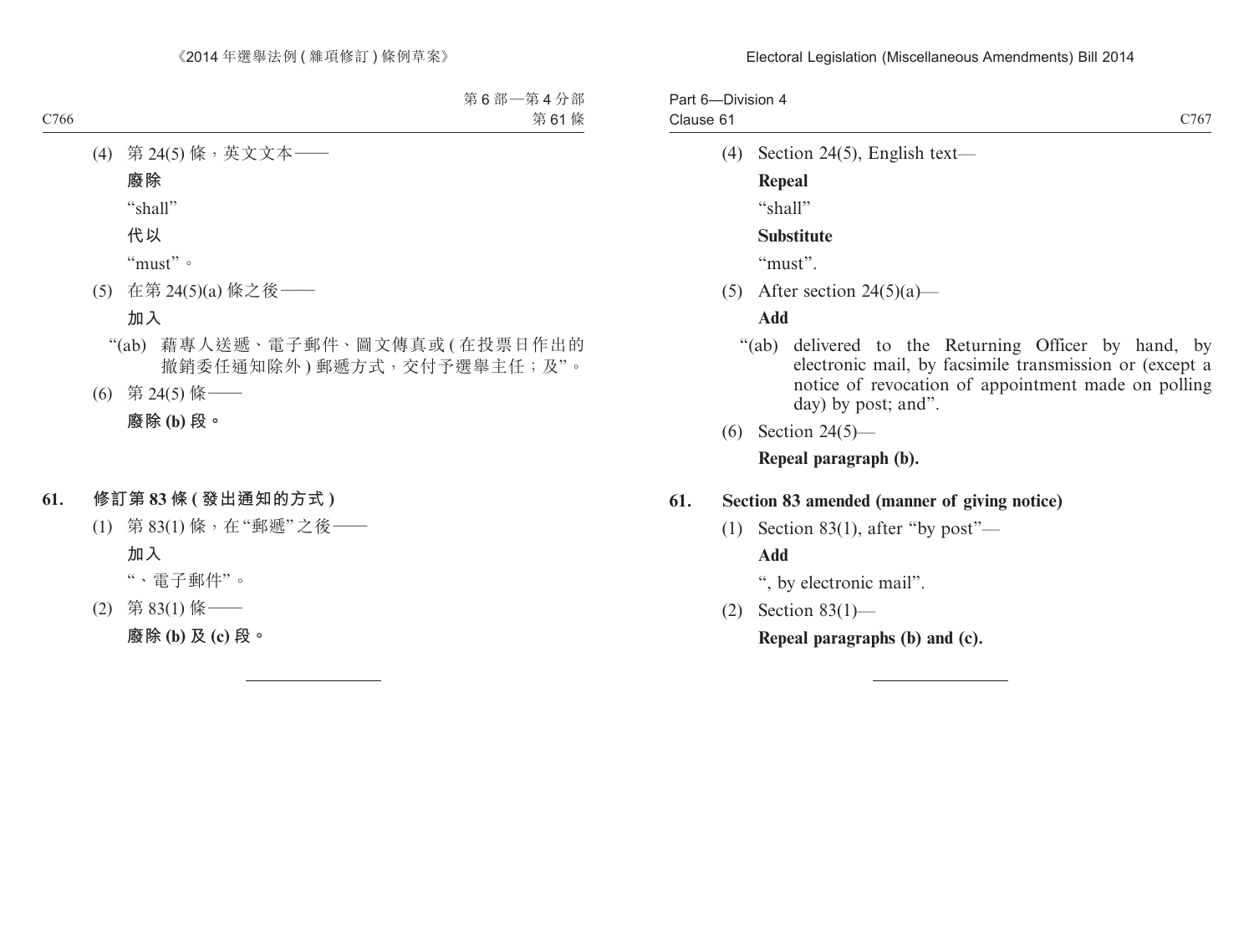Part 7 Clause 62

# **Part 7**

# **Amendments Relating to Requirement for Elector Issued with 2 or More Ballot Papers**

**62. Electoral Affairs Commission (Electoral Procedure) (Legislative Council) Regulation amended**

The Electoral Affairs Commission (Electoral Procedure) (Legislative Council) Regulation (Cap. 541 sub. leg. D) is amended as set out in sections 63 and 64.

#### **63. Section 53 amended (Presiding Officer to issue one or more ballot papers depending on the entitlement to vote)**

After section 53(4)—

**Add**

"(4A) If an elector or authorized representative is entitled to be issued with 2 or more ballot papers, all the ballot papers must be handed over to him or her at the same time.".

#### **64. Section 53A amended (elector who has not cast vote may return to cast vote with permission)**

(1) Section 53A, heading—

**Repeal**

everything after "**may**"

### **Substitute**

### "**not return to cast vote unless permitted**".

(2) Section 53A(1)(a)—

**Repeal**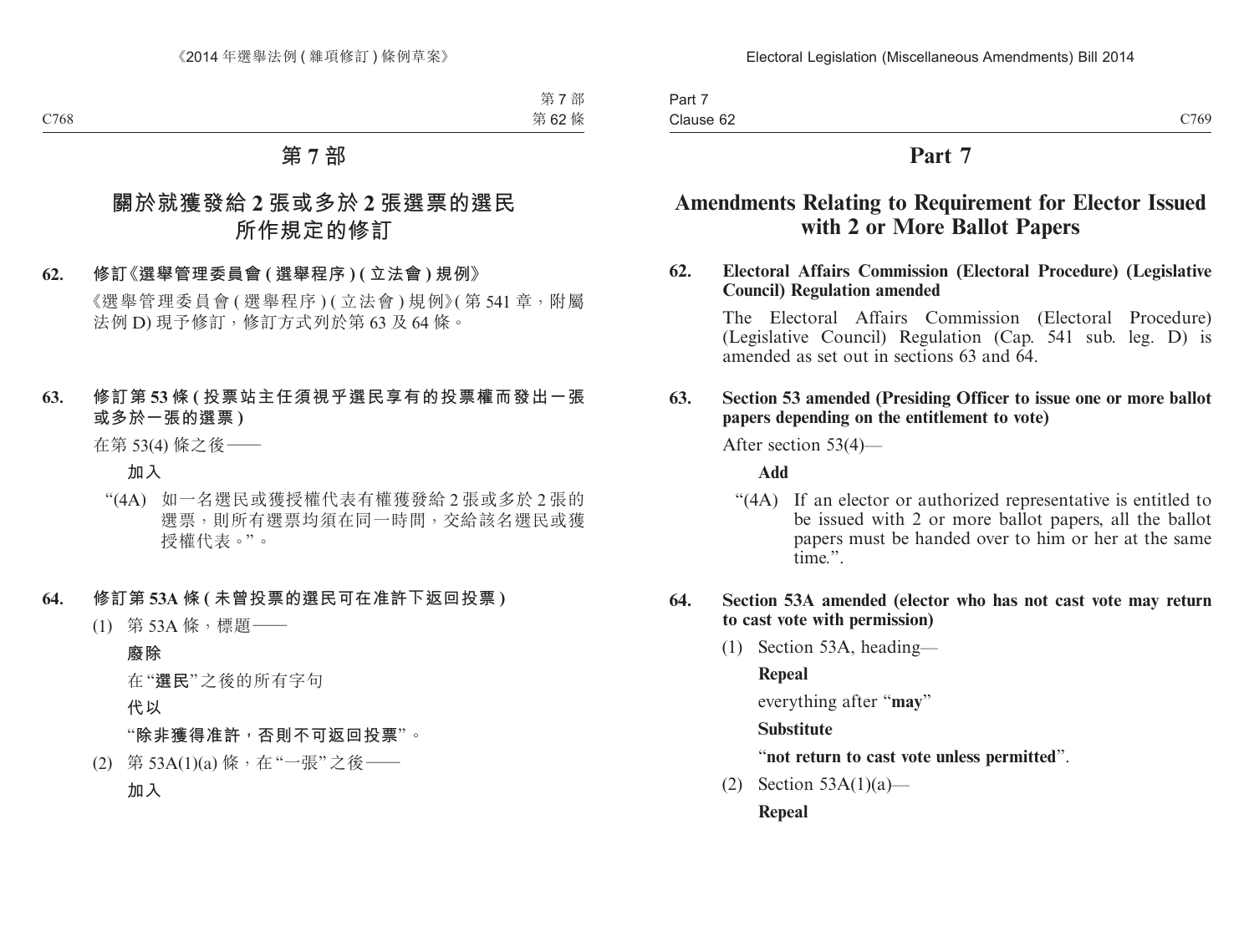Part 7 Clause 64

"a ballot paper"

# **Substitute**

"one or more ballot papers".

(3) Section 53A(1)(b), after "the vote"—

#### **Add**

"or any or all of the votes".

(4) Section 53A(1)—

#### **Repeal**

"cast the vote when"

#### **Substitute**

"cast the uncast vote or votes when".

(5) Section  $53A(1)(c)(i)$ —

#### **Repeal**

"the vote"

#### **Substitute**

"the uncast vote or votes".

(6) Section  $53A(1)(c)(ii)$ , after "the vote"—

#### **Add**

"or any or all of the votes".

(7) Section  $53A(1)(c)(iii)$ , after "paper"— **Add**

"or papers".

(8) Section  $53A(3)(a)$ , after "paper"—

### **Add**

"or papers".

(9) Section 53A(3)(b)—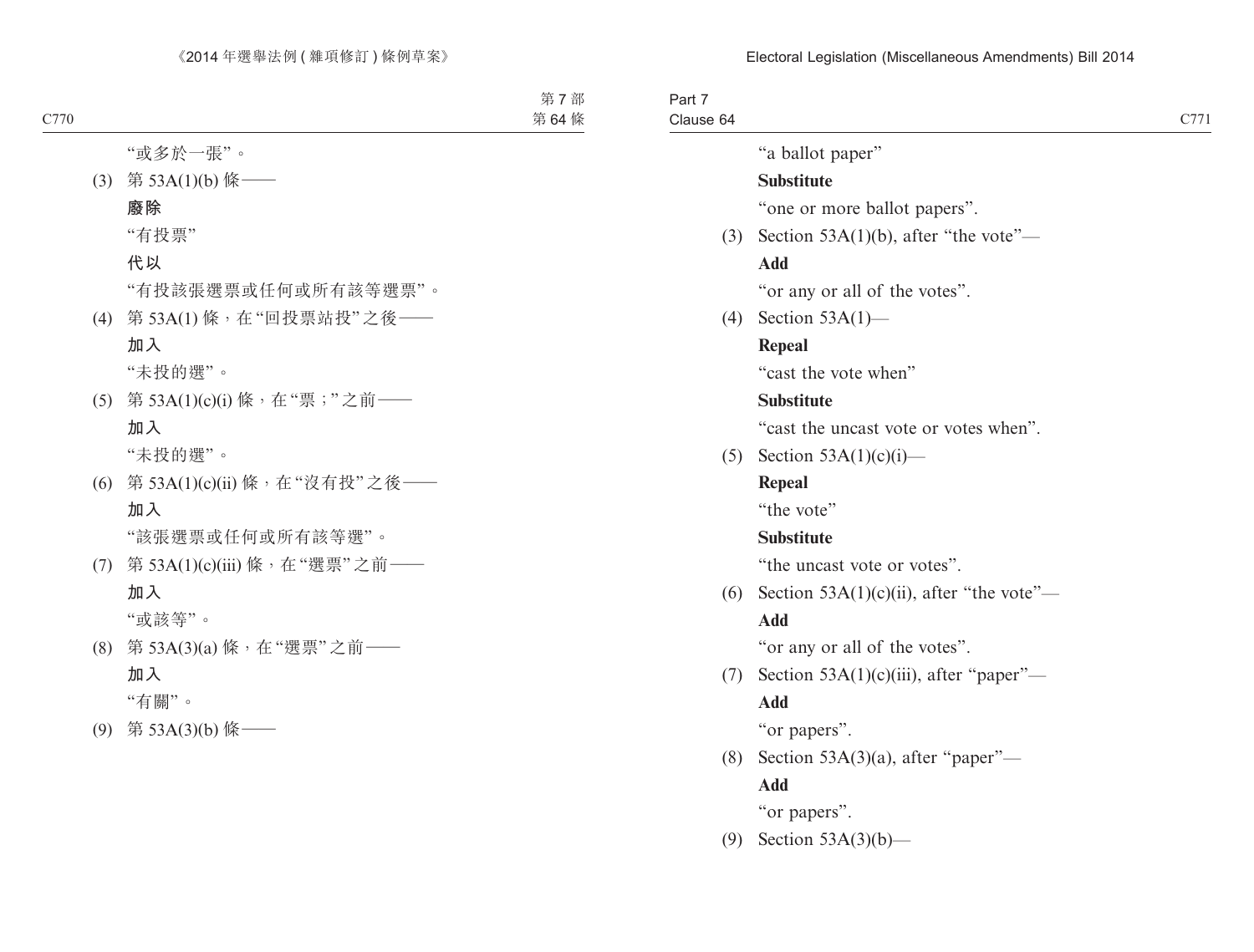Part 7 Clause 64

#### **Repeal**

"the vote, re-issue the ballot paper"

#### **Substitute**

"the uncast vote or votes, re-issue the ballot paper or papers".

(10) Section 53A(4), after "paper"—

**Add**

"or papers".

(11) Section  $53A(5)(a)$ —

#### **Repeal**

"a ballot paper"

#### **Substitute**

"one or more ballot papers".

 $(12)$  Section 53A(5)(b), after "voting"—

#### **Add**

"or completing the voting".

(13) Section  $53A(5)(c)(i)$ , after "paper"—

#### **Add**

"or any or all of the ballot papers".

 $(14)$  Section 53A(5)(c)(ii)—

#### **Repeal**

everything after "leaving the ballot paper"

#### **Substitute**

"or any or all of the ballot papers, unmarked, behind in the polling station without putting it or them into the ballot box or boxes (if the Presiding Officer is aware that the elector has so left the ballot paper or papers behind before leaving the polling station),".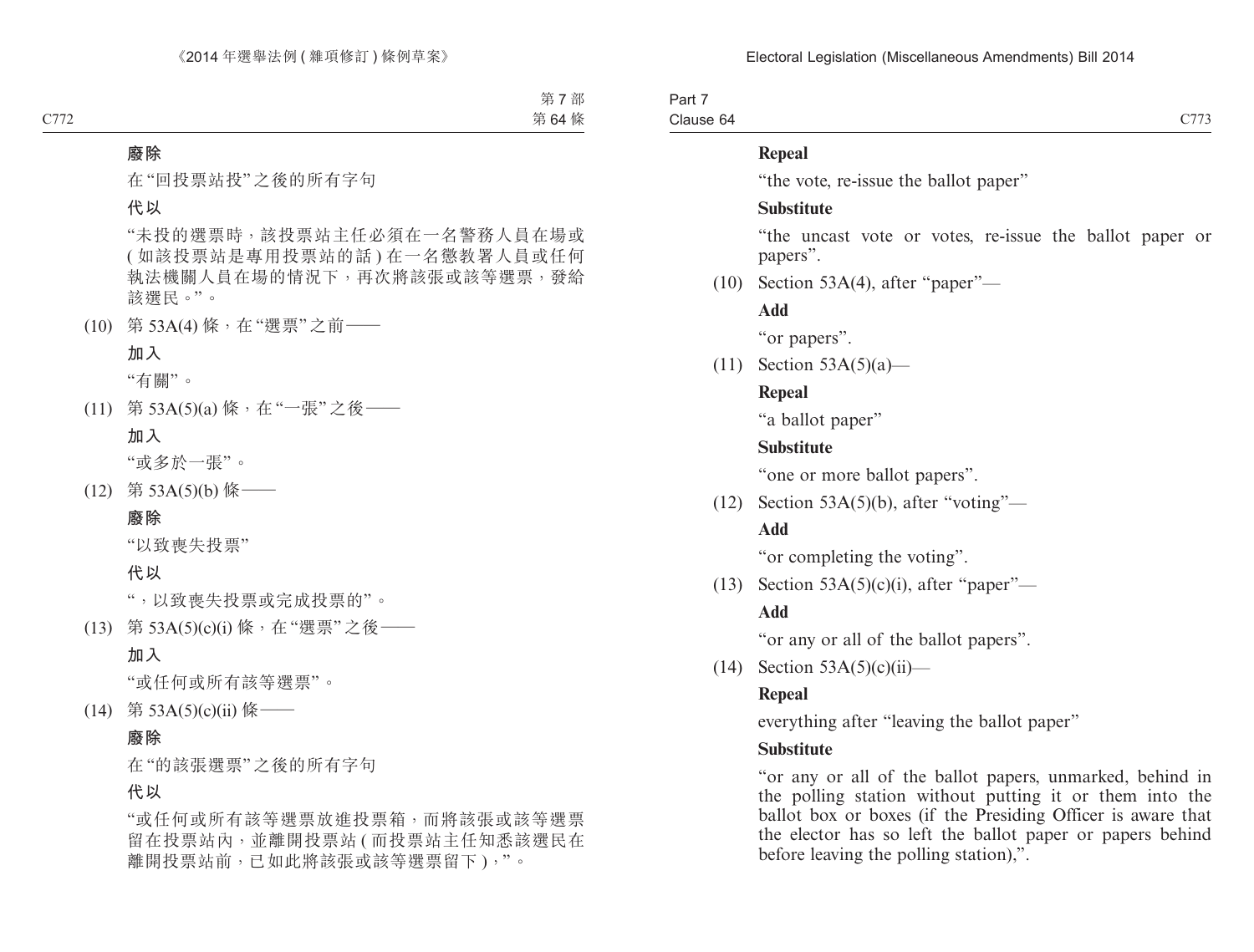| Part 7<br>Clause 64 |                        | C <sub>775</sub> |
|---------------------|------------------------|------------------|
|                     | $(15)$ Section 53A(5)— |                  |
|                     | Repeal                 |                  |

"the vote"

# **Substitute**

"the uncast vote or votes".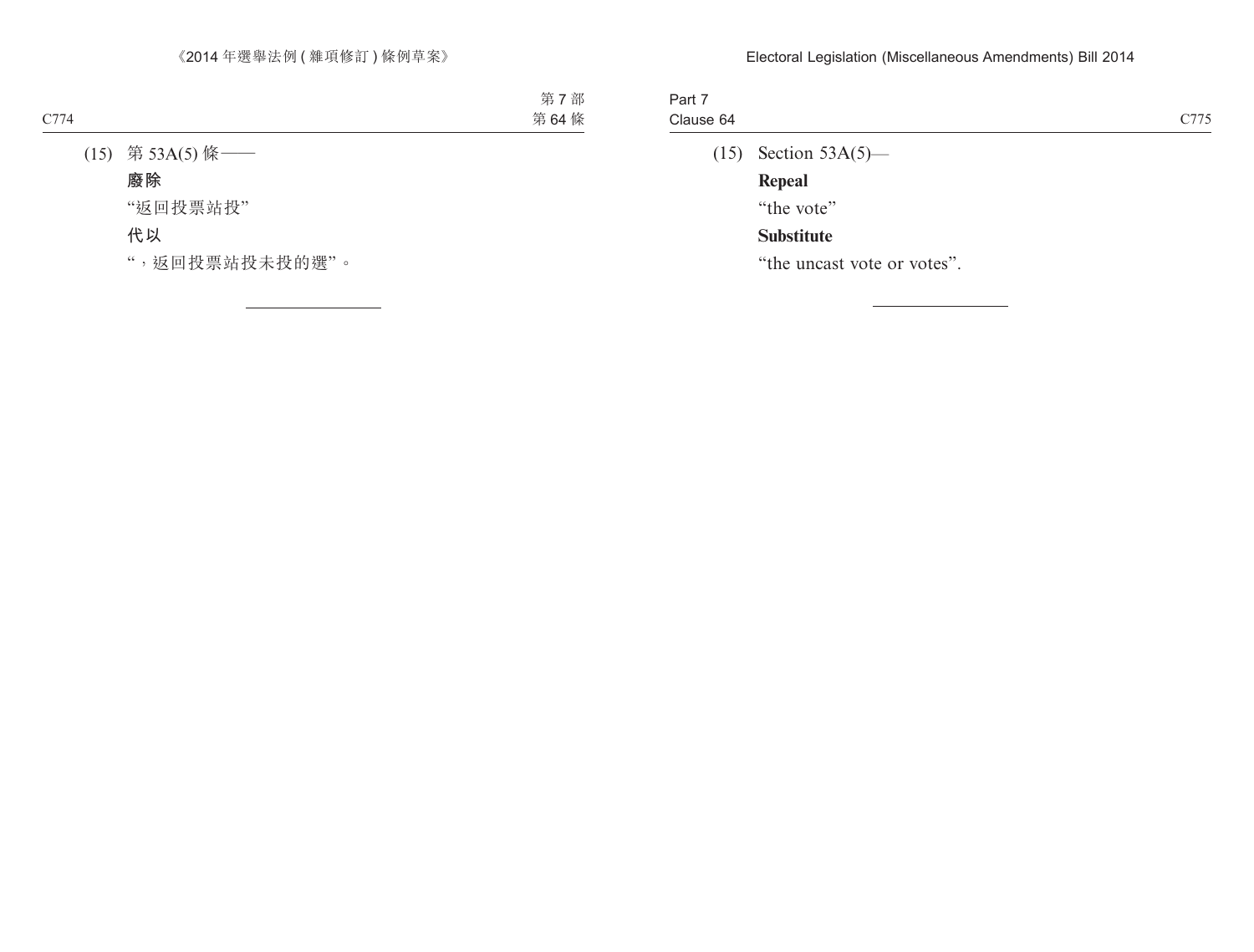# **Part 8**

# **Amendments Relating to Counting Procedures at Main Counting Stations**

# **Division 1—Enactments Amended**

#### **65. Enactments amended**

The enactments specified in Divisions 2, 3 and 4 are amended as set out in those Divisions.

# **Division 2—Amendments to Electoral Affairs Commission (Electoral Procedure) (Legislative Council) Regulation (Cap. 541 sub. leg. D)**

### **66. Section 2 amended (interpretation)**

(1) Section 2(1), definition of *verification of the ballot paper account*—

### **Repeal**

"74A(1)(a) or (b)(iii)"

### **Substitute**

"74A(1)(a) or (b)(i)(C) or (ii)(B)".

(2) Section 2(1), definition of *verification of the ballot paper account*—

### **Repeal**

"74B(1)(c) or  $(1A)$  or  $(1B)(b)$ "

### **Substitute**

"74B(1)(c), (1A) or (1B)(a)(iii) or (b)(ii)".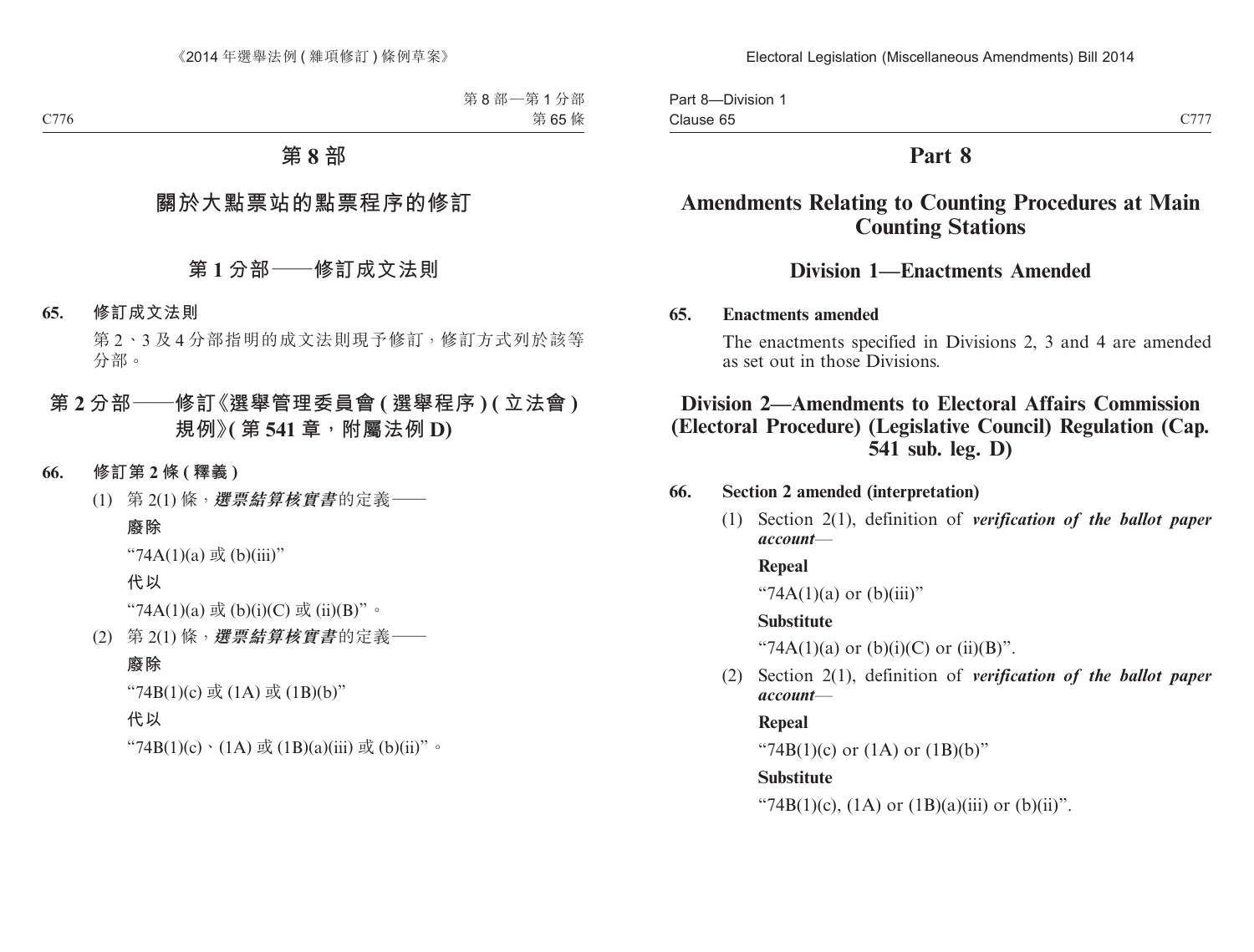| Part 8-Division 2 |      |
|-------------------|------|
| Clause 67         | C779 |

#### **67. Section 74A amended (arrangements for verification of ballot paper account at GC counting station)**

Section 74A(1)—

#### **Repeal paragraph (b)**

#### **Substitute**

- "(b) a main counting station must—
	- (i) at the counting zone—
		- (A) count and record the number of GC ballot papers in the ballot box or boxes from a small polling station, and verify the ballot paper account prepared under section 64 by comparing it with the number;
		- (B) count and record the number of GC ballot papers in the receptacle or receptacles received from a ballot paper sorting station, and verify the statement prepared under section 74AA(e) by comparing it with the number; and
		- (C) prepare a statement in writing as to the respective result of the verification under sub-subparagraphs (A) and (B),

before counting the votes for those ballot papers in accordance with section 75; and

- (ii) after the counting of votes in accordance with section 75, at the counting zone—
	- (A) verify the number of GC ballot papers at the polling station designated as the main counting station so counted by comparing it with the ballot paper account prepared under section 64; and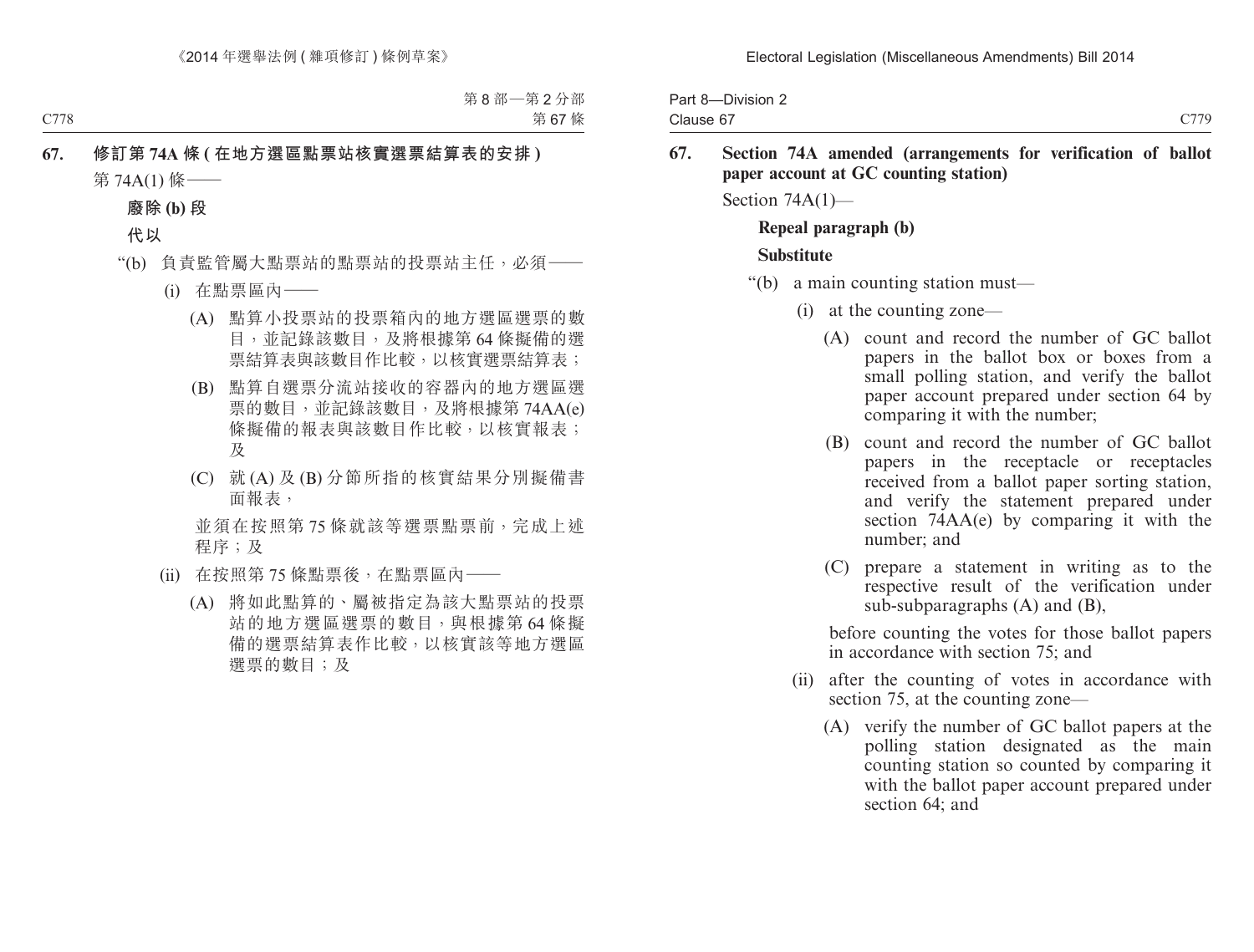Part 8—Division 2 Clause 68

- C781
- (B) prepare a statement in writing as to the result of the verification under sub-subparagraph  $(A)$ :".
- **68. Section 74B amended (arrangements for verification of ballot paper account at counting station at a by-election)**

Section 74B(1B)—

#### **Repeal**

everything after "the Presiding Officer"

#### **Substitute**

"must—

- (a) at the counting zone—
	- (i) count and record the number of GC ballot papers in the ballot box or boxes from a small polling station or a dedicated polling station, and verify the ballot paper account prepared under section 64 by comparing it with the number;
	- (ii) count and record the number of GC ballot papers in the receptacle or receptacles received from a ballot paper sorting station (if any in the by-election), and verify the statement prepared under section 74AA(e) by comparing it with the number; and
	- (iii) prepare a statement in writing as to the respective result of the verification under subparagraphs (i) and (ii),

before counting the votes for those ballot papers in accordance with section 75; and

(b) after the counting of votes in accordance with section 75, at the counting zone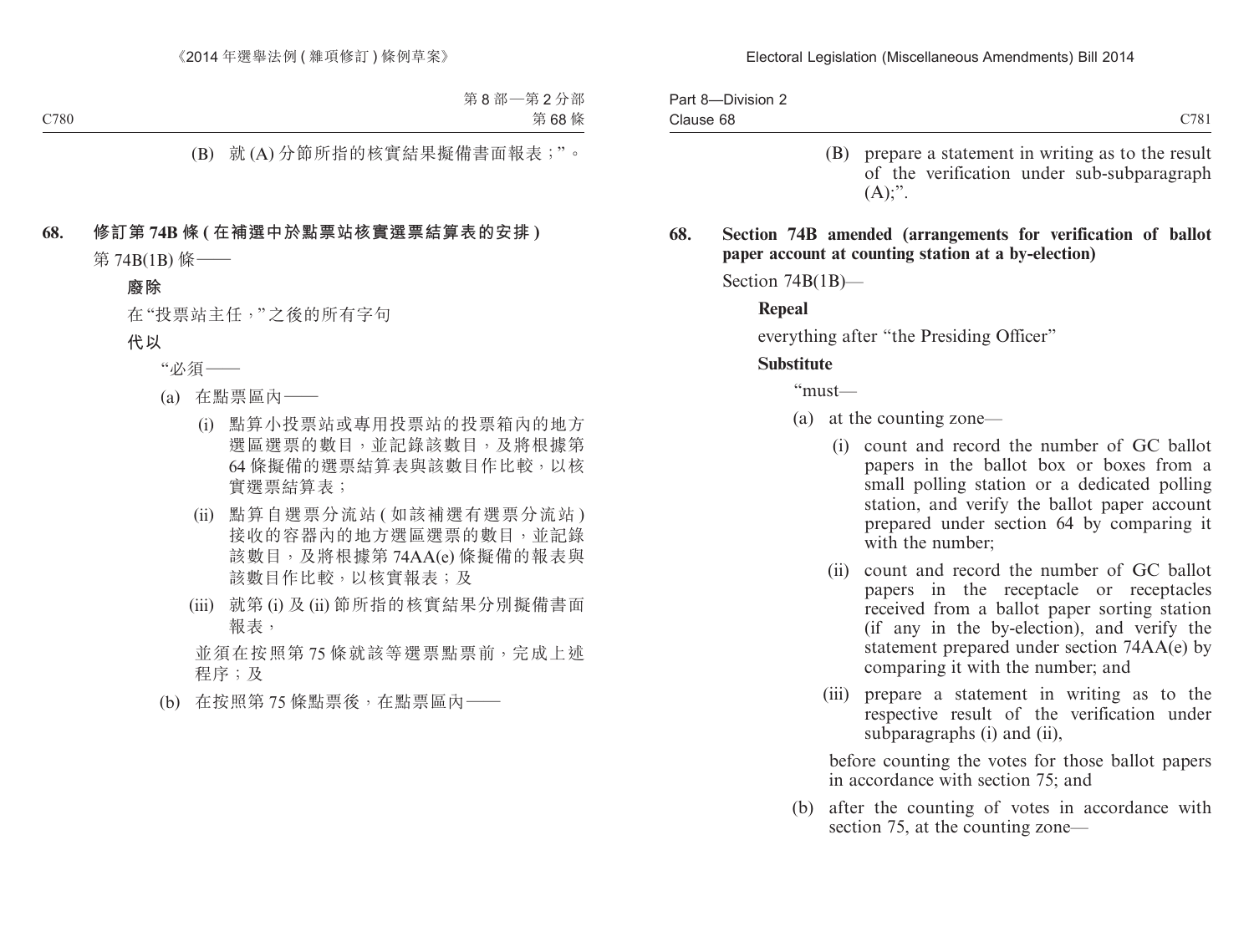Part 8—Division 3 Clause 70 C783

- (i) verify the number of GC ballot papers at the polling station designated as the main counting station so counted by comparing it with the ballot paper account prepared under section 64; and
- (ii) prepare a statement in writing as to the result of the verification under subparagraph (i).".

#### **69. Section 75 amended (counting of votes for geographical constituencies)**

(1) Section 75(1)(a)—

#### **Repeal**

"whose numbers are counted and recorded under"

### **Substitute**

"referred to in".

(2) Section 75(1)(b)—

# **Repeal**

"whose numbers are counted and recorded under section 74B $(1A)$  and  $(1B)(a)$ "

### **Substitute**

"referred to in section 74B(1A) and (1B)".

# **Division 3—Amendments to Electoral Affairs Commission (Electoral Procedure) (District Councils) Regulation (Cap. 541 sub. leg. F)**

**70. Section 75 amended (Presiding Officer to verify ballot paper account)**

Section 75(1A)—

# **Repeal**

everything after "main counting"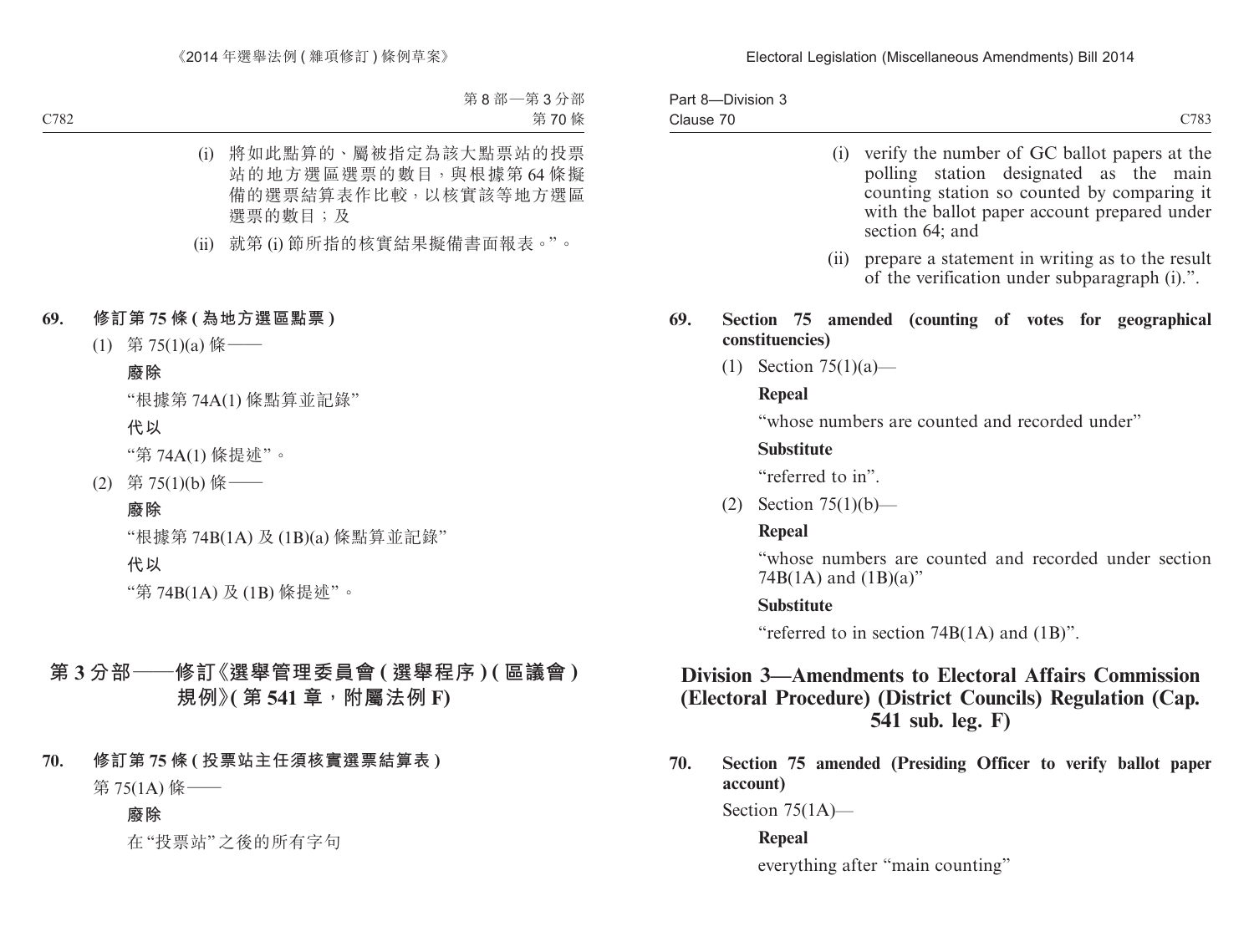| Part 8-Division 3 |      |
|-------------------|------|
| Clause 70         | C785 |

#### **Substitute**

"station—

- (a) must—
	- (i) count and record the number of ballot papers in the ballot box or boxes from a small polling station, a special polling station or a dedicated polling station, and verify the ballot paper account prepared under section 64 by comparing it with the number;
	- (ii) open all envelopes in each receptacle received from a ballot paper sorting station, count and record the number of ballot papers in the envelopes, and verify the statement prepared under section 75A(e) by comparing it with the number; and
	- (iii) prepare a statement in writing as to the respective result of the verification under subparagraphs (i) and (ii),

before counting the votes for those ballot papers in accordance with section 76; and

- (b) must, after the counting of votes in accordance with section 76—
	- (i) verify the number of ballot papers at the polling station designated as the main counting station so counted by comparing it with the ballot paper account prepared under section 64; and
	- (ii) prepare a statement in writing as to the result of the verification under subparagraph (i).".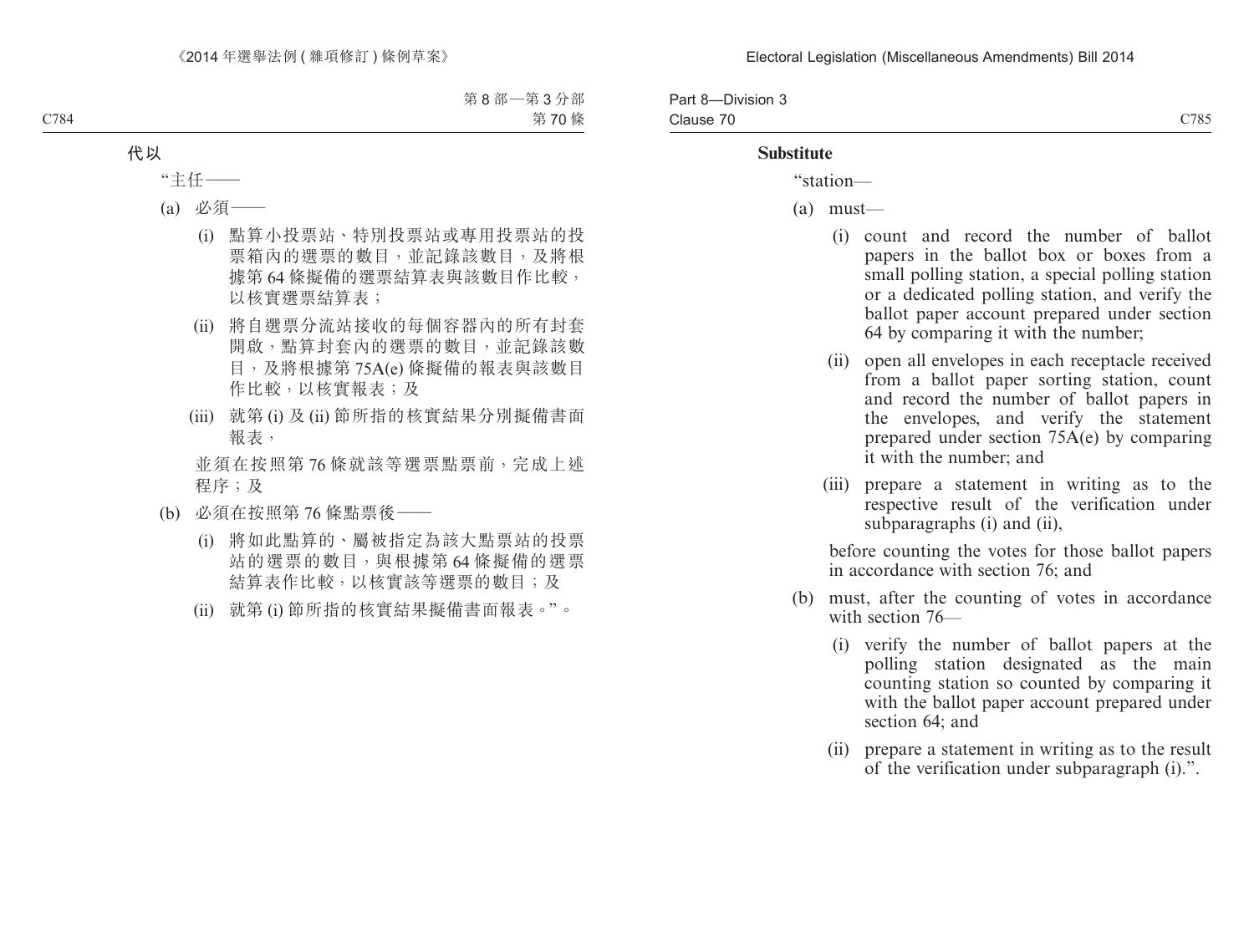| Part 8-Division 4 |  |
|-------------------|--|
| Clause 71         |  |

# **Division 4—Amendments to Electoral Procedure (Rural Representative Election) Regulation (Cap. 541 sub. leg. L)**

#### **71. Section 2 amended (interpretation)**

Section 2(1), definition of *verification statement*—

**Repeal**

"61(1A)(d)"

#### **Substitute**

"61(1A)(a)(iii), (1B)(c), (1C)(b) or (3)(b)".

#### **72. Section 61 amended (counting of votes)**

(1) Section 61(1A)—

#### **Repeal paragraphs (a), (b), (c), (d) and (e)**

#### **Substitute**

"(a) at the counting zone—

- (i) count and record the number of ballot papers in the ballot box or boxes from a dedicated polling station, after opening the envelopes in the ballot box or boxes (where applicable), and verify the ballot paper account of the station by comparing it with the number;
- (ii) count and record the number of ballot papers in the receptacle or receptacles received from a ballot paper sorting station, after opening the envelopes in the receptacle or receptacles (where applicable), and verify the statement prepared under section 60A(e) by comparing it with the number; and
- (iii) prepare a statement in writing as to the respective result of the verification under subparagraphs (i) and (ii),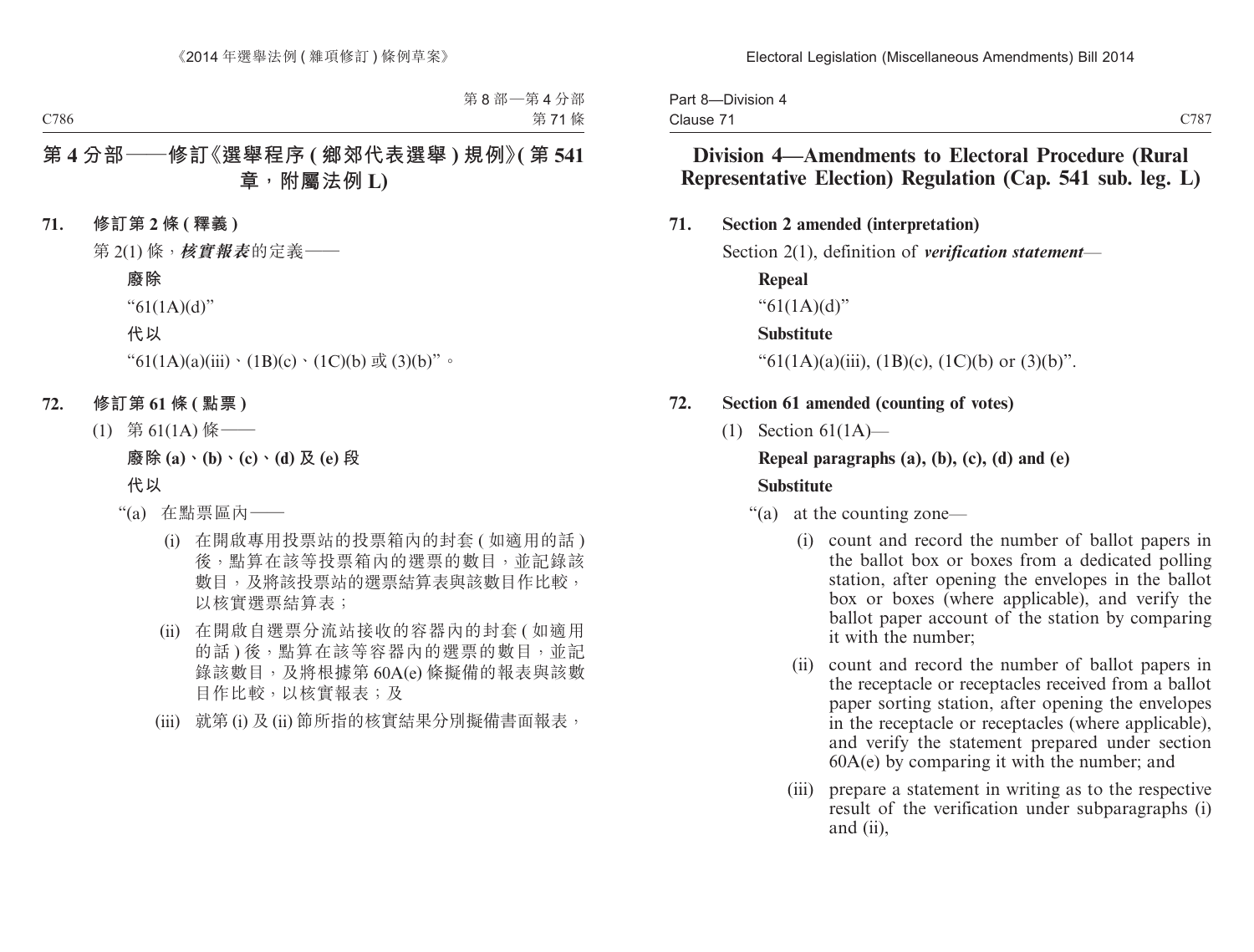| Part 8-Division 4 |  |
|-------------------|--|
| Clause 72         |  |

before counting the votes for those ballot papers in accordance with subsection (1); and

- (b) after preparing the statement but before the counting of votes in accordance with subsection (1), mix the ballot papers mentioned in paragraph (a) with the ballot papers in at least one of the ballot boxes from a polling station other than a dedicated polling station.".
- (2) After section 61(1A)—

#### **Add**

- "(1B) If there are any ballot papers in respect of elections for other Rural Areas in the ballot boxes or receptacles, the Returning Officer must—
	- (a) sort the ballot papers according to each Rural Area;
	- (b) count and record the number of ballot papers for each Rural Area;
	- (c) prepare a statement in writing as to the number of ballot papers recorded for each Rural Area;
	- (d) make into separate bundles the sorted ballot papers together with the relevant statement prepared under paragraph (c);
	- (e) place each bundle into a separate receptacle and seal it in the presence of those present at the counting zone; and
	- (f) arrange the receptacles to be delivered to the Returning Officers of the respective counting stations of the relevant Rural Areas.
	- (1C) The Returning Officer appointed for a Rural Area who receives a receptacle delivered under subsection (1B) at a counting zone must, before counting the votes in accordance with subsection (1)—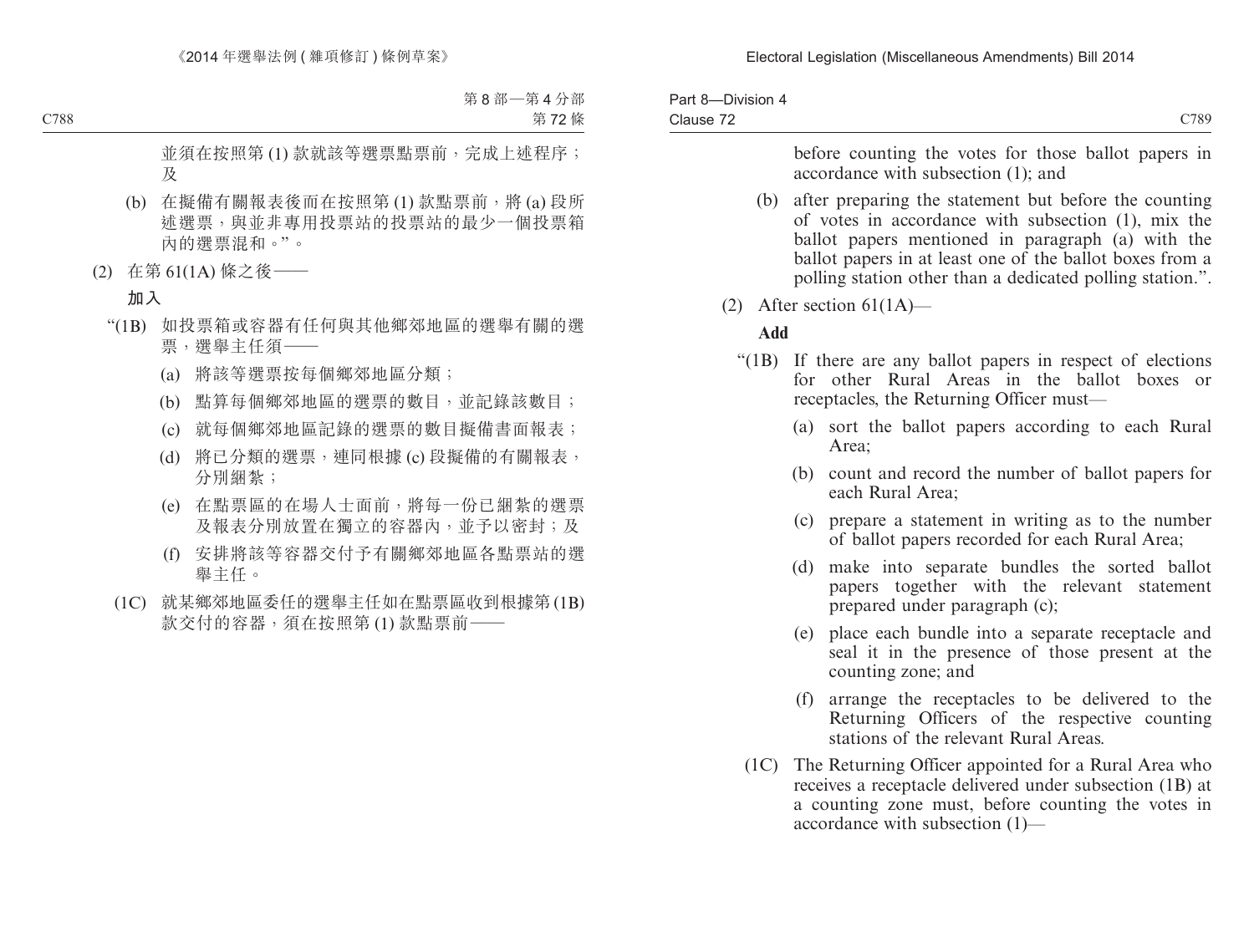| Part 8-Division 4 |                  |
|-------------------|------------------|
| Clause 72         | C <sub>791</sub> |
|                   |                  |

- (a) count and record the number of ballot papers in the receptacle, and verify the statement prepared under subsection  $(1B)(c)$  by comparing it with the number; (b) prepare a statement in writing as to the result of the verification under paragraph (a); and (c) after preparing the statement, mix the ballot
	- paper or ballot papers with the other ballot papers for the Rural Area at the counting zone before counting those votes in accordance with subsection  $(1)$ .".
- (3) Section 61(1)—

#### **Repeal**

"Ballot papers are then, in the counting zone, to be counted"

### **Substitute**

"Subject to subsections (1A), (1B) and (1C), ballot papers are to be counted, at the counting zone,".

(4) After section  $61(2)$ —

# **Add**

- "(3) The Returning Officer must, after counting the votes in accordance with subsection (1), at the counting zone—
	- (a) verify the number of ballot papers cast at the polling station other than a dedicated polling station by comparing it with the ballot paper account for that station; and
	- (b) prepare a statement in writing as to the result of the verification under paragraph (a).".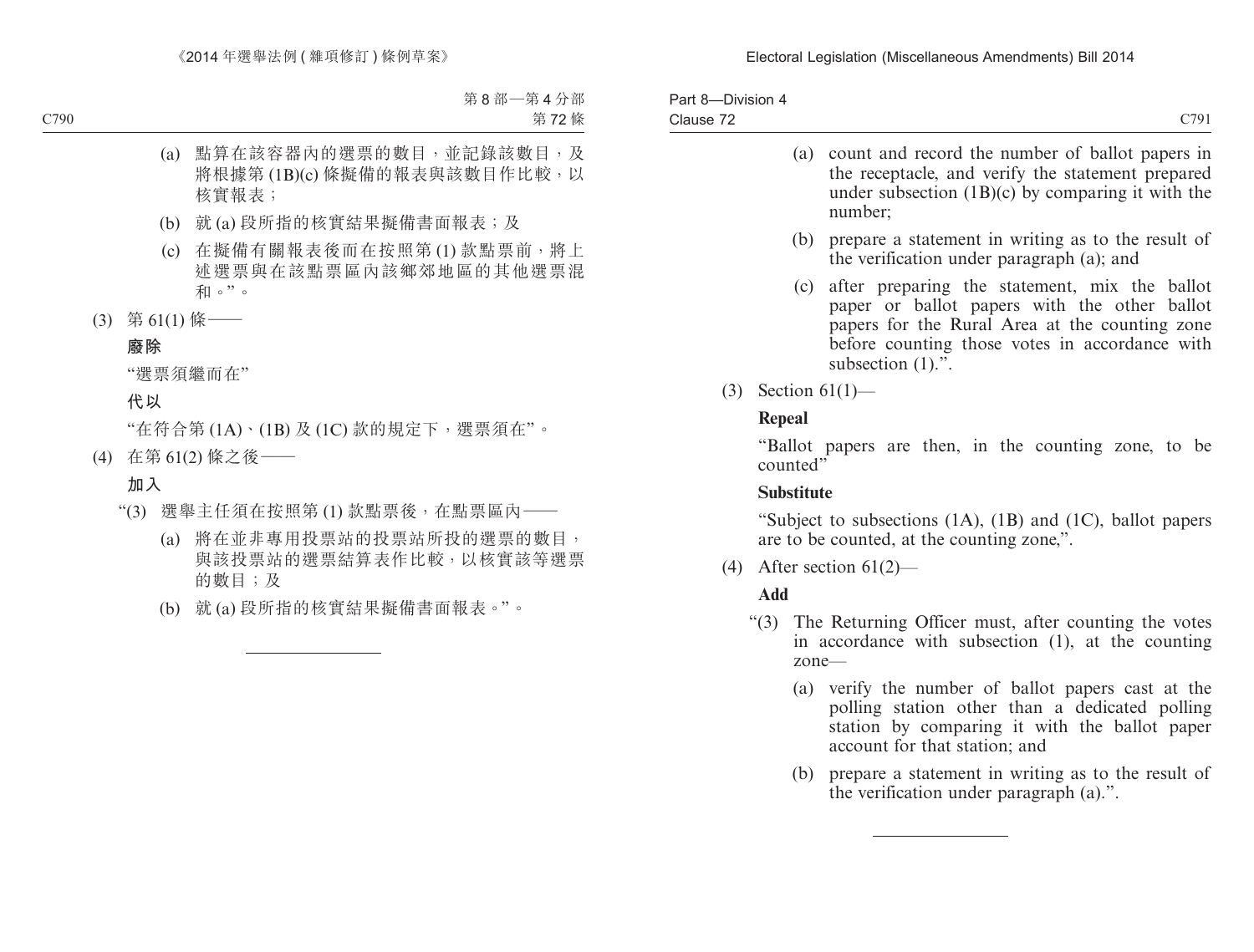# **Part 9**

# **Amendments Relating to Election Agent's Authority to Act on Behalf of Candidate**

# **Division 1—Enactments Amended**

### **73. Enactments amended**

The enactments specified in Divisions 2, 3 and 4 are amended as set out in those Divisions.

## **Division 2—Amendment to Electoral Affairs Commission (Electoral Procedure) (Legislative Council) Regulation (Cap. 541 sub. leg. D)**

**74. Section 23 amended (a candidate or a list of candidates may appoint election agent)**

Section 23(17), before "in connection"—

**Add**

"under this Regulation".

# **Division 3—Amendment to Electoral Affairs Commission (Electoral Procedure) (District Councils) Regulation (Cap. 541 sub. leg. F)**

**75. Section 26 amended (a candidate may appoint election agent)** Section 26(14), before "in connection"—

**Add**

"under this Regulation".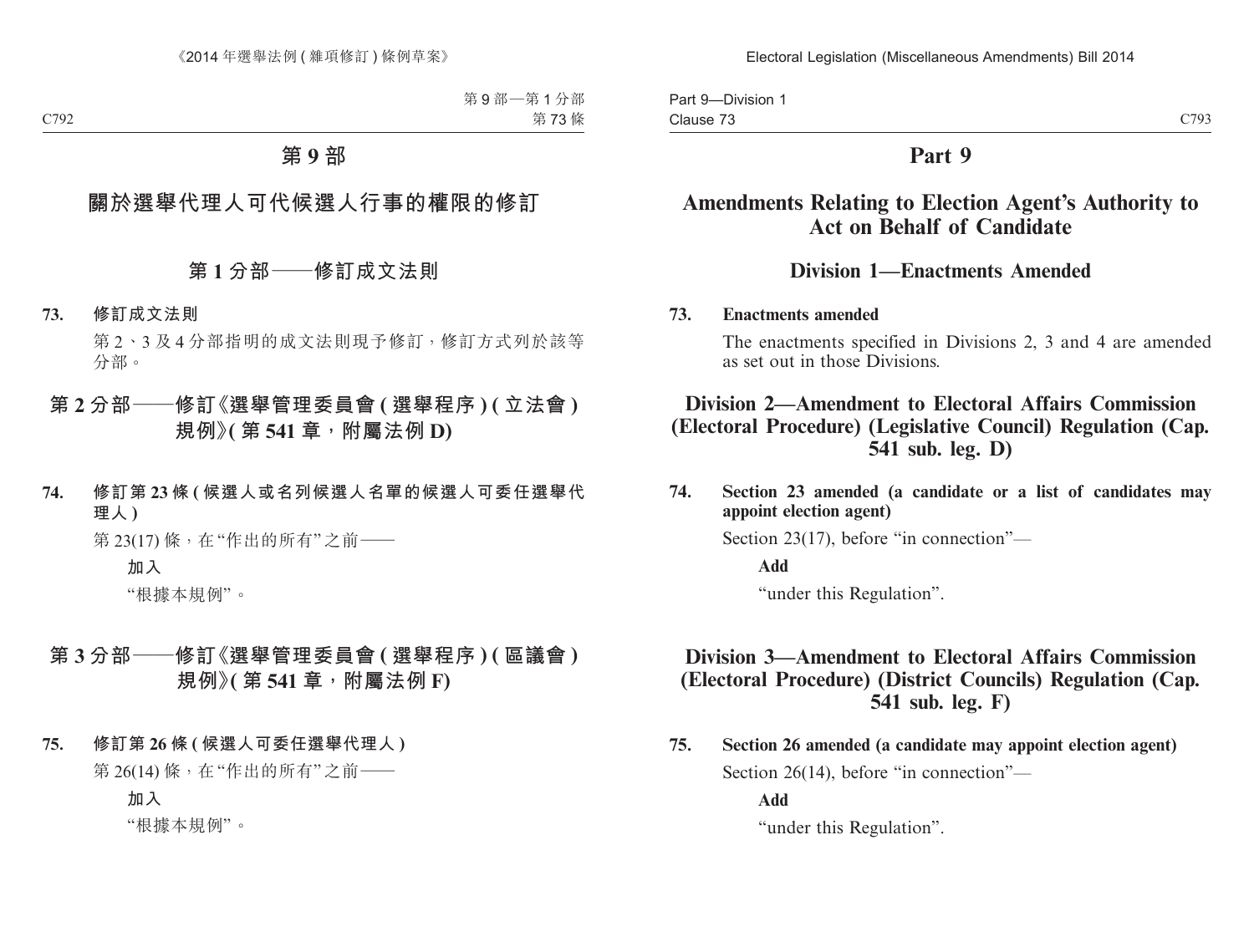Part 9—Division 4 Clause 76

**76. Section 22 amended (appointment of election agent)**

Section 22(3), before "in connection"—

**Add**

"under this Regulation".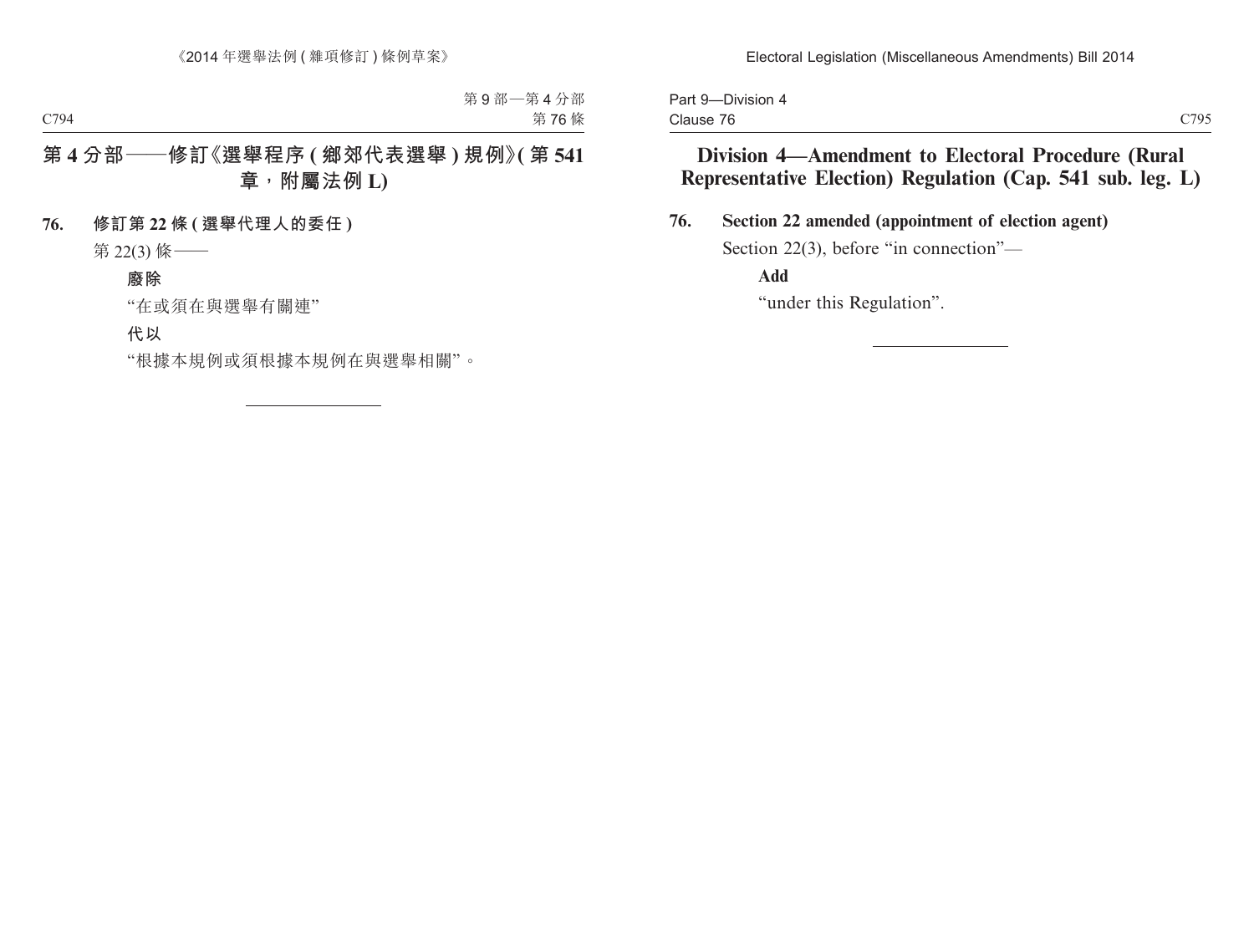Part 10—Division 1 Clause 77

C797

# **Part 10**

# **Amendments Relating to Postponement or Adjournment of Election, Polling or Counting**

## **Division 1—Enactments Amended**

#### **77. Enactments amended**

The enactments specified in Divisions 2 to 7 are amended as set out in those Divisions.

## **Division 2—Amendments to Electoral Affairs Commission Ordinance (Cap. 541)**

#### **78. Section 7 amended (regulations)**

 $(1)$  Section 7 $(2)(ii)$ —

#### **Repeal**

"other occurrence of public danger"

#### **Substitute**

"danger to public health or safety".

(2) Section  $7(4)(a)(ii)$ —

### **Repeal**

"2 days from"

#### **Substitute**

"14 days after".

(3) Section  $7(4)(a)(ii)$ —

### **Repeal**

everything after "the case may be"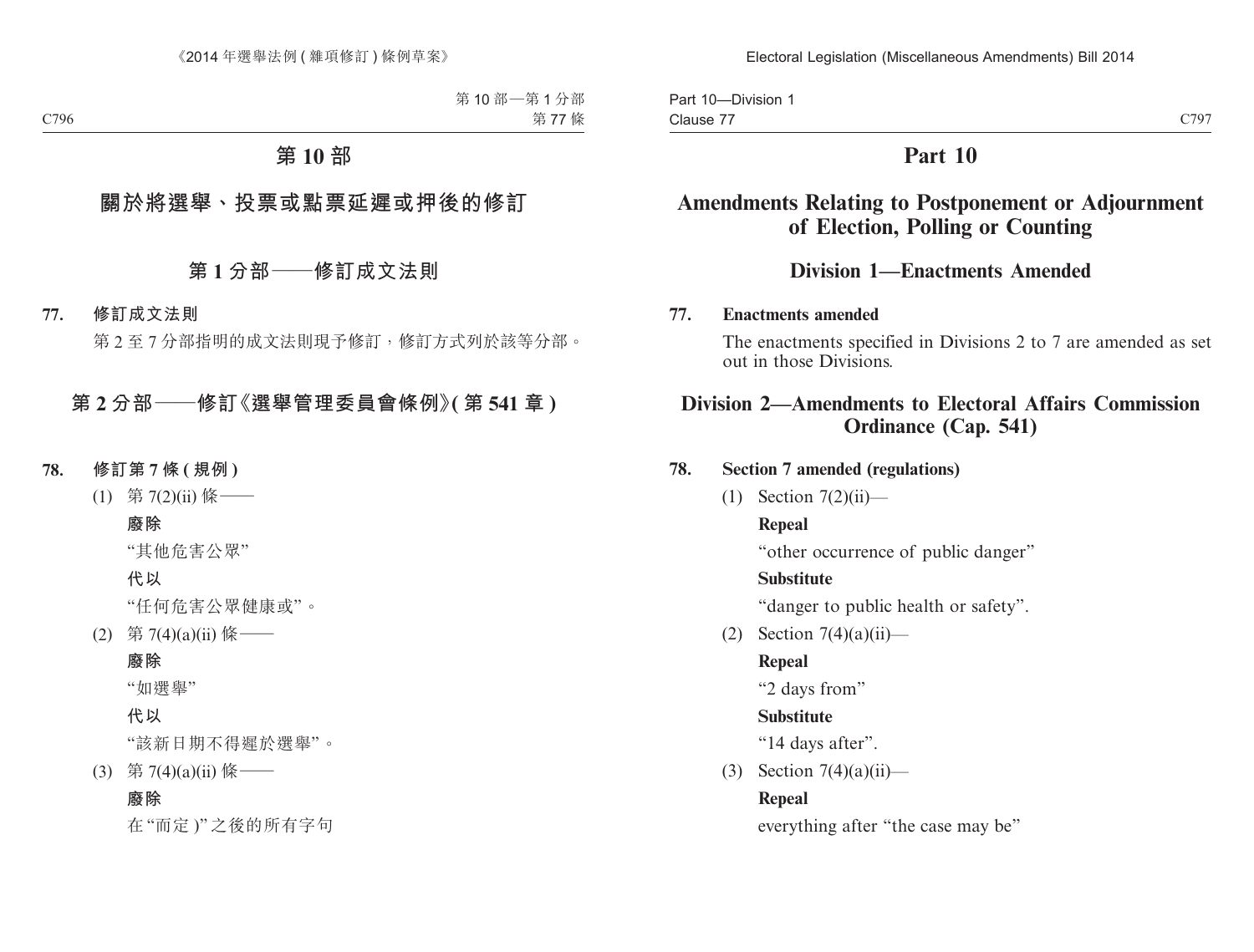Part 10—Division 3 Clause 79

C799

**Substitute a semicolon.**

# **Division 3—Amendments to Electoral Affairs Commission (Electoral Procedure) (Legislative Council) Regulation (Cap. 541 sub. leg. D)**

**79. Schedule 2, section 2 amended (postponement of election, adjournment of poll or count in respect of a single constituency)**

Schedule 2, section 2(3)(b)—

**Repeal**

"other occurrence of public danger"

#### **Substitute**

"any danger to public health or safety".

### **80. Schedule 2, section 3 amended (adjournment of poll or count at a particular station)**

Schedule 2, section 3(2)(b)—

**Repeal**

"other occurrence of public danger"

#### **Substitute**

"any danger to public health or safety".

**81. Schedule 2, section 7 amended (appointment of a date by Commission for election, polling or counting after a postponement or an adjournment)**

Schedule 2, section 7—

**Repeal subsection (3)**

**Substitute**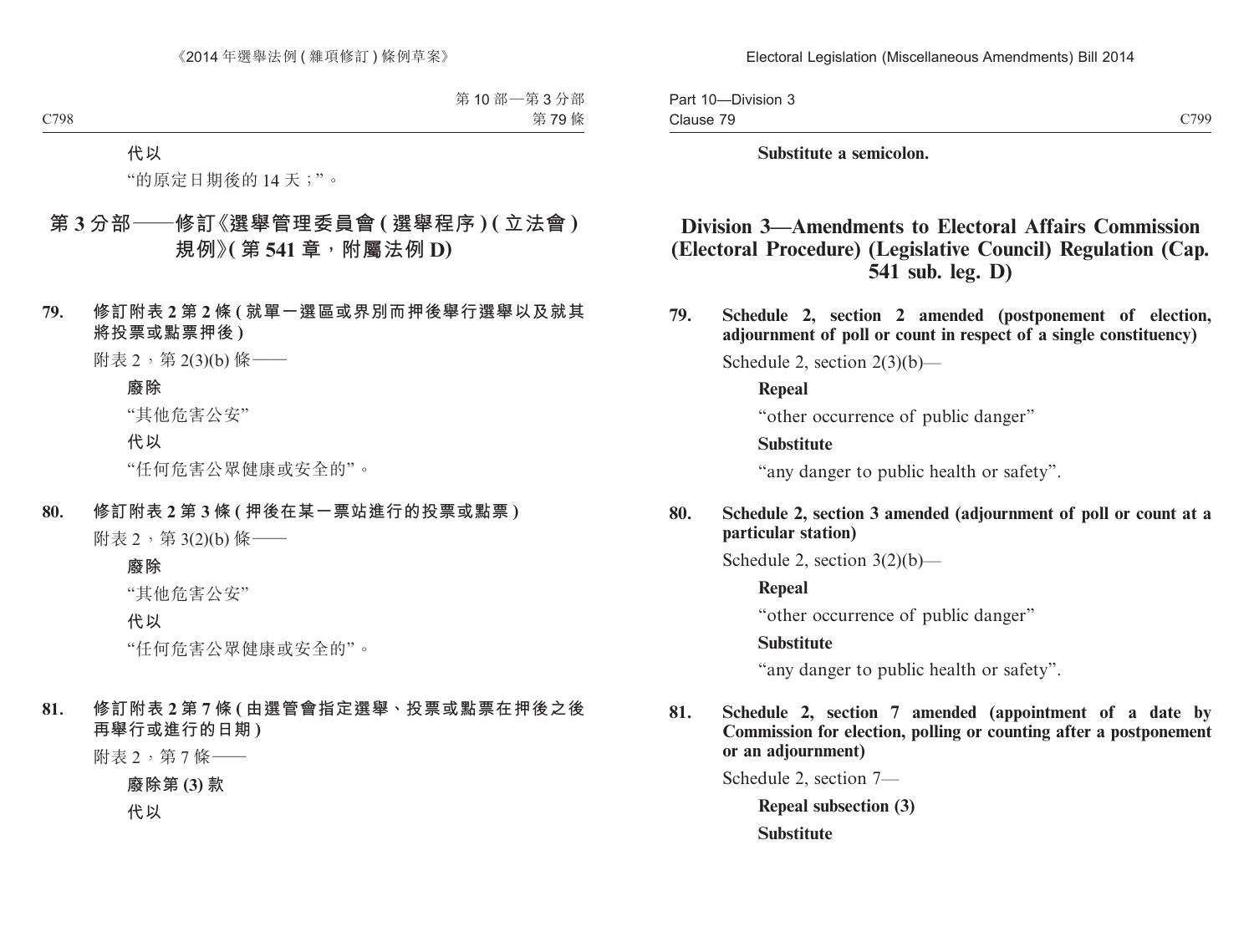| Part 10-Division 4 |      |
|--------------------|------|
| Clause 82          | C801 |

"(3) A date appointed under this section must not be later than 14 days after the date on which the postponed election or the adjourned poll or count would have been held."

## **Division 4—Amendments to Electoral Affairs Commission (Electoral Procedure) (District Councils) Regulation (Cap. 541 sub. leg. F)**

**82. Schedule 1, section 2 amended (postponement of election, adjournment of poll or count in respect of a single constituency)**

Schedule 1, section  $2(3)(b)$ —

**Repeal**

"other occurrence of public danger"

**Substitute**

"any danger to public health or safety".

### **83. Schedule 1, section 3 amended (adjournment of poll or count at a particular station)**

Schedule 1, section  $3(2)(b)$ —

**Repeal**

"other occurrence of public danger"

## **Substitute**

"any danger to public health or safety".

**84. Schedule 1, section 7 amended (appointment of a date by Commission for election, polling or counting after a postponement or an adjournment)**

Schedule 1, section 7—

**Repeal subsection (3) Substitute**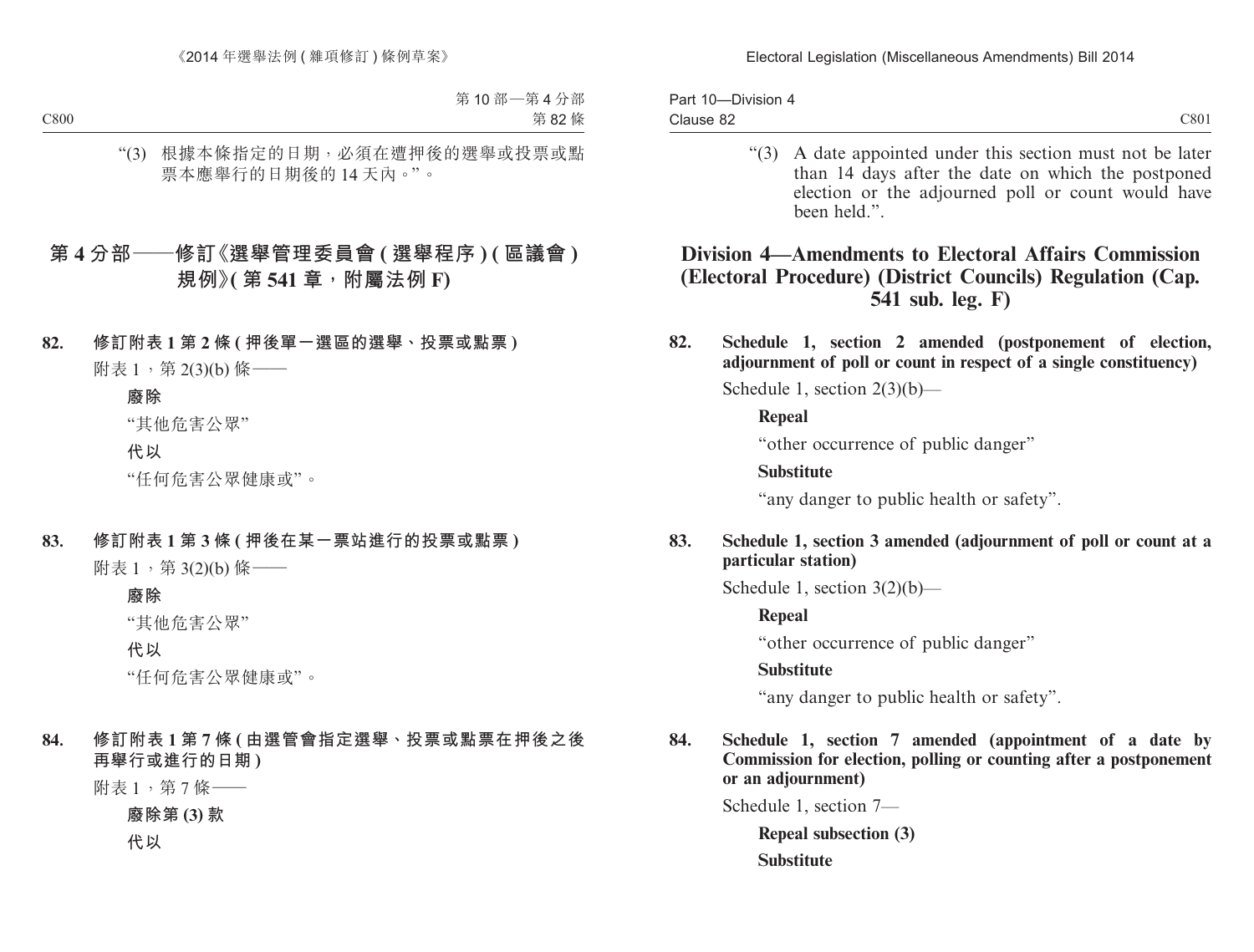| Part 10-Division 5 |  |
|--------------------|--|
| Clause 85          |  |

"(3) A date appointed under this section must not be later than 14 days after the date on which the postponed election or the adjourned poll or count would have been held."

**Division 5—Amendments to Electoral Procedure (Rural Representative Election) Regulation (Cap. 541 sub. leg. L)**

**85. Section 72 amended (postponement or adjournment of polling at all polling stations or counting of votes at all counting stations)**

Section 72(1)(d) and  $(2)(d)$ —

#### **Repeal**

"other occurrence of public danger"

#### **Substitute**

"danger to public health or safety".

**86. Section 73 amended (adjournment of polling at a particular polling station or counting of votes at a particular counting station)**

Section 73(1)(b) and  $(2)(b)$ —

### **Repeal**

"other occurrence of public danger"

### **Substitute**

"danger to public health or safety".

- **87. Section 77 amended (resumption of postponed or adjourned polling or counting)**
	- (1) Section 77(1)(a), (2)(a), (3) and (4)—

### **Repeal**

"the prescribed period"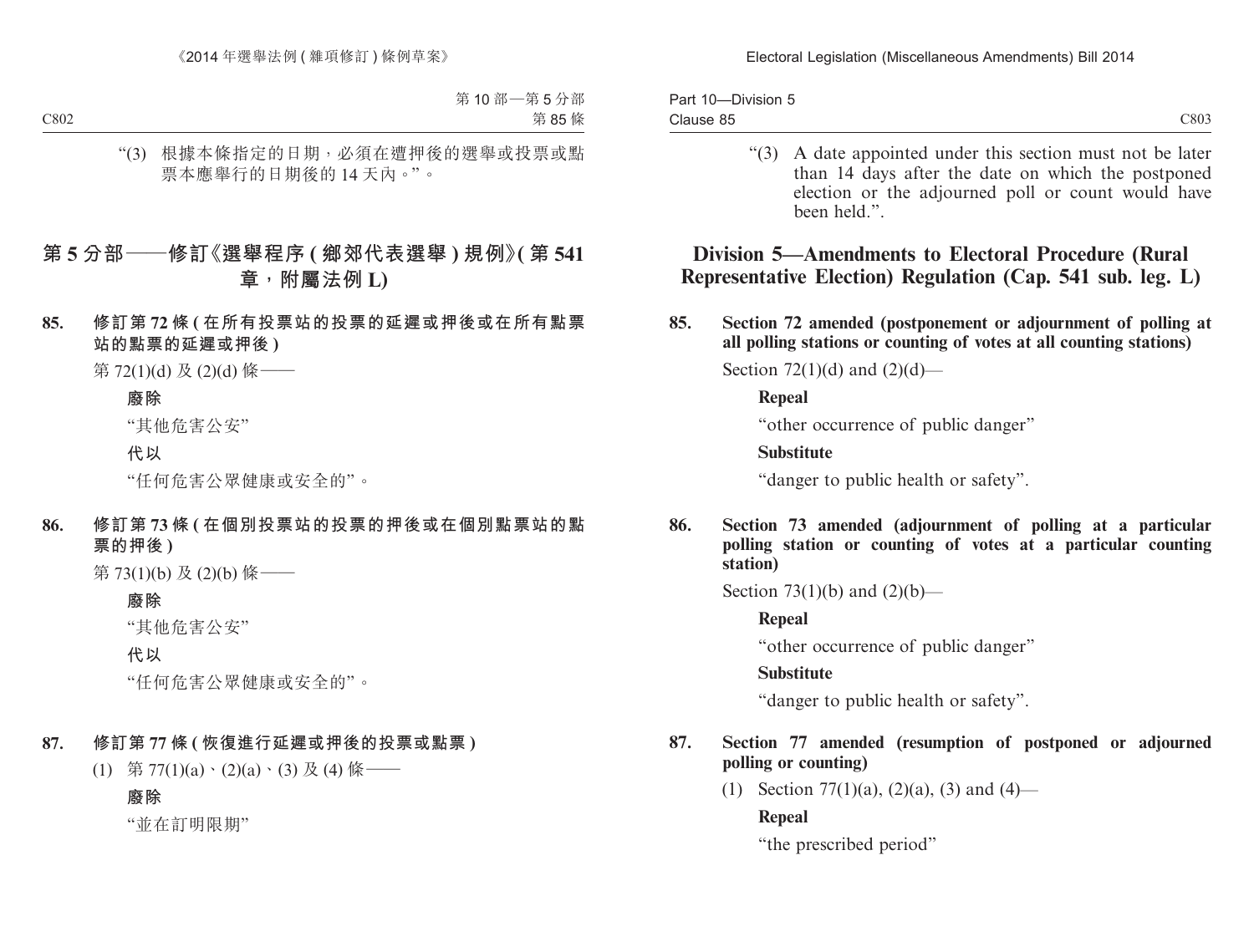Part 10—Division 6 Clause 88

C805

#### **Substitute**

"14 days".

(2) Section 77—

**Repeal subsection (7).**

# **Division 6—Amendments to Legislative Council Ordinance (Cap. 542)**

- **88. Section 44 amended (when general election can be postponed or adjourned)**
	- (1) Section 44(1) and (2)—

#### **Repeal**

"occurrence of public danger"

### **Substitute**

"danger to public health or safety".

(2) Section 44(4)—

### **Repeal**

"14 days from"

#### **Substitute**

"14 days after".

## **Division 7—Amendments to District Councils Ordinance (Cap. 547)**

- **89. Section 38 amended (when ordinary election can be postponed or adjourned)**
	- (1) Section 38(1) and (2)—

#### **Repeal**

"occurrence of public danger"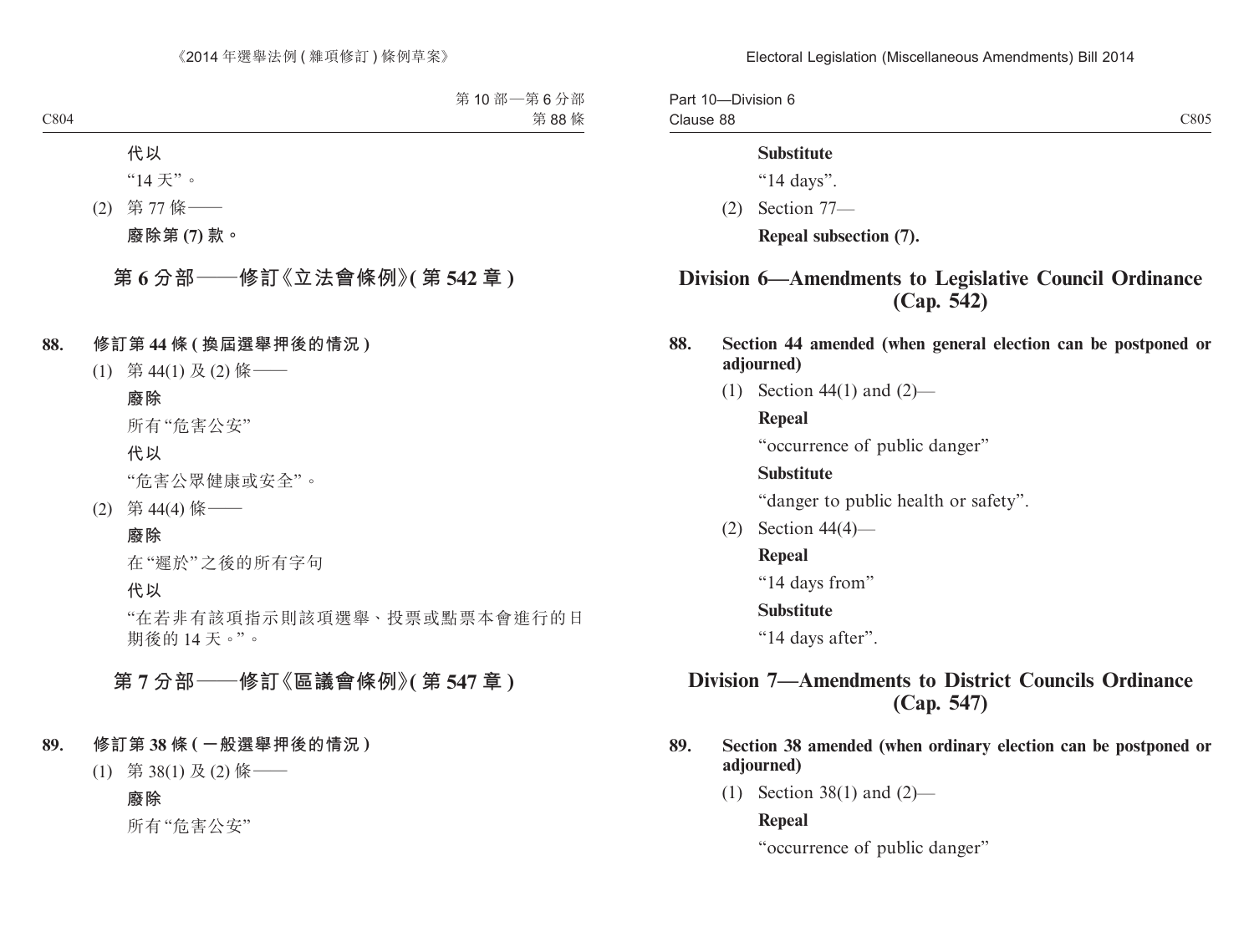Part 10—Division 7 Clause 89

C807

### **Substitute**

"danger to public health or safety".

(2) Section 38(4)—

## **Repeal**

"14 days from"

## **Substitute**

"14 days after".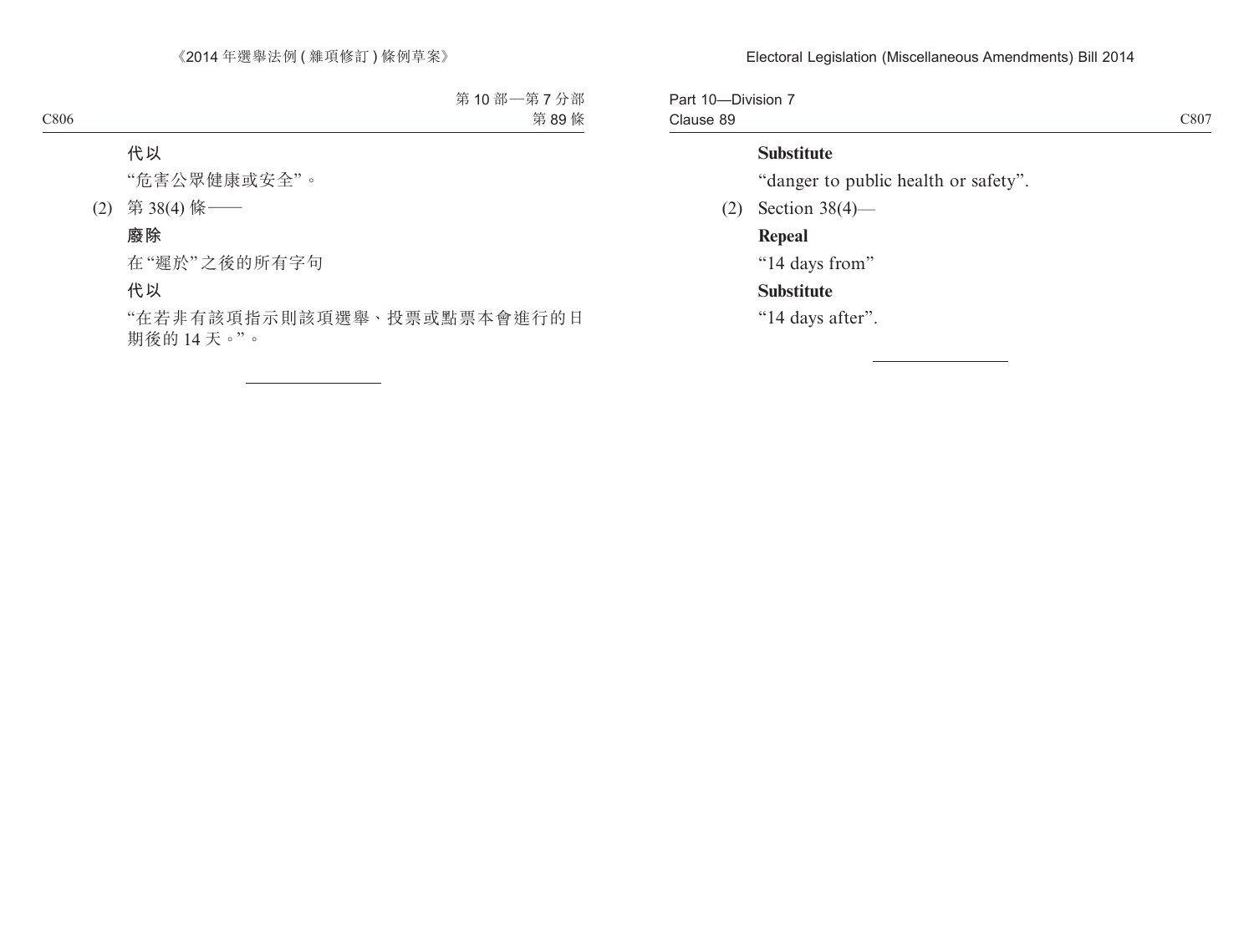Part 11—Division 1 Clause 90

# **Part 11**

# **Amendments Relating to Ordinary Business Hours**

## **Division 1—Enactments Amended**

#### **90. Enactments amended**

The enactments specified in Divisions 2, 3 and 4 are amended as set out in those Divisions.

## **Division 2—Amendment to Electoral Affairs Commission (Electoral Procedure) (Legislative Council) Regulation (Cap. 541 sub. leg. D)**

### **91. Section 2 amended (interpretation)**

Section 2(1)—

## **Repeal the definition of** *ordinary business hours* **Substitute**

"*ordinary business hours* (通常辦公時間) means the hours—

- (a) between 9 a.m. and 5 p.m. on any Monday, Tuesday, Wednesday, Thursday or Friday (other than a general holiday); and
- (b) between 9 a.m. and 12 noon on a Saturday (other than a general holiday) during the period between—
	- (i) the date of publication of a notice under section 4(1),  $5(1)$  or 8(1) in respect of an election; and
	- (ii) the date of publication of the result of the election under the Legislative Council Ordinance (Cap. 542) or the date of the declaration of the failure or termination of the election under that Ordinance, whichever is the later;".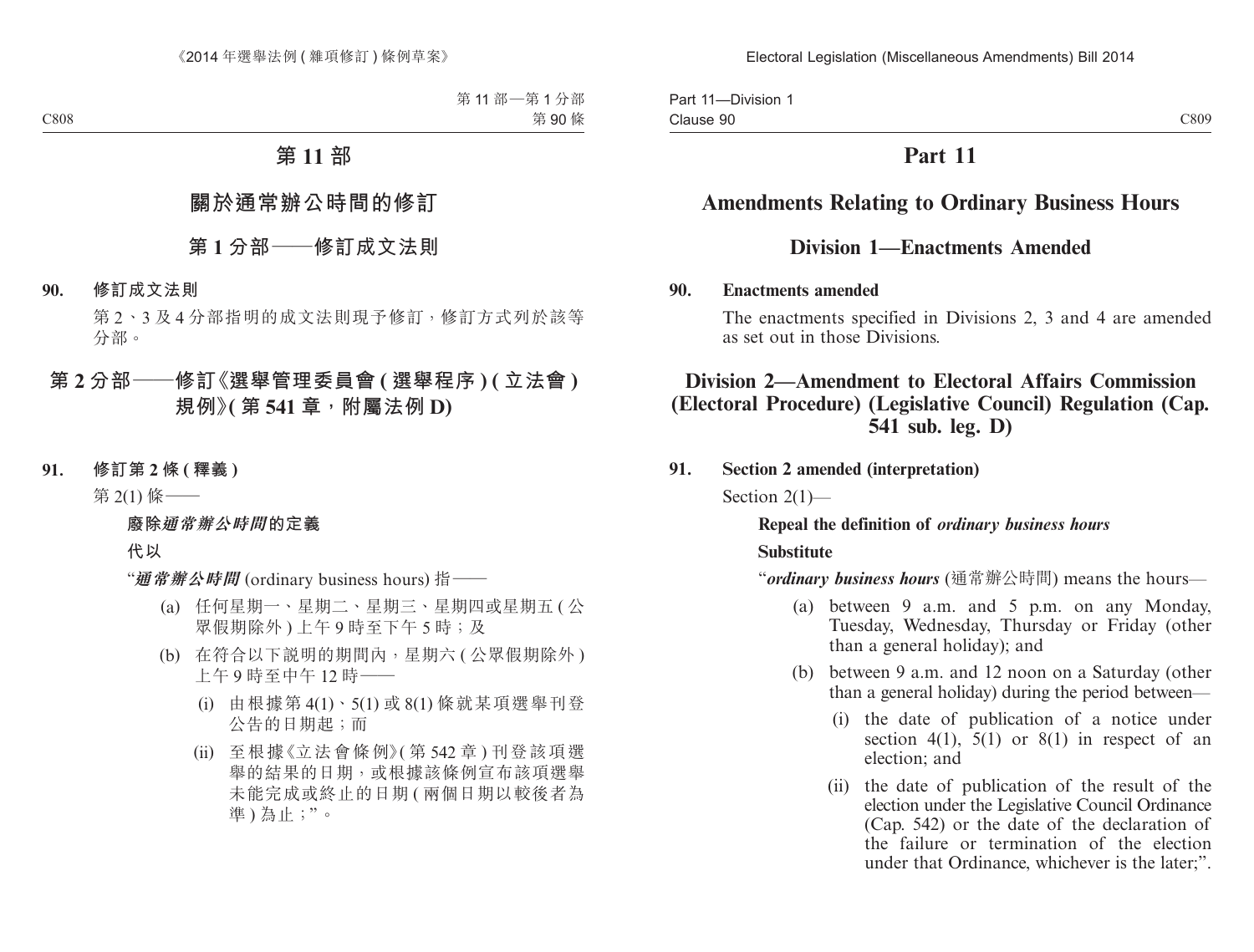Part 11—Division 3 Clause 92

## **Division 3—Amendment to Electoral Affairs Commission (Electoral Procedure) (District Councils) Regulation (Cap. 541 sub. leg. F)**

### **92. Section 2 amended (interpretation)**

Section 2(1)—

# **Repeal the definition of** *ordinary business hours* **Substitute**

"*ordinary business hours* (通常辦公時間) means the hours—

- (a) between 9 a.m. and 5 p.m. on any Monday, Tuesday, Wednesday, Thursday or Friday (other than a general holiday); and
- (b) between 9 a.m. and 12 noon on a Saturday (other than a general holiday) during the period between—
	- (i) the date of publication of a notice under section  $8(1)$  or  $10(1)$  in respect of an election; and
	- (ii) the date of publication of the result of the election under the District Councils Ordinance (Cap. 547) or the date of the declaration of the failure or termination of the election under that Ordinance, as may be appropriate;".

## **Division 4—Amendment to Electoral Procedure (Rural Representative Election) Regulation (Cap. 541 sub. leg. L)**

**93. Section 2 amended (interpretation)**

Section 2(1)—

**Repeal the definition of** *ordinary business hours*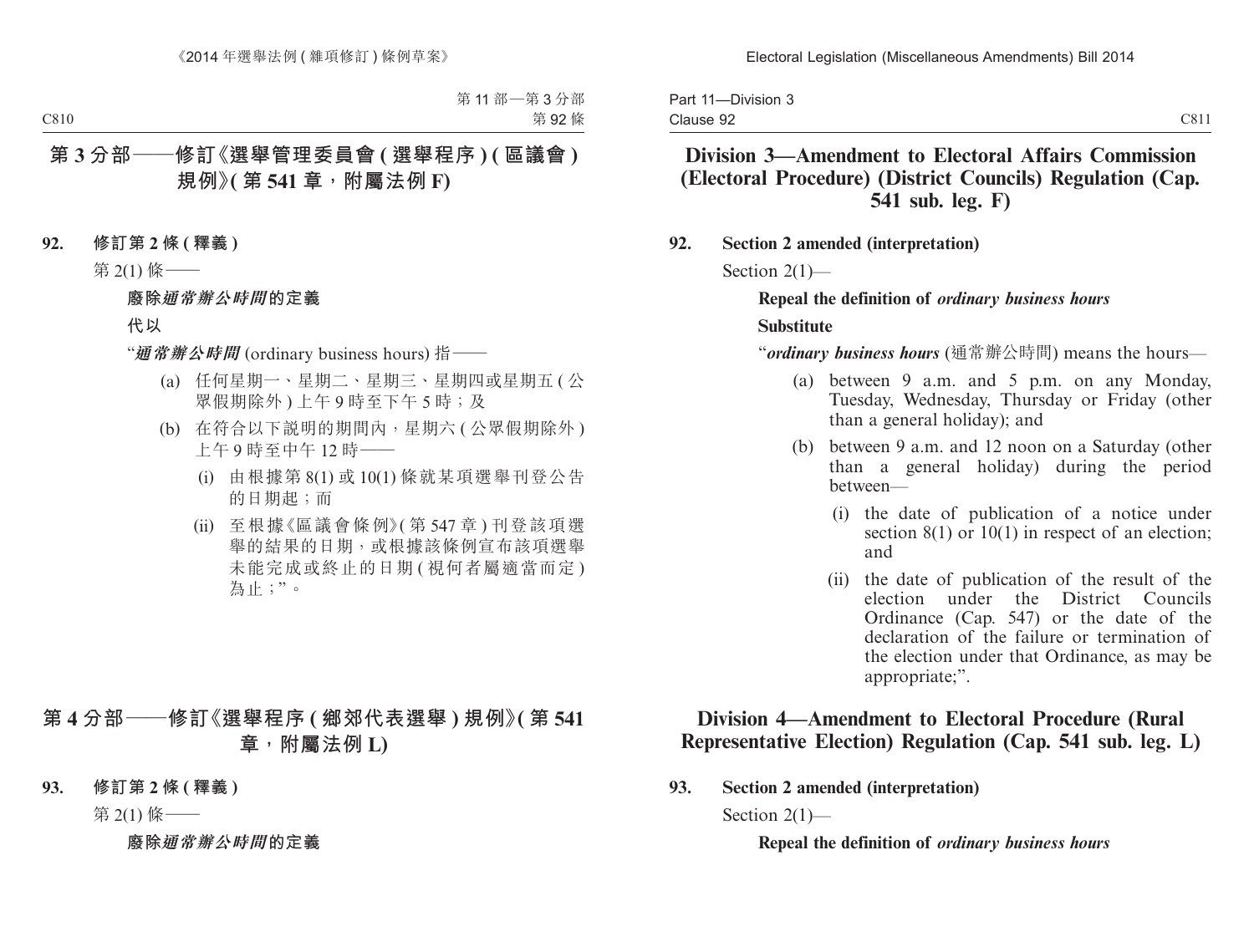| Part 11-Division 4 |      |
|--------------------|------|
| Clause 93          | C813 |

#### **Substitute**

"*ordinary business hours* (通常辦公時間) means the hours—

- (a) between 9 a.m. and 5 p.m. on any Monday, Tuesday, Wednesday, Thursday or Friday (other than a general holiday); and
- (b) between 9 a.m. and 12 noon on a Saturday (other than a general holiday) during the period between—
	- (i) the date of publication of a notice under section 4(1) or 6 in respect of an election; and
	- (ii) the date of publication of the result of the election under the Rural Representative Election Ordinance (Cap. 576) or the date of the declaration of the failure or termination of the election under that Ordinance, whichever is the later;".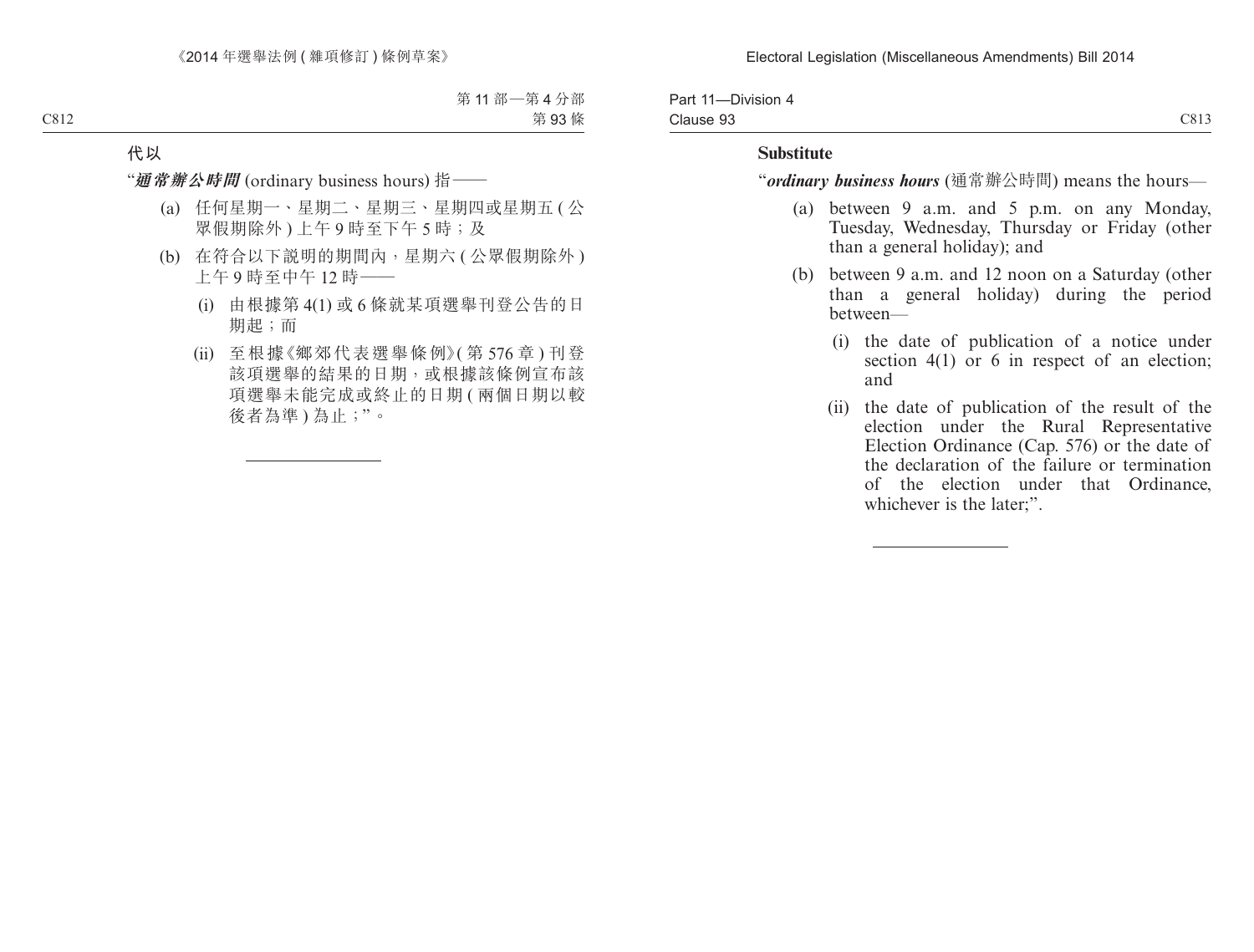# **Part 12**

# **Amendments Relating to Notices Designating Polling Stations and Counting Stations, etc.**

## **Division 1—Enactments Amended**

### **94. Enactments amended**

The enactments specified in Divisions 2, 3 and 4 are amended as set out in those Divisions.

# **Division 2—Amendments to Electoral Affairs Commission (Electoral Procedure) (Legislative Council) Regulation (Cap. 541 sub. leg. D)**

**95. Section 28 amended (designation of polling stations, counting stations and ballot paper sorting stations)**

Section 28(1), after "Gazette"—

#### **Add**

"at least 10 days before polling day".

### **96. Section 29 amended (Chief Electoral Officer to designate some polling stations as special polling stations)**

(1) Section 29—

# **Repeal subsection (1)**

### **Substitute**

"(1) If the polling station or polling stations designated by the Chief Electoral Officer for a constituency would be difficult of access for persons with a disability, the Chief Electoral Officer must designate one or more polling stations as special polling station or stations to be used for voting by them.".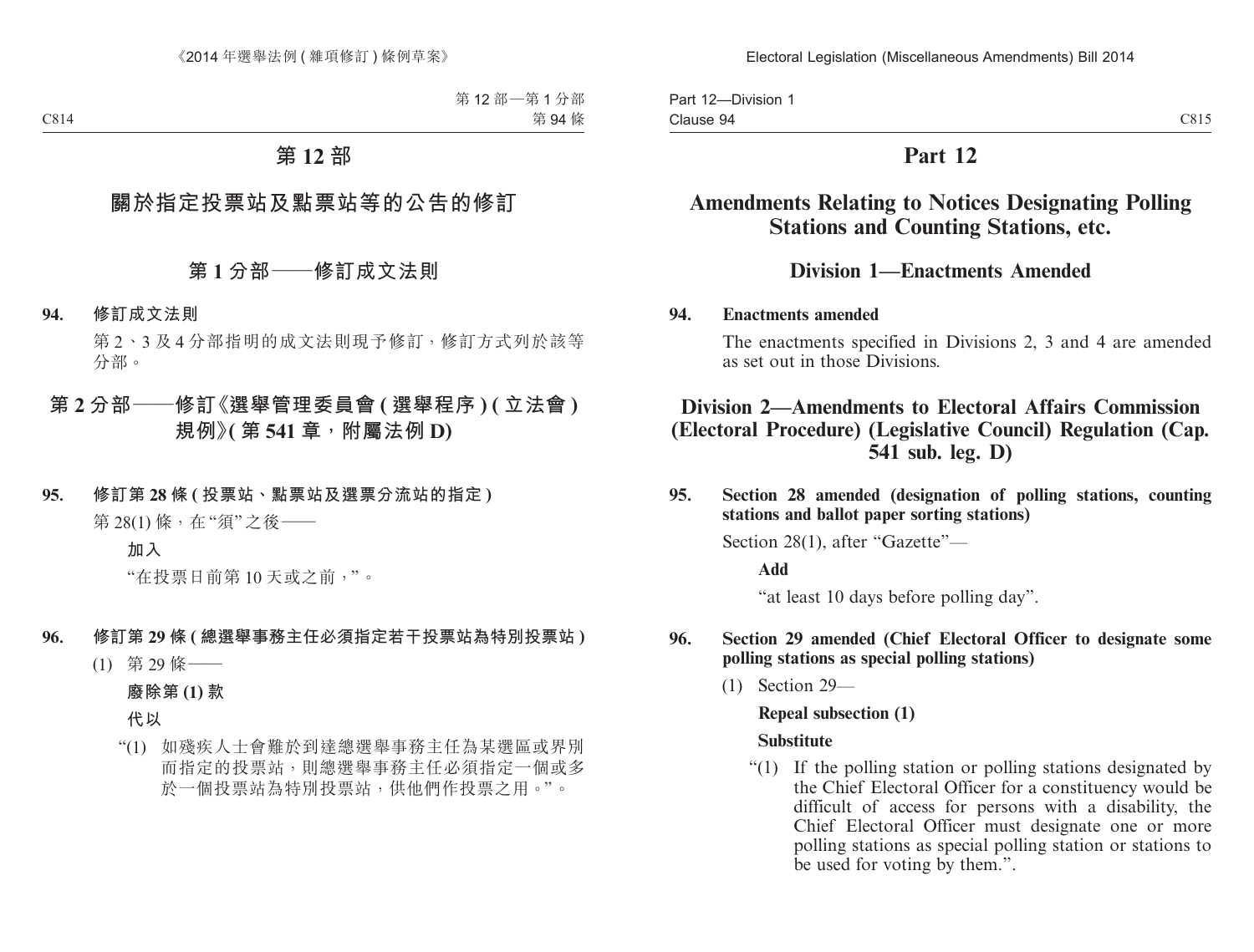| Part 12-Division 3 |      |
|--------------------|------|
| Clause 98          | C817 |

(2) Section 29—

## **Repeal subsection (3) Substitute**

- "(3) In a notice published under section 28(1), the Chief Electoral Officer must indicate—
	- (a) the special polling stations (if any); and
	- (b) the constituency or constituencies for which a particular special polling station is designated.".
- (3) Section 29—

### **Repeal subsection (4).**

**97. Section 65 amended (Returning Officer and Presiding Officer to give notice of time and place of counting of votes to candidates)**

Section 65(5)—

#### **Repeal**

"1 working day"

#### **Substitute**

"10 days".

## **Division 3—Amendments to Electoral Affairs Commission (Electoral Procedure) (District Councils) Regulation (Cap. 541 sub. leg. F)**

**98. Section 31 amended (designation of polling stations, counting stations and ballot paper sorting stations)**

Section 31(1), after "Gazette"—

**Add**

"at least 10 days before polling day".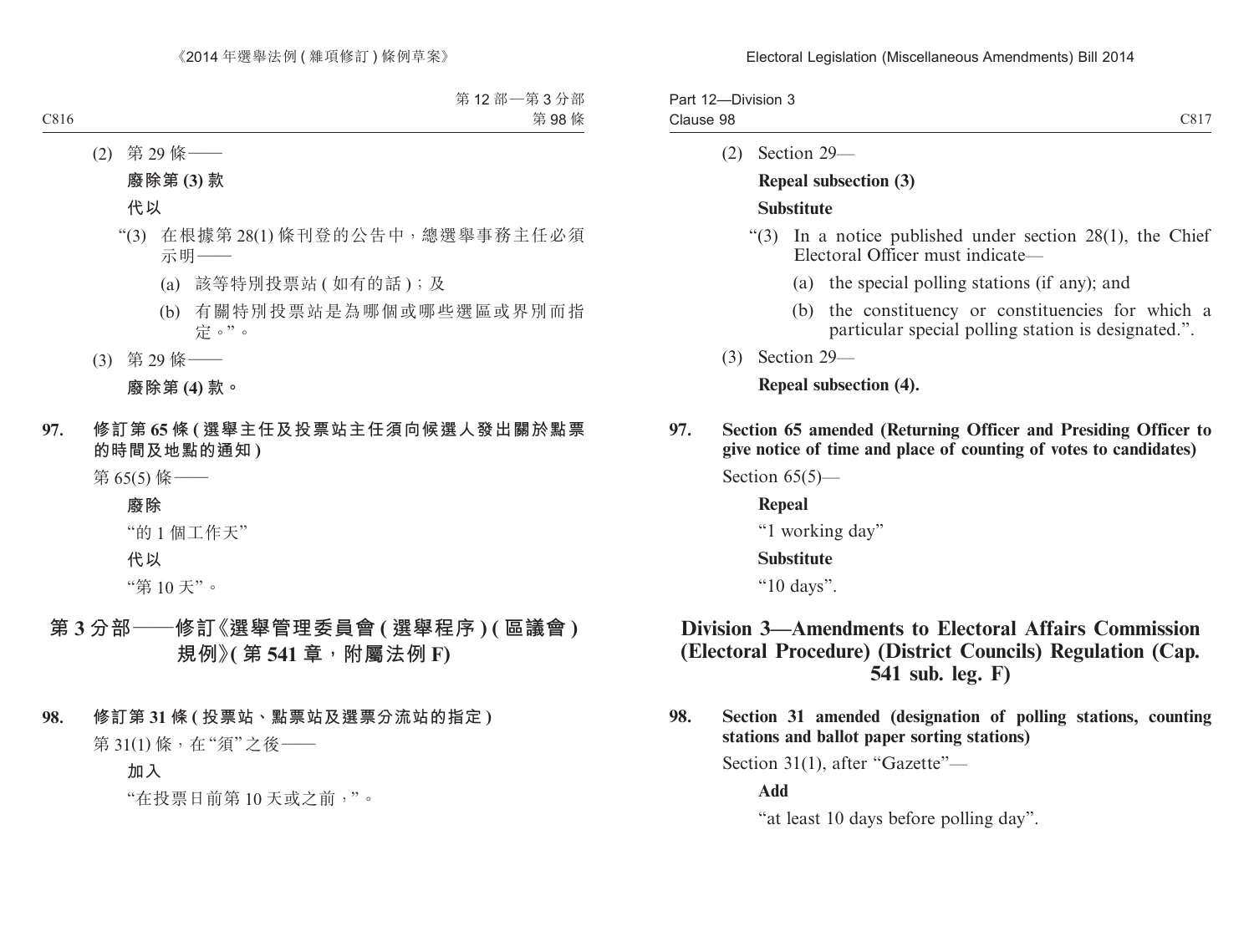| Part 12-Division 3 |      |
|--------------------|------|
| Clause 99          | C819 |

### **99. Section 32 amended (Chief Electoral Officer to designate some polling stations as special polling stations)**

(1) Section 32—

#### **Repeal subsection (1)**

#### **Substitute**

- "(1) If the polling station or polling stations designated by the Chief Electoral Officer for a constituency would be difficult of access for persons with a disability, the Chief Electoral Officer must designate one or more polling stations as special polling station or stations to be used for voting by them.".
- (2) Section 32—

### **Repeal subsection (3)**

### **Substitute**

- "(3) In a notice published under section  $31(1)$ , the Chief Electoral Officer must indicate—
	- (a) the special polling stations (if any); and
	- (b) the constituency or constituencies for which a particular special polling station is designated.".
- (3) Section 32—

**Repeal subsection (4).**

**100. Section 65 amended (Returning Officer and Presiding Officer to give notice of place and time of the counting of votes to candidates)**

Section 65(4)—

**Repeal**

"1 working day"

## **Substitute**

"10 days".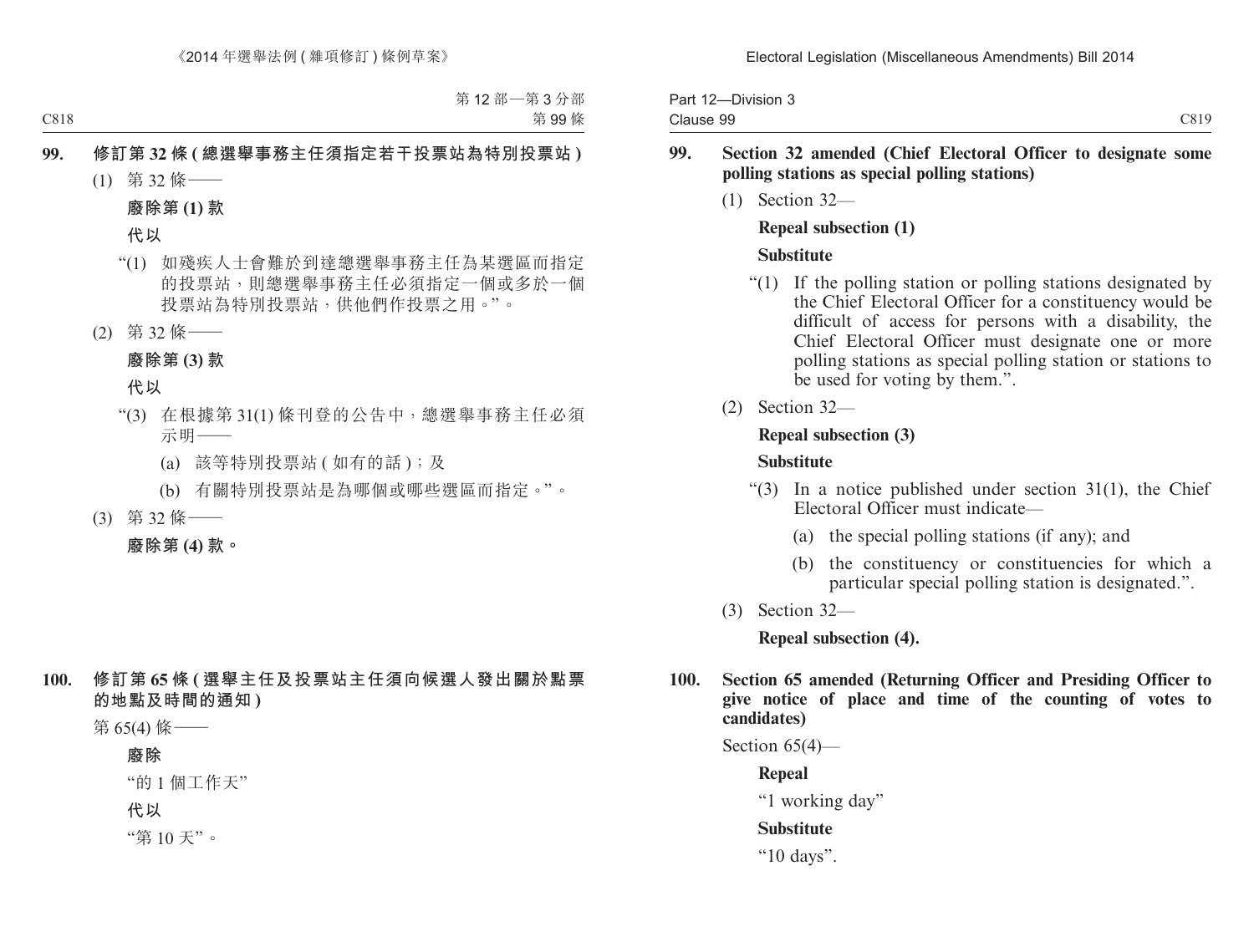|            | Part 12-Division 4 |  |
|------------|--------------------|--|
| Clause 101 |                    |  |

- **101. Section 28 amended (designation of polling stations, ballot paper sorting stations and counting stations)**
	- (1) Section 28(1), after "Gazette"—

### **Add**

"at least 10 days before polling day".

(2) After section 28(1)—

### **Add**

"(1A) The Director of Home Affairs must indicate in the notice any polling station which, in his or her opinion, is suitable for use for voting by persons with a disability.".

### **102. Section 55 amended (determination and notice of time of counting of votes)**

Section  $55(4)(c)$ —

## **Repeal**

everything after "at least"

### **Substitute**

"10 days before polling day.".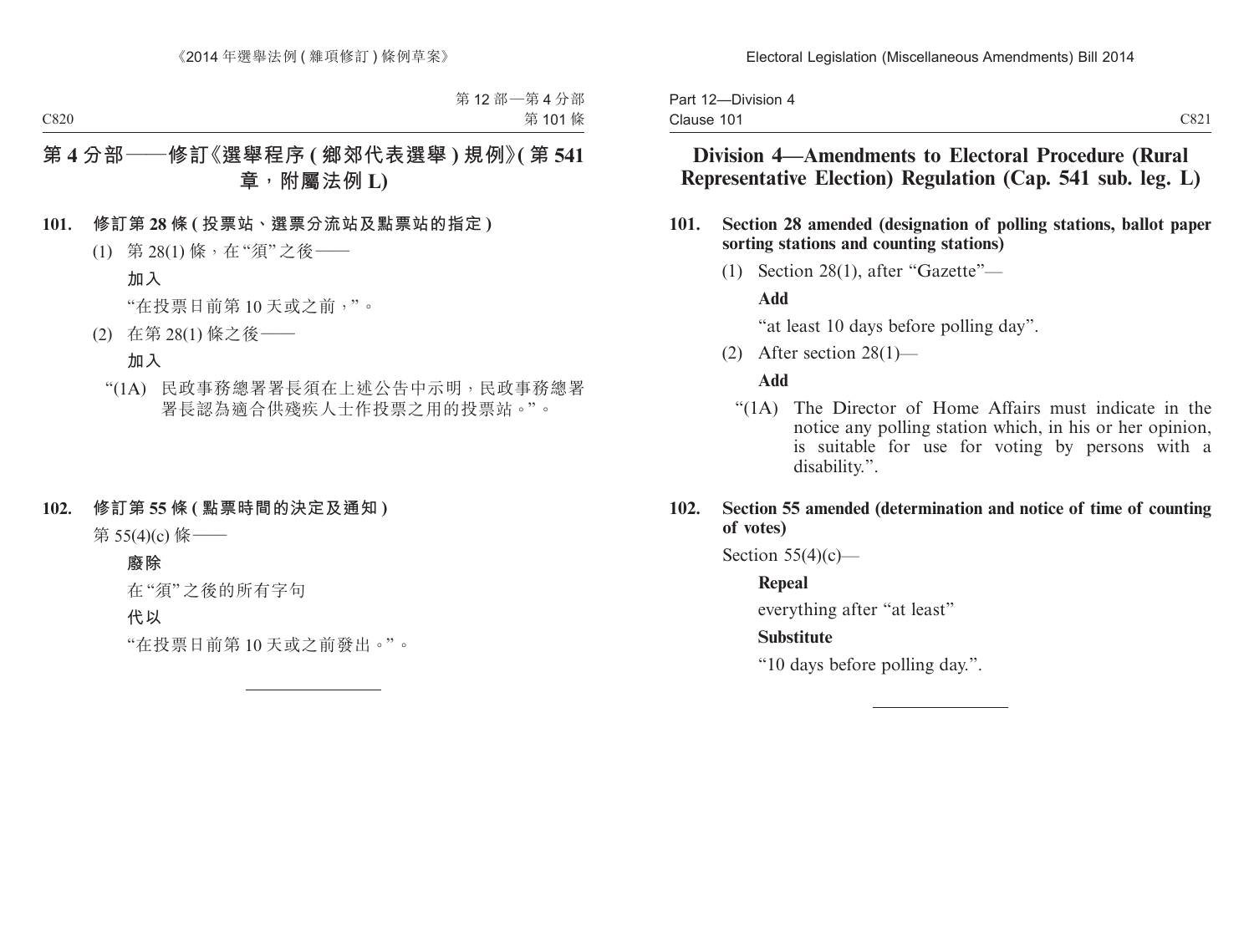Part 13—Division 1 Clause 103

# **Part 13**

# **Technical Amendments**

## **Division 1—Enactments Amended**

### **103. Enactments amended**

The enactments specified in Divisions 2 to 5 are amended as set out in those Divisions.

## **Division 2—Amendments to Electoral Affairs Commission Ordinance (Cap. 541)**

### **104. Section 2 amended (interpretation)**

(1) Section 2(1), definition of *electoral law*— **Repeal paragraph (a) Substitute**

"(a) the members of the Legislative Council;".

(2) Section 2(1), definition of *electoral law*, after paragraph  $(a)$ —

**Add**

"(ab) the members of District Councils;".

(3) Section 2(1), Chinese text, definition of **選舉法**—

## **Repeal paragraph (c)**

### **Substitute**

"(c) 選出鄉郊代表的選舉;".

(4) Section 2(1), definition of *geographical constituency*— **Repeal**

"a public body"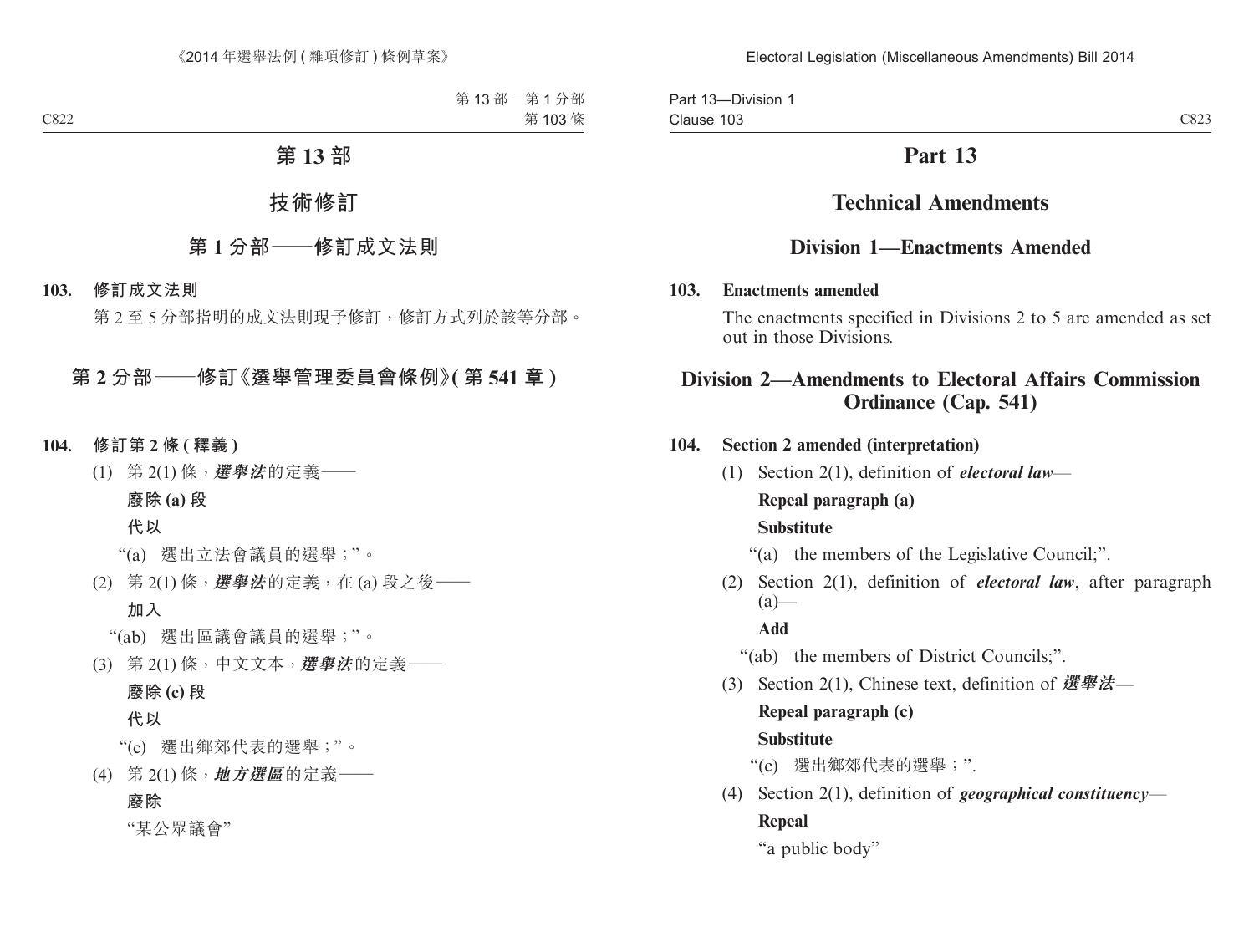Electoral Legislation (Miscellaneous Amendments) Bill 2014

Part 13—Division 3 Clause 106

#### **Substitute**

"the Legislative Council".

 $(5)$  Section  $2(1)$ —

**Repeal the definition of** *public body***.**

**105. Section 7 amended (regulations)**

Before section 7(7)(a)—

**Add**

"(aa) a District Council constituency;".

## **Division 3—Amendment to Electoral Affairs Commission (Electoral Procedure) (Legislative Council) Regulation (Cap. 541 sub. leg. D)**

**106. Section 100 amended (Commission to specify forms)** Section 100(4), after "to"—

> **Add** "be".

## **Division 4—Amendments to Legislative Council (Election Petition) Rules (Cap. 542 sub. leg. F)**

**107. Rule 3 amended (filing of documents)**

Rule 3(2)—

**Repeal** "Supreme Court" **Substitute** "High Court".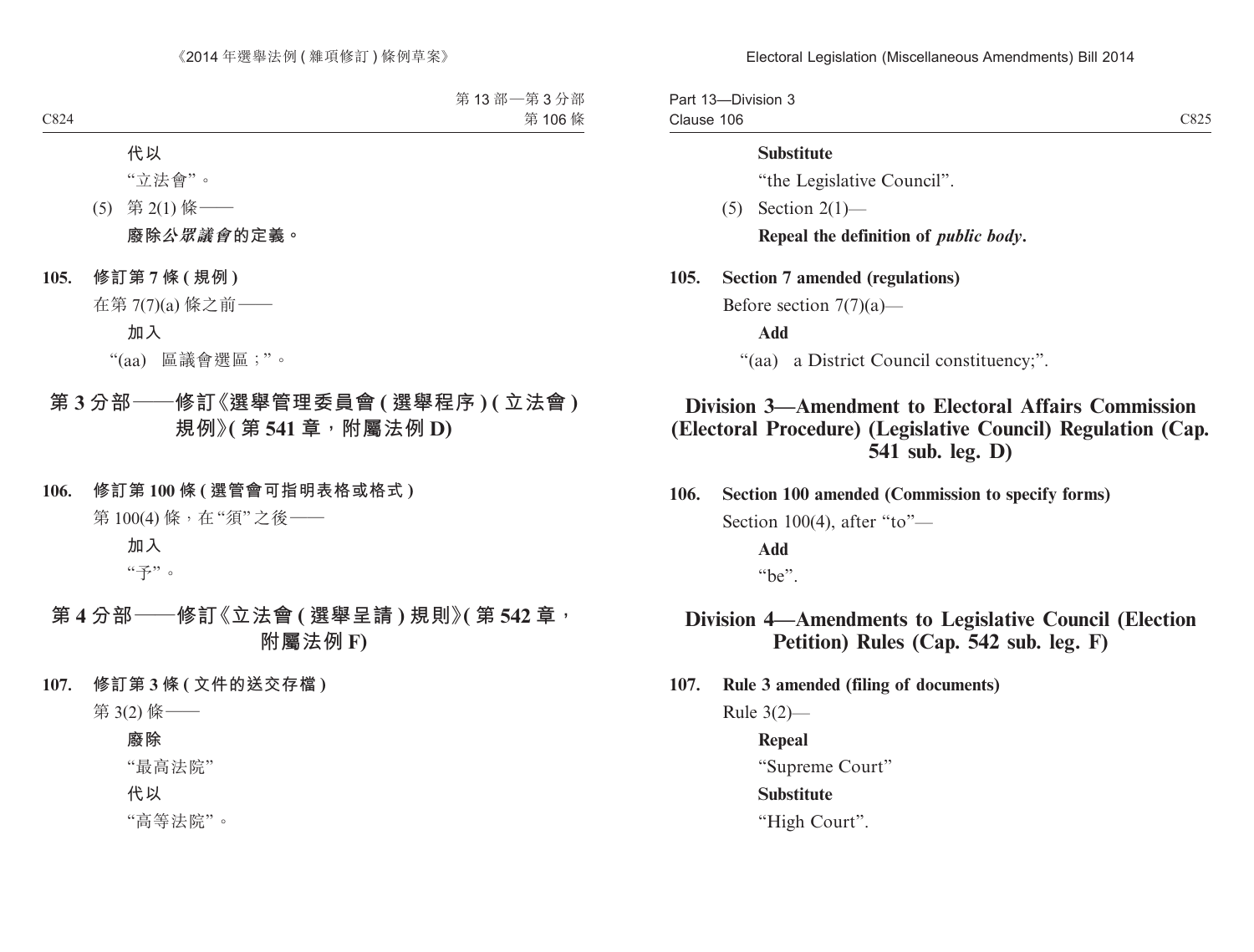Part 13—Division 5 Clause 109

# **108. Rule 20 amended (witnesses' expenses)** Rule 20— **Repeal** "Supreme Court" **Substitute**

"High Court".

## **Division 5—Amendments to Elections (Corrupt and Illegal Conduct) Ordinance (Cap. 554)**

**109. Section 34 amended (offence to publish election advertisements that do not meet certain requirements)**

Section 34(1), (3), (4) and (5), Chinese text—

**Repeal**

"選舉廣告印刷品" (wherever appearing)

#### **Substitute**

"印刷選舉廣告".

**110. Section 35 amended (Court may grant relief in certain circumstances if election advertisements do not meet requirements)**

Section 35(1), Chinese text—

#### **Repeal**

"選舉廣告印刷品"

#### **Substitute**

"印刷選舉廣告".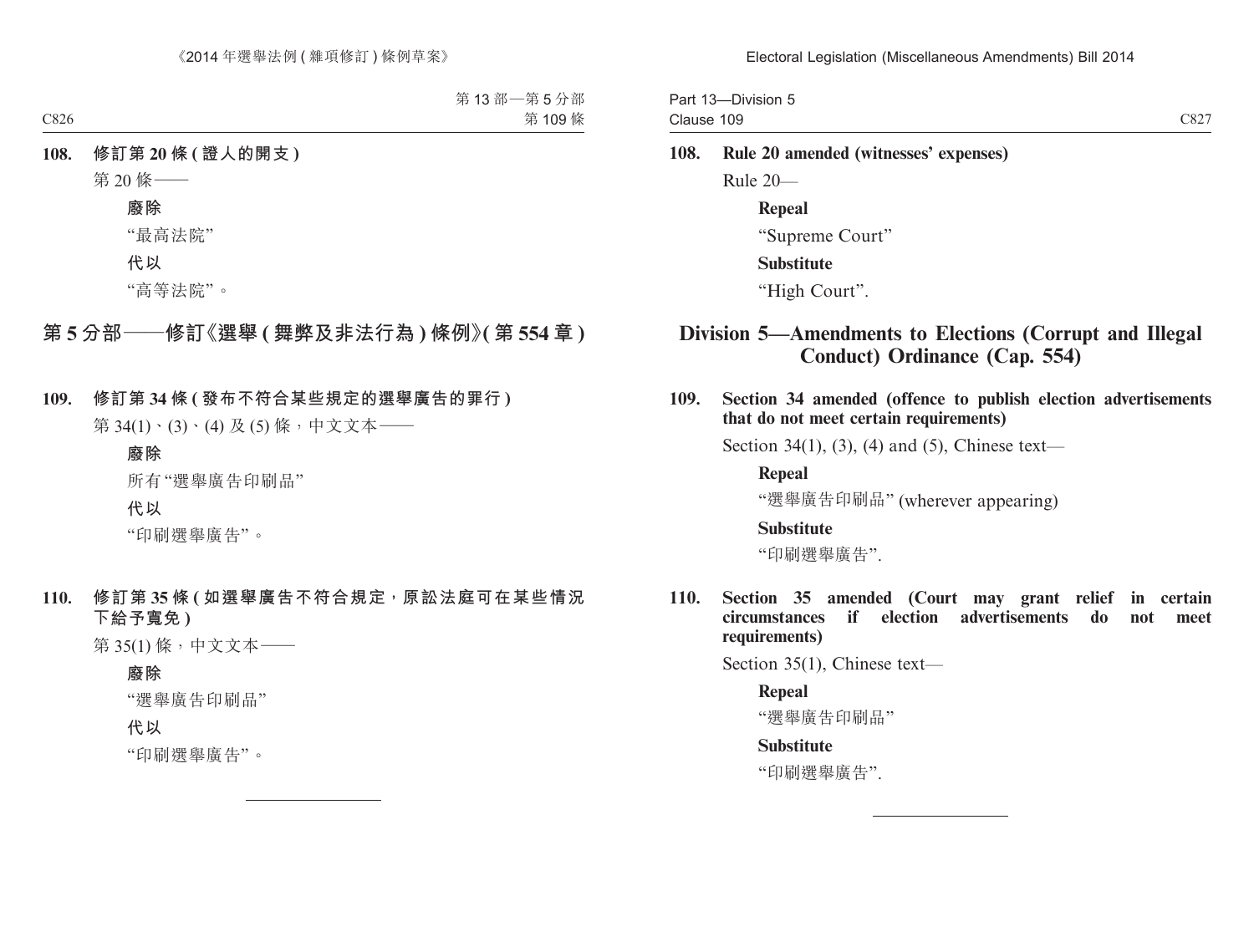Part 14—Division 1 Clause 111

## **Part 14**

# **Amendments Relating to Statutory Deadlines of Elector or Voter Registration**

## **Division 1—Enactments Amended**

### **111. Enactments amended**

The enactments specified in Divisions 2 to 7 are amended as set out in those Divisions.

**Division 2—Amendments to Electoral Affairs Commission (Registration of Electors) (Legislative Council Geographical Constituencies) (District Council Constituencies) Regulation (Cap. 541 sub. leg. A)**

- **112. Section 4 amended (how to apply for registration in provisional register)**
	- (1) Section  $4(1)(a)(i)$ —

**Repeal**

" $16$  July"

**Substitute**

"2 July".

(2) Section  $4(1)(a)(ii)$ —

**Repeal**

"16 May"

**Substitute**

"2 May".

(3) Section 4(2)(a)— **Repeal**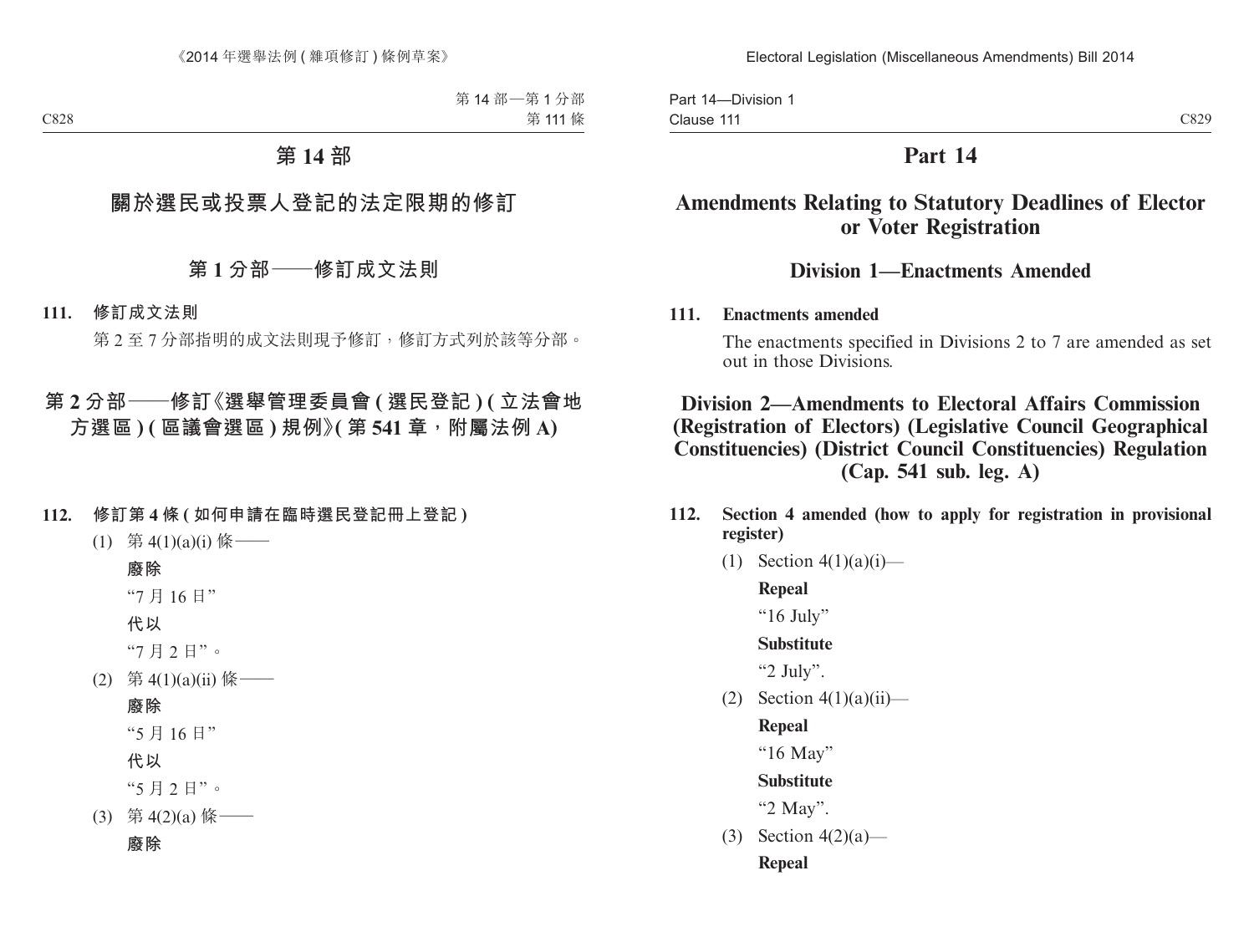Part 14—Division 2 Clause 112

"16 March 2002 but not later than 16 July 2003"

### **Substitute**

"16 May 2014 but not later than 2 July 2015".

(4) Section 4(2)(a)—

### **Repeal**

"16 July 2003 for registration in the provisional register for 2003"

### **Substitute**

"2 July 2015 for registration in the provisional register for 2015".

(5) Section  $4(2)(b)$ —

### **Repeal**

"16 July in any year subsequent to 2002"

### **Substitute**

"2 July in any year subsequent to 2014".

(6) Section  $4(2)(b)$ —

## **Repeal**

"16 May"

### **Substitute**

"2 May".

 $(7)$  Section  $4(2)(c)$ —

## **Repeal**

"16 May in any year subsequent to 2002"

## **Substitute**

"2 May in any year subsequent to 2014".

(8) Section  $4(2)(c)(i)$ —

## **Repeal**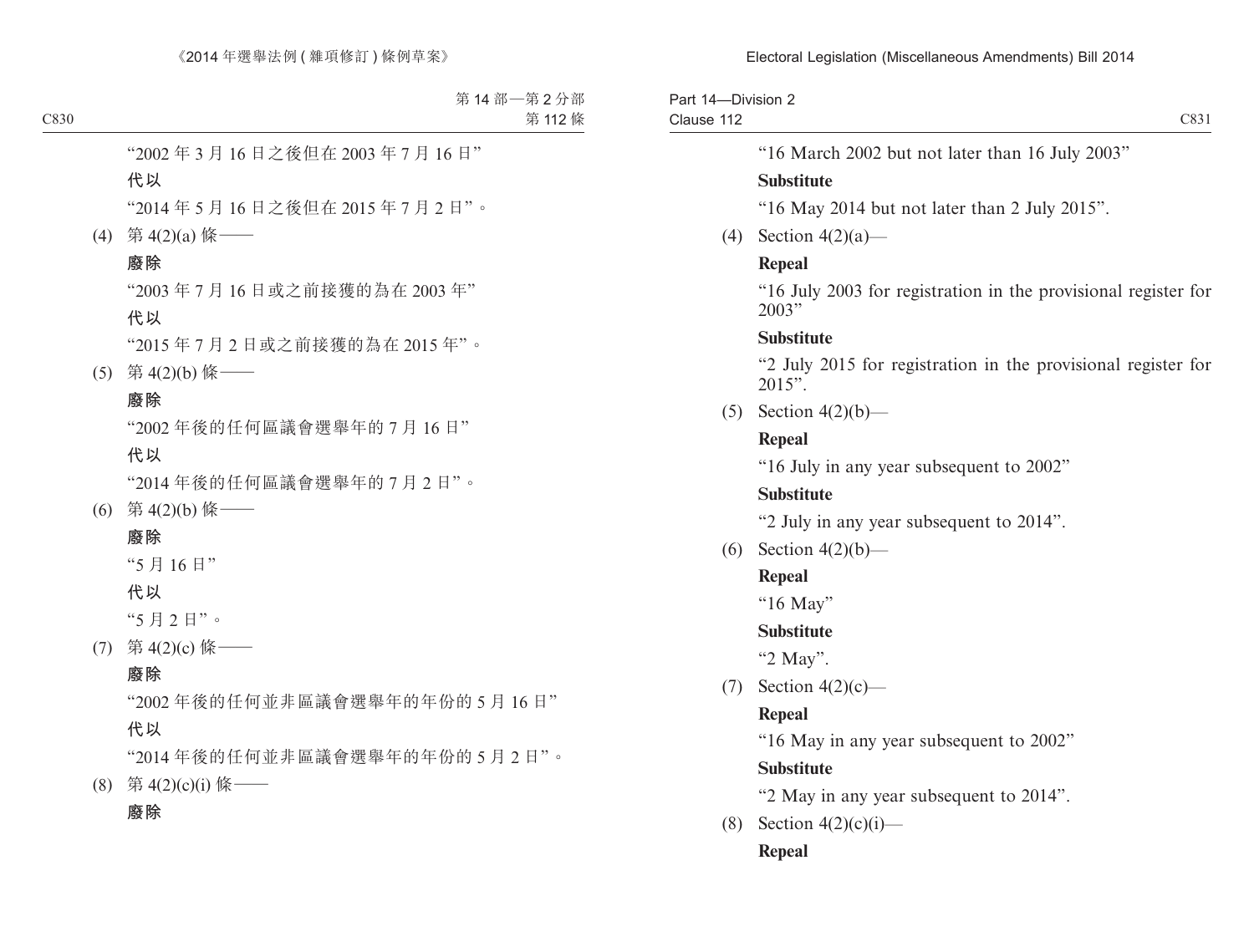| Part 14-Division 2<br>Clause 113 |                         | C833 |
|----------------------------------|-------------------------|------|
|                                  | " $16$ July"            |      |
|                                  | <b>Substitute</b>       |      |
|                                  | "2 July".               |      |
| (9)                              | Section $4(2)(c)(ii)$ — |      |
|                                  | Repeal                  |      |
|                                  | "16 May"                |      |
|                                  | <b>Substitute</b>       |      |
|                                  | "2 May".                |      |
|                                  |                         |      |

- **113. Section 5 amended (Electoral Registration Officer to determine whether or not applicant is eligible for registration and may ask for additional information)**
	- (1) Section 5(11)(a)—

**Repeal**

"25 July" (wherever appearing)

### **Substitute**

"11 July".

(2) Section 5(11)(b)—

**Repeal**

"25 May"

### **Substitute**

"11 May".

- **114. Section 7 amended (Electoral Registration Officer may make inquiries regarding persons registered in the existing final register)**
	- (1) Section 7(3)(a)—

**Repeal**

"30 June"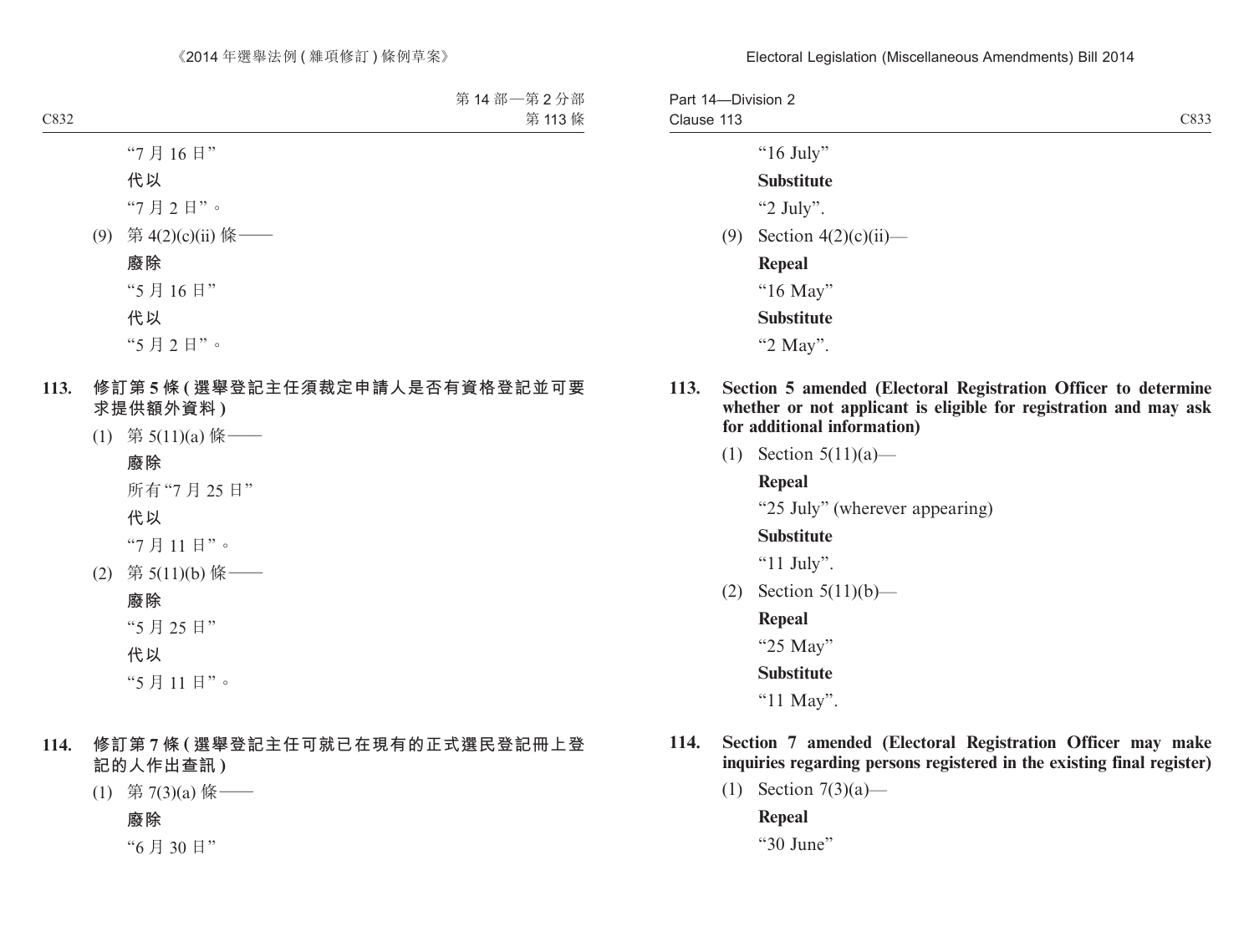Part 14—Division 2 Clause 115 C835

#### **Substitute**

"16 June".

(2) Section 7(3)(b)—

**Repeal** "30 April"

#### **Substitute**

"16 April".

- **115. Section 9 amended (Electoral Registration Officer to prepare an omissions list)**
	- (1) Section 9(5)(a)—

**Repeal**

"16 July"

#### **Substitute**

"2 July".

(2) Section 9(5)(b)—

**Repeal**

"16 May"

**Substitute**

"2 May".

- **116. Section 10 amended (Electoral Registration Officer to publish a notice that omissions list is available for public inspection)**
	- (1) Section 10(2)(a)—

**Repeal** "29 August" **Substitute** "25 August".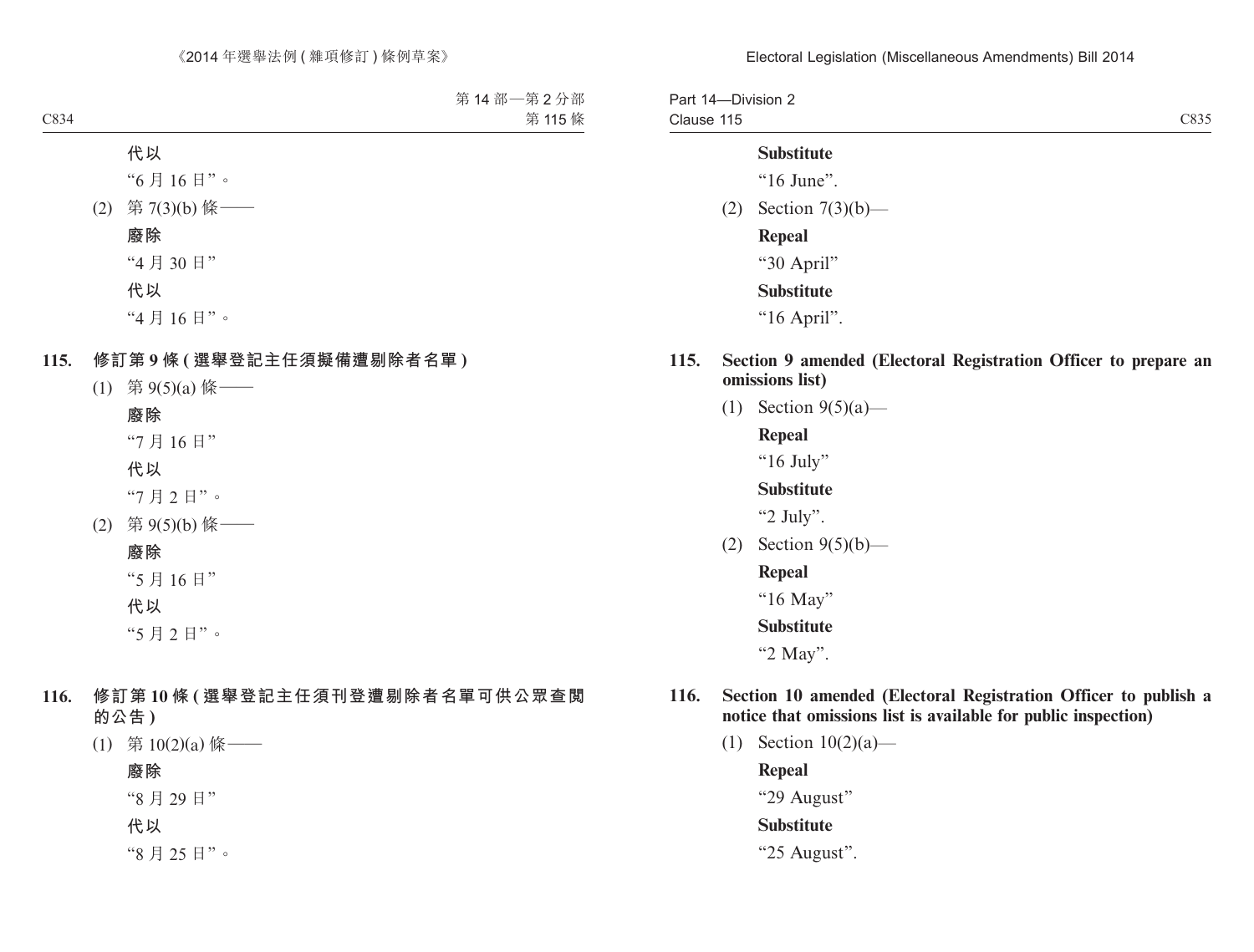| Part 14-Division 2 |      |
|--------------------|------|
| Clause 117         | C837 |

(2) Section 10(2)(b)—

**Repeal** "29 June" **Substitute**

"25 June".

- **117. Section 11 amended (Electoral Registration Officer to correct entries in existing final register in compiling next provisional register)**
	- (1) Section 11(5)(a)—

### **Repeal**

"2003, after 29 April 2002 but not later than 16 July 2003" **Substitute**

"2015, after 29 June 2014 but not later than 2 July 2015".

(2) Section  $11(5)(b)(i)$ —

## **Repeal**

"29 June in the preceding year but not later than 16 July" **Substitute**

"25 June in the preceding year but not later than 2 July".

(3) Section  $11(5)(b)(ii)(A)$ —

## **Repeal**

"29 August"

## **Substitute**

"25 August".

(4) Section  $11(5)(b)(ii)(A)$ —

## **Repeal**

"16 May"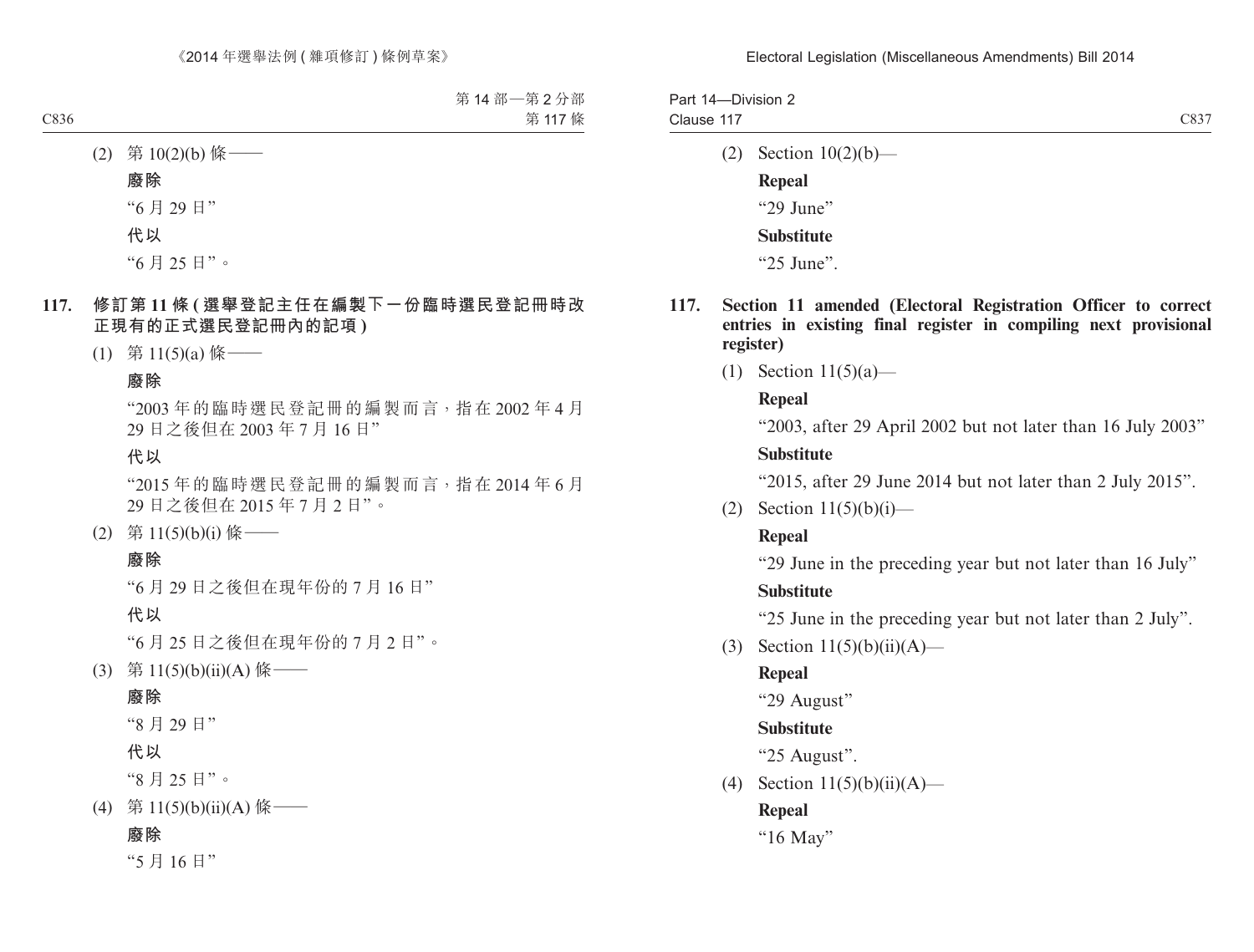Part 14—Division 2 Clause 118

C839

#### **Substitute**

"2 May".

(5) Section  $11(5)(b)(ii)(B)$ —

#### **Repeal**

"29 June"

#### **Substitute**

"25 June".

(6) Section  $11(5)(b)(ii)(B)$ —

**Repeal** "16 May" **Substitute** "2 May".

#### **118. Section 12 amended (what is to be contained in provisional register)**

 $(1)$  Section  $12(c)(i)$ —

#### **Repeal**

"2003, during the period beginning on 17 March 2002 and ending on 16 July 2003"

#### **Substitute**

"2015, during the period beginning on 17 May 2014 and ending on 2 July 2015".

(2) Section  $12(c)(ii)(A)$ —

#### **Repeal**

"17 May in the preceding year and ending on 16 July"

#### **Substitute**

"3 May in the preceding year and ending on 2 July".

(3) Section  $12(c)(ii)(B)(I)$ —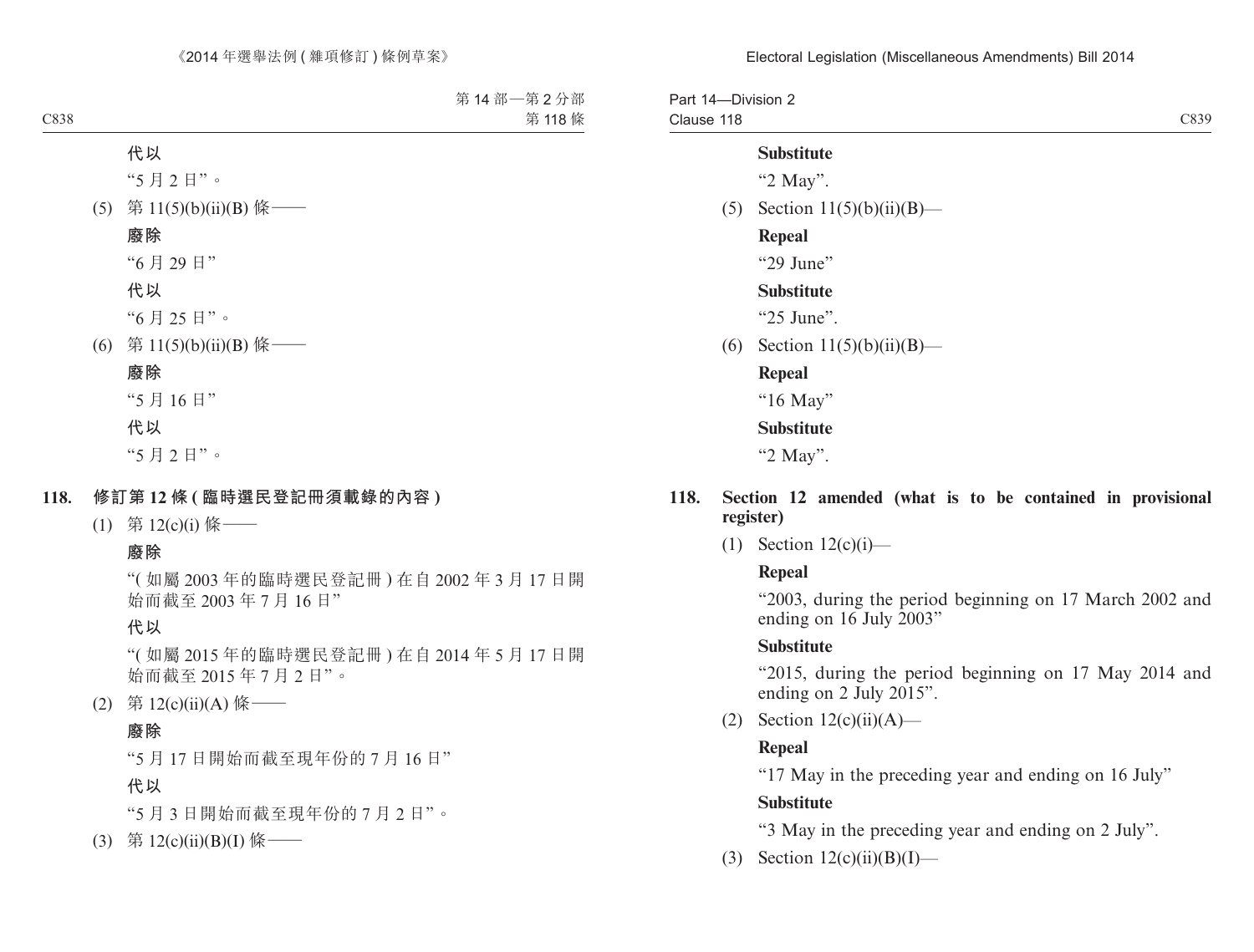| Part 14-Division 2<br>Clause 119 |                              | C841 |
|----------------------------------|------------------------------|------|
|                                  | <b>Repeal</b>                |      |
|                                  | " $17$ July"                 |      |
|                                  | <b>Substitute</b>            |      |
|                                  | "3 July".                    |      |
| (4)                              | Section $12(c)(ii)(B)(I)$ —  |      |
|                                  | <b>Repeal</b>                |      |
|                                  | "16 May"                     |      |
|                                  | <b>Substitute</b>            |      |
|                                  | "2 May".                     |      |
| (5)                              | Section $12(c)(ii)(B)(II)$ — |      |
|                                  | <b>Repeal</b>                |      |
|                                  | "17 May"                     |      |
|                                  | <b>Substitute</b>            |      |
|                                  | "3 May".                     |      |
| (6)                              | Section $12(c)(ii)(B)(II)$ — |      |
|                                  | <b>Repeal</b>                |      |
|                                  | "16 May"                     |      |
|                                  | <b>Substitute</b>            |      |
|                                  | "2 May".                     |      |

- **notice that provisional register is available for public inspection)**
	- (1) Section 13(1)(a)—

**Repeal**

"15 August"

## **Substitute**

"1 August".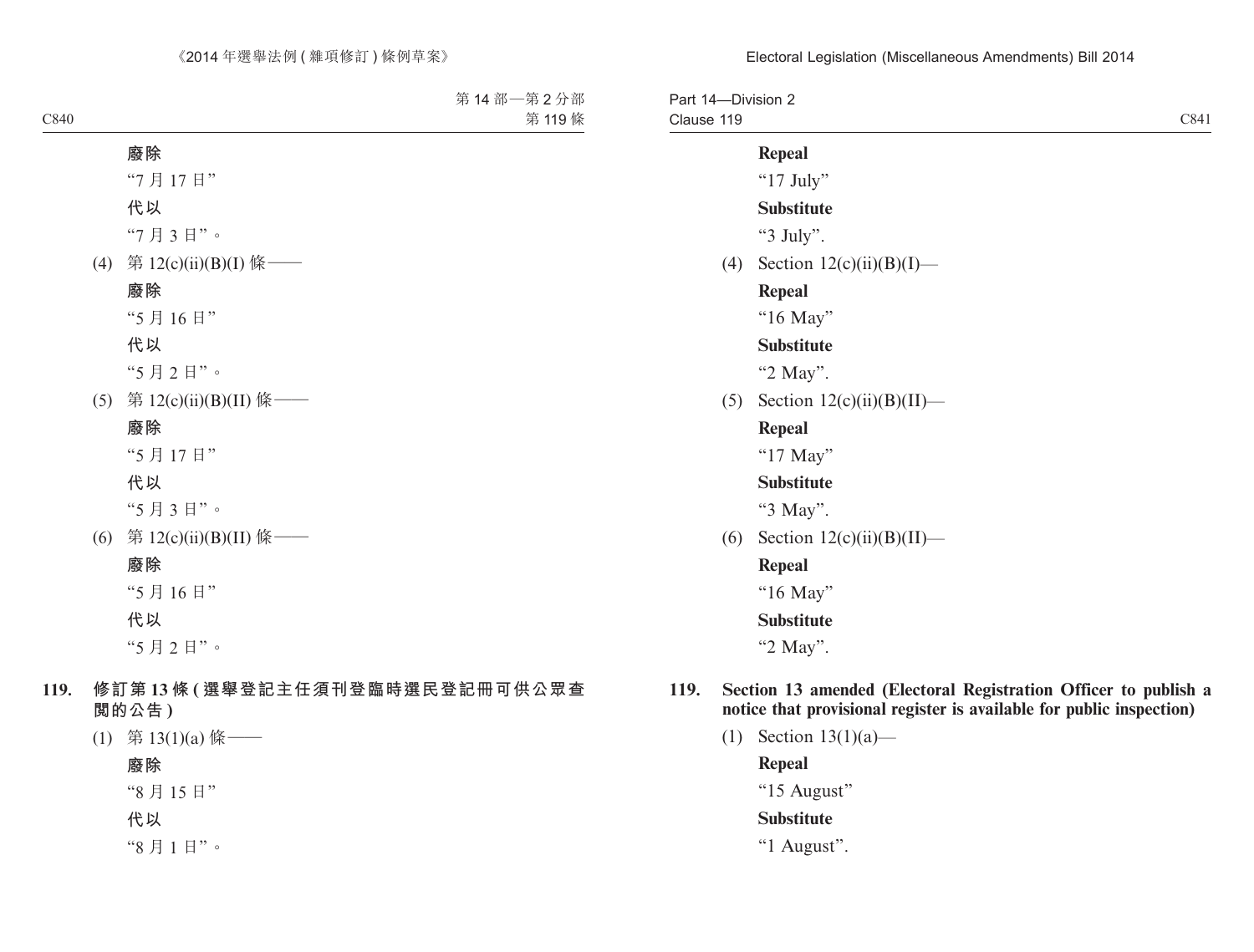| Part 14-Division 2<br>Clause 120 |                          | C843 |
|----------------------------------|--------------------------|------|
| (2)                              | Section $13(1)(b)$ —     |      |
|                                  | <b>Repeal</b>            |      |
|                                  | "15 June"                |      |
|                                  | <b>Substitute</b>        |      |
|                                  | " $1$ June".             |      |
|                                  | (3) Section $13(3)(a)$ — |      |
|                                  | <b>Repeal</b>            |      |
|                                  | "29 August"              |      |
|                                  | <b>Substitute</b>        |      |
|                                  | "25 August".             |      |
| (4)                              | Section $13(3)(b)$ —     |      |
|                                  | <b>Repeal</b>            |      |
|                                  | "29 June"                |      |
|                                  | <b>Substitute</b>        |      |
|                                  | "25 June".               |      |
|                                  |                          |      |

- **120. Section 14 amended (person may object to registration of registered person in the provisional register)**
	- (1) Section  $14(2)(c)(i)$ —

**Repeal**

"29 August"

## **Substitute**

"25 August".

(2) Section  $14(2)(c)(ii)$ —

**Repeal**

"29 June"

### **Substitute**

"25 June".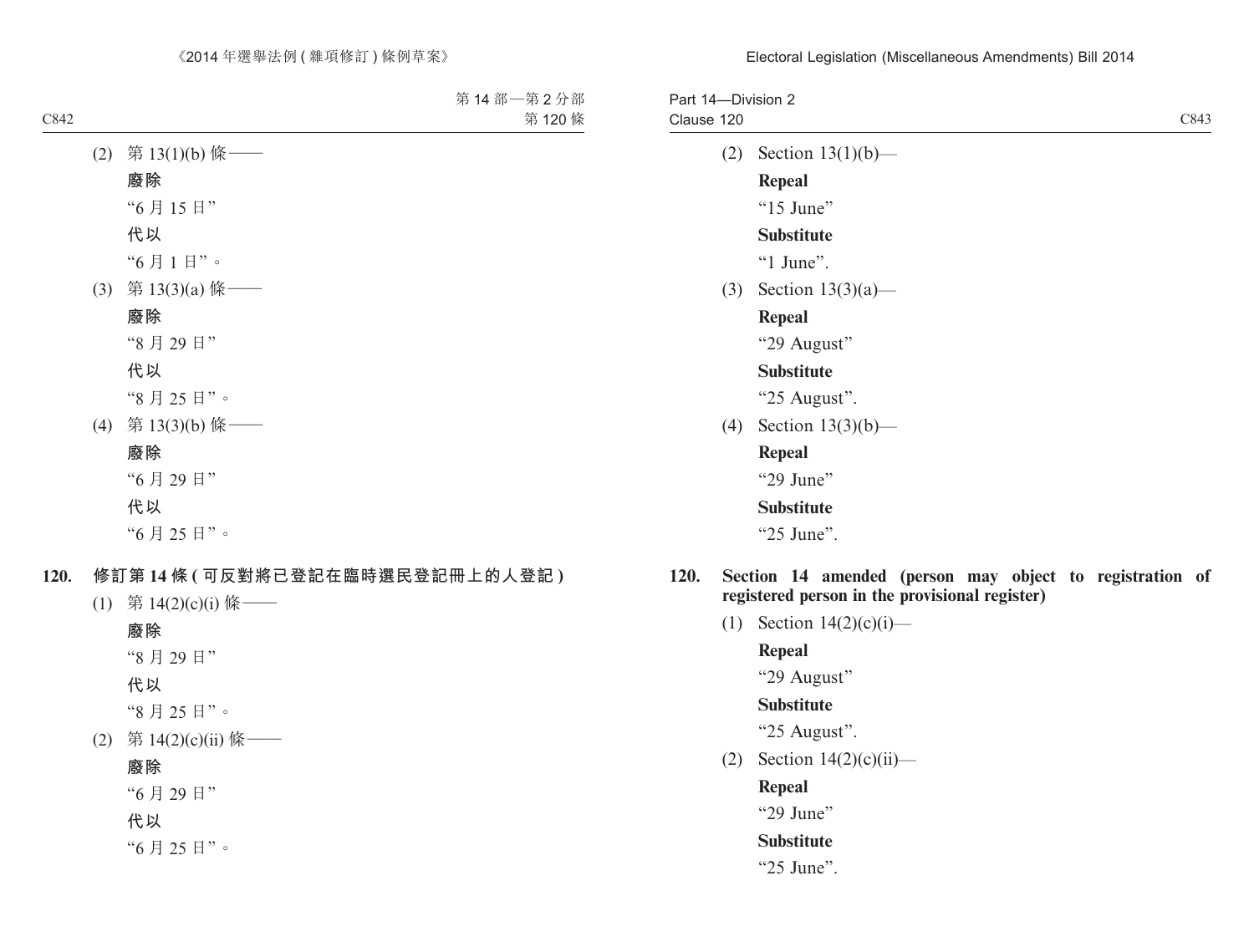Part 14—Division 2 Clause 121

- **121. Section 15 amended (who may lodge a notice of claim)**
	- (1) Section  $15(7)(a)$  **Repeal** "29 August" **Substitute**

"25 August".

- (2) Section 15(7)(b)—
	- **Repeal**

"29 June"

#### **Substitute**

"25 June".

- **122. Section 17 amended (Electoral Registration Officer to correct entries in a provisional register in compiling final register)**
	- (1) Section 17(7)(a)—

### **Repeal**

"16 July"

#### **Substitute**

"2 July".

(2) Section 17(7)(b)—

#### **Repeal**

"16 May"

#### **Substitute**

"2 May".

(3) Section 17(9)(a)(i)—

#### **Repeal**

"16 July but not later than 29 August"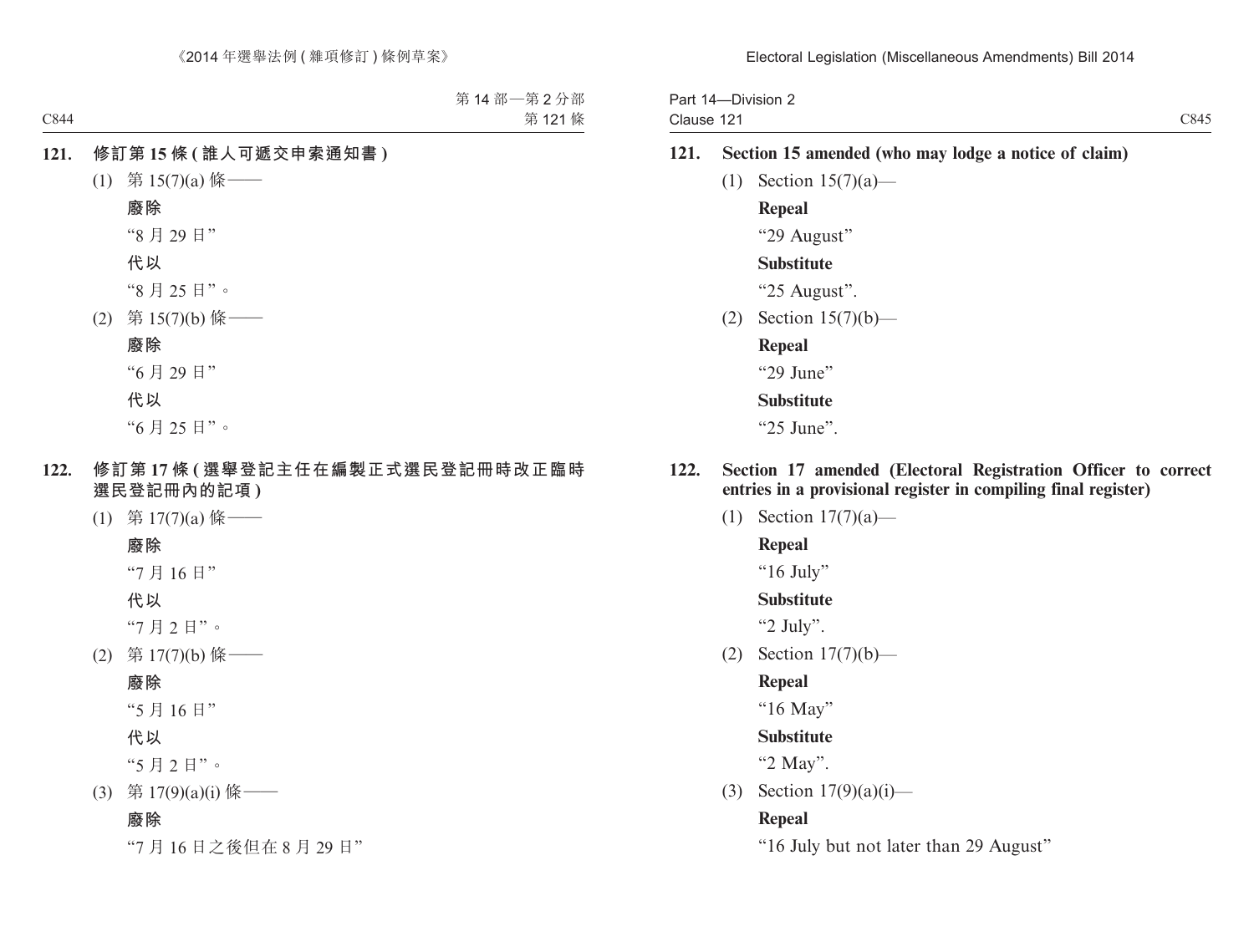Electoral Legislation (Miscellaneous Amendments) Bill 2014

Part 14—Division 2 Clause 123

C847

#### **Substitute**

"2 July but not later than 25 August".

(4) Section 17(9)(a)(ii)—

#### **Repeal**

"16 May but not later than 29 June"

#### **Substitute**

"2 May but not later than 25 June".

(5) Section 17(9)(b)(i)—

## **Repeal**

"29 August"

#### **Substitute**

"25 August".

(6) Section 17(9)(b)(ii)—

### **Repeal**

"29 June"

#### **Substitute**

"25 June".

### **123. Section 19 amended (what is to be contained in final register)**

(1) Section 19(5)(a)—

### **Repeal**

"15 August"

### **Substitute**

"1 August".

(2) Section 19(5)(b)—

### **Repeal**

" $15$  June"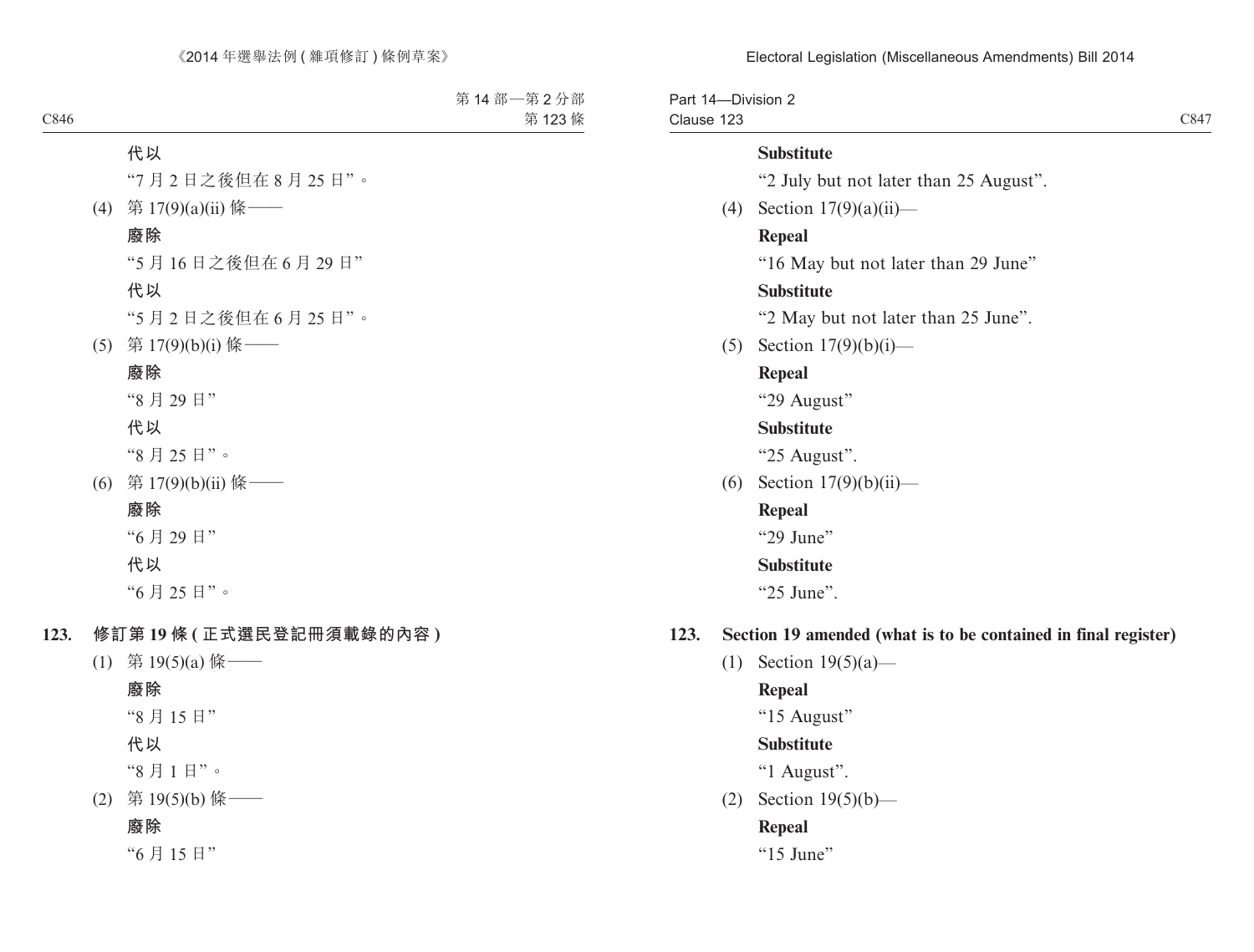Part 14—Division 3 Clause 124

C849

#### **Substitute**

"1 June".

## **Division 3—Amendments to Electoral Affairs Commission (Registration) (Electors for Legislative Council Functional Constituencies) (Voters for Election Committee Subsectors) (Members of Election Committee) Regulation (Cap. 541 sub. leg. B)**

#### **124. Section 11 amended (interpretation of Part IV)**

(1) Section 11(1), definition of *due date*, paragraph (a)—

**Repeal**

"16 July" (wherever appearing)

### **Substitute**

"2 July".

(2) Section 11(1), definition of *due date*, paragraph (b)—

# **Repeal**

"16 May"

**Substitute**

"2 May".

### **125. Section 12 amended (Electoral Registration Officer may send notifications)**

(1) Section  $12(2)(a)$ —

**Repeal**

"16 July"

#### **Substitute**

"2 July".

(2) Section 12(2)(b)—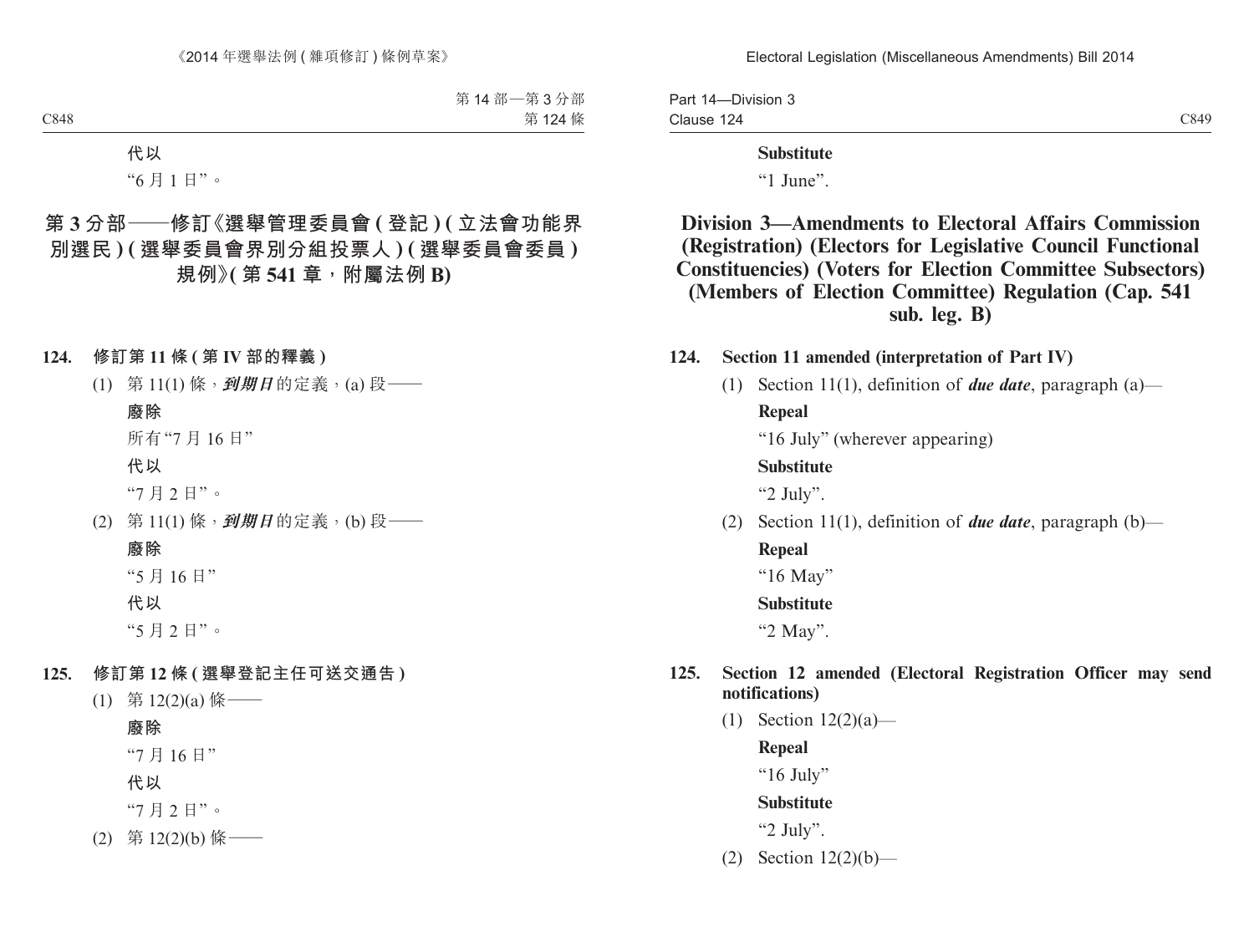| Part 14-Division 3 |      |
|--------------------|------|
| Clause 126         | C851 |

### **Repeal**

"16 May" **Substitute** "2 May".

- **126. Section 18 amended (when Electoral Registration Officer cannot register persons under a notification)**
	- (1) Section 18(1)(a)—

**Repeal**

"16 July"

**Substitute**

"2 July".

- (2) Section 18(1)(b)—
	- **Repeal**

"16 May"

**Substitute**

"2 May".

- **127. Section 19 amended (how to apply for registration in functional constituencies provisional register and subsector provisional register)**
	- (1) Section  $19(1)(a)(i)$ —

**Repeal**

" $16$  July"

**Substitute**

"2 July".

(2) Section  $19(1)(a)(ii)$ —

**Repeal**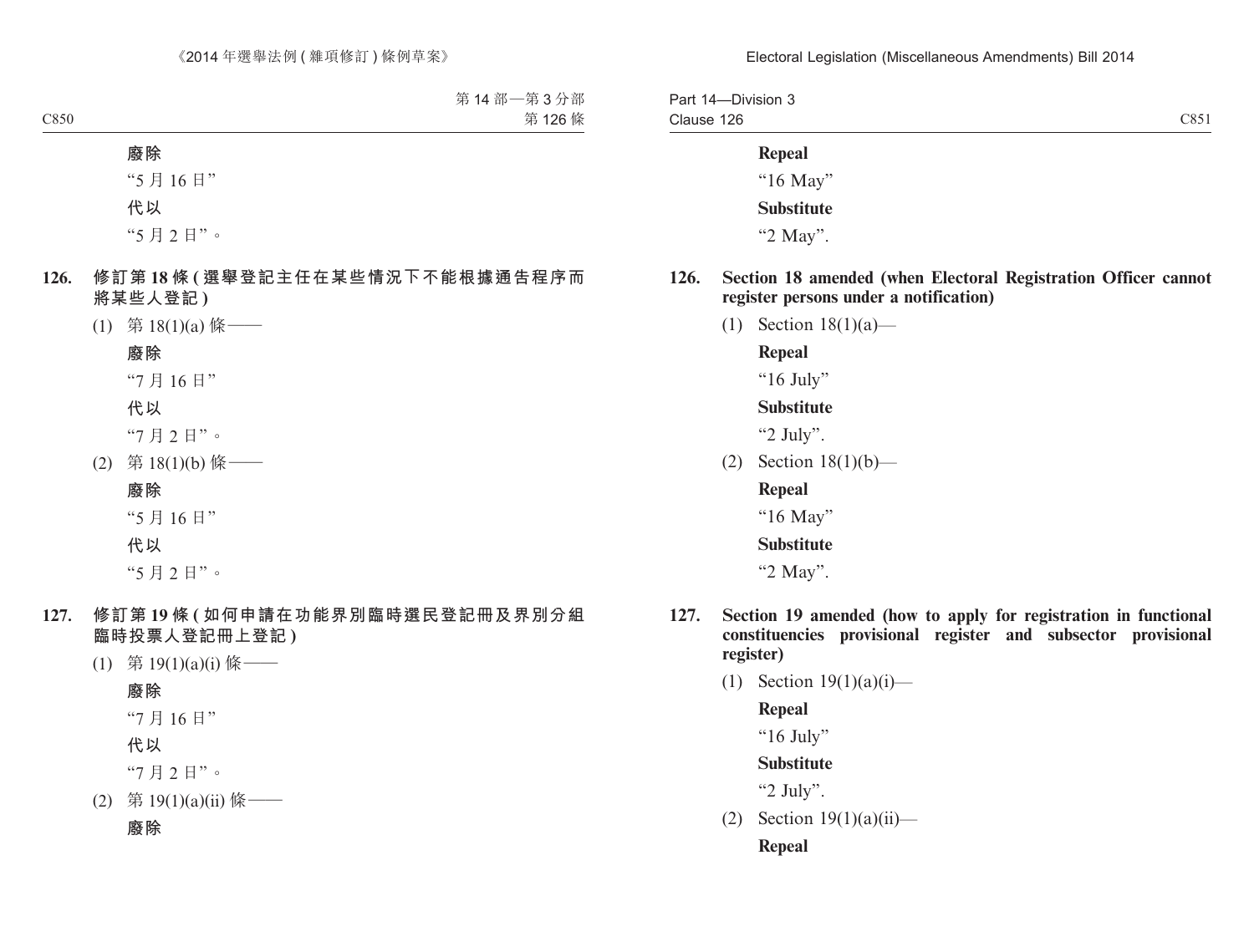| Part 14-Division 3 |      |
|--------------------|------|
| Clause 127         | C853 |

"16 May"

#### **Substitute**

"2 May".

(3) Before section  $19(4)(b)$ —

#### **Add**

- "(ab) after 16 May 2014 but not later than 2 July 2015 must be treated by that Officer as an application received on or before 2 July 2015 for registration in the functional constituencies provisional register or the subsector provisional register, as may be appropriate, to be compiled for 2015;".
- (4) Section 19(4)(b)—

#### **Repeal**

"16 July in a District Council election year"

#### **Substitute**

"2 July in a District Council election year subsequent to  $2014"$ .

(5) Section 19(4)(b)—

#### **Repeal**

"16 May"

#### **Substitute**

"2 May".

(6) Section 19(4)(c)—

#### **Repeal**

"16 May in a year which is not a District Council election year"

#### **Substitute**

"2 May in a year which is not a District Council election year subsequent to 2014".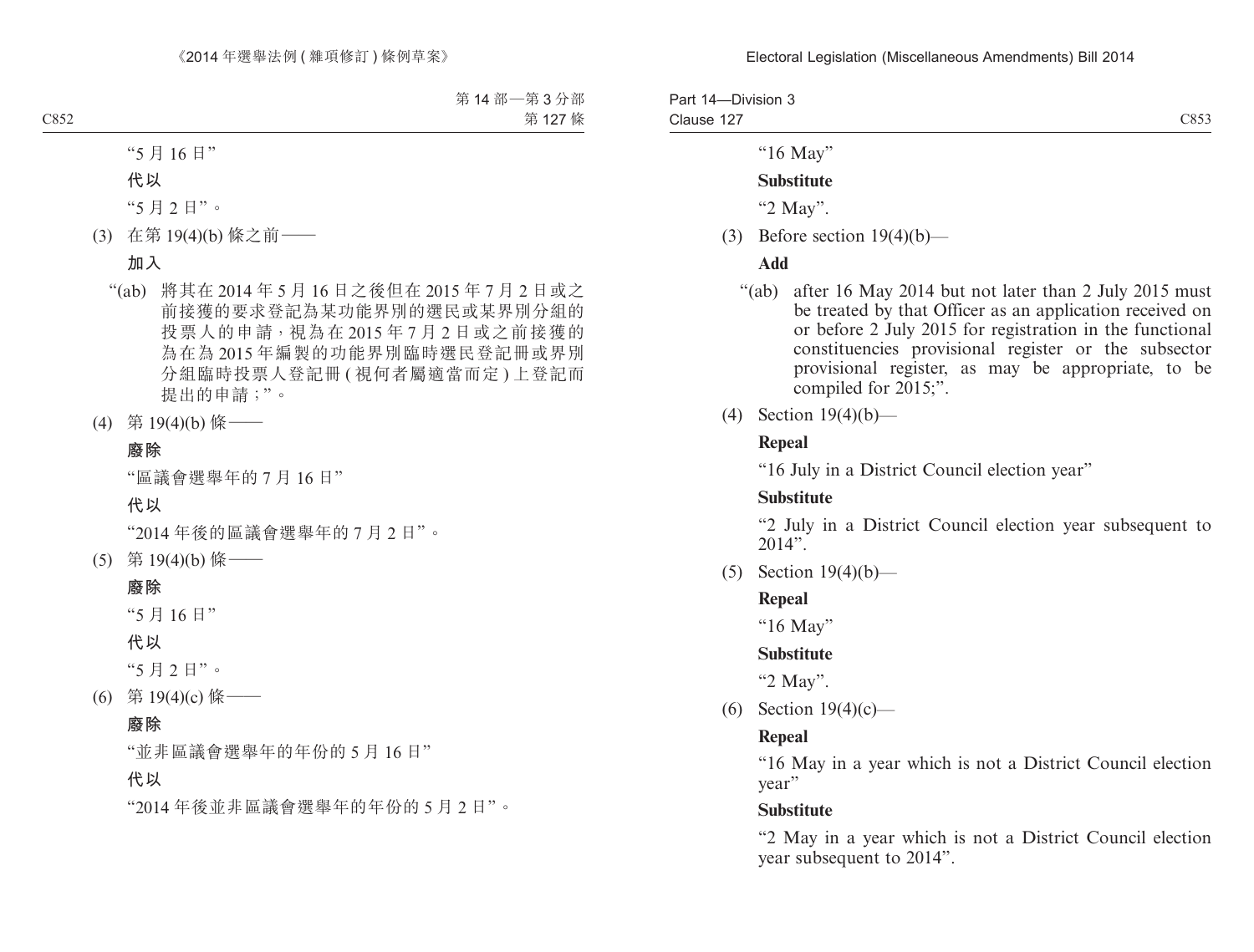Part 14—Division 3 Clause 128 C855

(7) Section  $19(4)(c)(i)$ — **Repeal**

" $16$  July"

### **Substitute**

"2 July".

 $(8)$  Section  $19(4)(c)(ii)$ —

**Repeal**

"16 May"

### **Substitute**

"2 May".

- **128. Section 20 amended (a corporate elector or corporate voter to appoint an authorized representative)**
	- (1) Section 20(2)(a)—

**Repeal**

"16 July"

**Substitute**

"2 July".

(2) Section 20(2)(b)—

**Repeal**

"16 May"

### **Substitute**

"2 May".

- **129. Section 21 amended (Electoral Registration Officer to determine whether or not applicant is eligible for registration and may ask for additional information)**
	- (1) Section 21(12)(b)(i)—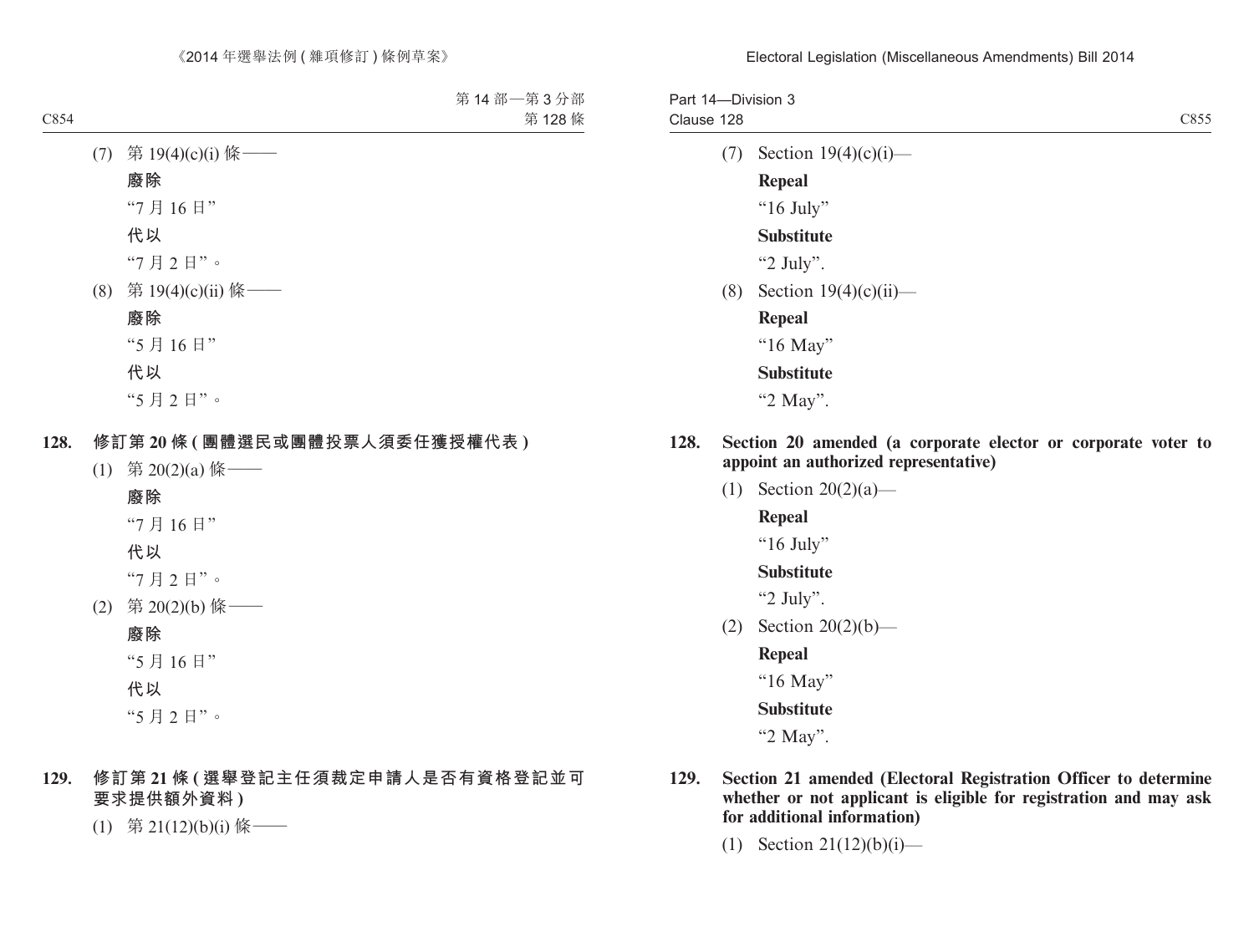Part 14—Division 3 Clause 130

#### **Repeal**

"25 July" (wherever appearing)

**Substitute**

"11 July".

(2) Section  $21(12)(b)(ii)$ —

**Repeal** "25 May"

**Substitute**

"11 May".

- **130. Section 22 amended (Electoral Registration Officer may make inquiries regarding persons registered in the existing functional constituencies or subsector final register)**
	- (1) Section 22(5)(a)—

**Repeal**

"30 June"

#### **Substitute**

"16 June".

- (2) Section 22(5)(b)—
	- **Repeal**

"30 April"

#### **Substitute**

"16 April".

- **131. Section 24 amended (Electoral Registration Officer to prepare an omissions list)**
	- (1) Section 24(7)(a)— **Repeal**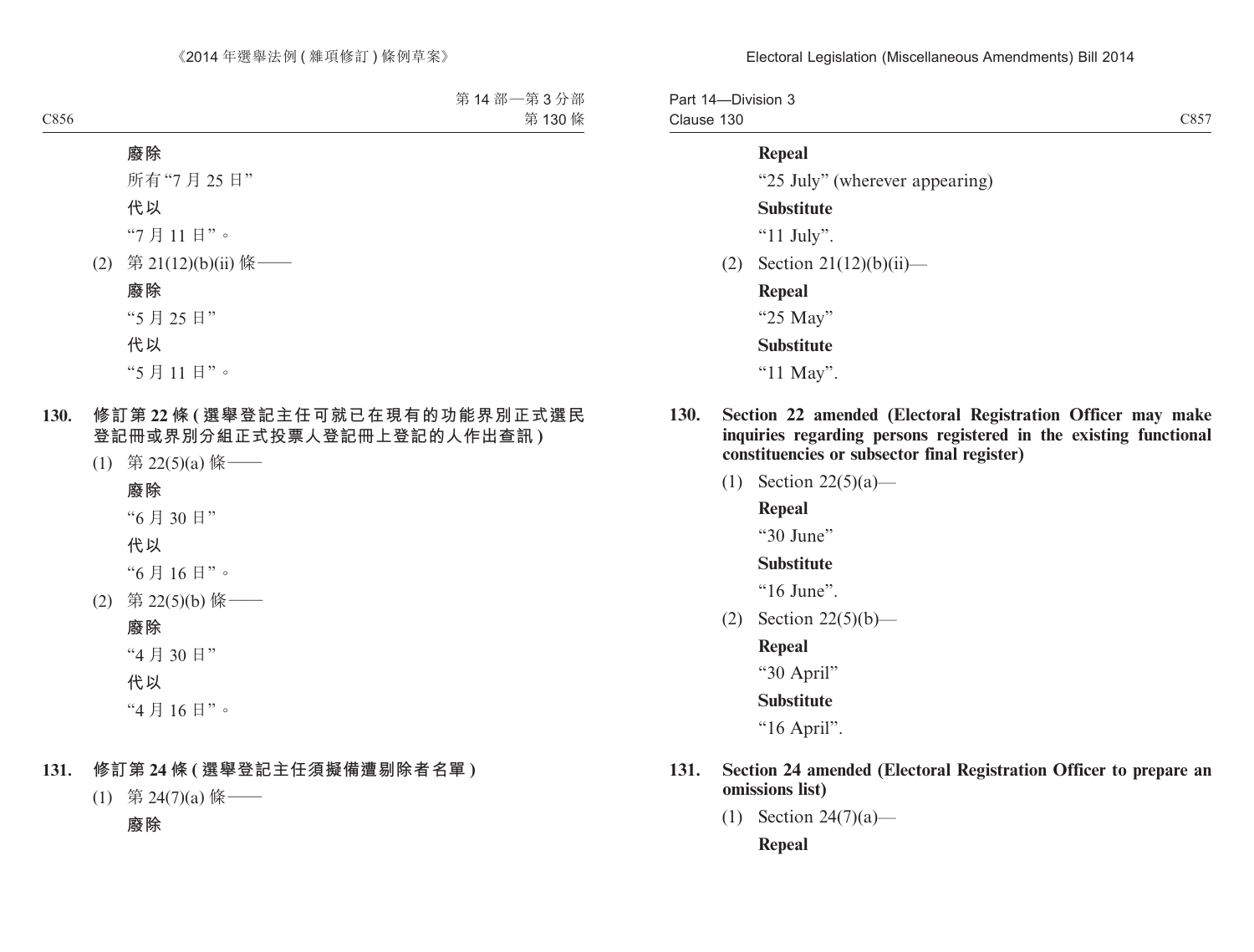| Part 14-Division 3<br>Clause 132 |                      | C859 |
|----------------------------------|----------------------|------|
|                                  | " $16$ July"         |      |
|                                  | <b>Substitute</b>    |      |
|                                  | "2 July".            |      |
| (2)                              | Section $24(7)(b)$ — |      |
|                                  | Repeal               |      |
|                                  | "16 May"             |      |
|                                  | <b>Substitute</b>    |      |
|                                  | "2 May".             |      |

- **132. Section 25 amended (Electoral Registration Officer to publish a notice that omissions list is available for public inspection)**
	- (1) Section  $25(2)(a)(i)$ —

**Repeal**

"29 August"

#### **Substitute**

"25 August".

(2) Section  $25(2)(a)(ii)$ —

#### **Repeal**

"29 June"

#### **Substitute**

"25 June".

- **133. Section 26 amended (Electoral Registration Officer to correct entries in existing final register in compiling next provisional register)**
	- (1) Before section  $26(5)(b)$ —

**Add**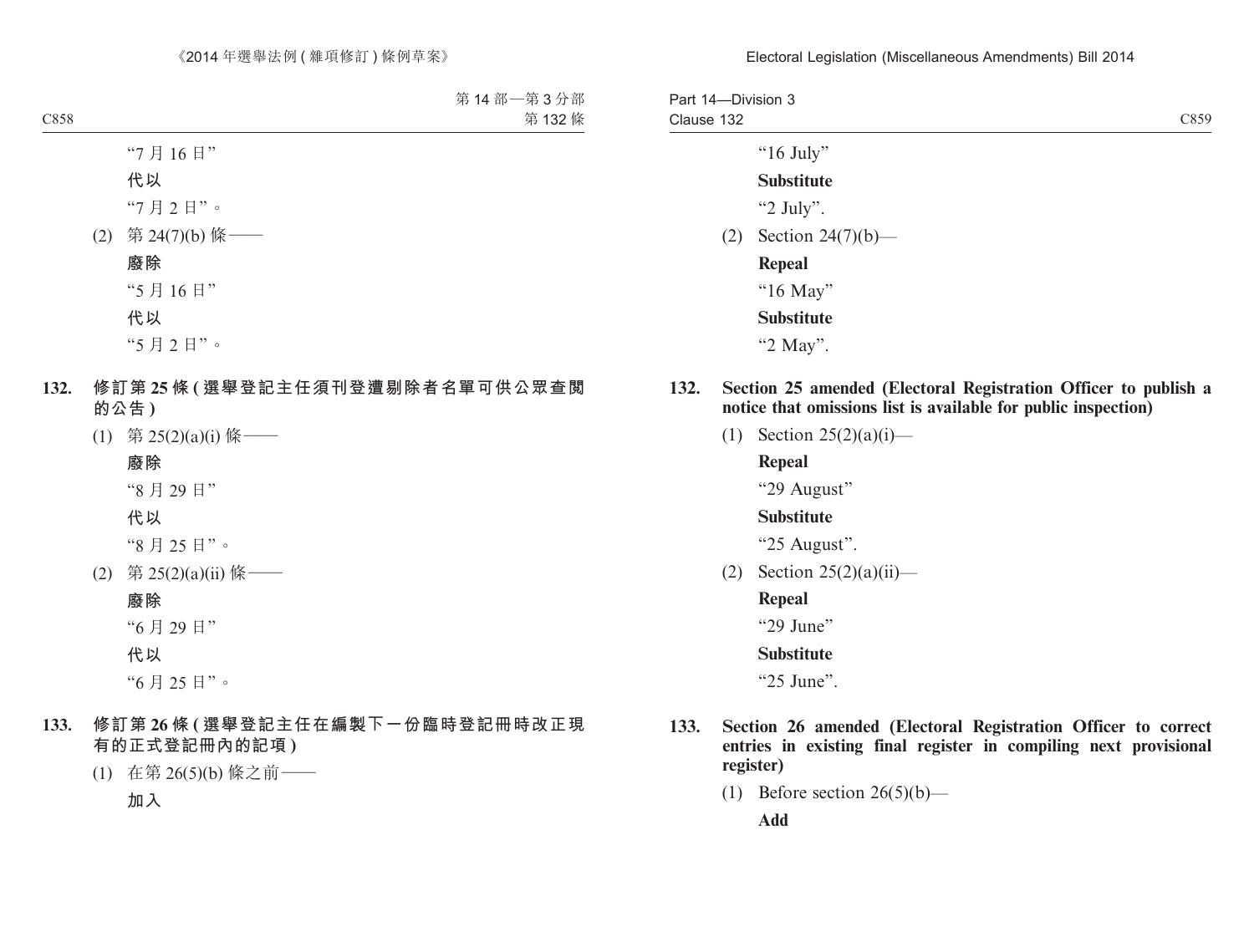| Part 14-Division 3<br>Clause 133 | C861                                                                                                                                                                      |  |
|----------------------------------|---------------------------------------------------------------------------------------------------------------------------------------------------------------------------|--|
|                                  | " $(ab)$<br>the functional constituencies provisional register or the<br>subsector provisional register for 2015, after 29 June<br>2014 but not later than 2 July 2015;". |  |
| (2)                              | Section 26(5)(b), before "functional"—                                                                                                                                    |  |
|                                  | <b>Add</b>                                                                                                                                                                |  |
|                                  | "subsequent".                                                                                                                                                             |  |
| (3)                              | Section 26(5)(b), before "subsector"—                                                                                                                                     |  |
|                                  | <b>Add</b>                                                                                                                                                                |  |
|                                  | "subsequent".                                                                                                                                                             |  |
| (4)                              | Section $26(5)(b)(i)$ —                                                                                                                                                   |  |
|                                  | <b>Repeal</b>                                                                                                                                                             |  |
|                                  | "29 June in the preceding year but not later than 16 July"                                                                                                                |  |
|                                  | <b>Substitute</b>                                                                                                                                                         |  |
|                                  | "25 June in the preceding year but not later than 2 July".                                                                                                                |  |
| (5)                              | Section 26(5)(b)(ii)(A)—                                                                                                                                                  |  |
|                                  | Repeal                                                                                                                                                                    |  |
|                                  | "29 August"                                                                                                                                                               |  |
|                                  | <b>Substitute</b>                                                                                                                                                         |  |
|                                  | "25 August".                                                                                                                                                              |  |
| (6)                              | Section 26(5)(b)(ii)(A)—                                                                                                                                                  |  |
|                                  | <b>Repeal</b>                                                                                                                                                             |  |
|                                  | "16 May"                                                                                                                                                                  |  |
|                                  | <b>Substitute</b>                                                                                                                                                         |  |
|                                  | "2 May".                                                                                                                                                                  |  |
| (7)                              | Section $26(5)(b)(ii)(B)$ —                                                                                                                                               |  |
|                                  | <b>Repeal</b>                                                                                                                                                             |  |
|                                  |                                                                                                                                                                           |  |
|                                  |                                                                                                                                                                           |  |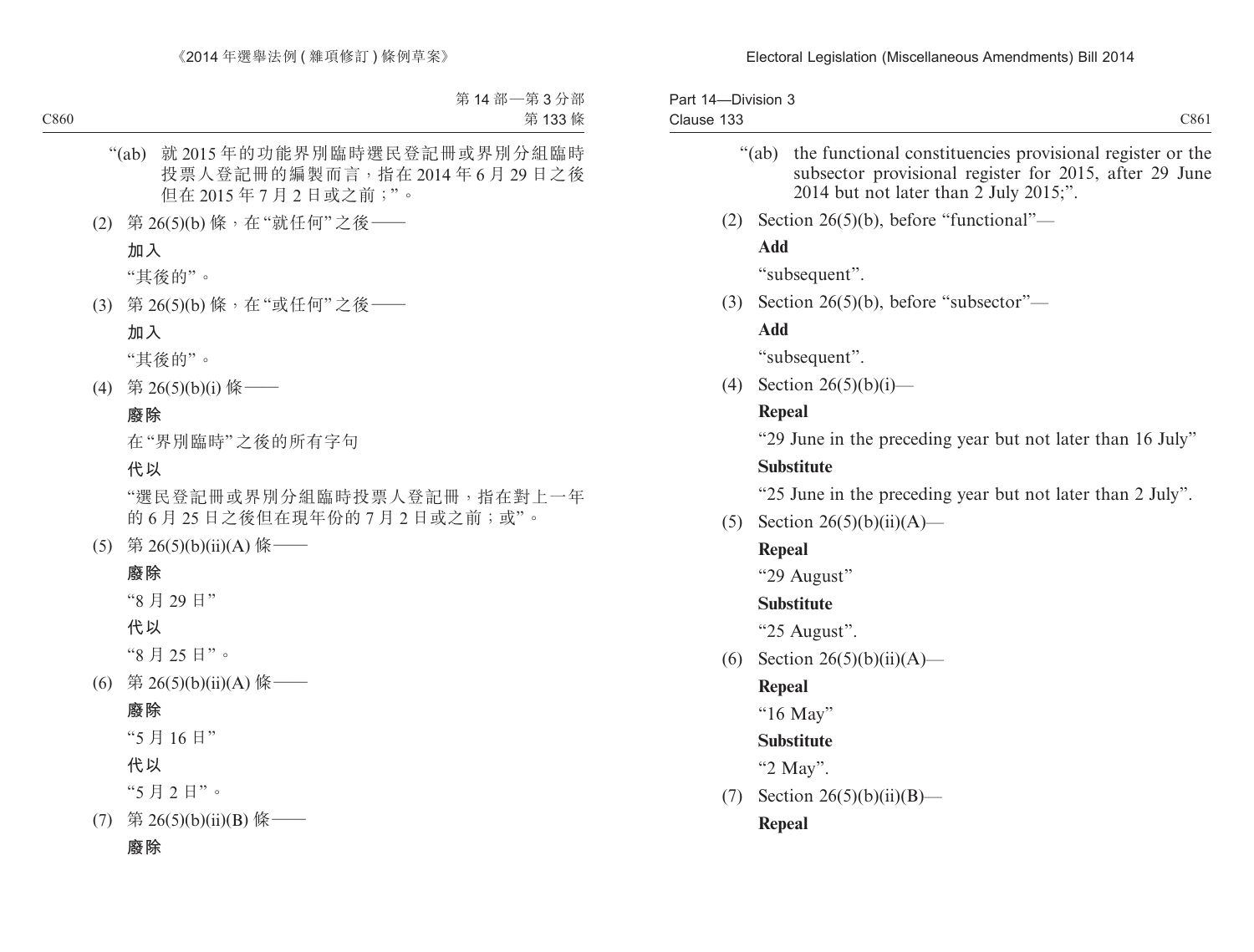Part 14—Division 3 Clause 134 C863

"29 June"

### **Substitute**

" $25$  Iune".

(8) Section  $26(5)(b)(ii)(B)$ —

**Repeal** "16 May" **Substitute** "2 May".

#### **134. Section 27 amended (what is to be contained in a functional constituencies provisional register)**

(1) Before section  $27(1)(c)(i)(B)$ —

#### **Add**

- "(AB) in the case of the functional constituencies provisional register to be compiled for 2015, during the period beginning on 17 May 2014 and ending on 2 July 2015; or".
- (2) Section  $27(1)(c)(i)(B)$ , after "of any"—

#### **Add**

"subsequent".

(3) Section  $27(1)(c)(i)(B)(I)$ —

### **Repeal**

"17 May in the preceding year and ending on 16 July"

### **Substitute**

"3 May in the preceding year and ending on 2 July".

(4) Section  $27(1)(c)(i)(B)(II)(aa)$ —

## **Repeal**

" $17$  July"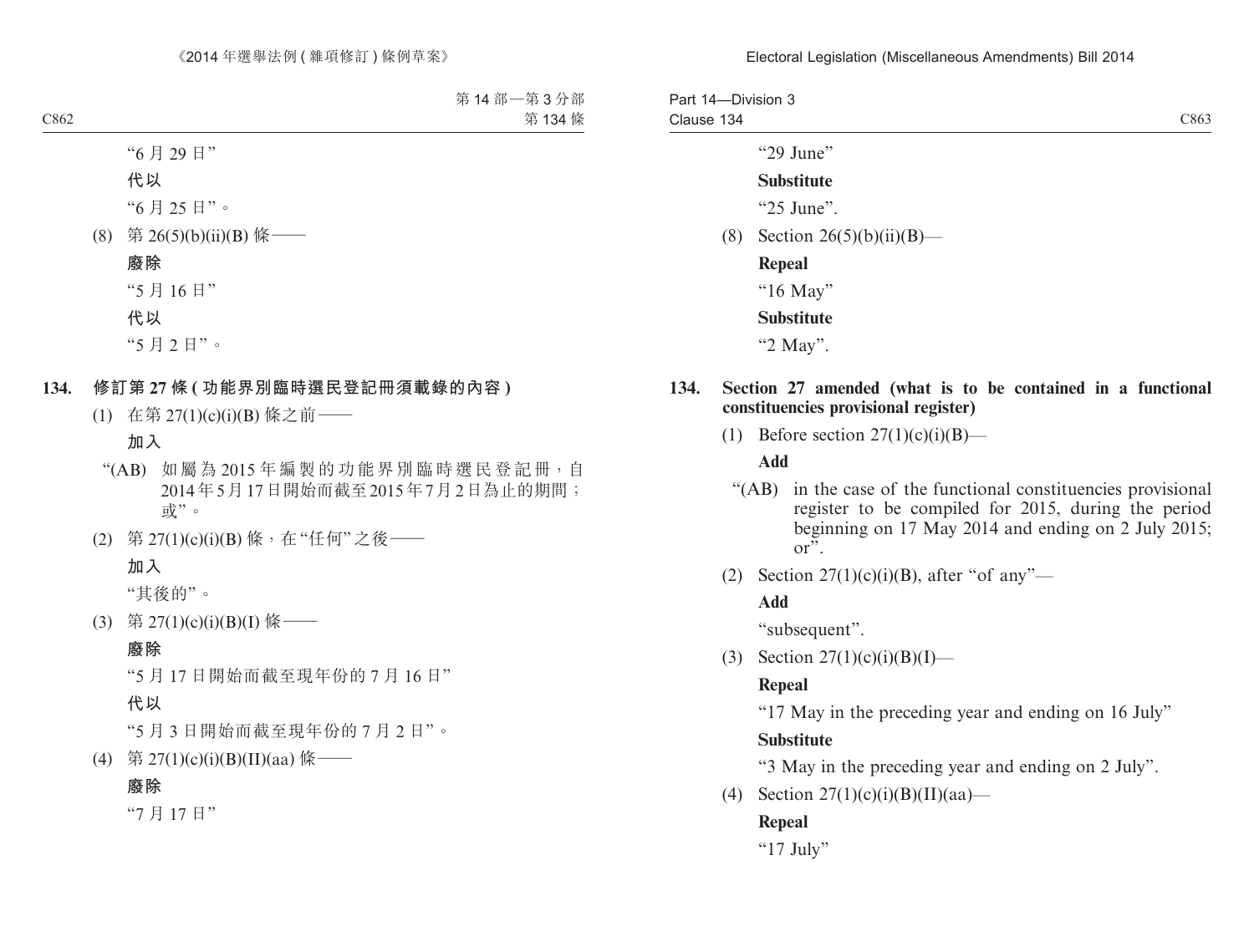Part 14—Division 3 Clause 134 C865 **Substitute**

"3 July".

(5) Section  $27(1)(c)(i)(B)(II)(aa)$ —

#### **Repeal**

"16 May"

### **Substitute**

"2 May".

(6) Section  $27(1)(c)(i)(B)(II)(bb)$ —

#### **Repeal**

"17 May"

#### **Substitute**

"3 May".

(7) Section  $27(1)(c)(i)(B)(II)(bb)$ —

#### **Repeal**

"16 May"

#### **Substitute**

"2 May".

(8) Before section  $27(1)(c)(ii)(B)$ —

#### **Add**

- "(AB) in the case of the functional constituencies provisional register to be compiled for 2015, during the period beginning on 17 May 2014 and ending on 2 July 2015; or".
- (9) Section  $27(1)(c)(ii)(B)$ , after "of any"—

#### **Add**

"subsequent".

(10) Section  $27(1)(c)(ii)(B)(I)$ —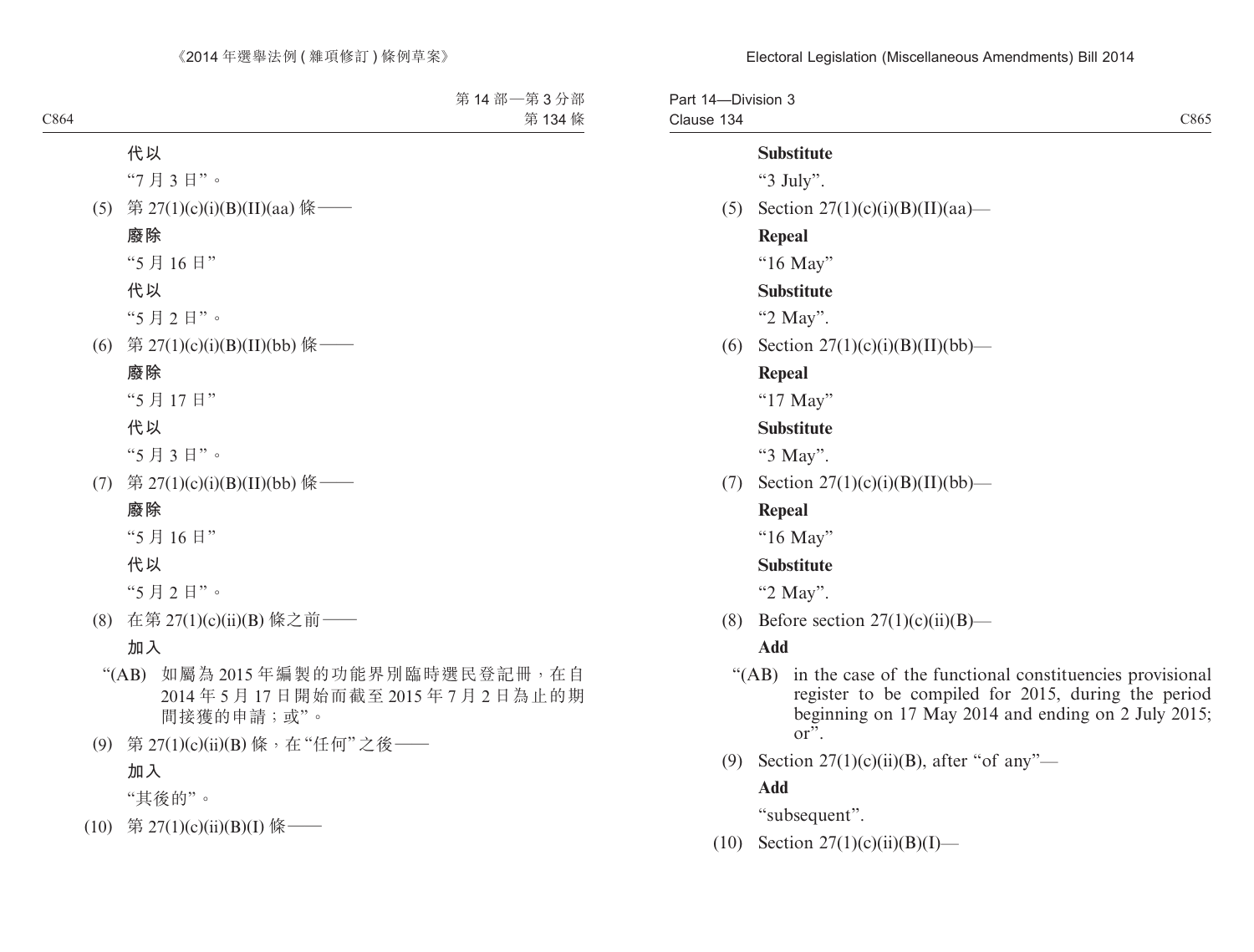Electoral Legislation (Miscellaneous Amendments) Bill 2014

Part 14—Division 3 Clause 134

## **Repeal**

"17 May in the preceding year and ending on 16 July" **Substitute**

"3 May in the preceding year and ending on 2 July".

(11) Section  $27(1)(c)(ii)(B)(II)(aa)$ —

#### **Repeal**

"17 July"

#### **Substitute**

"3 July".

(12) Section  $27(1)(c)(ii)(B)(II)(aa)$ —

#### **Repeal**

"16 May"

#### **Substitute**

"2 May".

(13) Section  $27(1)(c)(ii)(B)(II)(bb)$ —

#### **Repeal**

"17 May"

### **Substitute**

"3 May".

(14) Section  $27(1)(c)(ii)(B)(II)(bb)$ —

#### **Repeal**

"16 May"

#### **Substitute**

"2 May".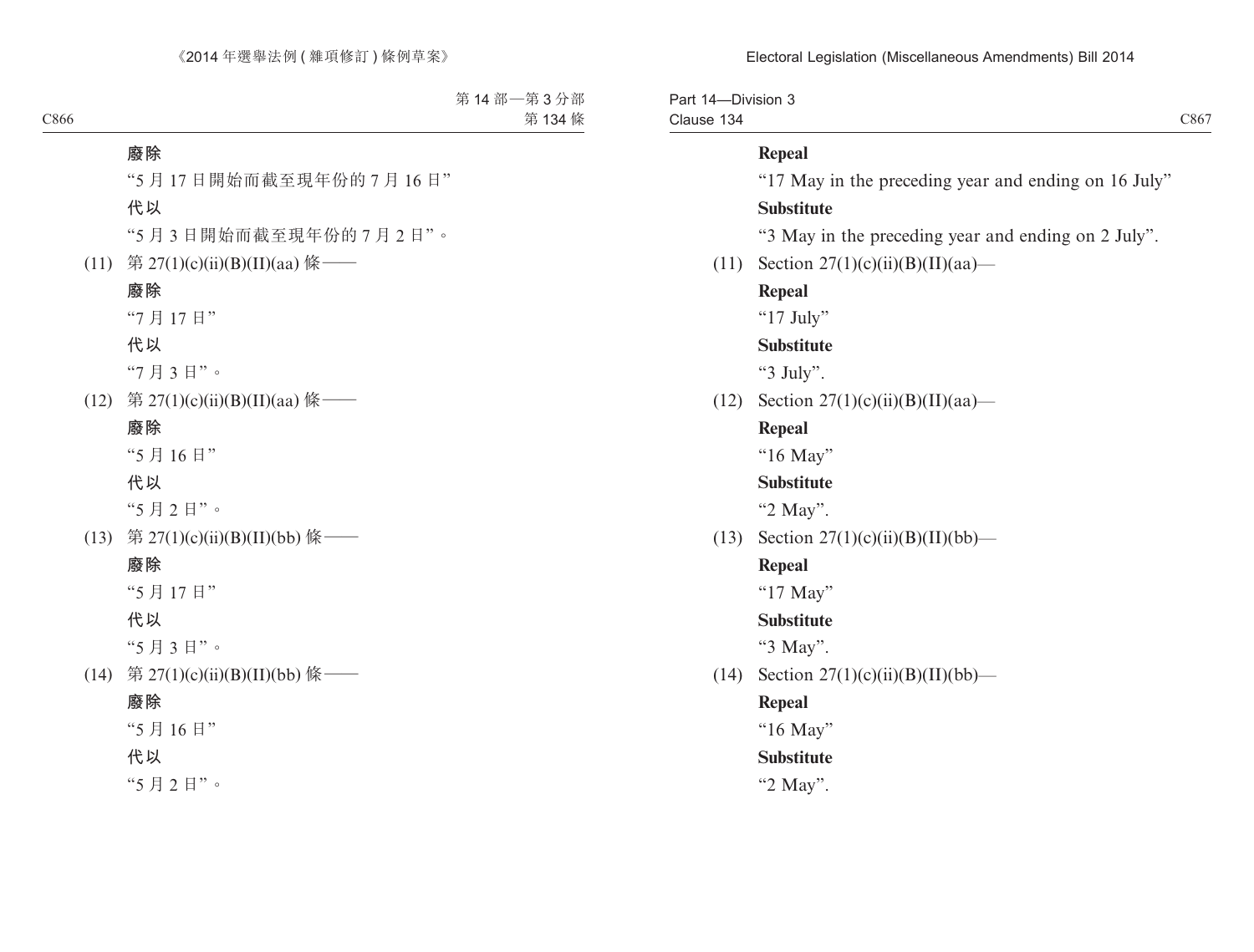Part 14—Division 3 Clause 135

### **135. Section 28 amended (what is to be contained in a subsector provisional register)**

(1) Before section  $28(1)(a)(i)(B)$ —

# **Add**

"(AB) in the case of the subsector provisional register to be compiled for 2015, during the period beginning on 17 May 2014 and ending on  $\overline{2}$  July 2015; or".

C869

(2) Section  $28(1)(a)(i)(B)$ , after "of any"—

# **Add**

"subsequent".

(3) Section  $28(1)(a)(i)(B)(I)$ —

# **Repeal**

"17 May in the preceding year and ending on 16 July"

# **Substitute**

"3 May in the preceding year and ending on 2 July".

(4) Section  $28(1)(a)(i)(B)(II)(aa)$ —

# **Repeal**

"17 July"

# **Substitute**

" $3$  July".

(5) Section  $28(1)(a)(i)(B)(II)(aa)$ —

# **Repeal**

"16 May"

# **Substitute**

"2 May".

(6) Section  $28(1)(a)(i)(B)(II)(bb)$ — **Repeal**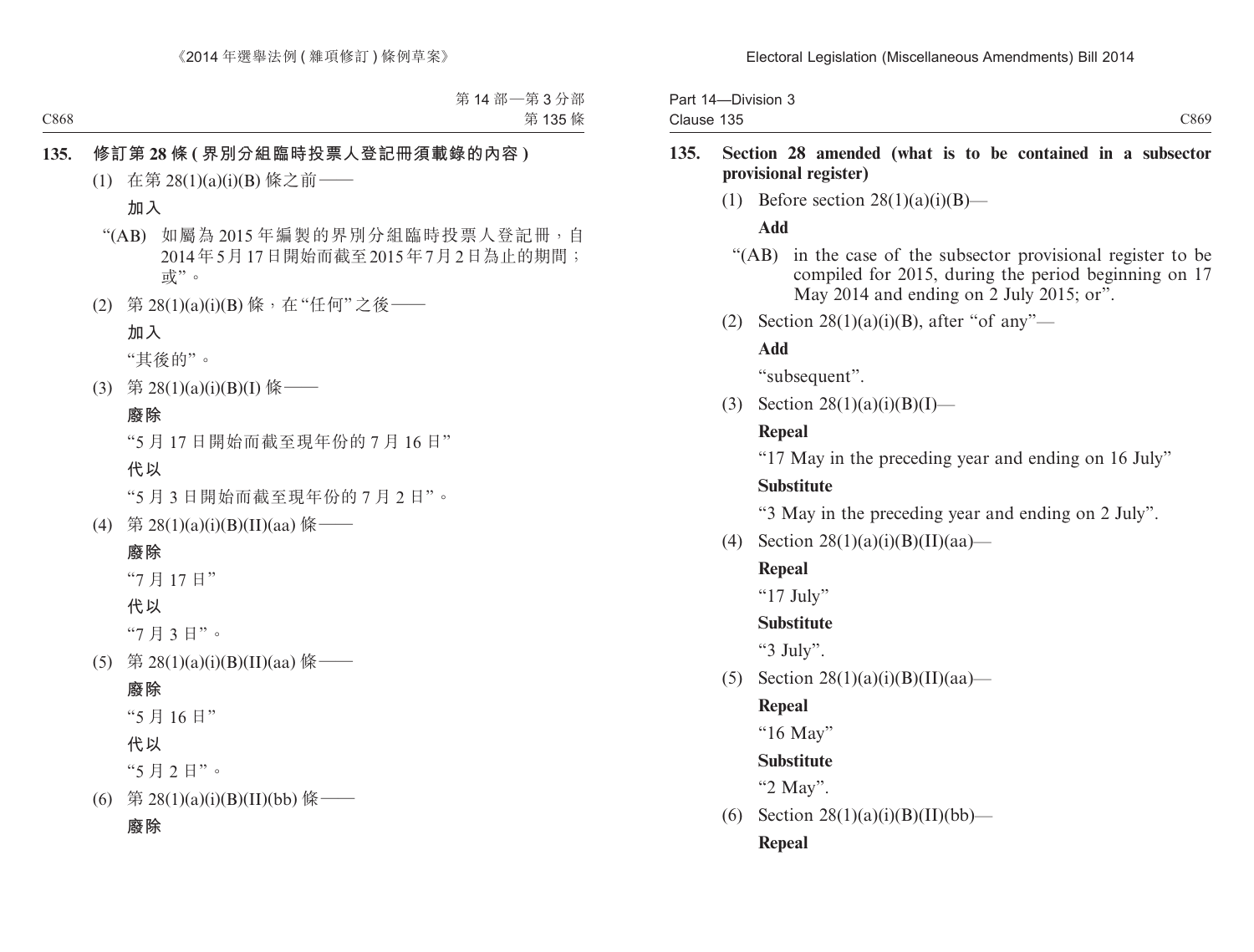| Part 14-Division 3 |                                    |      |
|--------------------|------------------------------------|------|
| Clause 135         |                                    | C871 |
|                    | "17 May"                           |      |
|                    | <b>Substitute</b>                  |      |
|                    | "3 May".                           |      |
| (7)                | Section $28(1)(a)(i)(B)(II)(bb)$ — |      |
|                    | <b>Repeal</b>                      |      |

"16 May"

#### **Substitute**

"2 May".

(8) Before section  $28(1)(a)(ii)(B)$ —

### **Add**

- "(AB) in the case of the subsector provisional register to be compiled for 2015, during the period beginning on 17 May 2014 and ending on 2 July 2015; or".
- (9) Section  $28(1)(a)(ii)(B)$ , after "of any"—

# **Add**

"subsequent".

(10) Section  $28(1)(a)(ii)(B)(I)$ —

#### **Repeal**

"17 May in the preceding year and ending on 16 July"

#### **Substitute**

"3 May in the preceding year and ending on 2 July".

(11) Section  $28(1)(a)(ii)(B)(II)(aa)$ —

#### **Repeal**

"17 July"

**Substitute**

"3 July".

(12) Section  $28(1)(a)(ii)(B)(II)(aa)$ —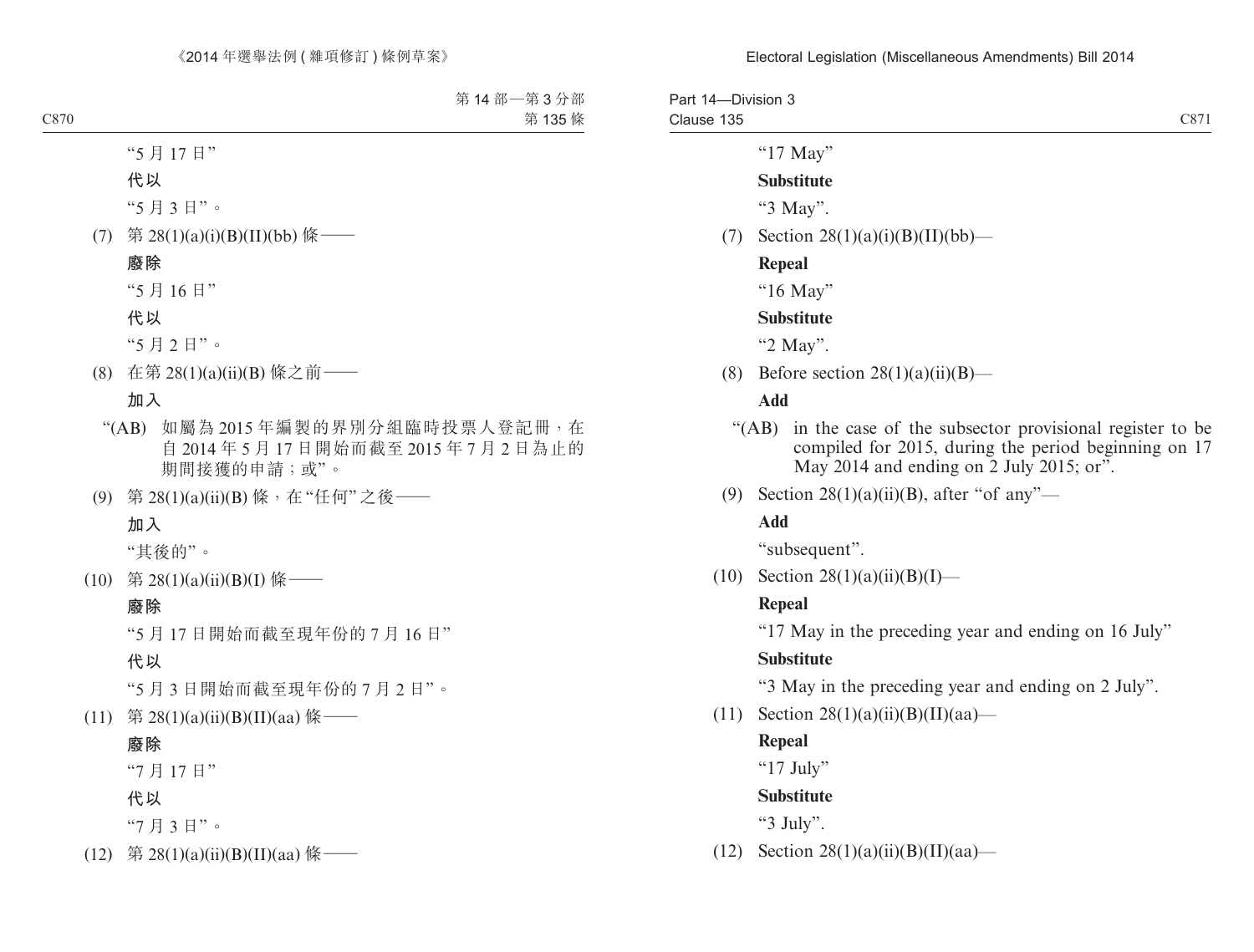| Part 14-Division 3<br>Clause 136 | C873                                                                                                                                    |
|----------------------------------|-----------------------------------------------------------------------------------------------------------------------------------------|
|                                  | Repeal                                                                                                                                  |
|                                  | " $16$ May"                                                                                                                             |
|                                  | <b>Substitute</b>                                                                                                                       |
|                                  | "2 May".                                                                                                                                |
|                                  | (13) Section $28(1)(a)(ii)(B)(II)(bb)$ —                                                                                                |
|                                  | Repeal                                                                                                                                  |
|                                  | " $17$ May"                                                                                                                             |
|                                  | <b>Substitute</b>                                                                                                                       |
|                                  | "3 May".                                                                                                                                |
|                                  | (14) Section $28(1)(a)(ii)(B)(II)(bb)$ —                                                                                                |
|                                  | <b>Repeal</b>                                                                                                                           |
|                                  | " $16$ May"                                                                                                                             |
|                                  | <b>Substitute</b>                                                                                                                       |
|                                  | "2 May".                                                                                                                                |
| 136.                             | Section 29 amended (Electoral Registration Officer to publish a<br>notice that provisional register is available for public inspection) |

(1) Section  $29(1)(a)(i)$ —

**Repeal**

"15 August"

## **Substitute**

"1 August".

(2) Section 29(1)(a)(ii)—

# **Repeal**

" $15$  June"

# **Substitute**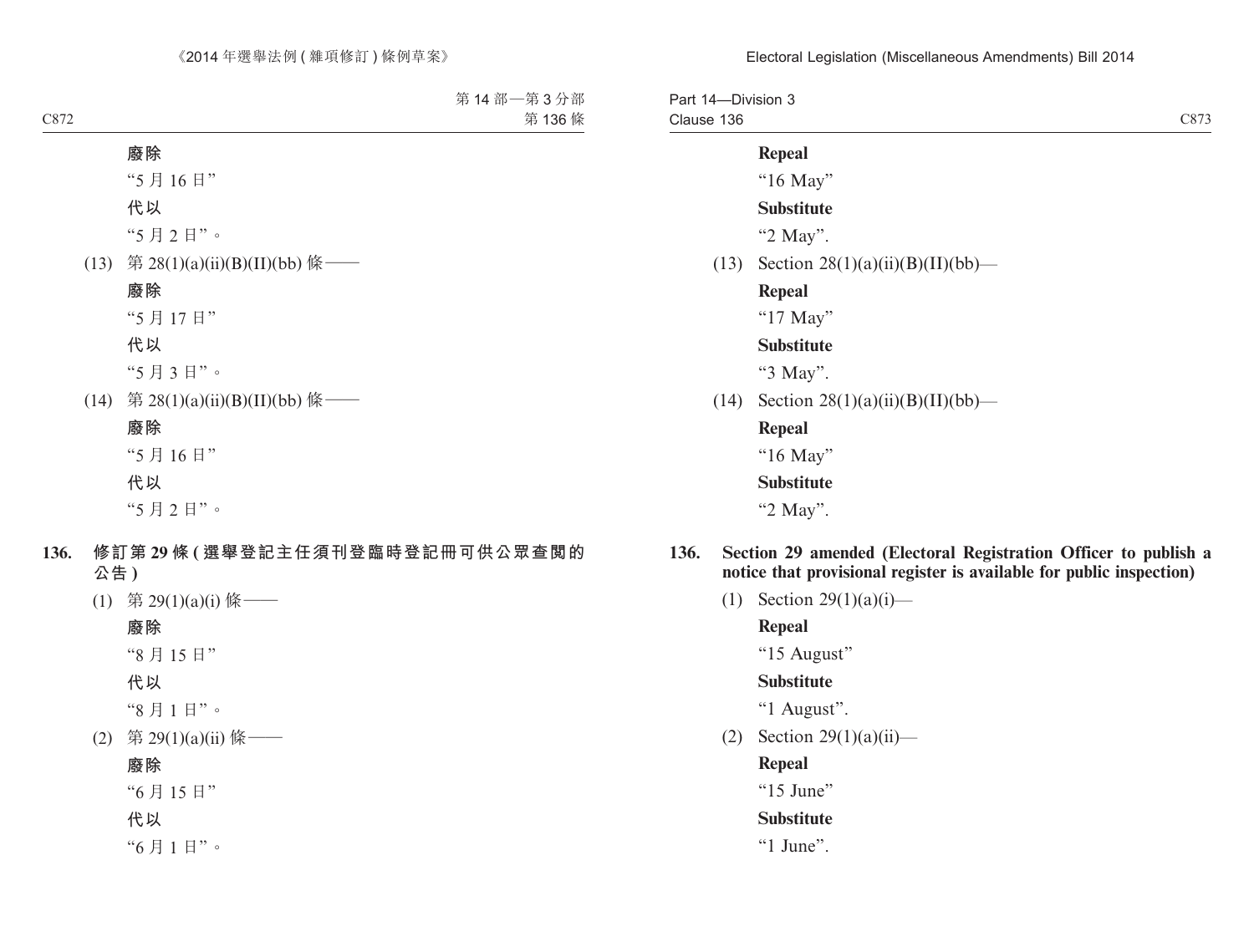Part 14—Division 3 Clause 137 C875

(3) Section 29(3)(a)(i)—

### **Repeal**

"29 August"

## **Substitute**

"25 August".

 $(4)$  Section 29 $(3)(a)(ii)$ —

**Repeal**

"29 June"

## **Substitute**

"25 June".

- **137. Section 30 amended (person may object to registration of registered person in the register)**
	- (1) Section  $30(2)(c)(i)(A)$ —

### **Repeal**

"29 August"

### **Substitute**

"25 August".

(2) Section  $30(2)(c)(i)(B)$ —

**Repeal**

"29 June"

### **Substitute**

"25 June".

### **138. Section 31 amended (who may lodge a notice of claim)**

(1) Section  $31(8)(a)(i)$ —

## **Repeal**

"29 August"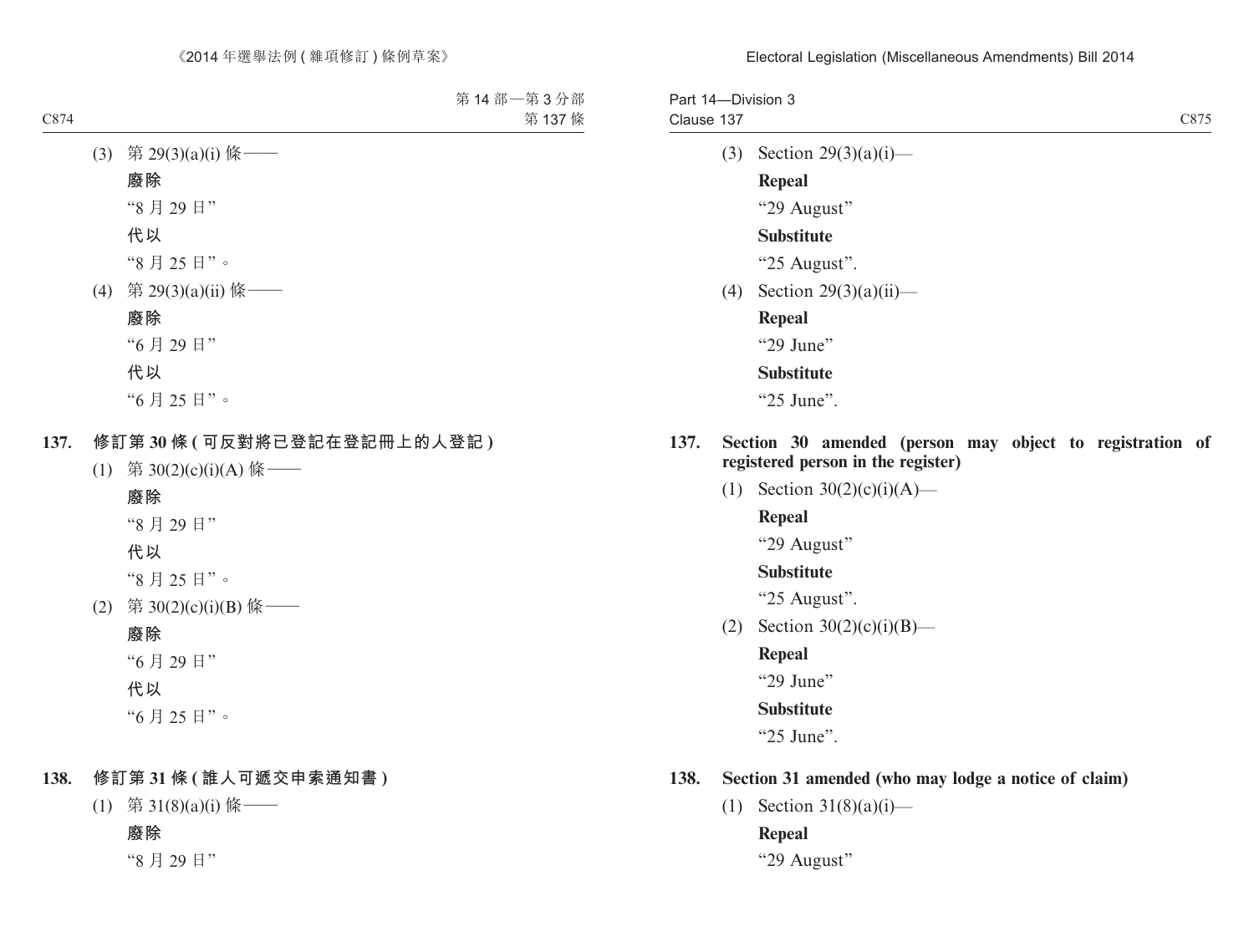Electoral Legislation (Miscellaneous Amendments) Bill 2014

Part 14—Division 3 Clause 139

C877

#### **Substitute**

"25 August".

 $(2)$  Section 31(8)(a)(ii)—

**Repeal** "29 June" **Substitute**

- "25 June".
- **139. Section 33 amended (Electoral Registration Officer to correct entries in provisional register in compiling final register)**
	- (1) Section  $33(7)(a)(i)$ —

**Repeal**

"16 July"

#### **Substitute**

"2 July".

(2) Section  $33(7)(a)(ii)$ —

### **Repeal**

"16 May"

#### **Substitute**

"2 May".

(3) Section  $33(10)(a)(i)(A)$ —

#### **Repeal**

"16 July but not later than 29 August"

#### **Substitute**

"2 July but not later than 25 August".

(4) Section  $33(10)(a)(i)(B)$ —

### **Repeal**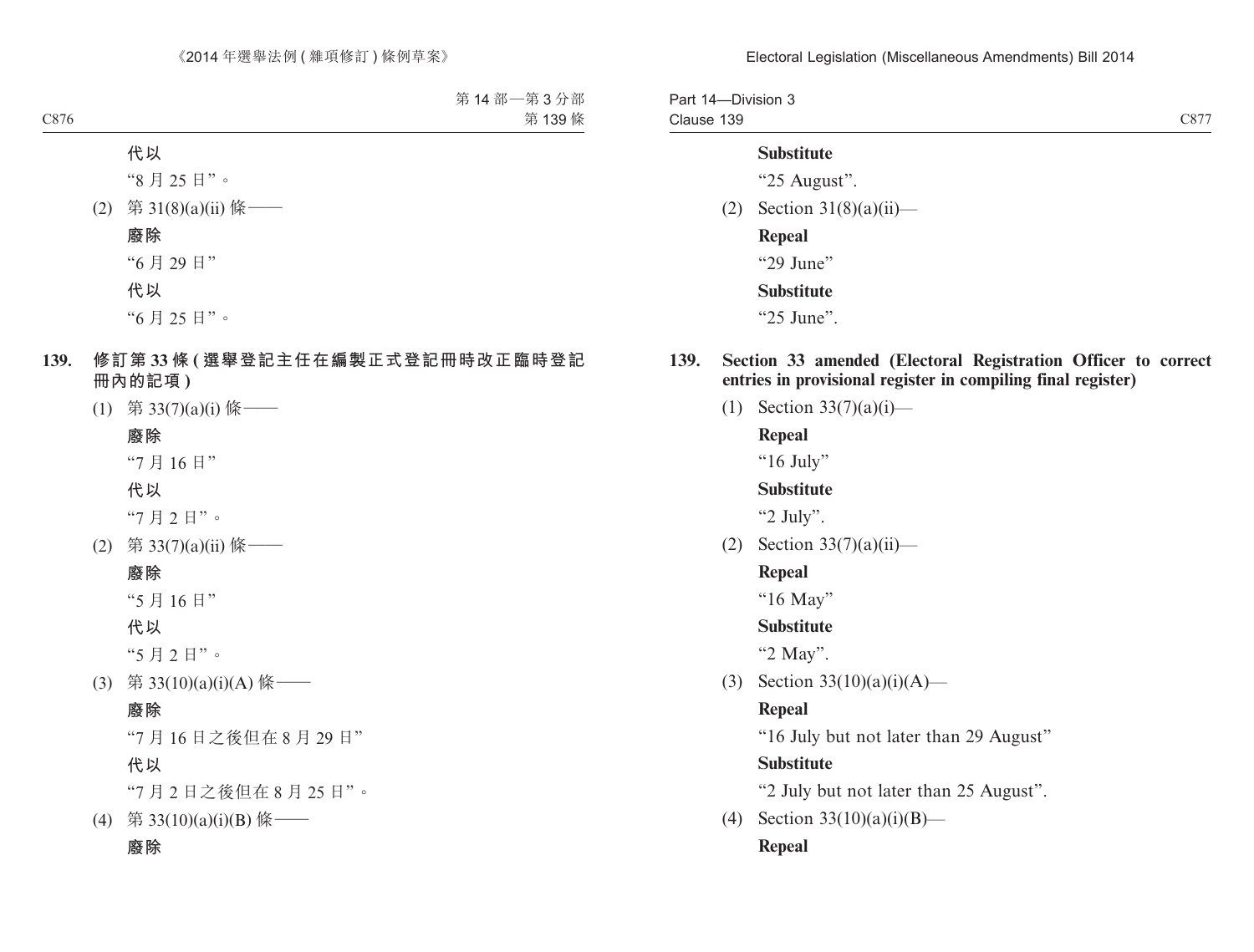Part 14—Division 3 Clause 140

C879

"16 May but not later than 29 June"

### **Substitute**

"2 May but not later than 25 June".

(5) Section  $33(10)(b)(i)$ —

### **Repeal**

"29 August"

#### **Substitute**

"25 August".

(6) Section  $33(10)(b)(ii)$ —

#### **Repeal**

"29 June"

### **Substitute**

"25 June".

- **140. Section 35 amended (what is to be contained in a functional constituencies final register)**
	- (1) Section 35(5)(a)—

## **Repeal**

"15 August"

### **Substitute**

"1 August".

(2) Section 35(5)(b)—

### **Repeal**

"15 June"

### **Substitute**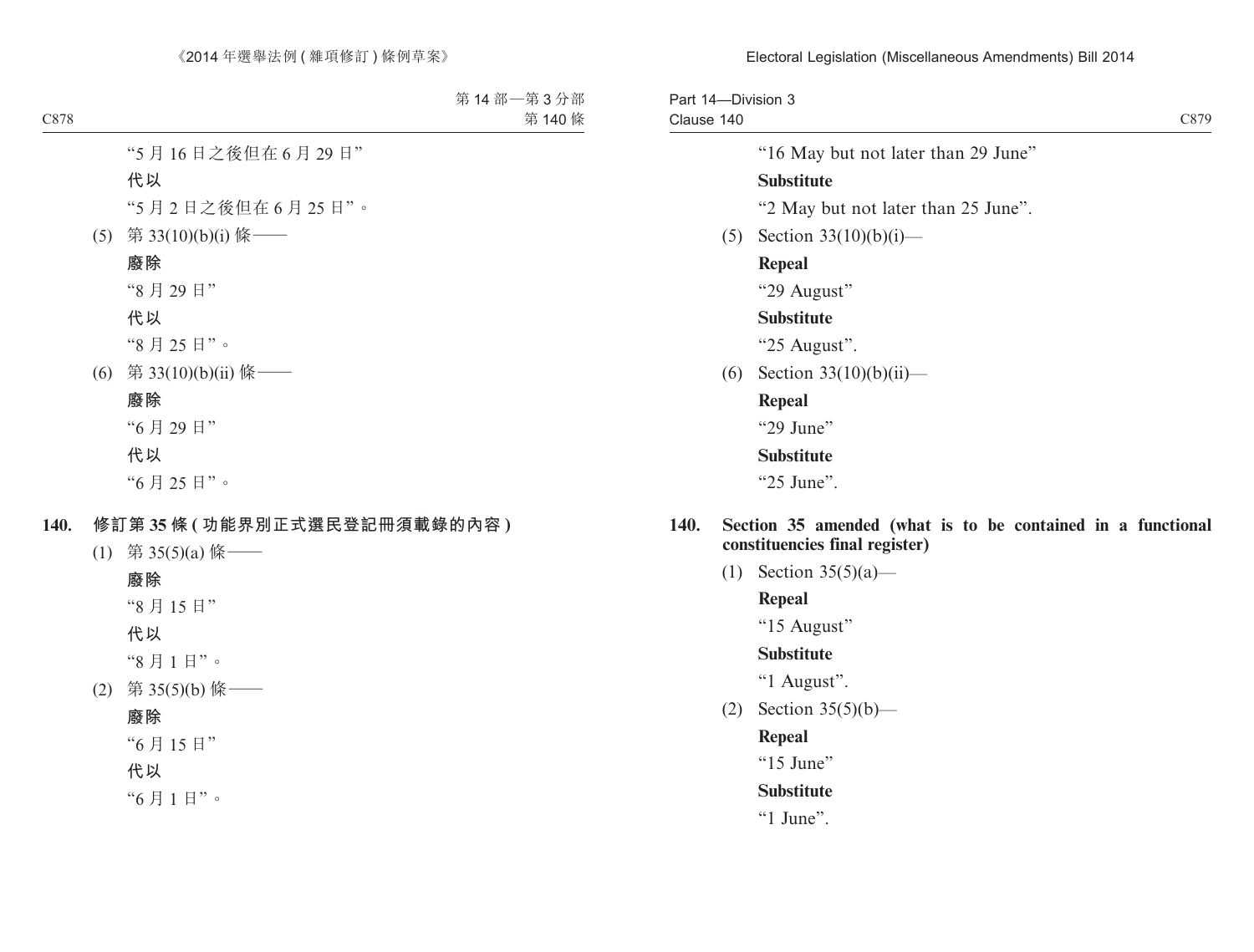Part 14—Division 4 Clause 142 C881

- **141. Section 36 amended (what is to be contained in a subsector final register)**
	- (1) Section 36(5)(a)—

## **Repeal**

"15 August"

### **Substitute**

"1 August".

- (2) Section 36(5)(b)—
	- **Repeal**
	- "15 June"

### **Substitute**

 $"1$  June".

# **Division 4—Amendments to Legislative Council Ordinance (Cap. 542)**

- **142. Section 32 amended (Electoral Registration Officer to compile and publish electoral registers)**
	- (1) Section 32(1)(a)—

**Repeal**

 $415$  June"

# **Substitute**

"1 June".

(2) Section 32(1A)(a)—

**Repeal**

"15 August"

# **Substitute**

"1 August".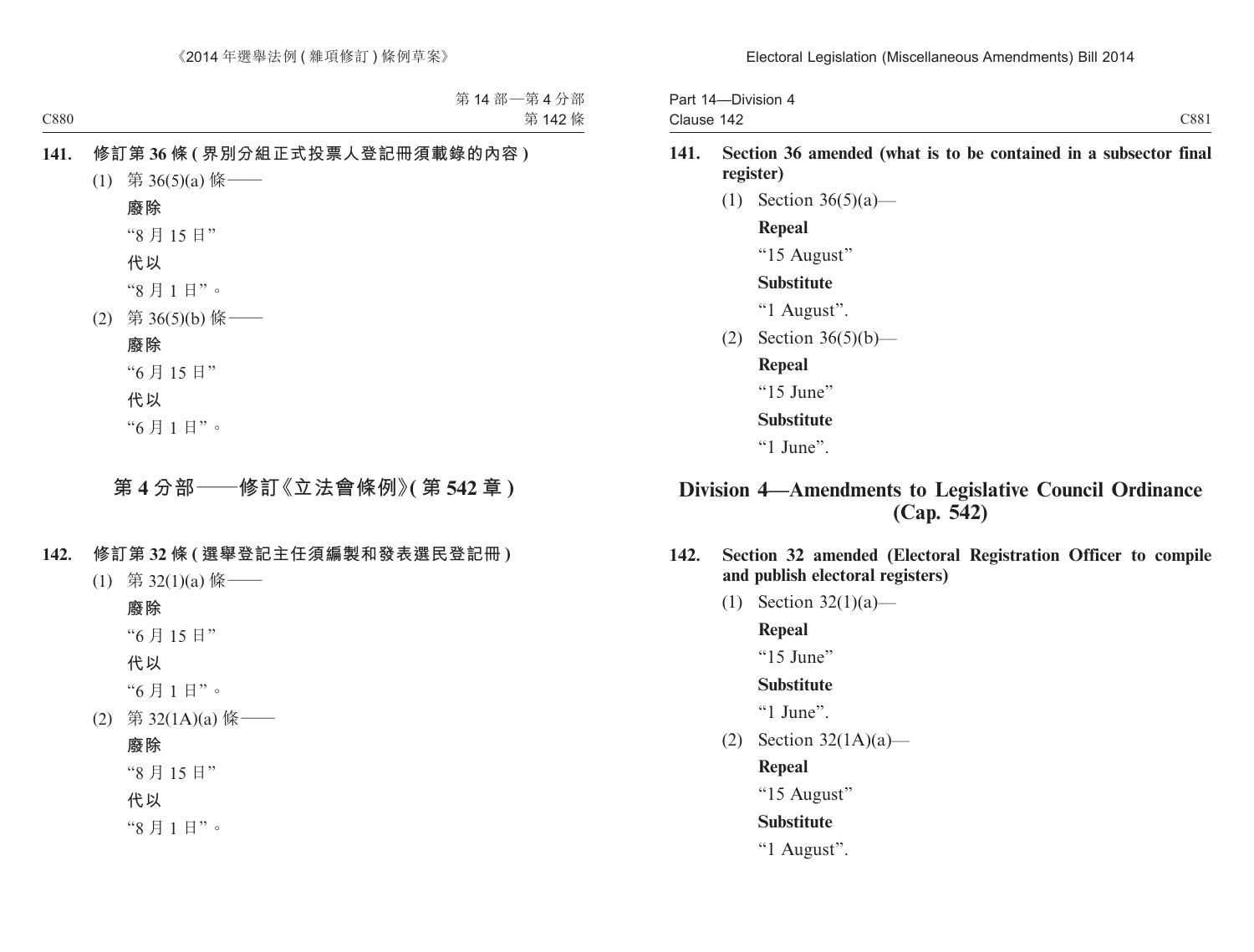Part 14—Division 5 Clause 143

# **Division 5—Amendments to Registration of Electors (Appeals) Regulation (Cap. 542 sub. leg. B)**

## **143. Section 2 amended (fixing of hearing and notifying the appellant thereof)**

(1) Section 2(3)(a)—

# **Repeal**

"3 May 2002 and ending on 2 September 2003"

# **Substitute**

"3 July 2014 and ending on 2 September 2015".

(2) Section  $2(3)(a)$ —

# **Repeal**

"15 August 2003 and 11 September 2003"

# **Substitute**

"1 August 2015 and 11 September 2015".

(3) Section 2(3)(b)—

# **Repeal**

"2002"

# **Substitute**

"2014".

(4) Section 2(3)(b)—

# **Repeal**

"15 June"

# **Substitute**

 $"1$  June".

 $(5)$  Section 2(3)(c)—

# **Repeal**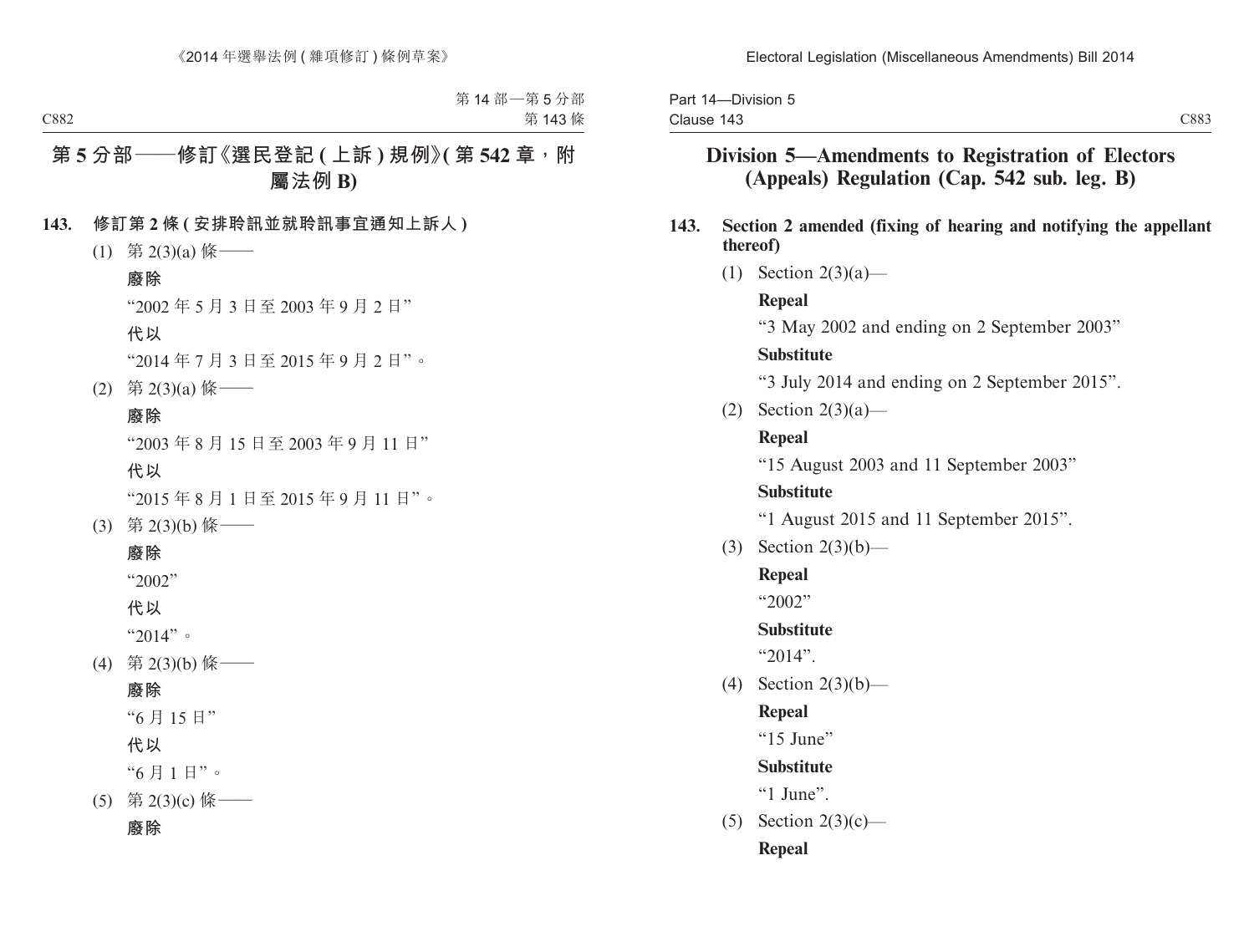#### Electoral Legislation (Miscellaneous Amendments) Bill 2014

| Part 14-Division 5<br>Clause 144 |                         | C885 |
|----------------------------------|-------------------------|------|
|                                  |                         |      |
|                                  | "2002"                  |      |
|                                  | <b>Substitute</b>       |      |
|                                  | " $2014$ ".             |      |
| (6)                              | Section $2(3)(c)(i)$ —  |      |
|                                  | Repeal                  |      |
|                                  | "15 August"             |      |
|                                  | <b>Substitute</b>       |      |
|                                  | "1 August".             |      |
| (7)                              | Section $2(3)(c)(ii)$ — |      |
|                                  | <b>Repeal</b>           |      |
|                                  | "15 June"               |      |
|                                  | <b>Substitute</b>       |      |
|                                  | " $1$ June".            |      |
|                                  |                         |      |

## **144. Section 4 amended (Electoral Registration Officer to be notified of rulings)**

(1) Section  $4(a)$ —

# **Repeal**

"15 August"

# **Substitute**

"1 August".

(2) Section  $4(b)$ —

### **Repeal**

"15 June"

# **Substitute**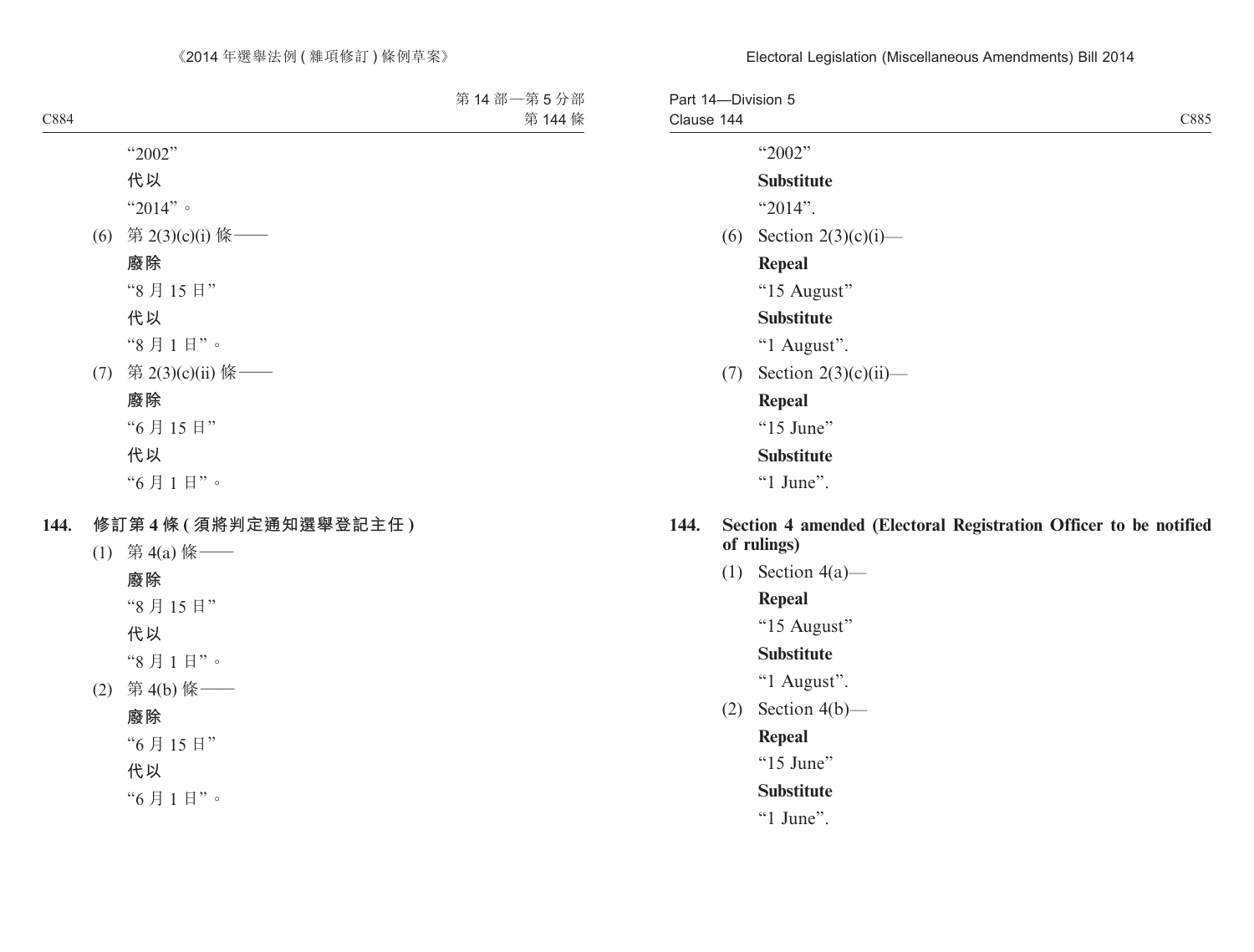Part 14—Division 6 Clause 146

### **145. Section 6 amended (review of rulings by Revising Officer)**

(1) Section  $6(2)(a)$ —

**Repeal**

"15 August"

#### **Substitute**

"1 August".

(2) Section 6(2)(b)—

**Repeal**

"15 June"

#### **Substitute**

 $"1$  June".

# **Division 6—Amendments to Chief Executive Election Ordinance (Cap. 569)**

- **146. Schedule, section 14 amended (Electoral Registration Officer to compile and publish a register of voters)**
	- (1) The Schedule, section  $14(1)(a)$ —

**Repeal**

"15 June"

**Substitute**

 $"1$  June".

(2) The Schedule, section  $14(1A)(a)$ —

### **Repeal**

"15 August"

### **Substitute**

"1 August".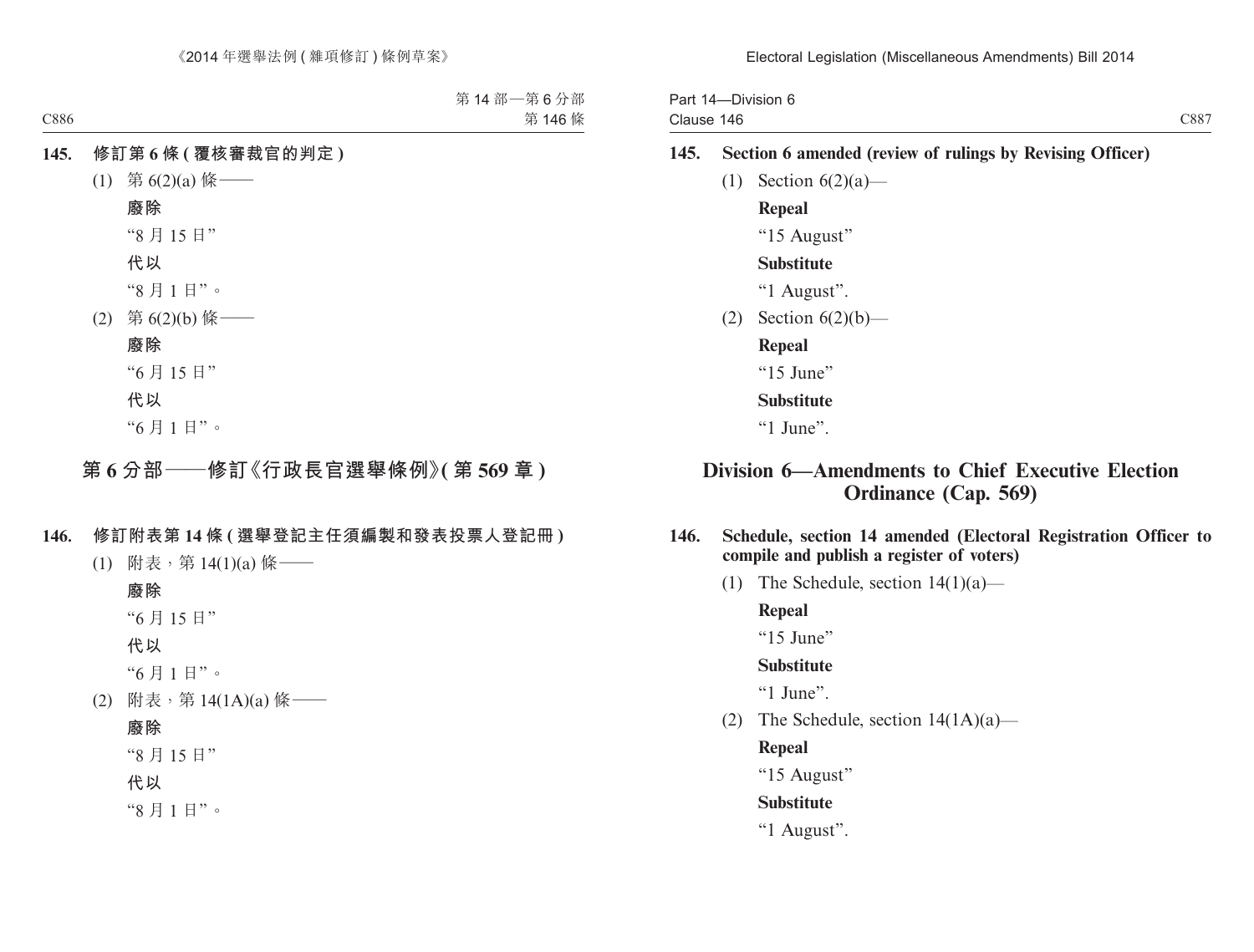| Part 14-Division 7 |  |
|--------------------|--|
| Clause 147         |  |

# **Division 7—Amendments to Election Committee (Registration) (Voters for Subsectors) (Members of Election Committee) (Appeals) Regulation (Cap. 569 sub. leg. B)**

- **147. Section 3 amended (fixing of hearing and notifying appellant thereof)**
	- (1) Before section  $3(4)(b)$ —

#### **Add**

- "(ab) during the period beginning on 3 July 2014 and ending on 2 September 2015, the date fixed under subsection (1)(a) as regards that notice must be a date between 1 August 2015 and 11 September 2015 (both dates inclusive):".
- (2) Section 3(4)(b)—

#### **Repeal**

"2002"

### **Substitute**

"2014".

(3) Section 3(4)(b)—

#### **Repeal**

"15 June"

### **Substitute**

 $"1$  June".

(4) Section 3(4)(c)—

**Repeal**

 $42002"$ 

### **Substitute**

"2014".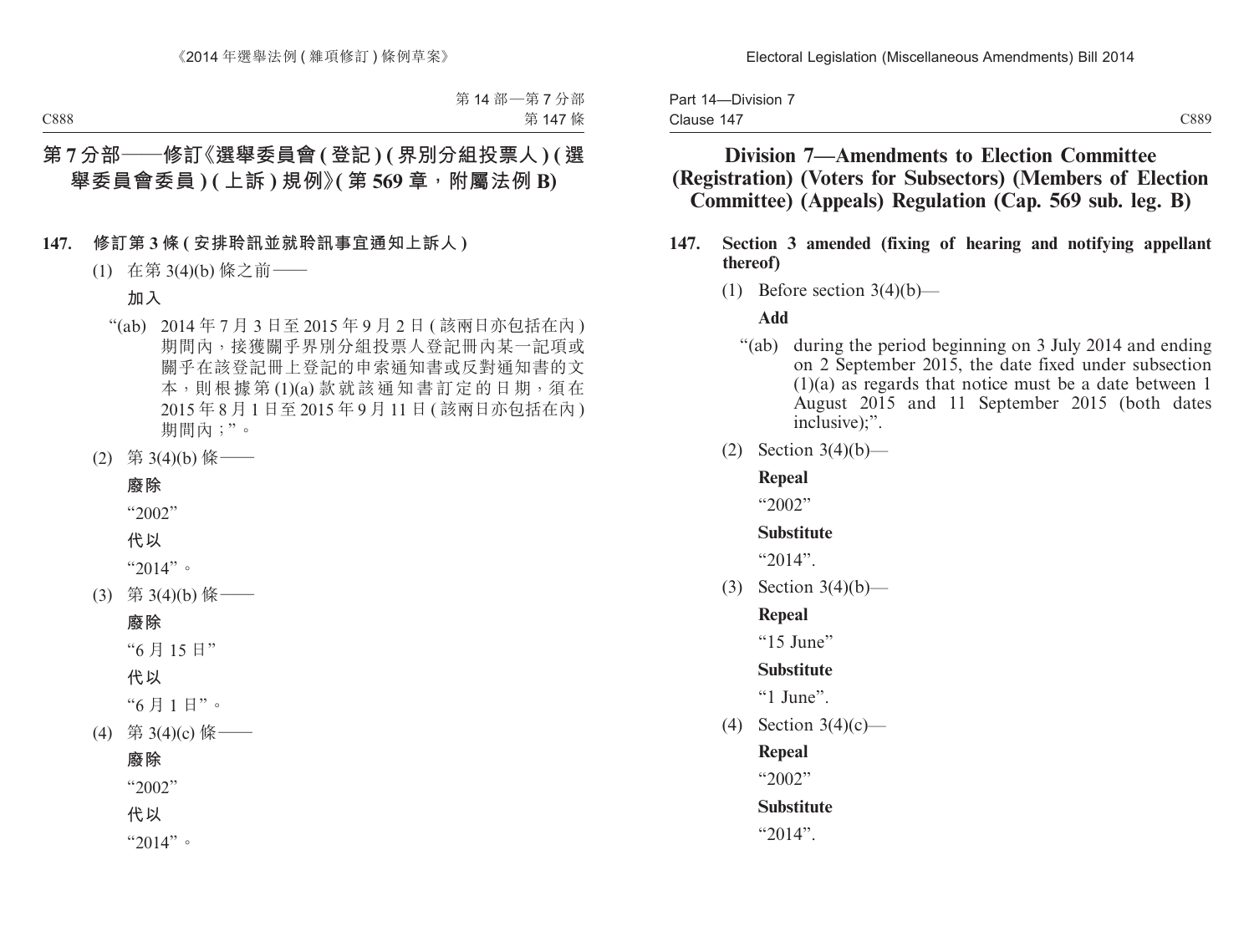## Part 14—Division 7 Clause 148 C891

(5) Section  $3(4)(c)(i)$ —

# **Repeal**

"15 August"

## **Substitute**

- "1 August".
- (6) Section 3(4)(c)(ii)—

## **Repeal**

"15 June"

# **Substitute**

 $"1$  June".

- **148. Section 5 amended (Electoral Registration Officer to be notified of rulings)**
	- (1) Section  $5(aa)$ —

# **Repeal**

"15 August"

## **Substitute**

"1 August".

(2) Section 5(ab)—

# **Repeal**

"15 June"

# **Substitute**

"1 June".

# **149. Section 7 amended (review of rulings by Revising Officer)**

(1) Section 7(2)(aa)—

# **Repeal**

"15 August"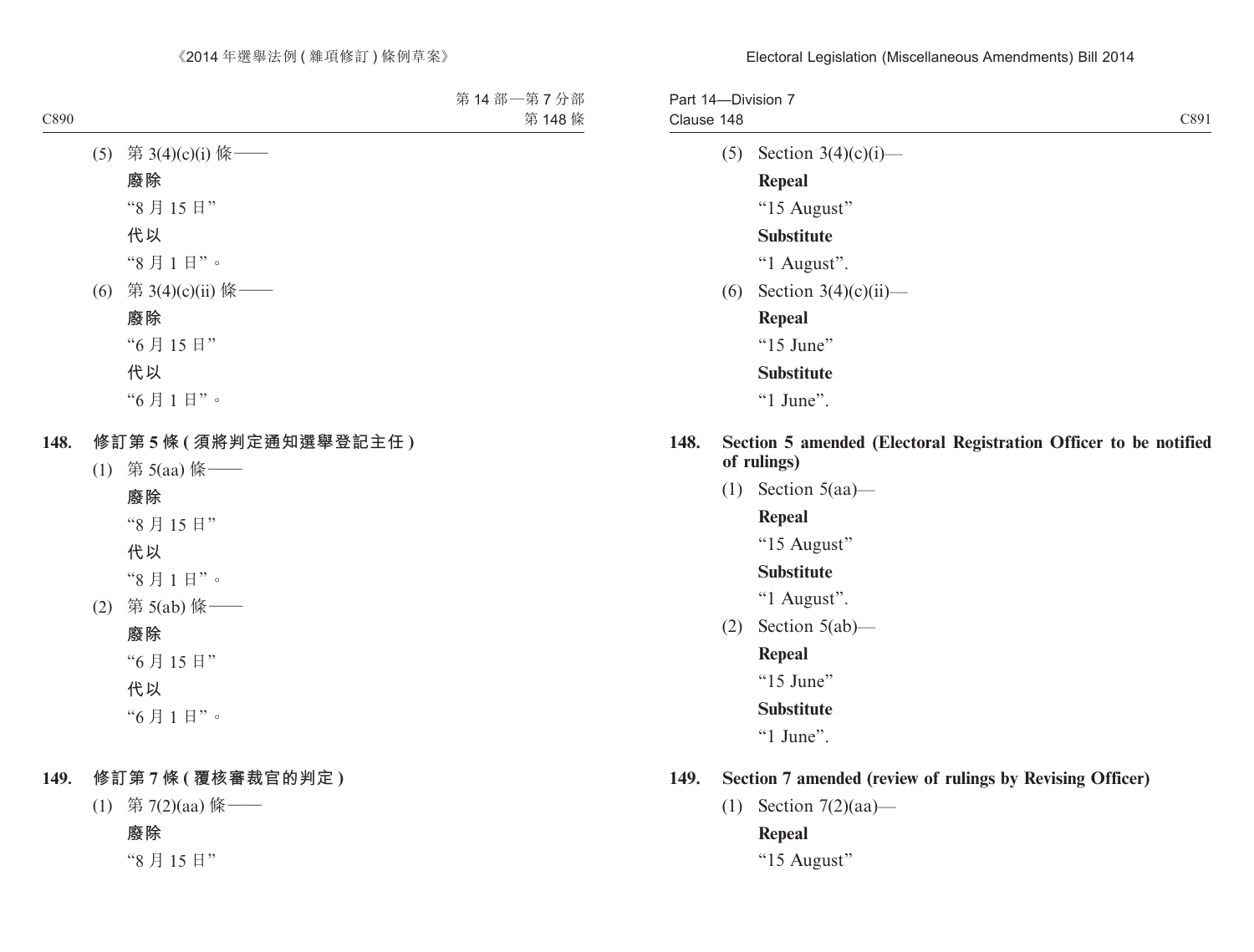Part 14—Division 7 Clause 149 C893

## **Substitute**

"1 August".

(2) Section 7(2)(ab)—

# **Repeal**

"15 June"

# **Substitute**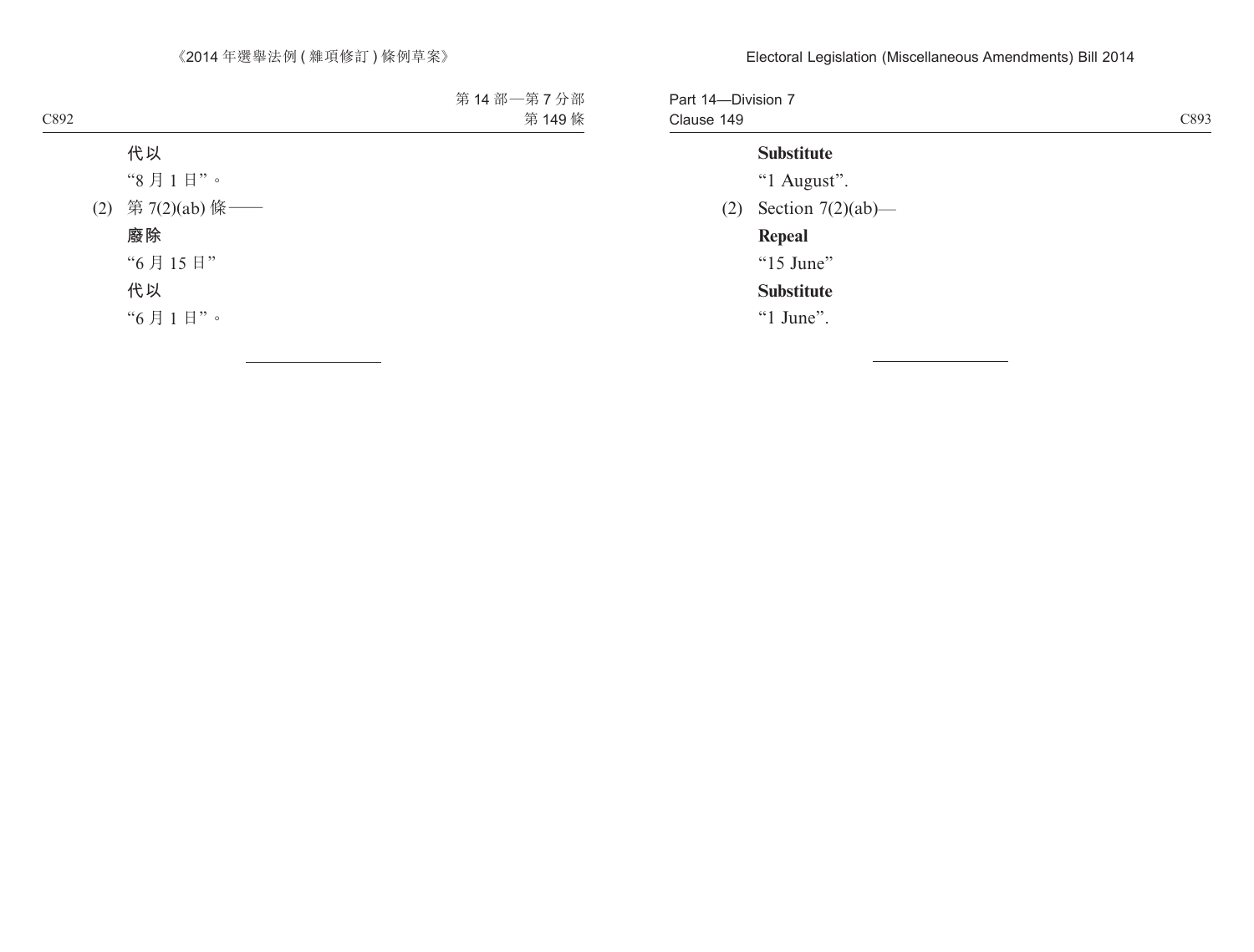Part 15—Division 1 Clause 150

C895

# **Part 15**

# **Amendments Relating to Prosecution of Certain Offences Concerning Elections**

# **Division 1—Enactments Amended**

### **150. Enactments amended**

The enactments specified in Divisions 2 to 5 are amended as set out in those Divisions.

# **Division 2—Amendment to Electoral Affairs Commission Ordinance (Cap. 541)**

# **151. Section 7 amended (regulations)**

Section 7(5), before "offence"—

**Add**

"indictable or summary".

# **Division 3—Amendments to Electoral Affairs Commission (Registration of Electors) (Legislative Council Geographical Constituencies) (District Council Constituencies) Regulation (Cap. 541 sub. leg. A)**

- **152. Section 22 amended (offences and penalties)**
	- (1) Section 22(1), after "is liable"—

# **Add**

"on conviction on indictment".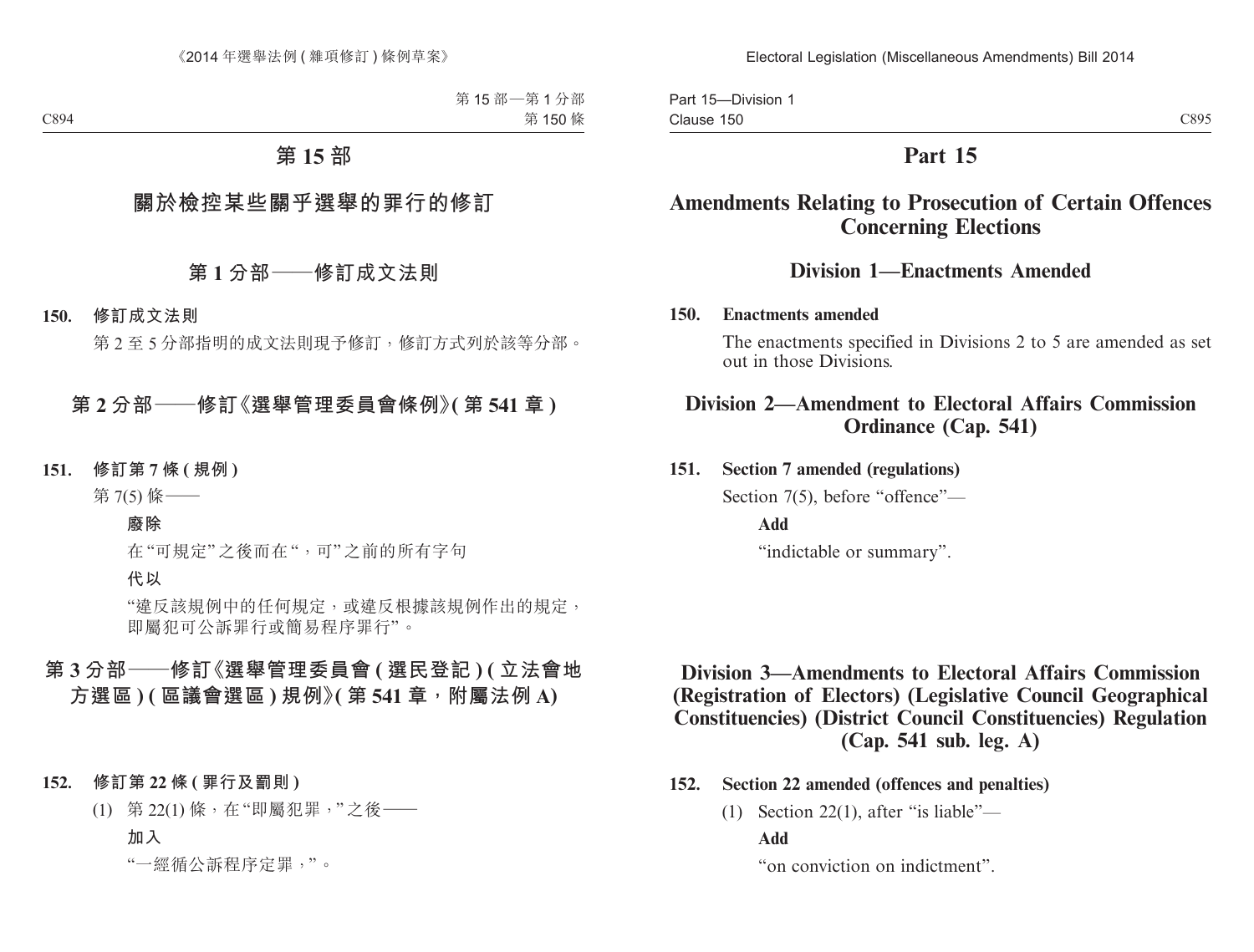Part 15—Division 4 Clause 153

(2) Section 22(2), after "is liable"—

**Add**

"on conviction on indictment".

# **Division 4—Amendments to Electoral Affairs Commission (Registration) (Electors for Legislative Council Functional Constituencies) (Voters for Election Committee Subsectors) (Members of Election Committee) Regulation (Cap. 541 sub. leg. B)**

- **153. Section 42 amended (offences and penalties)**
	- (1) Section 42(1), after "is liable"—

**Add**

"on conviction on indictment".

(2) Section 42(2), after "is liable"— **Add**

"on conviction on indictment".

# **Division 5—Amendments to Electoral Affairs Commission (Registration of Electors) (Rural Representative Election) Regulation (Cap. 541 sub. leg. K)**

- **154. Section 32 amended (offences and penalties)**
	- (1) Section 32(1), after "is liable"—

**Add**

"on conviction on indictment".

(2) Section 32(2), after "is liable"—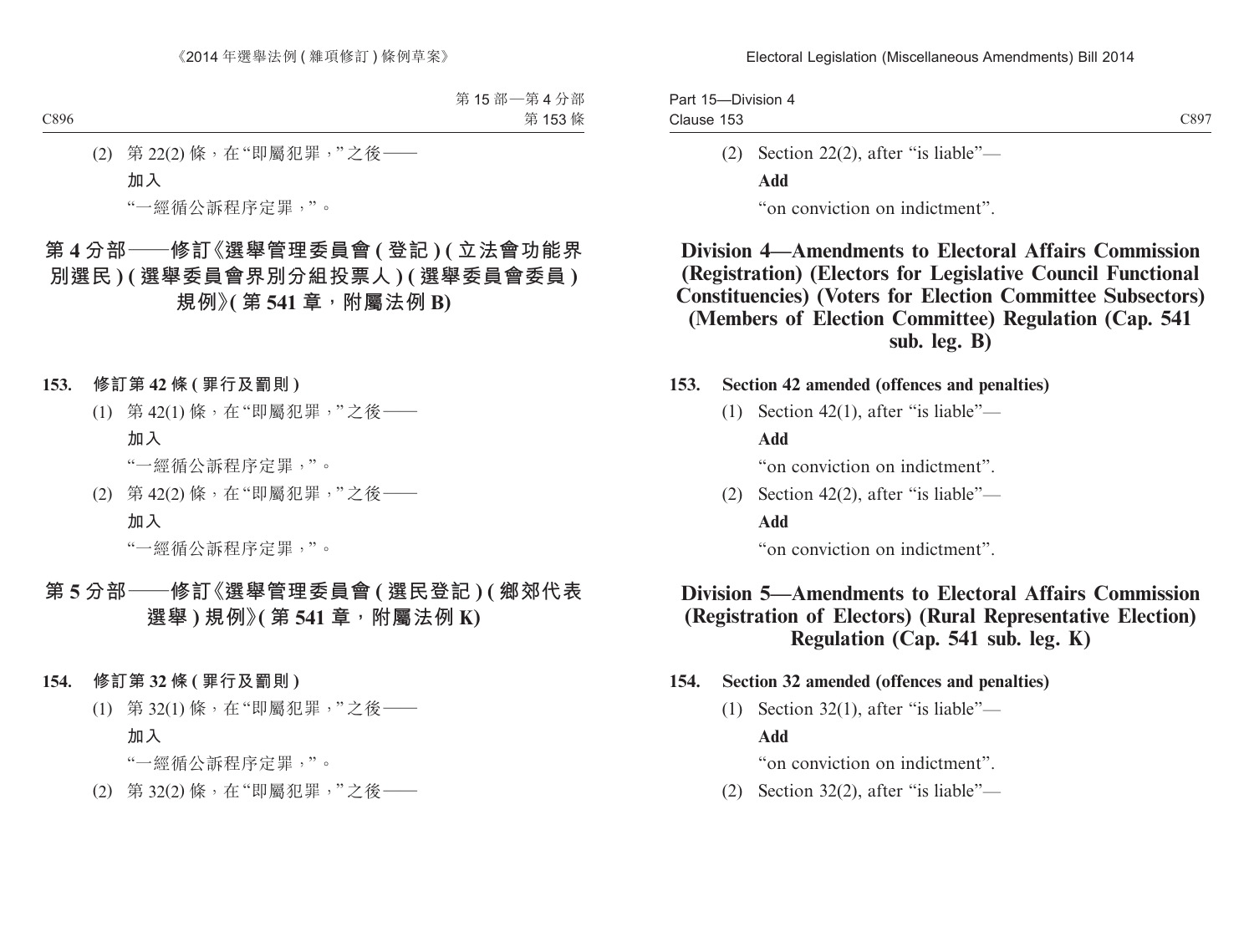Part 15—Division 5 Clause 154

C899

# **Add**

"on conviction on indictment".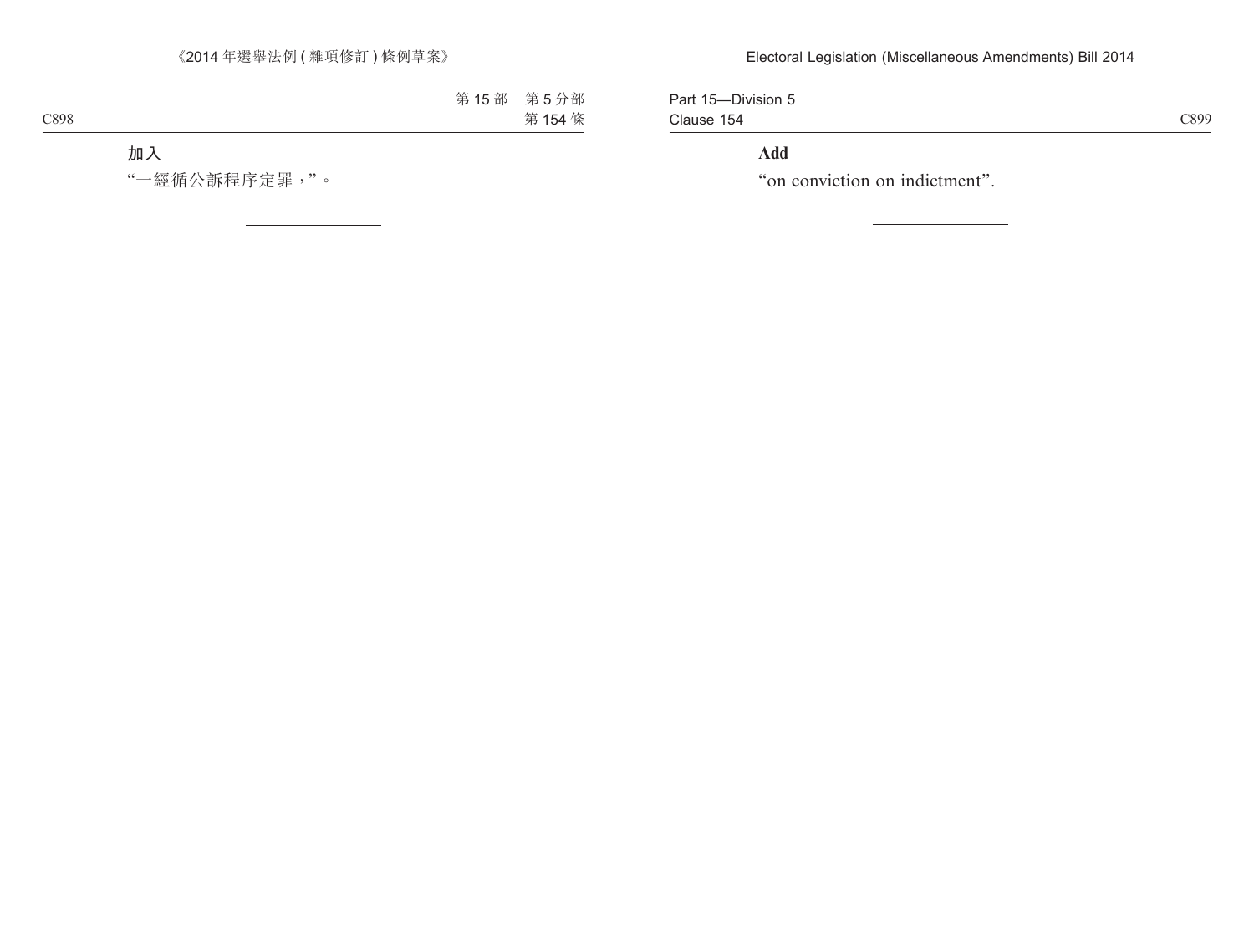Explanatory Memorandum Paragraph 1

### **Explanatory Memorandum**

This Bill introduces technical amendments to various pieces of electoral legislation for the purposes set out in the long title of the Bill. The Bill comprises 15 Parts.

- 2. Part 1 sets out the short title and provides for commencement.
- 3. Part 2 contains amendments that deal with the effect of an inclement weather warning (defined to include a tropical cyclone warning and a rainstorm warning) on dates and periods prescribed in several pieces of electoral legislation. The general rule is if a working day is prescribed or is otherwise fixed as a deadline for an act and an inclement weather warning is in force at any time during the ordinary business hours on that day, the deadline falling on that day (*inclement weather warning day*) is to be postponed to the next working day which is not an inclement weather warning day. If a prescribed period ends on an inclement weather warning day, the period is to be extended to end on the next working day which is not an inclement weather warning day.
- 4. Part 3 introduces provisions that provide for the inclusion of the name of an elector or a voter in an omissions list if he or she has notified the Electoral Registration Officer that he or she does not wish to be registered in the relevant register.
- 5. Part 4 introduces a provision relating to the handling of registration applications by existing geographical constituency electors for the District Council (second) functional constituency.
- 6. Part 5 contains amendments concerning the delivery of notices of appointment of polling agents and counting agents and notices of revocation of appointment. There are changes in respect of the mode and time of delivery.